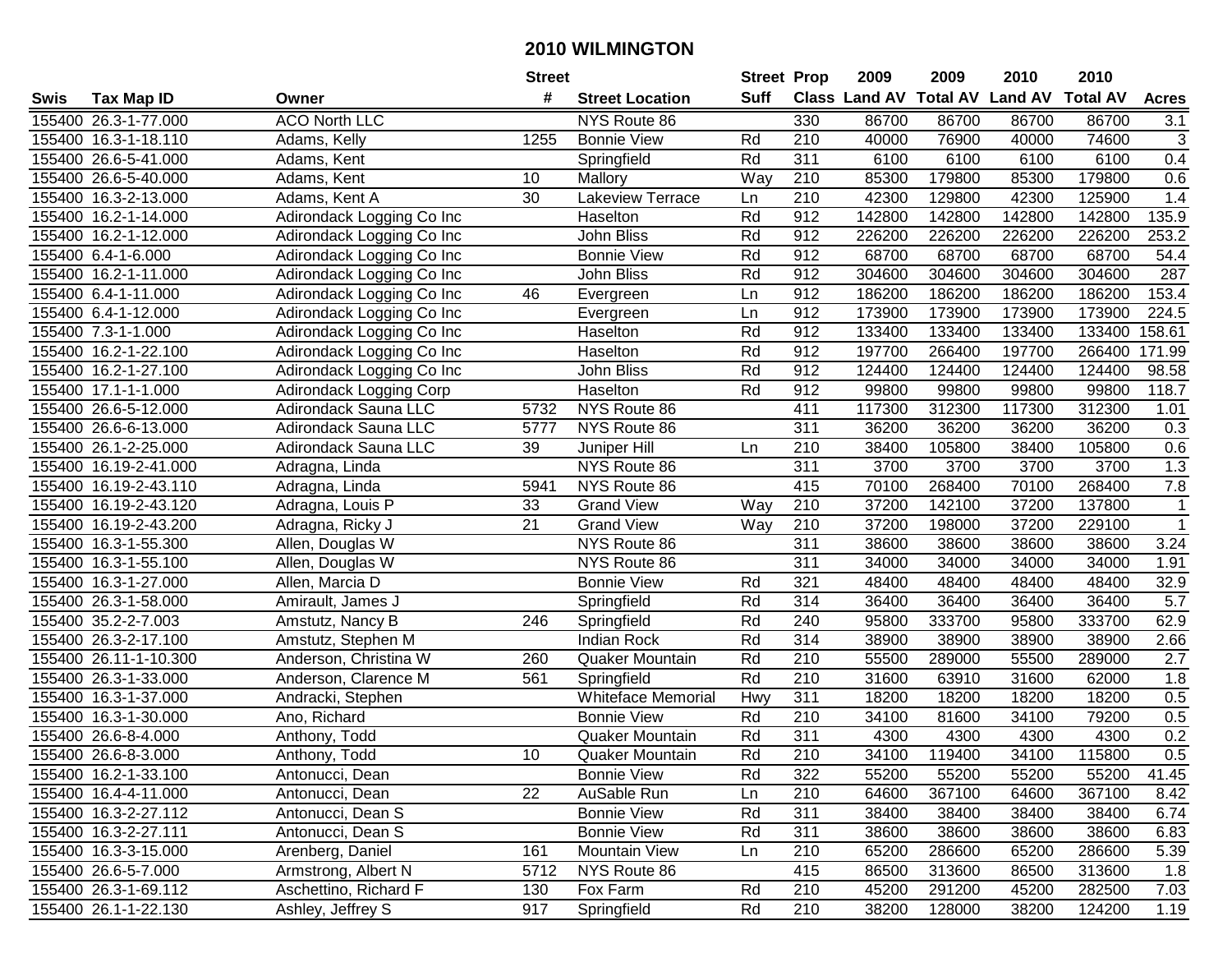| #<br><b>Suff</b><br><b>Class Land AV Total AV</b><br><b>Land AV</b><br><b>Total AV</b><br><b>Tax Map ID</b><br><b>Street Location</b><br><b>Acres</b><br>Swis<br>Owner<br>Way<br>155400 16.3-1-14.100<br>Ashworth, Jeanne C<br>92<br>Esthervue<br>240<br>76700<br>202200<br>76700<br>196100<br>42.9<br>155400 16.3-1-45.000<br>Ashworth, Jeanne C<br>92<br><b>Whiteface Memorial</b><br>240<br>55800<br>182200<br>55800<br>176700<br>13.4<br>Hwy<br>155400 16.2-1-33.200<br>Rd<br>322<br>55200<br>55200<br>55200<br>55200<br>41.45<br>Assetta, Charles<br><b>Bonnie View</b><br>Rd<br>240<br>198600<br>50700<br>192600<br>10.4<br>155400 16.2-1-32.200<br>Assetta, Chas<br>1454<br><b>Bonnie View</b><br>50700<br>155400 26.6-5-21.000<br>Ausable Valley Telephone<br>Rd<br>831<br>4800<br>4800<br>4800<br>0.1<br>Springfield<br>4800<br>$\overline{2}$<br>155400 26.6-5-20.000<br>Ausable Valley Telephone<br>831<br>4800<br>4800<br>4800<br>4800<br>0.1<br>Cunningham<br>Ln<br>155400 654.-9999-602.500/1882<br>Ausable Valley Telephone<br><b>Outside Plant</b><br>836<br>80085<br>73607<br>0<br>0<br>0<br>$\overline{0}$<br>836<br>Ausable Valley Telephone<br>$\mathbf 0$<br>65128<br>$\mathbf 0$<br>155400 654.-9999-602.500/1881<br><b>Outside Plant</b><br>59860<br>$\overline{210}$<br>3.61<br>155400 16.2-1-29.000<br>Austen, Russell<br>252<br>John Bliss<br>Rd<br>40900<br>182600<br>40900<br>177100<br>314<br>155400 16.2-1-30.000<br>John Bliss<br>Rd<br>30100<br>30100<br>30100<br>30100<br>3.29<br>Austen, Russell<br>$\overline{7}$<br>210<br>155400 26.6-7-35.000<br>Avery, Theresa H<br>Park<br>22500<br>65300<br>22500<br>63300<br>0.2<br>Ln<br>155400 16.3-2-19.000<br>Babcock, Verner<br><b>Lakeview Terrace</b><br>311<br>14300<br>14300<br>14300<br>14300<br>0.4<br>Ln<br>155400 16.4-5-4.000<br>Rd<br>210<br>39300<br>281600<br>39300<br>273200<br>2.49<br>Bacave, Christiane N<br>108<br><b>Bilhuber</b><br>210<br>155400 26.3-2-19.000<br>116<br><b>Indian Rock</b><br>Rd<br>50400<br>288300<br>50400<br>288300<br>$1.1$<br>Baird, Richard A<br>415<br>5<br>NYS Route 86<br>147900<br>658000<br>147900<br>658000<br>155400 26.3-1-81.200<br>Baker, David E<br>5078<br>1.5<br>155400 26.3-2-37.000<br>Rd<br>314<br>37300<br>37300<br>37300<br>37300<br>Baker, David E<br>Springfield<br>311<br>8.8<br>Rd<br>155400 16.2-1-8.123<br><b>Bonnie View</b><br>46500<br>46500<br>46500<br>46500<br>Bakos, Andrew T<br>Rd<br>155400 35.2-2-9.000<br>322<br>41300<br>41300<br>41300<br>41300<br>10.3<br>Ball, James N<br>Springfield<br>57.3<br>155400 35.4-2-4.000<br>Rd<br>910<br>52400<br>52400<br>52400<br>52400<br>Ballen, Ira<br><b>Bartlett</b><br>321<br>155400 35.2-1-16.000<br><b>Bartlett</b><br>Rd<br>1700<br>1700<br>1700<br>1700<br>1.1<br>Ballen, Ira<br>$\overline{2.5}$<br>Rd<br>311<br>23000<br>23000<br>23000<br>155400 35.2-1-15.000<br><b>Bartlett</b><br>23000<br>Ballen, Ira<br>155400 35.2-1-20.000<br>194<br>Mellow<br>Way<br>910<br>188900<br>188900<br>188900<br>188900<br>150.59<br>Ballen, Ira<br>311<br>Balzano, Richard A<br>Outlook<br>71000<br>71000<br>2.28<br>155400 26.2-3-16.000<br>Ln<br>5676<br>NYS Route 86<br>462<br>26400<br>59700<br>26400<br>59700<br>0.4<br>155400 26.6-5-1.000<br><b>Bank Of Lake Placid</b><br>Rd<br>210<br>34100<br>130200<br>34100<br>126300<br>0.6<br>155400 26.6-6-7.000<br>Barrie, William<br>1194<br>Haselton<br>Rd<br>210<br>6.7<br>155400 35.2-2-11.000<br>308<br>46100<br>196500<br>46100<br>190600<br>Barry, Bruce D<br>Springfield<br>Rd<br>280<br>177100<br>42.94<br>155400 26.3-1-36.110<br>Barry, Shannon L<br>526<br>Springfield<br>89700<br>89700<br>171800<br>Rd<br>240<br>442200<br>155400 35.2-1-13.100<br>Base Camp LLC<br>Springfield<br>231600<br>231600<br>442200<br>166.79<br>155400 35.2-1-12.000<br>227<br>Rd<br>210<br>52400<br>267500<br>52400<br>267500<br>Base Camp LLC<br>Springfield<br>7.8<br>321<br>17500<br>17500<br>17500<br>17500<br>23.2<br>155400 16.4-3-8.000<br>Bassett Mtn Rec Ctr Inc<br>NYS Route 86<br>638<br>Rd<br>240<br>153800<br>273800<br>153800<br>265600<br>152.9<br>155400 26.2-1-33.000<br><b>Bassett Mtn Rec Ctr Inc</b><br><b>Hardy</b><br>155400 26.2-1-47.000<br>Rd<br>910<br>105700<br>105700<br>105700<br>105700<br>106.27<br>Bassett Mtn Rec Ctr Inc<br>Hardy<br>314<br>NYS Route 86<br>1800<br>1800<br>155400 26.2-1-10.001<br>1800<br>1800<br>0.07<br>Bassett Mtn Rec Ctr Inc<br>321<br>42.88<br>155400 26.2-1-41.000<br>45900<br>45900<br>45900<br>45900<br>Bassett Mtn Rec Ctr Inc<br>Perkins<br>Ln<br>155400 26.2-1-35.000<br>Bassett Mtn Rec Ctr Inc<br>NYS Route 86<br>321<br>33300<br>33300<br>33300<br>33300<br>55.5<br>155400 26.2-1-38.000<br>NYS Route 86<br>910<br>15300<br>15300<br>15300<br>15300<br>14<br>Bassett Mtn Rec Ctr Inc<br>101500<br>155400 26.2-1-40.000<br>Bassett Mtn Rec Ctr Inc<br>Perkins<br>312<br>102500<br>101500<br>102500<br>109.9<br>Ln<br>155400 26.2-1-39.000<br>NYS Route 86<br>910<br>56.9<br>Bassett Mtn Rec Ctr Inc<br>60100<br>60100<br>60100<br>60100<br>NYS Route 86<br>210<br>155400 26.6-3-2.000<br>Bauer, Katherine H<br>5543<br>30300<br>90700<br>30300<br>88000<br>0.6<br>9<br>155400 16.4-4-13.000<br>Bavaro, Raymond F<br>48<br>Rd<br>210<br>59300<br>278200<br>59300<br>278200<br>Lenny Preston<br>155400 35.2-1-14.200<br>Beck, Anthony S<br>Rd<br>314<br>24600<br>24600<br>24600<br>5.47<br><b>Bartlett</b><br>24600<br>155400 26.6-8-11.038<br>Rd<br>311<br>Springfield<br>4800<br>4800<br>4800<br>4800<br>0.2<br>Beck, Ingrid |  | <b>Street</b> | <b>Street Prop</b> | 2009 | 2009 | 2010 | 2010 |  |
|----------------------------------------------------------------------------------------------------------------------------------------------------------------------------------------------------------------------------------------------------------------------------------------------------------------------------------------------------------------------------------------------------------------------------------------------------------------------------------------------------------------------------------------------------------------------------------------------------------------------------------------------------------------------------------------------------------------------------------------------------------------------------------------------------------------------------------------------------------------------------------------------------------------------------------------------------------------------------------------------------------------------------------------------------------------------------------------------------------------------------------------------------------------------------------------------------------------------------------------------------------------------------------------------------------------------------------------------------------------------------------------------------------------------------------------------------------------------------------------------------------------------------------------------------------------------------------------------------------------------------------------------------------------------------------------------------------------------------------------------------------------------------------------------------------------------------------------------------------------------------------------------------------------------------------------------------------------------------------------------------------------------------------------------------------------------------------------------------------------------------------------------------------------------------------------------------------------------------------------------------------------------------------------------------------------------------------------------------------------------------------------------------------------------------------------------------------------------------------------------------------------------------------------------------------------------------------------------------------------------------------------------------------------------------------------------------------------------------------------------------------------------------------------------------------------------------------------------------------------------------------------------------------------------------------------------------------------------------------------------------------------------------------------------------------------------------------------------------------------------------------------------------------------------------------------------------------------------------------------------------------------------------------------------------------------------------------------------------------------------------------------------------------------------------------------------------------------------------------------------------------------------------------------------------------------------------------------------------------------------------------------------------------------------------------------------------------------------------------------------------------------------------------------------------------------------------------------------------------------------------------------------------------------------------------------------------------------------------------------------------------------------------------------------------------------------------------------------------------------------------------------------------------------------------------------------------------------------------------------------------------------------------------------------------------------------------------------------------------------------------------------------------------------------------------------------------------------------------------------------------------------------------------------------------------------------------------------------------------------------------------------------------------------------------------------------------------------------------------------------------------------------------------------------------------------------------------------------------------------------------------------------------------------------------------------------------------------------------------------------------------------------------------------------------------------------------------------------------------------------------------------------------------------------------------------------------------------------------------------------------------------------------------------------------------------------------------------------------------------------------------------------------------------------------------------------------------------------------------------------------------------------------------------|--|---------------|--------------------|------|------|------|------|--|
|                                                                                                                                                                                                                                                                                                                                                                                                                                                                                                                                                                                                                                                                                                                                                                                                                                                                                                                                                                                                                                                                                                                                                                                                                                                                                                                                                                                                                                                                                                                                                                                                                                                                                                                                                                                                                                                                                                                                                                                                                                                                                                                                                                                                                                                                                                                                                                                                                                                                                                                                                                                                                                                                                                                                                                                                                                                                                                                                                                                                                                                                                                                                                                                                                                                                                                                                                                                                                                                                                                                                                                                                                                                                                                                                                                                                                                                                                                                                                                                                                                                                                                                                                                                                                                                                                                                                                                                                                                                                                                                                                                                                                                                                                                                                                                                                                                                                                                                                                                                                                                                                                                                                                                                                                                                                                                                                                                                                                                                                                                                                        |  |               |                    |      |      |      |      |  |
|                                                                                                                                                                                                                                                                                                                                                                                                                                                                                                                                                                                                                                                                                                                                                                                                                                                                                                                                                                                                                                                                                                                                                                                                                                                                                                                                                                                                                                                                                                                                                                                                                                                                                                                                                                                                                                                                                                                                                                                                                                                                                                                                                                                                                                                                                                                                                                                                                                                                                                                                                                                                                                                                                                                                                                                                                                                                                                                                                                                                                                                                                                                                                                                                                                                                                                                                                                                                                                                                                                                                                                                                                                                                                                                                                                                                                                                                                                                                                                                                                                                                                                                                                                                                                                                                                                                                                                                                                                                                                                                                                                                                                                                                                                                                                                                                                                                                                                                                                                                                                                                                                                                                                                                                                                                                                                                                                                                                                                                                                                                                        |  |               |                    |      |      |      |      |  |
|                                                                                                                                                                                                                                                                                                                                                                                                                                                                                                                                                                                                                                                                                                                                                                                                                                                                                                                                                                                                                                                                                                                                                                                                                                                                                                                                                                                                                                                                                                                                                                                                                                                                                                                                                                                                                                                                                                                                                                                                                                                                                                                                                                                                                                                                                                                                                                                                                                                                                                                                                                                                                                                                                                                                                                                                                                                                                                                                                                                                                                                                                                                                                                                                                                                                                                                                                                                                                                                                                                                                                                                                                                                                                                                                                                                                                                                                                                                                                                                                                                                                                                                                                                                                                                                                                                                                                                                                                                                                                                                                                                                                                                                                                                                                                                                                                                                                                                                                                                                                                                                                                                                                                                                                                                                                                                                                                                                                                                                                                                                                        |  |               |                    |      |      |      |      |  |
|                                                                                                                                                                                                                                                                                                                                                                                                                                                                                                                                                                                                                                                                                                                                                                                                                                                                                                                                                                                                                                                                                                                                                                                                                                                                                                                                                                                                                                                                                                                                                                                                                                                                                                                                                                                                                                                                                                                                                                                                                                                                                                                                                                                                                                                                                                                                                                                                                                                                                                                                                                                                                                                                                                                                                                                                                                                                                                                                                                                                                                                                                                                                                                                                                                                                                                                                                                                                                                                                                                                                                                                                                                                                                                                                                                                                                                                                                                                                                                                                                                                                                                                                                                                                                                                                                                                                                                                                                                                                                                                                                                                                                                                                                                                                                                                                                                                                                                                                                                                                                                                                                                                                                                                                                                                                                                                                                                                                                                                                                                                                        |  |               |                    |      |      |      |      |  |
|                                                                                                                                                                                                                                                                                                                                                                                                                                                                                                                                                                                                                                                                                                                                                                                                                                                                                                                                                                                                                                                                                                                                                                                                                                                                                                                                                                                                                                                                                                                                                                                                                                                                                                                                                                                                                                                                                                                                                                                                                                                                                                                                                                                                                                                                                                                                                                                                                                                                                                                                                                                                                                                                                                                                                                                                                                                                                                                                                                                                                                                                                                                                                                                                                                                                                                                                                                                                                                                                                                                                                                                                                                                                                                                                                                                                                                                                                                                                                                                                                                                                                                                                                                                                                                                                                                                                                                                                                                                                                                                                                                                                                                                                                                                                                                                                                                                                                                                                                                                                                                                                                                                                                                                                                                                                                                                                                                                                                                                                                                                                        |  |               |                    |      |      |      |      |  |
|                                                                                                                                                                                                                                                                                                                                                                                                                                                                                                                                                                                                                                                                                                                                                                                                                                                                                                                                                                                                                                                                                                                                                                                                                                                                                                                                                                                                                                                                                                                                                                                                                                                                                                                                                                                                                                                                                                                                                                                                                                                                                                                                                                                                                                                                                                                                                                                                                                                                                                                                                                                                                                                                                                                                                                                                                                                                                                                                                                                                                                                                                                                                                                                                                                                                                                                                                                                                                                                                                                                                                                                                                                                                                                                                                                                                                                                                                                                                                                                                                                                                                                                                                                                                                                                                                                                                                                                                                                                                                                                                                                                                                                                                                                                                                                                                                                                                                                                                                                                                                                                                                                                                                                                                                                                                                                                                                                                                                                                                                                                                        |  |               |                    |      |      |      |      |  |
|                                                                                                                                                                                                                                                                                                                                                                                                                                                                                                                                                                                                                                                                                                                                                                                                                                                                                                                                                                                                                                                                                                                                                                                                                                                                                                                                                                                                                                                                                                                                                                                                                                                                                                                                                                                                                                                                                                                                                                                                                                                                                                                                                                                                                                                                                                                                                                                                                                                                                                                                                                                                                                                                                                                                                                                                                                                                                                                                                                                                                                                                                                                                                                                                                                                                                                                                                                                                                                                                                                                                                                                                                                                                                                                                                                                                                                                                                                                                                                                                                                                                                                                                                                                                                                                                                                                                                                                                                                                                                                                                                                                                                                                                                                                                                                                                                                                                                                                                                                                                                                                                                                                                                                                                                                                                                                                                                                                                                                                                                                                                        |  |               |                    |      |      |      |      |  |
|                                                                                                                                                                                                                                                                                                                                                                                                                                                                                                                                                                                                                                                                                                                                                                                                                                                                                                                                                                                                                                                                                                                                                                                                                                                                                                                                                                                                                                                                                                                                                                                                                                                                                                                                                                                                                                                                                                                                                                                                                                                                                                                                                                                                                                                                                                                                                                                                                                                                                                                                                                                                                                                                                                                                                                                                                                                                                                                                                                                                                                                                                                                                                                                                                                                                                                                                                                                                                                                                                                                                                                                                                                                                                                                                                                                                                                                                                                                                                                                                                                                                                                                                                                                                                                                                                                                                                                                                                                                                                                                                                                                                                                                                                                                                                                                                                                                                                                                                                                                                                                                                                                                                                                                                                                                                                                                                                                                                                                                                                                                                        |  |               |                    |      |      |      |      |  |
|                                                                                                                                                                                                                                                                                                                                                                                                                                                                                                                                                                                                                                                                                                                                                                                                                                                                                                                                                                                                                                                                                                                                                                                                                                                                                                                                                                                                                                                                                                                                                                                                                                                                                                                                                                                                                                                                                                                                                                                                                                                                                                                                                                                                                                                                                                                                                                                                                                                                                                                                                                                                                                                                                                                                                                                                                                                                                                                                                                                                                                                                                                                                                                                                                                                                                                                                                                                                                                                                                                                                                                                                                                                                                                                                                                                                                                                                                                                                                                                                                                                                                                                                                                                                                                                                                                                                                                                                                                                                                                                                                                                                                                                                                                                                                                                                                                                                                                                                                                                                                                                                                                                                                                                                                                                                                                                                                                                                                                                                                                                                        |  |               |                    |      |      |      |      |  |
|                                                                                                                                                                                                                                                                                                                                                                                                                                                                                                                                                                                                                                                                                                                                                                                                                                                                                                                                                                                                                                                                                                                                                                                                                                                                                                                                                                                                                                                                                                                                                                                                                                                                                                                                                                                                                                                                                                                                                                                                                                                                                                                                                                                                                                                                                                                                                                                                                                                                                                                                                                                                                                                                                                                                                                                                                                                                                                                                                                                                                                                                                                                                                                                                                                                                                                                                                                                                                                                                                                                                                                                                                                                                                                                                                                                                                                                                                                                                                                                                                                                                                                                                                                                                                                                                                                                                                                                                                                                                                                                                                                                                                                                                                                                                                                                                                                                                                                                                                                                                                                                                                                                                                                                                                                                                                                                                                                                                                                                                                                                                        |  |               |                    |      |      |      |      |  |
|                                                                                                                                                                                                                                                                                                                                                                                                                                                                                                                                                                                                                                                                                                                                                                                                                                                                                                                                                                                                                                                                                                                                                                                                                                                                                                                                                                                                                                                                                                                                                                                                                                                                                                                                                                                                                                                                                                                                                                                                                                                                                                                                                                                                                                                                                                                                                                                                                                                                                                                                                                                                                                                                                                                                                                                                                                                                                                                                                                                                                                                                                                                                                                                                                                                                                                                                                                                                                                                                                                                                                                                                                                                                                                                                                                                                                                                                                                                                                                                                                                                                                                                                                                                                                                                                                                                                                                                                                                                                                                                                                                                                                                                                                                                                                                                                                                                                                                                                                                                                                                                                                                                                                                                                                                                                                                                                                                                                                                                                                                                                        |  |               |                    |      |      |      |      |  |
|                                                                                                                                                                                                                                                                                                                                                                                                                                                                                                                                                                                                                                                                                                                                                                                                                                                                                                                                                                                                                                                                                                                                                                                                                                                                                                                                                                                                                                                                                                                                                                                                                                                                                                                                                                                                                                                                                                                                                                                                                                                                                                                                                                                                                                                                                                                                                                                                                                                                                                                                                                                                                                                                                                                                                                                                                                                                                                                                                                                                                                                                                                                                                                                                                                                                                                                                                                                                                                                                                                                                                                                                                                                                                                                                                                                                                                                                                                                                                                                                                                                                                                                                                                                                                                                                                                                                                                                                                                                                                                                                                                                                                                                                                                                                                                                                                                                                                                                                                                                                                                                                                                                                                                                                                                                                                                                                                                                                                                                                                                                                        |  |               |                    |      |      |      |      |  |
|                                                                                                                                                                                                                                                                                                                                                                                                                                                                                                                                                                                                                                                                                                                                                                                                                                                                                                                                                                                                                                                                                                                                                                                                                                                                                                                                                                                                                                                                                                                                                                                                                                                                                                                                                                                                                                                                                                                                                                                                                                                                                                                                                                                                                                                                                                                                                                                                                                                                                                                                                                                                                                                                                                                                                                                                                                                                                                                                                                                                                                                                                                                                                                                                                                                                                                                                                                                                                                                                                                                                                                                                                                                                                                                                                                                                                                                                                                                                                                                                                                                                                                                                                                                                                                                                                                                                                                                                                                                                                                                                                                                                                                                                                                                                                                                                                                                                                                                                                                                                                                                                                                                                                                                                                                                                                                                                                                                                                                                                                                                                        |  |               |                    |      |      |      |      |  |
|                                                                                                                                                                                                                                                                                                                                                                                                                                                                                                                                                                                                                                                                                                                                                                                                                                                                                                                                                                                                                                                                                                                                                                                                                                                                                                                                                                                                                                                                                                                                                                                                                                                                                                                                                                                                                                                                                                                                                                                                                                                                                                                                                                                                                                                                                                                                                                                                                                                                                                                                                                                                                                                                                                                                                                                                                                                                                                                                                                                                                                                                                                                                                                                                                                                                                                                                                                                                                                                                                                                                                                                                                                                                                                                                                                                                                                                                                                                                                                                                                                                                                                                                                                                                                                                                                                                                                                                                                                                                                                                                                                                                                                                                                                                                                                                                                                                                                                                                                                                                                                                                                                                                                                                                                                                                                                                                                                                                                                                                                                                                        |  |               |                    |      |      |      |      |  |
|                                                                                                                                                                                                                                                                                                                                                                                                                                                                                                                                                                                                                                                                                                                                                                                                                                                                                                                                                                                                                                                                                                                                                                                                                                                                                                                                                                                                                                                                                                                                                                                                                                                                                                                                                                                                                                                                                                                                                                                                                                                                                                                                                                                                                                                                                                                                                                                                                                                                                                                                                                                                                                                                                                                                                                                                                                                                                                                                                                                                                                                                                                                                                                                                                                                                                                                                                                                                                                                                                                                                                                                                                                                                                                                                                                                                                                                                                                                                                                                                                                                                                                                                                                                                                                                                                                                                                                                                                                                                                                                                                                                                                                                                                                                                                                                                                                                                                                                                                                                                                                                                                                                                                                                                                                                                                                                                                                                                                                                                                                                                        |  |               |                    |      |      |      |      |  |
|                                                                                                                                                                                                                                                                                                                                                                                                                                                                                                                                                                                                                                                                                                                                                                                                                                                                                                                                                                                                                                                                                                                                                                                                                                                                                                                                                                                                                                                                                                                                                                                                                                                                                                                                                                                                                                                                                                                                                                                                                                                                                                                                                                                                                                                                                                                                                                                                                                                                                                                                                                                                                                                                                                                                                                                                                                                                                                                                                                                                                                                                                                                                                                                                                                                                                                                                                                                                                                                                                                                                                                                                                                                                                                                                                                                                                                                                                                                                                                                                                                                                                                                                                                                                                                                                                                                                                                                                                                                                                                                                                                                                                                                                                                                                                                                                                                                                                                                                                                                                                                                                                                                                                                                                                                                                                                                                                                                                                                                                                                                                        |  |               |                    |      |      |      |      |  |
|                                                                                                                                                                                                                                                                                                                                                                                                                                                                                                                                                                                                                                                                                                                                                                                                                                                                                                                                                                                                                                                                                                                                                                                                                                                                                                                                                                                                                                                                                                                                                                                                                                                                                                                                                                                                                                                                                                                                                                                                                                                                                                                                                                                                                                                                                                                                                                                                                                                                                                                                                                                                                                                                                                                                                                                                                                                                                                                                                                                                                                                                                                                                                                                                                                                                                                                                                                                                                                                                                                                                                                                                                                                                                                                                                                                                                                                                                                                                                                                                                                                                                                                                                                                                                                                                                                                                                                                                                                                                                                                                                                                                                                                                                                                                                                                                                                                                                                                                                                                                                                                                                                                                                                                                                                                                                                                                                                                                                                                                                                                                        |  |               |                    |      |      |      |      |  |
|                                                                                                                                                                                                                                                                                                                                                                                                                                                                                                                                                                                                                                                                                                                                                                                                                                                                                                                                                                                                                                                                                                                                                                                                                                                                                                                                                                                                                                                                                                                                                                                                                                                                                                                                                                                                                                                                                                                                                                                                                                                                                                                                                                                                                                                                                                                                                                                                                                                                                                                                                                                                                                                                                                                                                                                                                                                                                                                                                                                                                                                                                                                                                                                                                                                                                                                                                                                                                                                                                                                                                                                                                                                                                                                                                                                                                                                                                                                                                                                                                                                                                                                                                                                                                                                                                                                                                                                                                                                                                                                                                                                                                                                                                                                                                                                                                                                                                                                                                                                                                                                                                                                                                                                                                                                                                                                                                                                                                                                                                                                                        |  |               |                    |      |      |      |      |  |
|                                                                                                                                                                                                                                                                                                                                                                                                                                                                                                                                                                                                                                                                                                                                                                                                                                                                                                                                                                                                                                                                                                                                                                                                                                                                                                                                                                                                                                                                                                                                                                                                                                                                                                                                                                                                                                                                                                                                                                                                                                                                                                                                                                                                                                                                                                                                                                                                                                                                                                                                                                                                                                                                                                                                                                                                                                                                                                                                                                                                                                                                                                                                                                                                                                                                                                                                                                                                                                                                                                                                                                                                                                                                                                                                                                                                                                                                                                                                                                                                                                                                                                                                                                                                                                                                                                                                                                                                                                                                                                                                                                                                                                                                                                                                                                                                                                                                                                                                                                                                                                                                                                                                                                                                                                                                                                                                                                                                                                                                                                                                        |  |               |                    |      |      |      |      |  |
|                                                                                                                                                                                                                                                                                                                                                                                                                                                                                                                                                                                                                                                                                                                                                                                                                                                                                                                                                                                                                                                                                                                                                                                                                                                                                                                                                                                                                                                                                                                                                                                                                                                                                                                                                                                                                                                                                                                                                                                                                                                                                                                                                                                                                                                                                                                                                                                                                                                                                                                                                                                                                                                                                                                                                                                                                                                                                                                                                                                                                                                                                                                                                                                                                                                                                                                                                                                                                                                                                                                                                                                                                                                                                                                                                                                                                                                                                                                                                                                                                                                                                                                                                                                                                                                                                                                                                                                                                                                                                                                                                                                                                                                                                                                                                                                                                                                                                                                                                                                                                                                                                                                                                                                                                                                                                                                                                                                                                                                                                                                                        |  |               |                    |      |      |      |      |  |
|                                                                                                                                                                                                                                                                                                                                                                                                                                                                                                                                                                                                                                                                                                                                                                                                                                                                                                                                                                                                                                                                                                                                                                                                                                                                                                                                                                                                                                                                                                                                                                                                                                                                                                                                                                                                                                                                                                                                                                                                                                                                                                                                                                                                                                                                                                                                                                                                                                                                                                                                                                                                                                                                                                                                                                                                                                                                                                                                                                                                                                                                                                                                                                                                                                                                                                                                                                                                                                                                                                                                                                                                                                                                                                                                                                                                                                                                                                                                                                                                                                                                                                                                                                                                                                                                                                                                                                                                                                                                                                                                                                                                                                                                                                                                                                                                                                                                                                                                                                                                                                                                                                                                                                                                                                                                                                                                                                                                                                                                                                                                        |  |               |                    |      |      |      |      |  |
|                                                                                                                                                                                                                                                                                                                                                                                                                                                                                                                                                                                                                                                                                                                                                                                                                                                                                                                                                                                                                                                                                                                                                                                                                                                                                                                                                                                                                                                                                                                                                                                                                                                                                                                                                                                                                                                                                                                                                                                                                                                                                                                                                                                                                                                                                                                                                                                                                                                                                                                                                                                                                                                                                                                                                                                                                                                                                                                                                                                                                                                                                                                                                                                                                                                                                                                                                                                                                                                                                                                                                                                                                                                                                                                                                                                                                                                                                                                                                                                                                                                                                                                                                                                                                                                                                                                                                                                                                                                                                                                                                                                                                                                                                                                                                                                                                                                                                                                                                                                                                                                                                                                                                                                                                                                                                                                                                                                                                                                                                                                                        |  |               |                    |      |      |      |      |  |
|                                                                                                                                                                                                                                                                                                                                                                                                                                                                                                                                                                                                                                                                                                                                                                                                                                                                                                                                                                                                                                                                                                                                                                                                                                                                                                                                                                                                                                                                                                                                                                                                                                                                                                                                                                                                                                                                                                                                                                                                                                                                                                                                                                                                                                                                                                                                                                                                                                                                                                                                                                                                                                                                                                                                                                                                                                                                                                                                                                                                                                                                                                                                                                                                                                                                                                                                                                                                                                                                                                                                                                                                                                                                                                                                                                                                                                                                                                                                                                                                                                                                                                                                                                                                                                                                                                                                                                                                                                                                                                                                                                                                                                                                                                                                                                                                                                                                                                                                                                                                                                                                                                                                                                                                                                                                                                                                                                                                                                                                                                                                        |  |               |                    |      |      |      |      |  |
|                                                                                                                                                                                                                                                                                                                                                                                                                                                                                                                                                                                                                                                                                                                                                                                                                                                                                                                                                                                                                                                                                                                                                                                                                                                                                                                                                                                                                                                                                                                                                                                                                                                                                                                                                                                                                                                                                                                                                                                                                                                                                                                                                                                                                                                                                                                                                                                                                                                                                                                                                                                                                                                                                                                                                                                                                                                                                                                                                                                                                                                                                                                                                                                                                                                                                                                                                                                                                                                                                                                                                                                                                                                                                                                                                                                                                                                                                                                                                                                                                                                                                                                                                                                                                                                                                                                                                                                                                                                                                                                                                                                                                                                                                                                                                                                                                                                                                                                                                                                                                                                                                                                                                                                                                                                                                                                                                                                                                                                                                                                                        |  |               |                    |      |      |      |      |  |
|                                                                                                                                                                                                                                                                                                                                                                                                                                                                                                                                                                                                                                                                                                                                                                                                                                                                                                                                                                                                                                                                                                                                                                                                                                                                                                                                                                                                                                                                                                                                                                                                                                                                                                                                                                                                                                                                                                                                                                                                                                                                                                                                                                                                                                                                                                                                                                                                                                                                                                                                                                                                                                                                                                                                                                                                                                                                                                                                                                                                                                                                                                                                                                                                                                                                                                                                                                                                                                                                                                                                                                                                                                                                                                                                                                                                                                                                                                                                                                                                                                                                                                                                                                                                                                                                                                                                                                                                                                                                                                                                                                                                                                                                                                                                                                                                                                                                                                                                                                                                                                                                                                                                                                                                                                                                                                                                                                                                                                                                                                                                        |  |               |                    |      |      |      |      |  |
|                                                                                                                                                                                                                                                                                                                                                                                                                                                                                                                                                                                                                                                                                                                                                                                                                                                                                                                                                                                                                                                                                                                                                                                                                                                                                                                                                                                                                                                                                                                                                                                                                                                                                                                                                                                                                                                                                                                                                                                                                                                                                                                                                                                                                                                                                                                                                                                                                                                                                                                                                                                                                                                                                                                                                                                                                                                                                                                                                                                                                                                                                                                                                                                                                                                                                                                                                                                                                                                                                                                                                                                                                                                                                                                                                                                                                                                                                                                                                                                                                                                                                                                                                                                                                                                                                                                                                                                                                                                                                                                                                                                                                                                                                                                                                                                                                                                                                                                                                                                                                                                                                                                                                                                                                                                                                                                                                                                                                                                                                                                                        |  |               |                    |      |      |      |      |  |
|                                                                                                                                                                                                                                                                                                                                                                                                                                                                                                                                                                                                                                                                                                                                                                                                                                                                                                                                                                                                                                                                                                                                                                                                                                                                                                                                                                                                                                                                                                                                                                                                                                                                                                                                                                                                                                                                                                                                                                                                                                                                                                                                                                                                                                                                                                                                                                                                                                                                                                                                                                                                                                                                                                                                                                                                                                                                                                                                                                                                                                                                                                                                                                                                                                                                                                                                                                                                                                                                                                                                                                                                                                                                                                                                                                                                                                                                                                                                                                                                                                                                                                                                                                                                                                                                                                                                                                                                                                                                                                                                                                                                                                                                                                                                                                                                                                                                                                                                                                                                                                                                                                                                                                                                                                                                                                                                                                                                                                                                                                                                        |  |               |                    |      |      |      |      |  |
|                                                                                                                                                                                                                                                                                                                                                                                                                                                                                                                                                                                                                                                                                                                                                                                                                                                                                                                                                                                                                                                                                                                                                                                                                                                                                                                                                                                                                                                                                                                                                                                                                                                                                                                                                                                                                                                                                                                                                                                                                                                                                                                                                                                                                                                                                                                                                                                                                                                                                                                                                                                                                                                                                                                                                                                                                                                                                                                                                                                                                                                                                                                                                                                                                                                                                                                                                                                                                                                                                                                                                                                                                                                                                                                                                                                                                                                                                                                                                                                                                                                                                                                                                                                                                                                                                                                                                                                                                                                                                                                                                                                                                                                                                                                                                                                                                                                                                                                                                                                                                                                                                                                                                                                                                                                                                                                                                                                                                                                                                                                                        |  |               |                    |      |      |      |      |  |
|                                                                                                                                                                                                                                                                                                                                                                                                                                                                                                                                                                                                                                                                                                                                                                                                                                                                                                                                                                                                                                                                                                                                                                                                                                                                                                                                                                                                                                                                                                                                                                                                                                                                                                                                                                                                                                                                                                                                                                                                                                                                                                                                                                                                                                                                                                                                                                                                                                                                                                                                                                                                                                                                                                                                                                                                                                                                                                                                                                                                                                                                                                                                                                                                                                                                                                                                                                                                                                                                                                                                                                                                                                                                                                                                                                                                                                                                                                                                                                                                                                                                                                                                                                                                                                                                                                                                                                                                                                                                                                                                                                                                                                                                                                                                                                                                                                                                                                                                                                                                                                                                                                                                                                                                                                                                                                                                                                                                                                                                                                                                        |  |               |                    |      |      |      |      |  |
|                                                                                                                                                                                                                                                                                                                                                                                                                                                                                                                                                                                                                                                                                                                                                                                                                                                                                                                                                                                                                                                                                                                                                                                                                                                                                                                                                                                                                                                                                                                                                                                                                                                                                                                                                                                                                                                                                                                                                                                                                                                                                                                                                                                                                                                                                                                                                                                                                                                                                                                                                                                                                                                                                                                                                                                                                                                                                                                                                                                                                                                                                                                                                                                                                                                                                                                                                                                                                                                                                                                                                                                                                                                                                                                                                                                                                                                                                                                                                                                                                                                                                                                                                                                                                                                                                                                                                                                                                                                                                                                                                                                                                                                                                                                                                                                                                                                                                                                                                                                                                                                                                                                                                                                                                                                                                                                                                                                                                                                                                                                                        |  |               |                    |      |      |      |      |  |
|                                                                                                                                                                                                                                                                                                                                                                                                                                                                                                                                                                                                                                                                                                                                                                                                                                                                                                                                                                                                                                                                                                                                                                                                                                                                                                                                                                                                                                                                                                                                                                                                                                                                                                                                                                                                                                                                                                                                                                                                                                                                                                                                                                                                                                                                                                                                                                                                                                                                                                                                                                                                                                                                                                                                                                                                                                                                                                                                                                                                                                                                                                                                                                                                                                                                                                                                                                                                                                                                                                                                                                                                                                                                                                                                                                                                                                                                                                                                                                                                                                                                                                                                                                                                                                                                                                                                                                                                                                                                                                                                                                                                                                                                                                                                                                                                                                                                                                                                                                                                                                                                                                                                                                                                                                                                                                                                                                                                                                                                                                                                        |  |               |                    |      |      |      |      |  |
|                                                                                                                                                                                                                                                                                                                                                                                                                                                                                                                                                                                                                                                                                                                                                                                                                                                                                                                                                                                                                                                                                                                                                                                                                                                                                                                                                                                                                                                                                                                                                                                                                                                                                                                                                                                                                                                                                                                                                                                                                                                                                                                                                                                                                                                                                                                                                                                                                                                                                                                                                                                                                                                                                                                                                                                                                                                                                                                                                                                                                                                                                                                                                                                                                                                                                                                                                                                                                                                                                                                                                                                                                                                                                                                                                                                                                                                                                                                                                                                                                                                                                                                                                                                                                                                                                                                                                                                                                                                                                                                                                                                                                                                                                                                                                                                                                                                                                                                                                                                                                                                                                                                                                                                                                                                                                                                                                                                                                                                                                                                                        |  |               |                    |      |      |      |      |  |
|                                                                                                                                                                                                                                                                                                                                                                                                                                                                                                                                                                                                                                                                                                                                                                                                                                                                                                                                                                                                                                                                                                                                                                                                                                                                                                                                                                                                                                                                                                                                                                                                                                                                                                                                                                                                                                                                                                                                                                                                                                                                                                                                                                                                                                                                                                                                                                                                                                                                                                                                                                                                                                                                                                                                                                                                                                                                                                                                                                                                                                                                                                                                                                                                                                                                                                                                                                                                                                                                                                                                                                                                                                                                                                                                                                                                                                                                                                                                                                                                                                                                                                                                                                                                                                                                                                                                                                                                                                                                                                                                                                                                                                                                                                                                                                                                                                                                                                                                                                                                                                                                                                                                                                                                                                                                                                                                                                                                                                                                                                                                        |  |               |                    |      |      |      |      |  |
|                                                                                                                                                                                                                                                                                                                                                                                                                                                                                                                                                                                                                                                                                                                                                                                                                                                                                                                                                                                                                                                                                                                                                                                                                                                                                                                                                                                                                                                                                                                                                                                                                                                                                                                                                                                                                                                                                                                                                                                                                                                                                                                                                                                                                                                                                                                                                                                                                                                                                                                                                                                                                                                                                                                                                                                                                                                                                                                                                                                                                                                                                                                                                                                                                                                                                                                                                                                                                                                                                                                                                                                                                                                                                                                                                                                                                                                                                                                                                                                                                                                                                                                                                                                                                                                                                                                                                                                                                                                                                                                                                                                                                                                                                                                                                                                                                                                                                                                                                                                                                                                                                                                                                                                                                                                                                                                                                                                                                                                                                                                                        |  |               |                    |      |      |      |      |  |
|                                                                                                                                                                                                                                                                                                                                                                                                                                                                                                                                                                                                                                                                                                                                                                                                                                                                                                                                                                                                                                                                                                                                                                                                                                                                                                                                                                                                                                                                                                                                                                                                                                                                                                                                                                                                                                                                                                                                                                                                                                                                                                                                                                                                                                                                                                                                                                                                                                                                                                                                                                                                                                                                                                                                                                                                                                                                                                                                                                                                                                                                                                                                                                                                                                                                                                                                                                                                                                                                                                                                                                                                                                                                                                                                                                                                                                                                                                                                                                                                                                                                                                                                                                                                                                                                                                                                                                                                                                                                                                                                                                                                                                                                                                                                                                                                                                                                                                                                                                                                                                                                                                                                                                                                                                                                                                                                                                                                                                                                                                                                        |  |               |                    |      |      |      |      |  |
|                                                                                                                                                                                                                                                                                                                                                                                                                                                                                                                                                                                                                                                                                                                                                                                                                                                                                                                                                                                                                                                                                                                                                                                                                                                                                                                                                                                                                                                                                                                                                                                                                                                                                                                                                                                                                                                                                                                                                                                                                                                                                                                                                                                                                                                                                                                                                                                                                                                                                                                                                                                                                                                                                                                                                                                                                                                                                                                                                                                                                                                                                                                                                                                                                                                                                                                                                                                                                                                                                                                                                                                                                                                                                                                                                                                                                                                                                                                                                                                                                                                                                                                                                                                                                                                                                                                                                                                                                                                                                                                                                                                                                                                                                                                                                                                                                                                                                                                                                                                                                                                                                                                                                                                                                                                                                                                                                                                                                                                                                                                                        |  |               |                    |      |      |      |      |  |
|                                                                                                                                                                                                                                                                                                                                                                                                                                                                                                                                                                                                                                                                                                                                                                                                                                                                                                                                                                                                                                                                                                                                                                                                                                                                                                                                                                                                                                                                                                                                                                                                                                                                                                                                                                                                                                                                                                                                                                                                                                                                                                                                                                                                                                                                                                                                                                                                                                                                                                                                                                                                                                                                                                                                                                                                                                                                                                                                                                                                                                                                                                                                                                                                                                                                                                                                                                                                                                                                                                                                                                                                                                                                                                                                                                                                                                                                                                                                                                                                                                                                                                                                                                                                                                                                                                                                                                                                                                                                                                                                                                                                                                                                                                                                                                                                                                                                                                                                                                                                                                                                                                                                                                                                                                                                                                                                                                                                                                                                                                                                        |  |               |                    |      |      |      |      |  |
|                                                                                                                                                                                                                                                                                                                                                                                                                                                                                                                                                                                                                                                                                                                                                                                                                                                                                                                                                                                                                                                                                                                                                                                                                                                                                                                                                                                                                                                                                                                                                                                                                                                                                                                                                                                                                                                                                                                                                                                                                                                                                                                                                                                                                                                                                                                                                                                                                                                                                                                                                                                                                                                                                                                                                                                                                                                                                                                                                                                                                                                                                                                                                                                                                                                                                                                                                                                                                                                                                                                                                                                                                                                                                                                                                                                                                                                                                                                                                                                                                                                                                                                                                                                                                                                                                                                                                                                                                                                                                                                                                                                                                                                                                                                                                                                                                                                                                                                                                                                                                                                                                                                                                                                                                                                                                                                                                                                                                                                                                                                                        |  |               |                    |      |      |      |      |  |
|                                                                                                                                                                                                                                                                                                                                                                                                                                                                                                                                                                                                                                                                                                                                                                                                                                                                                                                                                                                                                                                                                                                                                                                                                                                                                                                                                                                                                                                                                                                                                                                                                                                                                                                                                                                                                                                                                                                                                                                                                                                                                                                                                                                                                                                                                                                                                                                                                                                                                                                                                                                                                                                                                                                                                                                                                                                                                                                                                                                                                                                                                                                                                                                                                                                                                                                                                                                                                                                                                                                                                                                                                                                                                                                                                                                                                                                                                                                                                                                                                                                                                                                                                                                                                                                                                                                                                                                                                                                                                                                                                                                                                                                                                                                                                                                                                                                                                                                                                                                                                                                                                                                                                                                                                                                                                                                                                                                                                                                                                                                                        |  |               |                    |      |      |      |      |  |
|                                                                                                                                                                                                                                                                                                                                                                                                                                                                                                                                                                                                                                                                                                                                                                                                                                                                                                                                                                                                                                                                                                                                                                                                                                                                                                                                                                                                                                                                                                                                                                                                                                                                                                                                                                                                                                                                                                                                                                                                                                                                                                                                                                                                                                                                                                                                                                                                                                                                                                                                                                                                                                                                                                                                                                                                                                                                                                                                                                                                                                                                                                                                                                                                                                                                                                                                                                                                                                                                                                                                                                                                                                                                                                                                                                                                                                                                                                                                                                                                                                                                                                                                                                                                                                                                                                                                                                                                                                                                                                                                                                                                                                                                                                                                                                                                                                                                                                                                                                                                                                                                                                                                                                                                                                                                                                                                                                                                                                                                                                                                        |  |               |                    |      |      |      |      |  |
|                                                                                                                                                                                                                                                                                                                                                                                                                                                                                                                                                                                                                                                                                                                                                                                                                                                                                                                                                                                                                                                                                                                                                                                                                                                                                                                                                                                                                                                                                                                                                                                                                                                                                                                                                                                                                                                                                                                                                                                                                                                                                                                                                                                                                                                                                                                                                                                                                                                                                                                                                                                                                                                                                                                                                                                                                                                                                                                                                                                                                                                                                                                                                                                                                                                                                                                                                                                                                                                                                                                                                                                                                                                                                                                                                                                                                                                                                                                                                                                                                                                                                                                                                                                                                                                                                                                                                                                                                                                                                                                                                                                                                                                                                                                                                                                                                                                                                                                                                                                                                                                                                                                                                                                                                                                                                                                                                                                                                                                                                                                                        |  |               |                    |      |      |      |      |  |
|                                                                                                                                                                                                                                                                                                                                                                                                                                                                                                                                                                                                                                                                                                                                                                                                                                                                                                                                                                                                                                                                                                                                                                                                                                                                                                                                                                                                                                                                                                                                                                                                                                                                                                                                                                                                                                                                                                                                                                                                                                                                                                                                                                                                                                                                                                                                                                                                                                                                                                                                                                                                                                                                                                                                                                                                                                                                                                                                                                                                                                                                                                                                                                                                                                                                                                                                                                                                                                                                                                                                                                                                                                                                                                                                                                                                                                                                                                                                                                                                                                                                                                                                                                                                                                                                                                                                                                                                                                                                                                                                                                                                                                                                                                                                                                                                                                                                                                                                                                                                                                                                                                                                                                                                                                                                                                                                                                                                                                                                                                                                        |  |               |                    |      |      |      |      |  |
|                                                                                                                                                                                                                                                                                                                                                                                                                                                                                                                                                                                                                                                                                                                                                                                                                                                                                                                                                                                                                                                                                                                                                                                                                                                                                                                                                                                                                                                                                                                                                                                                                                                                                                                                                                                                                                                                                                                                                                                                                                                                                                                                                                                                                                                                                                                                                                                                                                                                                                                                                                                                                                                                                                                                                                                                                                                                                                                                                                                                                                                                                                                                                                                                                                                                                                                                                                                                                                                                                                                                                                                                                                                                                                                                                                                                                                                                                                                                                                                                                                                                                                                                                                                                                                                                                                                                                                                                                                                                                                                                                                                                                                                                                                                                                                                                                                                                                                                                                                                                                                                                                                                                                                                                                                                                                                                                                                                                                                                                                                                                        |  |               |                    |      |      |      |      |  |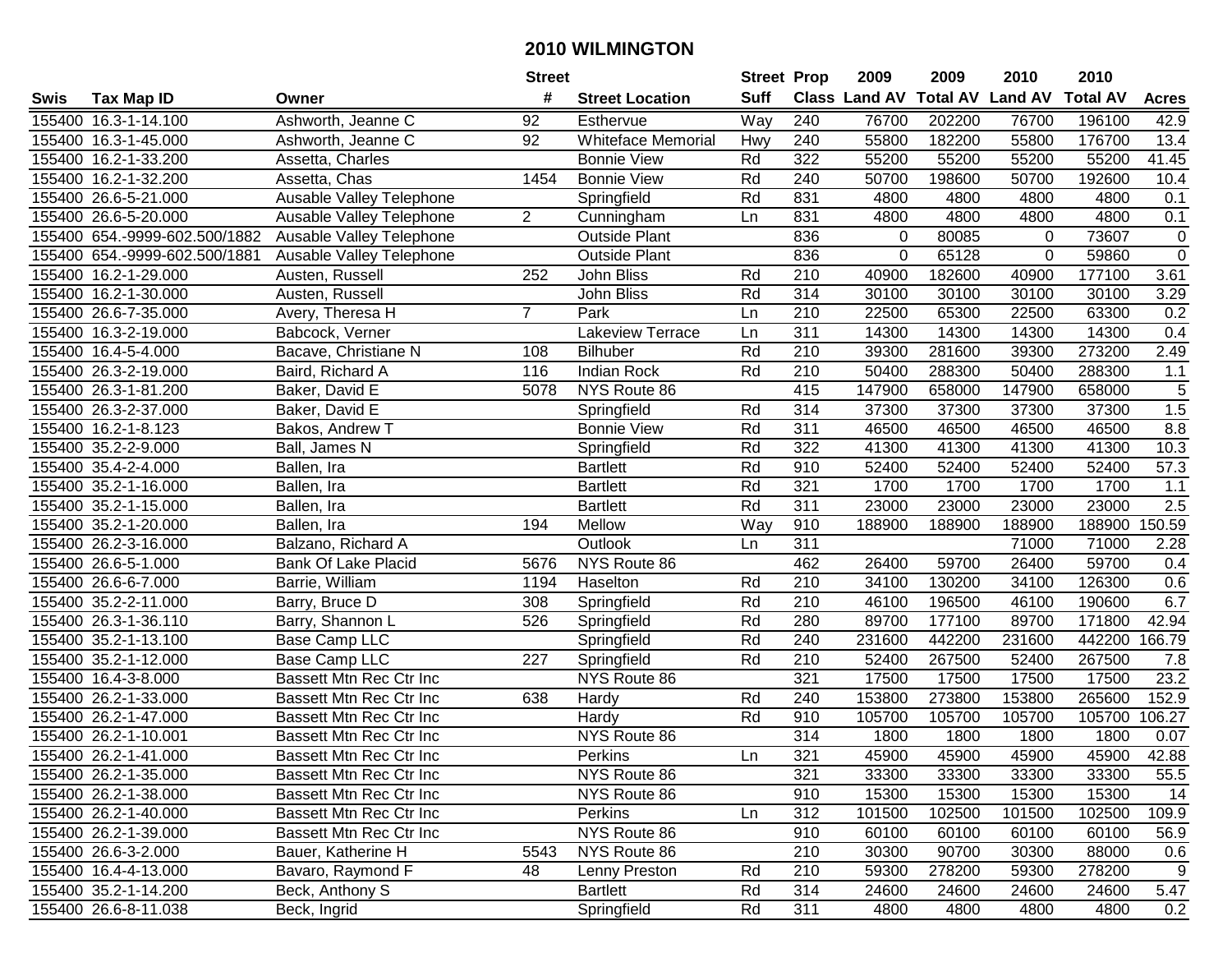| #<br>Suff<br><b>Class Land AV Total AV</b><br><b>Land AV</b><br><b>Total AV</b><br><b>Tax Map ID</b><br><b>Street Location</b><br><b>Acres</b><br>Swis<br>Owner<br>155400 26.3-1-25.090<br>Beck, Ingrid<br>5093<br>NYS Route 86<br>418<br>69100<br>357200<br>69100<br>357200<br>1.4<br>314<br>2.5<br>155400 26.11-1-10.120<br>Quaker Mountain<br>39700<br>39700<br>39700<br>39700<br>Beck, William C<br>Rd<br>155400 26.3-1-53.150<br>Belcoure, Jazmin M<br>Rd<br>260<br>65200<br>106600<br>65200<br>103400<br>30.4<br>Springfield<br>Rd<br>260<br>12000<br>12000<br>35300<br>0.25<br>155400 26.2-1-29.000<br>547<br>36400<br>Bepler, Laurie J<br>Hardy<br>155400 26.3-2-45.000<br>Rd<br>314<br>40500<br>40500<br>40500<br>3.8<br>Berry, Jeffrey G<br>Springfield<br>40500<br>321<br>0.24<br>155400 16.4-1-4.000<br>Rd<br>510<br>510<br>510<br>510<br><b>Bessey Goldy</b><br><b>Bonnie View</b><br>Rd<br>37200<br>59200<br>37200<br>57400<br>155400 16.4-1-5.000<br><b>Bessey Goldy</b><br>1325<br><b>Bonnie View</b><br>210<br>$\mathbf{1}$<br>423<br>5.1<br>69600<br>378600<br>378600<br>155400 26.6-3-1.000<br>Betters, Francis E<br>5545<br>NYS Route 86<br>69600<br>$\overline{210}$<br>155400 16.3-1-66.000<br>19<br>30300<br>80200<br>30300<br>77800<br>0.4<br>Bigelow, Raymond C<br>Reservoir<br>Ln<br>210<br>40<br><b>Whiteface Memorial</b><br>30300<br>139100<br>30300<br>134900<br>0.4<br>155400 16.3-1-35.000<br>Bixler, Patrick L<br>Hwy<br>311<br>38200<br>38200<br>1.5<br>155400 16.19-1-14.000<br><b>Blackbrook Road Assoc</b><br>Haselton<br>Rd<br>38200<br>38200<br>1.2<br>155400 16.19-1-15.000<br>Rd<br>210<br>42000<br>84600<br>42000<br>82100<br><b>Blackbrook Road Assoc</b><br>1299<br>Haselton<br>1.2<br>Rd<br>314<br>38400<br>38400<br>38400<br>155400 26.11-1-5.000<br>Blackburn, Barbara<br>38400<br>Manning<br>314<br>Way<br>36200<br>36200<br>36200<br>0.8<br>155400 26.11-1-18.000<br>Blackburn, Barbara<br>36200<br>Jacques<br>Way<br>0.4<br>155400 26.11-1-4.000<br>314<br>9000<br>9000<br>9000<br>9000<br>Blackburn, Barbara A<br>Jacques<br>1.5<br>Rd<br>260<br>53600<br>121700<br>53600<br>121700<br>155400 26.11-1-7.000<br>Blackburn, Barbara A<br>267<br><b>Quaker Mountain</b><br>46<br>210<br>0.5<br>155400 26.1-2-19.000<br>37900<br>80000<br>37900<br>80000<br>Bloomberg, Clara<br>Juniper Hill<br>Ln<br>240<br>5910<br>NYS Route 86<br>90600<br>90600<br>371400<br>59.11<br>155400 26.2-1-4.100<br>Bombard, Marvin B<br>382900<br>240<br>155400 16.3-3-1.000<br>89700<br>435500<br>89700<br>435500<br>19.56<br>Bongiovanni, Peter<br>165<br><b>Mountain View</b><br>Ln<br>155400 16.3-1-28.400<br><b>Bonnieview Ridge LLC</b><br>Rd<br>311<br>60700<br>60700<br>60700<br>60700<br>3.76<br><b>Bonnie View</b><br>Rd<br>311<br>73000<br>73000<br>9.64<br>155400 16.3-1-28.200<br><b>Bonnieview Ridge LLC</b><br><b>Bonnie View</b><br>73000<br>73000<br>5.75<br>155400 16.3-1-28.100<br><b>Bonnieview Ridge LLC</b><br><b>Bonnie View</b><br>Rd<br>311<br>64900<br>64900<br>64900<br>64900<br>322<br>13.94<br><b>Bonnieview Ridge LLC</b><br>Rd<br>67700<br>67700<br>67700<br>67700<br>155400<br>16.3-1-28.700<br><b>Bonnie View</b><br>16.3-1-28.500<br>Rd<br>311<br>66300<br>66300<br>66300<br>66300<br>6.44<br>155400<br><b>Bonnieview Ridge LLC</b><br><b>Bonnie View</b><br>Way<br>24<br>240<br>328800<br>144100<br>328800<br>19.62<br>155400 26.1-1-28.111<br>Boothby, Daniel W<br>Abbey<br>144100<br>73<br>Rd<br>210<br>47900<br>124300<br>155400 26.6-9-13.000<br>Borgers, Kenneth C<br>47900<br>124300<br>0.9<br>Manning<br>17<br>280<br>205300<br>1.1<br>155400 26.6-5-53.000<br>Cedar<br>Way<br>106900<br>106900<br>199100<br>Borst, Joan S<br>Rd<br>240<br>155400 26.2-1-21.000<br>577<br>Hardy<br>72700<br>254400<br>72700<br>246800<br>29.2<br>Bottini, Garry<br>Rd<br>314<br>155400 26.2-1-30.000<br>Hardy<br>37800<br>37800<br>37800<br>37800<br>4.4<br>Bottini, Garry<br>Rd<br>$\overline{210}$<br>2.1<br>155400 16.19-1-1.000<br>1211<br>43400<br>230700<br>43400<br>223800<br>Bowen, Donald L<br>Haselton<br>Way<br>270<br>37200<br>37200<br>53200<br>155400 26.2-1-16.000<br>15<br>Owls Fly<br>54800<br>$\overline{1}$<br>Bowen, Kathy L<br>155400 26.6-5-17.100<br>Rd<br>484<br>36800<br>36800<br>83500<br>0.82<br>Bowen, Kathy L<br>1157<br>83500<br>Springfield<br>Rd<br>$\overline{210}$<br>34100<br>48600<br>155400 26.1-1-23.000<br>Bowen, Kelley A<br>909<br>34100<br>50100<br>0.46<br>Springfield<br>Rd<br>322<br>14.81<br>155400 26.4-1-15.120<br>41500<br>41500<br>41500<br>41500<br>Bower, Daniel<br>Hardy<br>155400 26.6-5-68.112<br>Bowman, Jamison F<br>47<br>Riverbend<br>Way<br>311<br>29000<br>29000<br>29000<br>29000<br>1.52<br>2.76<br>155400 26.6-5-67.100<br>Bowman, Michael S<br>5552<br>NYS Route 86<br>311<br>85600<br>85600<br>85600<br>85600<br>NYS Route 86<br>484<br>34800<br>94500<br>155400 26.1-1-12.200<br>Boyea, Lucy McCracken<br>5464<br>94500<br>34800<br>2<br>155400 26.2-1-51.000<br>Boylan Nancy W<br>Perkins<br>280<br>68500<br>348500<br>68500<br>338000<br>43.66<br>18<br>Ln<br>155400 26.11-1-6.000<br>Bradshaw, Thomas L<br>Rd<br>210<br>79<br>Manning<br>48900<br>270600<br>48900<br>270600<br>0.92<br>Bragoli, Daniel W<br>Mountain View<br>311<br>155400 16.3-3-3.000<br>51600<br>51600<br>51600<br>51600<br>6.89<br>Ln<br>155400 16.3-3-2.000<br>Bragoli, Eugene<br>162<br>Mountain View<br>210<br>70500<br>399200<br>70500<br>399200<br>8.44<br>Ln<br>322<br>155400 16.3-3-4.000<br>Bragoli, Eugene<br>Mountain View<br>80900<br>80900<br>40.09<br>80900<br>80900<br>Ln |  | <b>Street</b> |  | <b>Street Prop</b> | 2009 | 2009 | 2010 | 2010 |  |
|------------------------------------------------------------------------------------------------------------------------------------------------------------------------------------------------------------------------------------------------------------------------------------------------------------------------------------------------------------------------------------------------------------------------------------------------------------------------------------------------------------------------------------------------------------------------------------------------------------------------------------------------------------------------------------------------------------------------------------------------------------------------------------------------------------------------------------------------------------------------------------------------------------------------------------------------------------------------------------------------------------------------------------------------------------------------------------------------------------------------------------------------------------------------------------------------------------------------------------------------------------------------------------------------------------------------------------------------------------------------------------------------------------------------------------------------------------------------------------------------------------------------------------------------------------------------------------------------------------------------------------------------------------------------------------------------------------------------------------------------------------------------------------------------------------------------------------------------------------------------------------------------------------------------------------------------------------------------------------------------------------------------------------------------------------------------------------------------------------------------------------------------------------------------------------------------------------------------------------------------------------------------------------------------------------------------------------------------------------------------------------------------------------------------------------------------------------------------------------------------------------------------------------------------------------------------------------------------------------------------------------------------------------------------------------------------------------------------------------------------------------------------------------------------------------------------------------------------------------------------------------------------------------------------------------------------------------------------------------------------------------------------------------------------------------------------------------------------------------------------------------------------------------------------------------------------------------------------------------------------------------------------------------------------------------------------------------------------------------------------------------------------------------------------------------------------------------------------------------------------------------------------------------------------------------------------------------------------------------------------------------------------------------------------------------------------------------------------------------------------------------------------------------------------------------------------------------------------------------------------------------------------------------------------------------------------------------------------------------------------------------------------------------------------------------------------------------------------------------------------------------------------------------------------------------------------------------------------------------------------------------------------------------------------------------------------------------------------------------------------------------------------------------------------------------------------------------------------------------------------------------------------------------------------------------------------------------------------------------------------------------------------------------------------------------------------------------------------------------------------------------------------------------------------------------------------------------------------------------------------------------------------------------------------------------------------------------------------------------------------------------------------------------------------------------------------------------------------------------------------------------------------------------------------------------------------------------------------------------------------------------------------------------------------------------------------------------------------------------------------------------------------------------------------------------------------------------------------------------------------------------------------------------------------------------------------------------------|--|---------------|--|--------------------|------|------|------|------|--|
|                                                                                                                                                                                                                                                                                                                                                                                                                                                                                                                                                                                                                                                                                                                                                                                                                                                                                                                                                                                                                                                                                                                                                                                                                                                                                                                                                                                                                                                                                                                                                                                                                                                                                                                                                                                                                                                                                                                                                                                                                                                                                                                                                                                                                                                                                                                                                                                                                                                                                                                                                                                                                                                                                                                                                                                                                                                                                                                                                                                                                                                                                                                                                                                                                                                                                                                                                                                                                                                                                                                                                                                                                                                                                                                                                                                                                                                                                                                                                                                                                                                                                                                                                                                                                                                                                                                                                                                                                                                                                                                                                                                                                                                                                                                                                                                                                                                                                                                                                                                                                                                                                                                                                                                                                                                                                                                                                                                                                                                                                                                                                                                          |  |               |  |                    |      |      |      |      |  |
|                                                                                                                                                                                                                                                                                                                                                                                                                                                                                                                                                                                                                                                                                                                                                                                                                                                                                                                                                                                                                                                                                                                                                                                                                                                                                                                                                                                                                                                                                                                                                                                                                                                                                                                                                                                                                                                                                                                                                                                                                                                                                                                                                                                                                                                                                                                                                                                                                                                                                                                                                                                                                                                                                                                                                                                                                                                                                                                                                                                                                                                                                                                                                                                                                                                                                                                                                                                                                                                                                                                                                                                                                                                                                                                                                                                                                                                                                                                                                                                                                                                                                                                                                                                                                                                                                                                                                                                                                                                                                                                                                                                                                                                                                                                                                                                                                                                                                                                                                                                                                                                                                                                                                                                                                                                                                                                                                                                                                                                                                                                                                                                          |  |               |  |                    |      |      |      |      |  |
|                                                                                                                                                                                                                                                                                                                                                                                                                                                                                                                                                                                                                                                                                                                                                                                                                                                                                                                                                                                                                                                                                                                                                                                                                                                                                                                                                                                                                                                                                                                                                                                                                                                                                                                                                                                                                                                                                                                                                                                                                                                                                                                                                                                                                                                                                                                                                                                                                                                                                                                                                                                                                                                                                                                                                                                                                                                                                                                                                                                                                                                                                                                                                                                                                                                                                                                                                                                                                                                                                                                                                                                                                                                                                                                                                                                                                                                                                                                                                                                                                                                                                                                                                                                                                                                                                                                                                                                                                                                                                                                                                                                                                                                                                                                                                                                                                                                                                                                                                                                                                                                                                                                                                                                                                                                                                                                                                                                                                                                                                                                                                                                          |  |               |  |                    |      |      |      |      |  |
|                                                                                                                                                                                                                                                                                                                                                                                                                                                                                                                                                                                                                                                                                                                                                                                                                                                                                                                                                                                                                                                                                                                                                                                                                                                                                                                                                                                                                                                                                                                                                                                                                                                                                                                                                                                                                                                                                                                                                                                                                                                                                                                                                                                                                                                                                                                                                                                                                                                                                                                                                                                                                                                                                                                                                                                                                                                                                                                                                                                                                                                                                                                                                                                                                                                                                                                                                                                                                                                                                                                                                                                                                                                                                                                                                                                                                                                                                                                                                                                                                                                                                                                                                                                                                                                                                                                                                                                                                                                                                                                                                                                                                                                                                                                                                                                                                                                                                                                                                                                                                                                                                                                                                                                                                                                                                                                                                                                                                                                                                                                                                                                          |  |               |  |                    |      |      |      |      |  |
|                                                                                                                                                                                                                                                                                                                                                                                                                                                                                                                                                                                                                                                                                                                                                                                                                                                                                                                                                                                                                                                                                                                                                                                                                                                                                                                                                                                                                                                                                                                                                                                                                                                                                                                                                                                                                                                                                                                                                                                                                                                                                                                                                                                                                                                                                                                                                                                                                                                                                                                                                                                                                                                                                                                                                                                                                                                                                                                                                                                                                                                                                                                                                                                                                                                                                                                                                                                                                                                                                                                                                                                                                                                                                                                                                                                                                                                                                                                                                                                                                                                                                                                                                                                                                                                                                                                                                                                                                                                                                                                                                                                                                                                                                                                                                                                                                                                                                                                                                                                                                                                                                                                                                                                                                                                                                                                                                                                                                                                                                                                                                                                          |  |               |  |                    |      |      |      |      |  |
|                                                                                                                                                                                                                                                                                                                                                                                                                                                                                                                                                                                                                                                                                                                                                                                                                                                                                                                                                                                                                                                                                                                                                                                                                                                                                                                                                                                                                                                                                                                                                                                                                                                                                                                                                                                                                                                                                                                                                                                                                                                                                                                                                                                                                                                                                                                                                                                                                                                                                                                                                                                                                                                                                                                                                                                                                                                                                                                                                                                                                                                                                                                                                                                                                                                                                                                                                                                                                                                                                                                                                                                                                                                                                                                                                                                                                                                                                                                                                                                                                                                                                                                                                                                                                                                                                                                                                                                                                                                                                                                                                                                                                                                                                                                                                                                                                                                                                                                                                                                                                                                                                                                                                                                                                                                                                                                                                                                                                                                                                                                                                                                          |  |               |  |                    |      |      |      |      |  |
|                                                                                                                                                                                                                                                                                                                                                                                                                                                                                                                                                                                                                                                                                                                                                                                                                                                                                                                                                                                                                                                                                                                                                                                                                                                                                                                                                                                                                                                                                                                                                                                                                                                                                                                                                                                                                                                                                                                                                                                                                                                                                                                                                                                                                                                                                                                                                                                                                                                                                                                                                                                                                                                                                                                                                                                                                                                                                                                                                                                                                                                                                                                                                                                                                                                                                                                                                                                                                                                                                                                                                                                                                                                                                                                                                                                                                                                                                                                                                                                                                                                                                                                                                                                                                                                                                                                                                                                                                                                                                                                                                                                                                                                                                                                                                                                                                                                                                                                                                                                                                                                                                                                                                                                                                                                                                                                                                                                                                                                                                                                                                                                          |  |               |  |                    |      |      |      |      |  |
|                                                                                                                                                                                                                                                                                                                                                                                                                                                                                                                                                                                                                                                                                                                                                                                                                                                                                                                                                                                                                                                                                                                                                                                                                                                                                                                                                                                                                                                                                                                                                                                                                                                                                                                                                                                                                                                                                                                                                                                                                                                                                                                                                                                                                                                                                                                                                                                                                                                                                                                                                                                                                                                                                                                                                                                                                                                                                                                                                                                                                                                                                                                                                                                                                                                                                                                                                                                                                                                                                                                                                                                                                                                                                                                                                                                                                                                                                                                                                                                                                                                                                                                                                                                                                                                                                                                                                                                                                                                                                                                                                                                                                                                                                                                                                                                                                                                                                                                                                                                                                                                                                                                                                                                                                                                                                                                                                                                                                                                                                                                                                                                          |  |               |  |                    |      |      |      |      |  |
|                                                                                                                                                                                                                                                                                                                                                                                                                                                                                                                                                                                                                                                                                                                                                                                                                                                                                                                                                                                                                                                                                                                                                                                                                                                                                                                                                                                                                                                                                                                                                                                                                                                                                                                                                                                                                                                                                                                                                                                                                                                                                                                                                                                                                                                                                                                                                                                                                                                                                                                                                                                                                                                                                                                                                                                                                                                                                                                                                                                                                                                                                                                                                                                                                                                                                                                                                                                                                                                                                                                                                                                                                                                                                                                                                                                                                                                                                                                                                                                                                                                                                                                                                                                                                                                                                                                                                                                                                                                                                                                                                                                                                                                                                                                                                                                                                                                                                                                                                                                                                                                                                                                                                                                                                                                                                                                                                                                                                                                                                                                                                                                          |  |               |  |                    |      |      |      |      |  |
|                                                                                                                                                                                                                                                                                                                                                                                                                                                                                                                                                                                                                                                                                                                                                                                                                                                                                                                                                                                                                                                                                                                                                                                                                                                                                                                                                                                                                                                                                                                                                                                                                                                                                                                                                                                                                                                                                                                                                                                                                                                                                                                                                                                                                                                                                                                                                                                                                                                                                                                                                                                                                                                                                                                                                                                                                                                                                                                                                                                                                                                                                                                                                                                                                                                                                                                                                                                                                                                                                                                                                                                                                                                                                                                                                                                                                                                                                                                                                                                                                                                                                                                                                                                                                                                                                                                                                                                                                                                                                                                                                                                                                                                                                                                                                                                                                                                                                                                                                                                                                                                                                                                                                                                                                                                                                                                                                                                                                                                                                                                                                                                          |  |               |  |                    |      |      |      |      |  |
|                                                                                                                                                                                                                                                                                                                                                                                                                                                                                                                                                                                                                                                                                                                                                                                                                                                                                                                                                                                                                                                                                                                                                                                                                                                                                                                                                                                                                                                                                                                                                                                                                                                                                                                                                                                                                                                                                                                                                                                                                                                                                                                                                                                                                                                                                                                                                                                                                                                                                                                                                                                                                                                                                                                                                                                                                                                                                                                                                                                                                                                                                                                                                                                                                                                                                                                                                                                                                                                                                                                                                                                                                                                                                                                                                                                                                                                                                                                                                                                                                                                                                                                                                                                                                                                                                                                                                                                                                                                                                                                                                                                                                                                                                                                                                                                                                                                                                                                                                                                                                                                                                                                                                                                                                                                                                                                                                                                                                                                                                                                                                                                          |  |               |  |                    |      |      |      |      |  |
|                                                                                                                                                                                                                                                                                                                                                                                                                                                                                                                                                                                                                                                                                                                                                                                                                                                                                                                                                                                                                                                                                                                                                                                                                                                                                                                                                                                                                                                                                                                                                                                                                                                                                                                                                                                                                                                                                                                                                                                                                                                                                                                                                                                                                                                                                                                                                                                                                                                                                                                                                                                                                                                                                                                                                                                                                                                                                                                                                                                                                                                                                                                                                                                                                                                                                                                                                                                                                                                                                                                                                                                                                                                                                                                                                                                                                                                                                                                                                                                                                                                                                                                                                                                                                                                                                                                                                                                                                                                                                                                                                                                                                                                                                                                                                                                                                                                                                                                                                                                                                                                                                                                                                                                                                                                                                                                                                                                                                                                                                                                                                                                          |  |               |  |                    |      |      |      |      |  |
|                                                                                                                                                                                                                                                                                                                                                                                                                                                                                                                                                                                                                                                                                                                                                                                                                                                                                                                                                                                                                                                                                                                                                                                                                                                                                                                                                                                                                                                                                                                                                                                                                                                                                                                                                                                                                                                                                                                                                                                                                                                                                                                                                                                                                                                                                                                                                                                                                                                                                                                                                                                                                                                                                                                                                                                                                                                                                                                                                                                                                                                                                                                                                                                                                                                                                                                                                                                                                                                                                                                                                                                                                                                                                                                                                                                                                                                                                                                                                                                                                                                                                                                                                                                                                                                                                                                                                                                                                                                                                                                                                                                                                                                                                                                                                                                                                                                                                                                                                                                                                                                                                                                                                                                                                                                                                                                                                                                                                                                                                                                                                                                          |  |               |  |                    |      |      |      |      |  |
|                                                                                                                                                                                                                                                                                                                                                                                                                                                                                                                                                                                                                                                                                                                                                                                                                                                                                                                                                                                                                                                                                                                                                                                                                                                                                                                                                                                                                                                                                                                                                                                                                                                                                                                                                                                                                                                                                                                                                                                                                                                                                                                                                                                                                                                                                                                                                                                                                                                                                                                                                                                                                                                                                                                                                                                                                                                                                                                                                                                                                                                                                                                                                                                                                                                                                                                                                                                                                                                                                                                                                                                                                                                                                                                                                                                                                                                                                                                                                                                                                                                                                                                                                                                                                                                                                                                                                                                                                                                                                                                                                                                                                                                                                                                                                                                                                                                                                                                                                                                                                                                                                                                                                                                                                                                                                                                                                                                                                                                                                                                                                                                          |  |               |  |                    |      |      |      |      |  |
|                                                                                                                                                                                                                                                                                                                                                                                                                                                                                                                                                                                                                                                                                                                                                                                                                                                                                                                                                                                                                                                                                                                                                                                                                                                                                                                                                                                                                                                                                                                                                                                                                                                                                                                                                                                                                                                                                                                                                                                                                                                                                                                                                                                                                                                                                                                                                                                                                                                                                                                                                                                                                                                                                                                                                                                                                                                                                                                                                                                                                                                                                                                                                                                                                                                                                                                                                                                                                                                                                                                                                                                                                                                                                                                                                                                                                                                                                                                                                                                                                                                                                                                                                                                                                                                                                                                                                                                                                                                                                                                                                                                                                                                                                                                                                                                                                                                                                                                                                                                                                                                                                                                                                                                                                                                                                                                                                                                                                                                                                                                                                                                          |  |               |  |                    |      |      |      |      |  |
|                                                                                                                                                                                                                                                                                                                                                                                                                                                                                                                                                                                                                                                                                                                                                                                                                                                                                                                                                                                                                                                                                                                                                                                                                                                                                                                                                                                                                                                                                                                                                                                                                                                                                                                                                                                                                                                                                                                                                                                                                                                                                                                                                                                                                                                                                                                                                                                                                                                                                                                                                                                                                                                                                                                                                                                                                                                                                                                                                                                                                                                                                                                                                                                                                                                                                                                                                                                                                                                                                                                                                                                                                                                                                                                                                                                                                                                                                                                                                                                                                                                                                                                                                                                                                                                                                                                                                                                                                                                                                                                                                                                                                                                                                                                                                                                                                                                                                                                                                                                                                                                                                                                                                                                                                                                                                                                                                                                                                                                                                                                                                                                          |  |               |  |                    |      |      |      |      |  |
|                                                                                                                                                                                                                                                                                                                                                                                                                                                                                                                                                                                                                                                                                                                                                                                                                                                                                                                                                                                                                                                                                                                                                                                                                                                                                                                                                                                                                                                                                                                                                                                                                                                                                                                                                                                                                                                                                                                                                                                                                                                                                                                                                                                                                                                                                                                                                                                                                                                                                                                                                                                                                                                                                                                                                                                                                                                                                                                                                                                                                                                                                                                                                                                                                                                                                                                                                                                                                                                                                                                                                                                                                                                                                                                                                                                                                                                                                                                                                                                                                                                                                                                                                                                                                                                                                                                                                                                                                                                                                                                                                                                                                                                                                                                                                                                                                                                                                                                                                                                                                                                                                                                                                                                                                                                                                                                                                                                                                                                                                                                                                                                          |  |               |  |                    |      |      |      |      |  |
|                                                                                                                                                                                                                                                                                                                                                                                                                                                                                                                                                                                                                                                                                                                                                                                                                                                                                                                                                                                                                                                                                                                                                                                                                                                                                                                                                                                                                                                                                                                                                                                                                                                                                                                                                                                                                                                                                                                                                                                                                                                                                                                                                                                                                                                                                                                                                                                                                                                                                                                                                                                                                                                                                                                                                                                                                                                                                                                                                                                                                                                                                                                                                                                                                                                                                                                                                                                                                                                                                                                                                                                                                                                                                                                                                                                                                                                                                                                                                                                                                                                                                                                                                                                                                                                                                                                                                                                                                                                                                                                                                                                                                                                                                                                                                                                                                                                                                                                                                                                                                                                                                                                                                                                                                                                                                                                                                                                                                                                                                                                                                                                          |  |               |  |                    |      |      |      |      |  |
|                                                                                                                                                                                                                                                                                                                                                                                                                                                                                                                                                                                                                                                                                                                                                                                                                                                                                                                                                                                                                                                                                                                                                                                                                                                                                                                                                                                                                                                                                                                                                                                                                                                                                                                                                                                                                                                                                                                                                                                                                                                                                                                                                                                                                                                                                                                                                                                                                                                                                                                                                                                                                                                                                                                                                                                                                                                                                                                                                                                                                                                                                                                                                                                                                                                                                                                                                                                                                                                                                                                                                                                                                                                                                                                                                                                                                                                                                                                                                                                                                                                                                                                                                                                                                                                                                                                                                                                                                                                                                                                                                                                                                                                                                                                                                                                                                                                                                                                                                                                                                                                                                                                                                                                                                                                                                                                                                                                                                                                                                                                                                                                          |  |               |  |                    |      |      |      |      |  |
|                                                                                                                                                                                                                                                                                                                                                                                                                                                                                                                                                                                                                                                                                                                                                                                                                                                                                                                                                                                                                                                                                                                                                                                                                                                                                                                                                                                                                                                                                                                                                                                                                                                                                                                                                                                                                                                                                                                                                                                                                                                                                                                                                                                                                                                                                                                                                                                                                                                                                                                                                                                                                                                                                                                                                                                                                                                                                                                                                                                                                                                                                                                                                                                                                                                                                                                                                                                                                                                                                                                                                                                                                                                                                                                                                                                                                                                                                                                                                                                                                                                                                                                                                                                                                                                                                                                                                                                                                                                                                                                                                                                                                                                                                                                                                                                                                                                                                                                                                                                                                                                                                                                                                                                                                                                                                                                                                                                                                                                                                                                                                                                          |  |               |  |                    |      |      |      |      |  |
|                                                                                                                                                                                                                                                                                                                                                                                                                                                                                                                                                                                                                                                                                                                                                                                                                                                                                                                                                                                                                                                                                                                                                                                                                                                                                                                                                                                                                                                                                                                                                                                                                                                                                                                                                                                                                                                                                                                                                                                                                                                                                                                                                                                                                                                                                                                                                                                                                                                                                                                                                                                                                                                                                                                                                                                                                                                                                                                                                                                                                                                                                                                                                                                                                                                                                                                                                                                                                                                                                                                                                                                                                                                                                                                                                                                                                                                                                                                                                                                                                                                                                                                                                                                                                                                                                                                                                                                                                                                                                                                                                                                                                                                                                                                                                                                                                                                                                                                                                                                                                                                                                                                                                                                                                                                                                                                                                                                                                                                                                                                                                                                          |  |               |  |                    |      |      |      |      |  |
|                                                                                                                                                                                                                                                                                                                                                                                                                                                                                                                                                                                                                                                                                                                                                                                                                                                                                                                                                                                                                                                                                                                                                                                                                                                                                                                                                                                                                                                                                                                                                                                                                                                                                                                                                                                                                                                                                                                                                                                                                                                                                                                                                                                                                                                                                                                                                                                                                                                                                                                                                                                                                                                                                                                                                                                                                                                                                                                                                                                                                                                                                                                                                                                                                                                                                                                                                                                                                                                                                                                                                                                                                                                                                                                                                                                                                                                                                                                                                                                                                                                                                                                                                                                                                                                                                                                                                                                                                                                                                                                                                                                                                                                                                                                                                                                                                                                                                                                                                                                                                                                                                                                                                                                                                                                                                                                                                                                                                                                                                                                                                                                          |  |               |  |                    |      |      |      |      |  |
|                                                                                                                                                                                                                                                                                                                                                                                                                                                                                                                                                                                                                                                                                                                                                                                                                                                                                                                                                                                                                                                                                                                                                                                                                                                                                                                                                                                                                                                                                                                                                                                                                                                                                                                                                                                                                                                                                                                                                                                                                                                                                                                                                                                                                                                                                                                                                                                                                                                                                                                                                                                                                                                                                                                                                                                                                                                                                                                                                                                                                                                                                                                                                                                                                                                                                                                                                                                                                                                                                                                                                                                                                                                                                                                                                                                                                                                                                                                                                                                                                                                                                                                                                                                                                                                                                                                                                                                                                                                                                                                                                                                                                                                                                                                                                                                                                                                                                                                                                                                                                                                                                                                                                                                                                                                                                                                                                                                                                                                                                                                                                                                          |  |               |  |                    |      |      |      |      |  |
|                                                                                                                                                                                                                                                                                                                                                                                                                                                                                                                                                                                                                                                                                                                                                                                                                                                                                                                                                                                                                                                                                                                                                                                                                                                                                                                                                                                                                                                                                                                                                                                                                                                                                                                                                                                                                                                                                                                                                                                                                                                                                                                                                                                                                                                                                                                                                                                                                                                                                                                                                                                                                                                                                                                                                                                                                                                                                                                                                                                                                                                                                                                                                                                                                                                                                                                                                                                                                                                                                                                                                                                                                                                                                                                                                                                                                                                                                                                                                                                                                                                                                                                                                                                                                                                                                                                                                                                                                                                                                                                                                                                                                                                                                                                                                                                                                                                                                                                                                                                                                                                                                                                                                                                                                                                                                                                                                                                                                                                                                                                                                                                          |  |               |  |                    |      |      |      |      |  |
|                                                                                                                                                                                                                                                                                                                                                                                                                                                                                                                                                                                                                                                                                                                                                                                                                                                                                                                                                                                                                                                                                                                                                                                                                                                                                                                                                                                                                                                                                                                                                                                                                                                                                                                                                                                                                                                                                                                                                                                                                                                                                                                                                                                                                                                                                                                                                                                                                                                                                                                                                                                                                                                                                                                                                                                                                                                                                                                                                                                                                                                                                                                                                                                                                                                                                                                                                                                                                                                                                                                                                                                                                                                                                                                                                                                                                                                                                                                                                                                                                                                                                                                                                                                                                                                                                                                                                                                                                                                                                                                                                                                                                                                                                                                                                                                                                                                                                                                                                                                                                                                                                                                                                                                                                                                                                                                                                                                                                                                                                                                                                                                          |  |               |  |                    |      |      |      |      |  |
|                                                                                                                                                                                                                                                                                                                                                                                                                                                                                                                                                                                                                                                                                                                                                                                                                                                                                                                                                                                                                                                                                                                                                                                                                                                                                                                                                                                                                                                                                                                                                                                                                                                                                                                                                                                                                                                                                                                                                                                                                                                                                                                                                                                                                                                                                                                                                                                                                                                                                                                                                                                                                                                                                                                                                                                                                                                                                                                                                                                                                                                                                                                                                                                                                                                                                                                                                                                                                                                                                                                                                                                                                                                                                                                                                                                                                                                                                                                                                                                                                                                                                                                                                                                                                                                                                                                                                                                                                                                                                                                                                                                                                                                                                                                                                                                                                                                                                                                                                                                                                                                                                                                                                                                                                                                                                                                                                                                                                                                                                                                                                                                          |  |               |  |                    |      |      |      |      |  |
|                                                                                                                                                                                                                                                                                                                                                                                                                                                                                                                                                                                                                                                                                                                                                                                                                                                                                                                                                                                                                                                                                                                                                                                                                                                                                                                                                                                                                                                                                                                                                                                                                                                                                                                                                                                                                                                                                                                                                                                                                                                                                                                                                                                                                                                                                                                                                                                                                                                                                                                                                                                                                                                                                                                                                                                                                                                                                                                                                                                                                                                                                                                                                                                                                                                                                                                                                                                                                                                                                                                                                                                                                                                                                                                                                                                                                                                                                                                                                                                                                                                                                                                                                                                                                                                                                                                                                                                                                                                                                                                                                                                                                                                                                                                                                                                                                                                                                                                                                                                                                                                                                                                                                                                                                                                                                                                                                                                                                                                                                                                                                                                          |  |               |  |                    |      |      |      |      |  |
|                                                                                                                                                                                                                                                                                                                                                                                                                                                                                                                                                                                                                                                                                                                                                                                                                                                                                                                                                                                                                                                                                                                                                                                                                                                                                                                                                                                                                                                                                                                                                                                                                                                                                                                                                                                                                                                                                                                                                                                                                                                                                                                                                                                                                                                                                                                                                                                                                                                                                                                                                                                                                                                                                                                                                                                                                                                                                                                                                                                                                                                                                                                                                                                                                                                                                                                                                                                                                                                                                                                                                                                                                                                                                                                                                                                                                                                                                                                                                                                                                                                                                                                                                                                                                                                                                                                                                                                                                                                                                                                                                                                                                                                                                                                                                                                                                                                                                                                                                                                                                                                                                                                                                                                                                                                                                                                                                                                                                                                                                                                                                                                          |  |               |  |                    |      |      |      |      |  |
|                                                                                                                                                                                                                                                                                                                                                                                                                                                                                                                                                                                                                                                                                                                                                                                                                                                                                                                                                                                                                                                                                                                                                                                                                                                                                                                                                                                                                                                                                                                                                                                                                                                                                                                                                                                                                                                                                                                                                                                                                                                                                                                                                                                                                                                                                                                                                                                                                                                                                                                                                                                                                                                                                                                                                                                                                                                                                                                                                                                                                                                                                                                                                                                                                                                                                                                                                                                                                                                                                                                                                                                                                                                                                                                                                                                                                                                                                                                                                                                                                                                                                                                                                                                                                                                                                                                                                                                                                                                                                                                                                                                                                                                                                                                                                                                                                                                                                                                                                                                                                                                                                                                                                                                                                                                                                                                                                                                                                                                                                                                                                                                          |  |               |  |                    |      |      |      |      |  |
|                                                                                                                                                                                                                                                                                                                                                                                                                                                                                                                                                                                                                                                                                                                                                                                                                                                                                                                                                                                                                                                                                                                                                                                                                                                                                                                                                                                                                                                                                                                                                                                                                                                                                                                                                                                                                                                                                                                                                                                                                                                                                                                                                                                                                                                                                                                                                                                                                                                                                                                                                                                                                                                                                                                                                                                                                                                                                                                                                                                                                                                                                                                                                                                                                                                                                                                                                                                                                                                                                                                                                                                                                                                                                                                                                                                                                                                                                                                                                                                                                                                                                                                                                                                                                                                                                                                                                                                                                                                                                                                                                                                                                                                                                                                                                                                                                                                                                                                                                                                                                                                                                                                                                                                                                                                                                                                                                                                                                                                                                                                                                                                          |  |               |  |                    |      |      |      |      |  |
|                                                                                                                                                                                                                                                                                                                                                                                                                                                                                                                                                                                                                                                                                                                                                                                                                                                                                                                                                                                                                                                                                                                                                                                                                                                                                                                                                                                                                                                                                                                                                                                                                                                                                                                                                                                                                                                                                                                                                                                                                                                                                                                                                                                                                                                                                                                                                                                                                                                                                                                                                                                                                                                                                                                                                                                                                                                                                                                                                                                                                                                                                                                                                                                                                                                                                                                                                                                                                                                                                                                                                                                                                                                                                                                                                                                                                                                                                                                                                                                                                                                                                                                                                                                                                                                                                                                                                                                                                                                                                                                                                                                                                                                                                                                                                                                                                                                                                                                                                                                                                                                                                                                                                                                                                                                                                                                                                                                                                                                                                                                                                                                          |  |               |  |                    |      |      |      |      |  |
|                                                                                                                                                                                                                                                                                                                                                                                                                                                                                                                                                                                                                                                                                                                                                                                                                                                                                                                                                                                                                                                                                                                                                                                                                                                                                                                                                                                                                                                                                                                                                                                                                                                                                                                                                                                                                                                                                                                                                                                                                                                                                                                                                                                                                                                                                                                                                                                                                                                                                                                                                                                                                                                                                                                                                                                                                                                                                                                                                                                                                                                                                                                                                                                                                                                                                                                                                                                                                                                                                                                                                                                                                                                                                                                                                                                                                                                                                                                                                                                                                                                                                                                                                                                                                                                                                                                                                                                                                                                                                                                                                                                                                                                                                                                                                                                                                                                                                                                                                                                                                                                                                                                                                                                                                                                                                                                                                                                                                                                                                                                                                                                          |  |               |  |                    |      |      |      |      |  |
|                                                                                                                                                                                                                                                                                                                                                                                                                                                                                                                                                                                                                                                                                                                                                                                                                                                                                                                                                                                                                                                                                                                                                                                                                                                                                                                                                                                                                                                                                                                                                                                                                                                                                                                                                                                                                                                                                                                                                                                                                                                                                                                                                                                                                                                                                                                                                                                                                                                                                                                                                                                                                                                                                                                                                                                                                                                                                                                                                                                                                                                                                                                                                                                                                                                                                                                                                                                                                                                                                                                                                                                                                                                                                                                                                                                                                                                                                                                                                                                                                                                                                                                                                                                                                                                                                                                                                                                                                                                                                                                                                                                                                                                                                                                                                                                                                                                                                                                                                                                                                                                                                                                                                                                                                                                                                                                                                                                                                                                                                                                                                                                          |  |               |  |                    |      |      |      |      |  |
|                                                                                                                                                                                                                                                                                                                                                                                                                                                                                                                                                                                                                                                                                                                                                                                                                                                                                                                                                                                                                                                                                                                                                                                                                                                                                                                                                                                                                                                                                                                                                                                                                                                                                                                                                                                                                                                                                                                                                                                                                                                                                                                                                                                                                                                                                                                                                                                                                                                                                                                                                                                                                                                                                                                                                                                                                                                                                                                                                                                                                                                                                                                                                                                                                                                                                                                                                                                                                                                                                                                                                                                                                                                                                                                                                                                                                                                                                                                                                                                                                                                                                                                                                                                                                                                                                                                                                                                                                                                                                                                                                                                                                                                                                                                                                                                                                                                                                                                                                                                                                                                                                                                                                                                                                                                                                                                                                                                                                                                                                                                                                                                          |  |               |  |                    |      |      |      |      |  |
|                                                                                                                                                                                                                                                                                                                                                                                                                                                                                                                                                                                                                                                                                                                                                                                                                                                                                                                                                                                                                                                                                                                                                                                                                                                                                                                                                                                                                                                                                                                                                                                                                                                                                                                                                                                                                                                                                                                                                                                                                                                                                                                                                                                                                                                                                                                                                                                                                                                                                                                                                                                                                                                                                                                                                                                                                                                                                                                                                                                                                                                                                                                                                                                                                                                                                                                                                                                                                                                                                                                                                                                                                                                                                                                                                                                                                                                                                                                                                                                                                                                                                                                                                                                                                                                                                                                                                                                                                                                                                                                                                                                                                                                                                                                                                                                                                                                                                                                                                                                                                                                                                                                                                                                                                                                                                                                                                                                                                                                                                                                                                                                          |  |               |  |                    |      |      |      |      |  |
|                                                                                                                                                                                                                                                                                                                                                                                                                                                                                                                                                                                                                                                                                                                                                                                                                                                                                                                                                                                                                                                                                                                                                                                                                                                                                                                                                                                                                                                                                                                                                                                                                                                                                                                                                                                                                                                                                                                                                                                                                                                                                                                                                                                                                                                                                                                                                                                                                                                                                                                                                                                                                                                                                                                                                                                                                                                                                                                                                                                                                                                                                                                                                                                                                                                                                                                                                                                                                                                                                                                                                                                                                                                                                                                                                                                                                                                                                                                                                                                                                                                                                                                                                                                                                                                                                                                                                                                                                                                                                                                                                                                                                                                                                                                                                                                                                                                                                                                                                                                                                                                                                                                                                                                                                                                                                                                                                                                                                                                                                                                                                                                          |  |               |  |                    |      |      |      |      |  |
|                                                                                                                                                                                                                                                                                                                                                                                                                                                                                                                                                                                                                                                                                                                                                                                                                                                                                                                                                                                                                                                                                                                                                                                                                                                                                                                                                                                                                                                                                                                                                                                                                                                                                                                                                                                                                                                                                                                                                                                                                                                                                                                                                                                                                                                                                                                                                                                                                                                                                                                                                                                                                                                                                                                                                                                                                                                                                                                                                                                                                                                                                                                                                                                                                                                                                                                                                                                                                                                                                                                                                                                                                                                                                                                                                                                                                                                                                                                                                                                                                                                                                                                                                                                                                                                                                                                                                                                                                                                                                                                                                                                                                                                                                                                                                                                                                                                                                                                                                                                                                                                                                                                                                                                                                                                                                                                                                                                                                                                                                                                                                                                          |  |               |  |                    |      |      |      |      |  |
|                                                                                                                                                                                                                                                                                                                                                                                                                                                                                                                                                                                                                                                                                                                                                                                                                                                                                                                                                                                                                                                                                                                                                                                                                                                                                                                                                                                                                                                                                                                                                                                                                                                                                                                                                                                                                                                                                                                                                                                                                                                                                                                                                                                                                                                                                                                                                                                                                                                                                                                                                                                                                                                                                                                                                                                                                                                                                                                                                                                                                                                                                                                                                                                                                                                                                                                                                                                                                                                                                                                                                                                                                                                                                                                                                                                                                                                                                                                                                                                                                                                                                                                                                                                                                                                                                                                                                                                                                                                                                                                                                                                                                                                                                                                                                                                                                                                                                                                                                                                                                                                                                                                                                                                                                                                                                                                                                                                                                                                                                                                                                                                          |  |               |  |                    |      |      |      |      |  |
|                                                                                                                                                                                                                                                                                                                                                                                                                                                                                                                                                                                                                                                                                                                                                                                                                                                                                                                                                                                                                                                                                                                                                                                                                                                                                                                                                                                                                                                                                                                                                                                                                                                                                                                                                                                                                                                                                                                                                                                                                                                                                                                                                                                                                                                                                                                                                                                                                                                                                                                                                                                                                                                                                                                                                                                                                                                                                                                                                                                                                                                                                                                                                                                                                                                                                                                                                                                                                                                                                                                                                                                                                                                                                                                                                                                                                                                                                                                                                                                                                                                                                                                                                                                                                                                                                                                                                                                                                                                                                                                                                                                                                                                                                                                                                                                                                                                                                                                                                                                                                                                                                                                                                                                                                                                                                                                                                                                                                                                                                                                                                                                          |  |               |  |                    |      |      |      |      |  |
|                                                                                                                                                                                                                                                                                                                                                                                                                                                                                                                                                                                                                                                                                                                                                                                                                                                                                                                                                                                                                                                                                                                                                                                                                                                                                                                                                                                                                                                                                                                                                                                                                                                                                                                                                                                                                                                                                                                                                                                                                                                                                                                                                                                                                                                                                                                                                                                                                                                                                                                                                                                                                                                                                                                                                                                                                                                                                                                                                                                                                                                                                                                                                                                                                                                                                                                                                                                                                                                                                                                                                                                                                                                                                                                                                                                                                                                                                                                                                                                                                                                                                                                                                                                                                                                                                                                                                                                                                                                                                                                                                                                                                                                                                                                                                                                                                                                                                                                                                                                                                                                                                                                                                                                                                                                                                                                                                                                                                                                                                                                                                                                          |  |               |  |                    |      |      |      |      |  |
|                                                                                                                                                                                                                                                                                                                                                                                                                                                                                                                                                                                                                                                                                                                                                                                                                                                                                                                                                                                                                                                                                                                                                                                                                                                                                                                                                                                                                                                                                                                                                                                                                                                                                                                                                                                                                                                                                                                                                                                                                                                                                                                                                                                                                                                                                                                                                                                                                                                                                                                                                                                                                                                                                                                                                                                                                                                                                                                                                                                                                                                                                                                                                                                                                                                                                                                                                                                                                                                                                                                                                                                                                                                                                                                                                                                                                                                                                                                                                                                                                                                                                                                                                                                                                                                                                                                                                                                                                                                                                                                                                                                                                                                                                                                                                                                                                                                                                                                                                                                                                                                                                                                                                                                                                                                                                                                                                                                                                                                                                                                                                                                          |  |               |  |                    |      |      |      |      |  |
|                                                                                                                                                                                                                                                                                                                                                                                                                                                                                                                                                                                                                                                                                                                                                                                                                                                                                                                                                                                                                                                                                                                                                                                                                                                                                                                                                                                                                                                                                                                                                                                                                                                                                                                                                                                                                                                                                                                                                                                                                                                                                                                                                                                                                                                                                                                                                                                                                                                                                                                                                                                                                                                                                                                                                                                                                                                                                                                                                                                                                                                                                                                                                                                                                                                                                                                                                                                                                                                                                                                                                                                                                                                                                                                                                                                                                                                                                                                                                                                                                                                                                                                                                                                                                                                                                                                                                                                                                                                                                                                                                                                                                                                                                                                                                                                                                                                                                                                                                                                                                                                                                                                                                                                                                                                                                                                                                                                                                                                                                                                                                                                          |  |               |  |                    |      |      |      |      |  |
|                                                                                                                                                                                                                                                                                                                                                                                                                                                                                                                                                                                                                                                                                                                                                                                                                                                                                                                                                                                                                                                                                                                                                                                                                                                                                                                                                                                                                                                                                                                                                                                                                                                                                                                                                                                                                                                                                                                                                                                                                                                                                                                                                                                                                                                                                                                                                                                                                                                                                                                                                                                                                                                                                                                                                                                                                                                                                                                                                                                                                                                                                                                                                                                                                                                                                                                                                                                                                                                                                                                                                                                                                                                                                                                                                                                                                                                                                                                                                                                                                                                                                                                                                                                                                                                                                                                                                                                                                                                                                                                                                                                                                                                                                                                                                                                                                                                                                                                                                                                                                                                                                                                                                                                                                                                                                                                                                                                                                                                                                                                                                                                          |  |               |  |                    |      |      |      |      |  |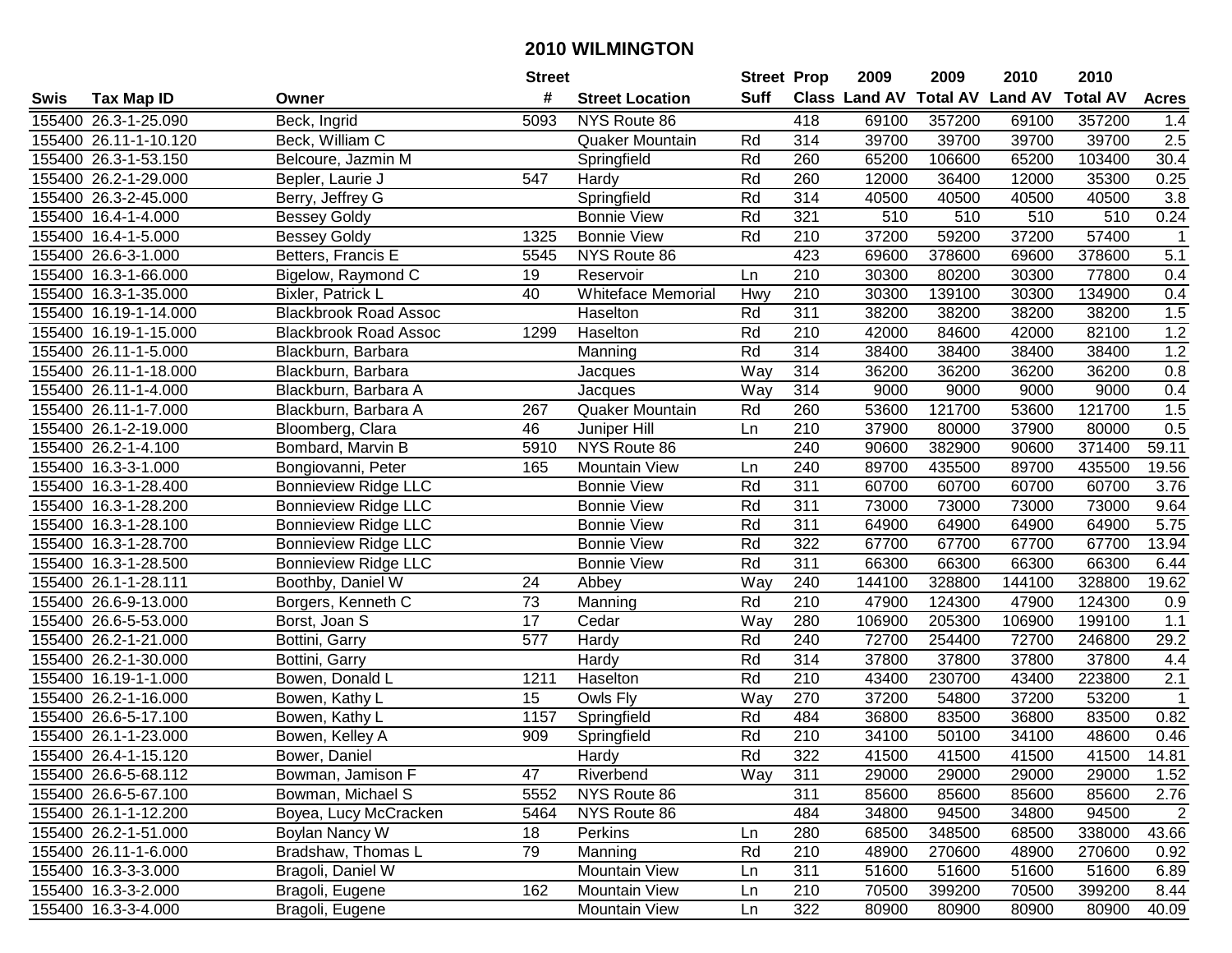| #<br><b>Suff</b><br><b>Class Land AV Total AV</b><br><b>Land AV</b><br><b>Total AV</b><br>Tax Map ID<br><b>Street Location</b><br><b>Acres</b><br>Swis<br>Owner<br>Breloff, Gregory P<br>Rd<br>322<br>155400 16.4-1-13.100<br><b>Bonnie View</b><br>62500<br>62500<br>62500<br>62500<br>23.52<br>49500<br>155400 16.4-1-13.200<br><b>Bonnie View</b><br>Rd<br>322<br>49500<br>49500<br>49500<br>16.3<br>Breloff, Gregory P<br>155400 26.3-1-59.000<br>Rd<br>912<br>90800<br>90800<br>90800<br>90800<br>86.52<br>Briggs, Norman<br>Springfield<br>Rd<br>210<br>49600<br>250600<br>1.5<br>155400 26.3-2-10.000<br>Briggs, Scott C<br>56<br>250600<br>49600<br><b>Indian Rock</b><br>Rd<br>1.2<br>155400 26.3-2-33.000<br>314<br>36900<br>36900<br>36900<br>36900<br>Broco, Gilbert<br>Springfield<br>311<br>0.6<br>155400 16.19-2-44.000<br>Brooks, Paul A<br>NYS Route 86<br>14900<br>14900<br>14900<br>14900<br>1.12<br>210<br>49100<br>102800<br>49100<br>102800<br>155400 26.3-3-2.000<br>Brown, Philip J<br>24<br>Pine Ridge<br>Ln<br>Way<br>210<br>0.7<br>5<br>48900<br>197700<br>48900<br>197700<br>155400 26.11-1-16.000<br>Bruce, Jason D<br>Jacques<br>210<br>NYS Route 86<br>214200<br>155400 26.2-2-1.000<br>5948<br>41800<br>220800<br>41800<br>4.25<br>Bruce, Jason D<br>$\overline{7}$<br>210<br>38700<br>38700<br>77900<br>1.6<br>155400 35.2-2-15.000<br>Winch Mountain<br>80300<br>Bruce, Marcel<br>Way<br>210<br>125500<br>7.11<br>155400 35.2-2-14.000<br>344<br>Rd<br>46800<br>129400<br>46800<br>Bruce, Marcel<br>Springfield<br>1260<br>Haselton<br>Rd<br>210<br>37900<br>167900<br>37900<br>162900<br>0.9<br>155400 16.19-2-15.000<br>Bruce, Stephen L<br>5.1<br>NYS Route 86<br>314<br>44300<br>44300<br>44300<br>44300<br>155400 26.2-1-2.200<br>Bruhl, Charles<br>210<br>6.5<br>155400 26.2-1-3.021<br>Brum, Rui H<br>5890<br>NYS Route 86<br>47900<br>124600<br>47900<br>120900<br>210<br>4.6<br>155400 26.3-1-65.000<br>Bryant, Dirk A<br>763<br>Rd<br>43100<br>261300<br>43100<br>253500<br>Springfield<br>$\overline{21.93}$<br>37<br>Way<br>240<br>75300<br>235900<br>75300<br>228800<br>155400 16.19-3-8.002<br>Thrapp<br>Bryant, John M<br>766<br>Rd<br>210<br>46600<br>155400 26.3-1-17.100<br>208800<br>46600<br>202500<br>Bucciferro, Harry D<br>Springfield<br>-1<br>12<br>260<br>1.1<br>155400 26.1-2-14.000<br>41900<br>94300<br>41900<br>89000<br>Buck, George W<br>Juniper Hill<br>Ln<br>32<br>210<br>201600<br>155400 26.3-3-3.000<br>Buckley, Michael D<br>Ln<br>49300<br>201600<br>49300<br>1.31<br>Pine Ridge<br>Rd<br>155400 26.2-1-14.001<br>323<br>81700<br>81700<br>81700<br>81700<br>74.1<br>Buechting, Arthur<br>Hardy<br>Rd<br>$\overline{314}$<br>155400 26.11-1-12.000<br>Quaker Mountain<br>18200<br>18200<br>18200<br>0.4<br>18200<br>Buechting, Arthur<br>Rd<br>311<br>74700<br>155400 16.4-6-7.000<br>Buell, Bibi S<br>74700<br>74700<br>74700<br>5.01<br>Lenny Preston<br>Rd<br>311<br>1.1<br>155400 26.6-9-8.100<br>Quaker Mountain<br>36600<br>36600<br>36600<br><b>Bugbee Dorothy M</b><br>36600<br>Rd<br>314<br>9.57<br>155400 26.11-1-8.000<br>67200<br>67200<br>67200<br>67200<br>Quaker Mountain<br><b>Bugbee Dorothy M</b><br>Rd<br>$\overline{210}$<br>155400 26.7-4-5.000<br>84500<br>546600<br>546600<br>10<br>290<br>84500<br><b>Bugbee Dorothy M</b><br>Quaker Mountain<br>Rd<br>311<br>18400<br>155400 26.7-4-4.000<br>18400<br>18400<br>18400<br>0.85<br><b>Bugbee Dorothy M</b><br>Quaker Mountain<br>155400 26.7-3-7.000<br>Rd<br>314<br>45500<br>45500<br>45500<br>45500<br>4.5<br><b>Bugbee Dorothy M</b><br>Quaker Mountain<br>Rd<br>314<br>18200<br>155400 26.11-1-9.000<br>18200<br>18200<br>18200<br>0.8<br>Quaker Mountain<br>Bugbee, Dorothy M<br>Rd<br>311<br>0.5<br>155400 26.7-4-2.000<br>18400<br>18400<br>18400<br>18400<br>Bugbee, Dorothy M<br>Quaker Mountain<br>Rd<br>$\overline{311}$<br>36600<br>1.37<br>155400 26.6-9-8.200<br>36600<br>36600<br>36600<br>Quaker Mountain<br>Bugbee, Dorothy M<br>155400 26.1-2-7.100<br>Rd<br>$\overline{322}$<br>152000<br>152000<br>95<br>842<br>152000<br>152000<br>Bugbee, Robert S<br>Springfield<br>Rd<br>$\overline{210}$<br>1.55<br>155400 26.6-9-7.013<br>54600<br>282000<br>Bugbee, Robert S Jr<br>295<br>Quaker Mountain<br>54600<br>282000<br>Way<br>260<br>38700<br>79700<br>155400 26.3-1-49.050<br>Bunzey, Vincent<br>6<br><b>Stewart Mountain</b><br>82200<br>38700<br>1.6<br>2.6<br>$\overline{84}$<br>155400 16.3-1-46.000<br>210<br>40200<br>141700<br>40200<br>137400<br>Burns, John P<br><b>Whiteface Memorial</b><br>Hwy<br>155400 26.3-1-14.500<br>Bushy, Carrie A<br>820<br>Springfield<br>Rd<br>210<br>38600<br>68600<br>38600<br>66500<br>1.49<br>0.7<br>155400 26.1-2-8.000<br>846<br>Springfield<br>Rd<br>210<br>34100<br>75900<br>34100<br>73600<br>Bushy, Gary<br>Rd<br>163700<br>155400 26.3-1-15.002<br>Bushy, Gary T<br>834<br>Springfield<br>240<br>54100<br>168800<br>54100<br>13.46<br>814<br>Rd<br>210<br>37900<br>37900<br>155500<br>155400 26.3-1-13.000<br>Bushy, Kathleen R<br>Springfield<br>160300<br>0.75<br>Rd<br>311<br>155400 26.7-6-3.000<br>Butler, David H<br>Quaker Mountain<br>26800<br>26800<br>26800<br>$\overline{1}$<br>26800<br>Rd<br>155400 16.19-2-25.000<br>Buttner, Steven B<br>1320<br>Haselton<br>270<br>34100<br>68900<br>34100<br>66800<br>0.86<br>NYS Route 86<br>155400 26.1-1-5.112<br>Button, Trace W<br>5527<br>210<br>37900<br>67300<br>37900<br>65300<br>1<br>155400 26.1-1-5.002<br>NYS Route 86<br>Button, Trace W<br>240<br>73600<br>160600<br>73600<br>155800<br>5535 |  | <b>Street</b> |  | <b>Street Prop</b> | 2009 | 2009 | 2010 | 2010 |      |
|-----------------------------------------------------------------------------------------------------------------------------------------------------------------------------------------------------------------------------------------------------------------------------------------------------------------------------------------------------------------------------------------------------------------------------------------------------------------------------------------------------------------------------------------------------------------------------------------------------------------------------------------------------------------------------------------------------------------------------------------------------------------------------------------------------------------------------------------------------------------------------------------------------------------------------------------------------------------------------------------------------------------------------------------------------------------------------------------------------------------------------------------------------------------------------------------------------------------------------------------------------------------------------------------------------------------------------------------------------------------------------------------------------------------------------------------------------------------------------------------------------------------------------------------------------------------------------------------------------------------------------------------------------------------------------------------------------------------------------------------------------------------------------------------------------------------------------------------------------------------------------------------------------------------------------------------------------------------------------------------------------------------------------------------------------------------------------------------------------------------------------------------------------------------------------------------------------------------------------------------------------------------------------------------------------------------------------------------------------------------------------------------------------------------------------------------------------------------------------------------------------------------------------------------------------------------------------------------------------------------------------------------------------------------------------------------------------------------------------------------------------------------------------------------------------------------------------------------------------------------------------------------------------------------------------------------------------------------------------------------------------------------------------------------------------------------------------------------------------------------------------------------------------------------------------------------------------------------------------------------------------------------------------------------------------------------------------------------------------------------------------------------------------------------------------------------------------------------------------------------------------------------------------------------------------------------------------------------------------------------------------------------------------------------------------------------------------------------------------------------------------------------------------------------------------------------------------------------------------------------------------------------------------------------------------------------------------------------------------------------------------------------------------------------------------------------------------------------------------------------------------------------------------------------------------------------------------------------------------------------------------------------------------------------------------------------------------------------------------------------------------------------------------------------------------------------------------------------------------------------------------------------------------------------------------------------------------------------------------------------------------------------------------------------------------------------------------------------------------------------------------------------------------------------------------------------------------------------------------------------------------------------------------------------------------------------------------------------------------------------------------------------------------------------------------------------------------------------------------------------------------------------------------------------------------------------------------------------------------------------------------------------------------------------------------------------------------------------------------------------------------------------------------------------------------------------------------------------------------------------------------------------------------------------------------------------------------------|--|---------------|--|--------------------|------|------|------|------|------|
|                                                                                                                                                                                                                                                                                                                                                                                                                                                                                                                                                                                                                                                                                                                                                                                                                                                                                                                                                                                                                                                                                                                                                                                                                                                                                                                                                                                                                                                                                                                                                                                                                                                                                                                                                                                                                                                                                                                                                                                                                                                                                                                                                                                                                                                                                                                                                                                                                                                                                                                                                                                                                                                                                                                                                                                                                                                                                                                                                                                                                                                                                                                                                                                                                                                                                                                                                                                                                                                                                                                                                                                                                                                                                                                                                                                                                                                                                                                                                                                                                                                                                                                                                                                                                                                                                                                                                                                                                                                                                                                                                                                                                                                                                                                                                                                                                                                                                                                                                                                                                                                                                                                                                                                                                                                                                                                                                                                                                                                                                                                                                                                   |  |               |  |                    |      |      |      |      |      |
|                                                                                                                                                                                                                                                                                                                                                                                                                                                                                                                                                                                                                                                                                                                                                                                                                                                                                                                                                                                                                                                                                                                                                                                                                                                                                                                                                                                                                                                                                                                                                                                                                                                                                                                                                                                                                                                                                                                                                                                                                                                                                                                                                                                                                                                                                                                                                                                                                                                                                                                                                                                                                                                                                                                                                                                                                                                                                                                                                                                                                                                                                                                                                                                                                                                                                                                                                                                                                                                                                                                                                                                                                                                                                                                                                                                                                                                                                                                                                                                                                                                                                                                                                                                                                                                                                                                                                                                                                                                                                                                                                                                                                                                                                                                                                                                                                                                                                                                                                                                                                                                                                                                                                                                                                                                                                                                                                                                                                                                                                                                                                                                   |  |               |  |                    |      |      |      |      |      |
|                                                                                                                                                                                                                                                                                                                                                                                                                                                                                                                                                                                                                                                                                                                                                                                                                                                                                                                                                                                                                                                                                                                                                                                                                                                                                                                                                                                                                                                                                                                                                                                                                                                                                                                                                                                                                                                                                                                                                                                                                                                                                                                                                                                                                                                                                                                                                                                                                                                                                                                                                                                                                                                                                                                                                                                                                                                                                                                                                                                                                                                                                                                                                                                                                                                                                                                                                                                                                                                                                                                                                                                                                                                                                                                                                                                                                                                                                                                                                                                                                                                                                                                                                                                                                                                                                                                                                                                                                                                                                                                                                                                                                                                                                                                                                                                                                                                                                                                                                                                                                                                                                                                                                                                                                                                                                                                                                                                                                                                                                                                                                                                   |  |               |  |                    |      |      |      |      |      |
|                                                                                                                                                                                                                                                                                                                                                                                                                                                                                                                                                                                                                                                                                                                                                                                                                                                                                                                                                                                                                                                                                                                                                                                                                                                                                                                                                                                                                                                                                                                                                                                                                                                                                                                                                                                                                                                                                                                                                                                                                                                                                                                                                                                                                                                                                                                                                                                                                                                                                                                                                                                                                                                                                                                                                                                                                                                                                                                                                                                                                                                                                                                                                                                                                                                                                                                                                                                                                                                                                                                                                                                                                                                                                                                                                                                                                                                                                                                                                                                                                                                                                                                                                                                                                                                                                                                                                                                                                                                                                                                                                                                                                                                                                                                                                                                                                                                                                                                                                                                                                                                                                                                                                                                                                                                                                                                                                                                                                                                                                                                                                                                   |  |               |  |                    |      |      |      |      |      |
|                                                                                                                                                                                                                                                                                                                                                                                                                                                                                                                                                                                                                                                                                                                                                                                                                                                                                                                                                                                                                                                                                                                                                                                                                                                                                                                                                                                                                                                                                                                                                                                                                                                                                                                                                                                                                                                                                                                                                                                                                                                                                                                                                                                                                                                                                                                                                                                                                                                                                                                                                                                                                                                                                                                                                                                                                                                                                                                                                                                                                                                                                                                                                                                                                                                                                                                                                                                                                                                                                                                                                                                                                                                                                                                                                                                                                                                                                                                                                                                                                                                                                                                                                                                                                                                                                                                                                                                                                                                                                                                                                                                                                                                                                                                                                                                                                                                                                                                                                                                                                                                                                                                                                                                                                                                                                                                                                                                                                                                                                                                                                                                   |  |               |  |                    |      |      |      |      |      |
|                                                                                                                                                                                                                                                                                                                                                                                                                                                                                                                                                                                                                                                                                                                                                                                                                                                                                                                                                                                                                                                                                                                                                                                                                                                                                                                                                                                                                                                                                                                                                                                                                                                                                                                                                                                                                                                                                                                                                                                                                                                                                                                                                                                                                                                                                                                                                                                                                                                                                                                                                                                                                                                                                                                                                                                                                                                                                                                                                                                                                                                                                                                                                                                                                                                                                                                                                                                                                                                                                                                                                                                                                                                                                                                                                                                                                                                                                                                                                                                                                                                                                                                                                                                                                                                                                                                                                                                                                                                                                                                                                                                                                                                                                                                                                                                                                                                                                                                                                                                                                                                                                                                                                                                                                                                                                                                                                                                                                                                                                                                                                                                   |  |               |  |                    |      |      |      |      |      |
|                                                                                                                                                                                                                                                                                                                                                                                                                                                                                                                                                                                                                                                                                                                                                                                                                                                                                                                                                                                                                                                                                                                                                                                                                                                                                                                                                                                                                                                                                                                                                                                                                                                                                                                                                                                                                                                                                                                                                                                                                                                                                                                                                                                                                                                                                                                                                                                                                                                                                                                                                                                                                                                                                                                                                                                                                                                                                                                                                                                                                                                                                                                                                                                                                                                                                                                                                                                                                                                                                                                                                                                                                                                                                                                                                                                                                                                                                                                                                                                                                                                                                                                                                                                                                                                                                                                                                                                                                                                                                                                                                                                                                                                                                                                                                                                                                                                                                                                                                                                                                                                                                                                                                                                                                                                                                                                                                                                                                                                                                                                                                                                   |  |               |  |                    |      |      |      |      |      |
|                                                                                                                                                                                                                                                                                                                                                                                                                                                                                                                                                                                                                                                                                                                                                                                                                                                                                                                                                                                                                                                                                                                                                                                                                                                                                                                                                                                                                                                                                                                                                                                                                                                                                                                                                                                                                                                                                                                                                                                                                                                                                                                                                                                                                                                                                                                                                                                                                                                                                                                                                                                                                                                                                                                                                                                                                                                                                                                                                                                                                                                                                                                                                                                                                                                                                                                                                                                                                                                                                                                                                                                                                                                                                                                                                                                                                                                                                                                                                                                                                                                                                                                                                                                                                                                                                                                                                                                                                                                                                                                                                                                                                                                                                                                                                                                                                                                                                                                                                                                                                                                                                                                                                                                                                                                                                                                                                                                                                                                                                                                                                                                   |  |               |  |                    |      |      |      |      |      |
|                                                                                                                                                                                                                                                                                                                                                                                                                                                                                                                                                                                                                                                                                                                                                                                                                                                                                                                                                                                                                                                                                                                                                                                                                                                                                                                                                                                                                                                                                                                                                                                                                                                                                                                                                                                                                                                                                                                                                                                                                                                                                                                                                                                                                                                                                                                                                                                                                                                                                                                                                                                                                                                                                                                                                                                                                                                                                                                                                                                                                                                                                                                                                                                                                                                                                                                                                                                                                                                                                                                                                                                                                                                                                                                                                                                                                                                                                                                                                                                                                                                                                                                                                                                                                                                                                                                                                                                                                                                                                                                                                                                                                                                                                                                                                                                                                                                                                                                                                                                                                                                                                                                                                                                                                                                                                                                                                                                                                                                                                                                                                                                   |  |               |  |                    |      |      |      |      |      |
|                                                                                                                                                                                                                                                                                                                                                                                                                                                                                                                                                                                                                                                                                                                                                                                                                                                                                                                                                                                                                                                                                                                                                                                                                                                                                                                                                                                                                                                                                                                                                                                                                                                                                                                                                                                                                                                                                                                                                                                                                                                                                                                                                                                                                                                                                                                                                                                                                                                                                                                                                                                                                                                                                                                                                                                                                                                                                                                                                                                                                                                                                                                                                                                                                                                                                                                                                                                                                                                                                                                                                                                                                                                                                                                                                                                                                                                                                                                                                                                                                                                                                                                                                                                                                                                                                                                                                                                                                                                                                                                                                                                                                                                                                                                                                                                                                                                                                                                                                                                                                                                                                                                                                                                                                                                                                                                                                                                                                                                                                                                                                                                   |  |               |  |                    |      |      |      |      |      |
|                                                                                                                                                                                                                                                                                                                                                                                                                                                                                                                                                                                                                                                                                                                                                                                                                                                                                                                                                                                                                                                                                                                                                                                                                                                                                                                                                                                                                                                                                                                                                                                                                                                                                                                                                                                                                                                                                                                                                                                                                                                                                                                                                                                                                                                                                                                                                                                                                                                                                                                                                                                                                                                                                                                                                                                                                                                                                                                                                                                                                                                                                                                                                                                                                                                                                                                                                                                                                                                                                                                                                                                                                                                                                                                                                                                                                                                                                                                                                                                                                                                                                                                                                                                                                                                                                                                                                                                                                                                                                                                                                                                                                                                                                                                                                                                                                                                                                                                                                                                                                                                                                                                                                                                                                                                                                                                                                                                                                                                                                                                                                                                   |  |               |  |                    |      |      |      |      |      |
|                                                                                                                                                                                                                                                                                                                                                                                                                                                                                                                                                                                                                                                                                                                                                                                                                                                                                                                                                                                                                                                                                                                                                                                                                                                                                                                                                                                                                                                                                                                                                                                                                                                                                                                                                                                                                                                                                                                                                                                                                                                                                                                                                                                                                                                                                                                                                                                                                                                                                                                                                                                                                                                                                                                                                                                                                                                                                                                                                                                                                                                                                                                                                                                                                                                                                                                                                                                                                                                                                                                                                                                                                                                                                                                                                                                                                                                                                                                                                                                                                                                                                                                                                                                                                                                                                                                                                                                                                                                                                                                                                                                                                                                                                                                                                                                                                                                                                                                                                                                                                                                                                                                                                                                                                                                                                                                                                                                                                                                                                                                                                                                   |  |               |  |                    |      |      |      |      |      |
|                                                                                                                                                                                                                                                                                                                                                                                                                                                                                                                                                                                                                                                                                                                                                                                                                                                                                                                                                                                                                                                                                                                                                                                                                                                                                                                                                                                                                                                                                                                                                                                                                                                                                                                                                                                                                                                                                                                                                                                                                                                                                                                                                                                                                                                                                                                                                                                                                                                                                                                                                                                                                                                                                                                                                                                                                                                                                                                                                                                                                                                                                                                                                                                                                                                                                                                                                                                                                                                                                                                                                                                                                                                                                                                                                                                                                                                                                                                                                                                                                                                                                                                                                                                                                                                                                                                                                                                                                                                                                                                                                                                                                                                                                                                                                                                                                                                                                                                                                                                                                                                                                                                                                                                                                                                                                                                                                                                                                                                                                                                                                                                   |  |               |  |                    |      |      |      |      |      |
|                                                                                                                                                                                                                                                                                                                                                                                                                                                                                                                                                                                                                                                                                                                                                                                                                                                                                                                                                                                                                                                                                                                                                                                                                                                                                                                                                                                                                                                                                                                                                                                                                                                                                                                                                                                                                                                                                                                                                                                                                                                                                                                                                                                                                                                                                                                                                                                                                                                                                                                                                                                                                                                                                                                                                                                                                                                                                                                                                                                                                                                                                                                                                                                                                                                                                                                                                                                                                                                                                                                                                                                                                                                                                                                                                                                                                                                                                                                                                                                                                                                                                                                                                                                                                                                                                                                                                                                                                                                                                                                                                                                                                                                                                                                                                                                                                                                                                                                                                                                                                                                                                                                                                                                                                                                                                                                                                                                                                                                                                                                                                                                   |  |               |  |                    |      |      |      |      |      |
|                                                                                                                                                                                                                                                                                                                                                                                                                                                                                                                                                                                                                                                                                                                                                                                                                                                                                                                                                                                                                                                                                                                                                                                                                                                                                                                                                                                                                                                                                                                                                                                                                                                                                                                                                                                                                                                                                                                                                                                                                                                                                                                                                                                                                                                                                                                                                                                                                                                                                                                                                                                                                                                                                                                                                                                                                                                                                                                                                                                                                                                                                                                                                                                                                                                                                                                                                                                                                                                                                                                                                                                                                                                                                                                                                                                                                                                                                                                                                                                                                                                                                                                                                                                                                                                                                                                                                                                                                                                                                                                                                                                                                                                                                                                                                                                                                                                                                                                                                                                                                                                                                                                                                                                                                                                                                                                                                                                                                                                                                                                                                                                   |  |               |  |                    |      |      |      |      |      |
|                                                                                                                                                                                                                                                                                                                                                                                                                                                                                                                                                                                                                                                                                                                                                                                                                                                                                                                                                                                                                                                                                                                                                                                                                                                                                                                                                                                                                                                                                                                                                                                                                                                                                                                                                                                                                                                                                                                                                                                                                                                                                                                                                                                                                                                                                                                                                                                                                                                                                                                                                                                                                                                                                                                                                                                                                                                                                                                                                                                                                                                                                                                                                                                                                                                                                                                                                                                                                                                                                                                                                                                                                                                                                                                                                                                                                                                                                                                                                                                                                                                                                                                                                                                                                                                                                                                                                                                                                                                                                                                                                                                                                                                                                                                                                                                                                                                                                                                                                                                                                                                                                                                                                                                                                                                                                                                                                                                                                                                                                                                                                                                   |  |               |  |                    |      |      |      |      |      |
|                                                                                                                                                                                                                                                                                                                                                                                                                                                                                                                                                                                                                                                                                                                                                                                                                                                                                                                                                                                                                                                                                                                                                                                                                                                                                                                                                                                                                                                                                                                                                                                                                                                                                                                                                                                                                                                                                                                                                                                                                                                                                                                                                                                                                                                                                                                                                                                                                                                                                                                                                                                                                                                                                                                                                                                                                                                                                                                                                                                                                                                                                                                                                                                                                                                                                                                                                                                                                                                                                                                                                                                                                                                                                                                                                                                                                                                                                                                                                                                                                                                                                                                                                                                                                                                                                                                                                                                                                                                                                                                                                                                                                                                                                                                                                                                                                                                                                                                                                                                                                                                                                                                                                                                                                                                                                                                                                                                                                                                                                                                                                                                   |  |               |  |                    |      |      |      |      |      |
|                                                                                                                                                                                                                                                                                                                                                                                                                                                                                                                                                                                                                                                                                                                                                                                                                                                                                                                                                                                                                                                                                                                                                                                                                                                                                                                                                                                                                                                                                                                                                                                                                                                                                                                                                                                                                                                                                                                                                                                                                                                                                                                                                                                                                                                                                                                                                                                                                                                                                                                                                                                                                                                                                                                                                                                                                                                                                                                                                                                                                                                                                                                                                                                                                                                                                                                                                                                                                                                                                                                                                                                                                                                                                                                                                                                                                                                                                                                                                                                                                                                                                                                                                                                                                                                                                                                                                                                                                                                                                                                                                                                                                                                                                                                                                                                                                                                                                                                                                                                                                                                                                                                                                                                                                                                                                                                                                                                                                                                                                                                                                                                   |  |               |  |                    |      |      |      |      |      |
|                                                                                                                                                                                                                                                                                                                                                                                                                                                                                                                                                                                                                                                                                                                                                                                                                                                                                                                                                                                                                                                                                                                                                                                                                                                                                                                                                                                                                                                                                                                                                                                                                                                                                                                                                                                                                                                                                                                                                                                                                                                                                                                                                                                                                                                                                                                                                                                                                                                                                                                                                                                                                                                                                                                                                                                                                                                                                                                                                                                                                                                                                                                                                                                                                                                                                                                                                                                                                                                                                                                                                                                                                                                                                                                                                                                                                                                                                                                                                                                                                                                                                                                                                                                                                                                                                                                                                                                                                                                                                                                                                                                                                                                                                                                                                                                                                                                                                                                                                                                                                                                                                                                                                                                                                                                                                                                                                                                                                                                                                                                                                                                   |  |               |  |                    |      |      |      |      |      |
|                                                                                                                                                                                                                                                                                                                                                                                                                                                                                                                                                                                                                                                                                                                                                                                                                                                                                                                                                                                                                                                                                                                                                                                                                                                                                                                                                                                                                                                                                                                                                                                                                                                                                                                                                                                                                                                                                                                                                                                                                                                                                                                                                                                                                                                                                                                                                                                                                                                                                                                                                                                                                                                                                                                                                                                                                                                                                                                                                                                                                                                                                                                                                                                                                                                                                                                                                                                                                                                                                                                                                                                                                                                                                                                                                                                                                                                                                                                                                                                                                                                                                                                                                                                                                                                                                                                                                                                                                                                                                                                                                                                                                                                                                                                                                                                                                                                                                                                                                                                                                                                                                                                                                                                                                                                                                                                                                                                                                                                                                                                                                                                   |  |               |  |                    |      |      |      |      |      |
|                                                                                                                                                                                                                                                                                                                                                                                                                                                                                                                                                                                                                                                                                                                                                                                                                                                                                                                                                                                                                                                                                                                                                                                                                                                                                                                                                                                                                                                                                                                                                                                                                                                                                                                                                                                                                                                                                                                                                                                                                                                                                                                                                                                                                                                                                                                                                                                                                                                                                                                                                                                                                                                                                                                                                                                                                                                                                                                                                                                                                                                                                                                                                                                                                                                                                                                                                                                                                                                                                                                                                                                                                                                                                                                                                                                                                                                                                                                                                                                                                                                                                                                                                                                                                                                                                                                                                                                                                                                                                                                                                                                                                                                                                                                                                                                                                                                                                                                                                                                                                                                                                                                                                                                                                                                                                                                                                                                                                                                                                                                                                                                   |  |               |  |                    |      |      |      |      |      |
|                                                                                                                                                                                                                                                                                                                                                                                                                                                                                                                                                                                                                                                                                                                                                                                                                                                                                                                                                                                                                                                                                                                                                                                                                                                                                                                                                                                                                                                                                                                                                                                                                                                                                                                                                                                                                                                                                                                                                                                                                                                                                                                                                                                                                                                                                                                                                                                                                                                                                                                                                                                                                                                                                                                                                                                                                                                                                                                                                                                                                                                                                                                                                                                                                                                                                                                                                                                                                                                                                                                                                                                                                                                                                                                                                                                                                                                                                                                                                                                                                                                                                                                                                                                                                                                                                                                                                                                                                                                                                                                                                                                                                                                                                                                                                                                                                                                                                                                                                                                                                                                                                                                                                                                                                                                                                                                                                                                                                                                                                                                                                                                   |  |               |  |                    |      |      |      |      |      |
|                                                                                                                                                                                                                                                                                                                                                                                                                                                                                                                                                                                                                                                                                                                                                                                                                                                                                                                                                                                                                                                                                                                                                                                                                                                                                                                                                                                                                                                                                                                                                                                                                                                                                                                                                                                                                                                                                                                                                                                                                                                                                                                                                                                                                                                                                                                                                                                                                                                                                                                                                                                                                                                                                                                                                                                                                                                                                                                                                                                                                                                                                                                                                                                                                                                                                                                                                                                                                                                                                                                                                                                                                                                                                                                                                                                                                                                                                                                                                                                                                                                                                                                                                                                                                                                                                                                                                                                                                                                                                                                                                                                                                                                                                                                                                                                                                                                                                                                                                                                                                                                                                                                                                                                                                                                                                                                                                                                                                                                                                                                                                                                   |  |               |  |                    |      |      |      |      |      |
|                                                                                                                                                                                                                                                                                                                                                                                                                                                                                                                                                                                                                                                                                                                                                                                                                                                                                                                                                                                                                                                                                                                                                                                                                                                                                                                                                                                                                                                                                                                                                                                                                                                                                                                                                                                                                                                                                                                                                                                                                                                                                                                                                                                                                                                                                                                                                                                                                                                                                                                                                                                                                                                                                                                                                                                                                                                                                                                                                                                                                                                                                                                                                                                                                                                                                                                                                                                                                                                                                                                                                                                                                                                                                                                                                                                                                                                                                                                                                                                                                                                                                                                                                                                                                                                                                                                                                                                                                                                                                                                                                                                                                                                                                                                                                                                                                                                                                                                                                                                                                                                                                                                                                                                                                                                                                                                                                                                                                                                                                                                                                                                   |  |               |  |                    |      |      |      |      |      |
|                                                                                                                                                                                                                                                                                                                                                                                                                                                                                                                                                                                                                                                                                                                                                                                                                                                                                                                                                                                                                                                                                                                                                                                                                                                                                                                                                                                                                                                                                                                                                                                                                                                                                                                                                                                                                                                                                                                                                                                                                                                                                                                                                                                                                                                                                                                                                                                                                                                                                                                                                                                                                                                                                                                                                                                                                                                                                                                                                                                                                                                                                                                                                                                                                                                                                                                                                                                                                                                                                                                                                                                                                                                                                                                                                                                                                                                                                                                                                                                                                                                                                                                                                                                                                                                                                                                                                                                                                                                                                                                                                                                                                                                                                                                                                                                                                                                                                                                                                                                                                                                                                                                                                                                                                                                                                                                                                                                                                                                                                                                                                                                   |  |               |  |                    |      |      |      |      |      |
|                                                                                                                                                                                                                                                                                                                                                                                                                                                                                                                                                                                                                                                                                                                                                                                                                                                                                                                                                                                                                                                                                                                                                                                                                                                                                                                                                                                                                                                                                                                                                                                                                                                                                                                                                                                                                                                                                                                                                                                                                                                                                                                                                                                                                                                                                                                                                                                                                                                                                                                                                                                                                                                                                                                                                                                                                                                                                                                                                                                                                                                                                                                                                                                                                                                                                                                                                                                                                                                                                                                                                                                                                                                                                                                                                                                                                                                                                                                                                                                                                                                                                                                                                                                                                                                                                                                                                                                                                                                                                                                                                                                                                                                                                                                                                                                                                                                                                                                                                                                                                                                                                                                                                                                                                                                                                                                                                                                                                                                                                                                                                                                   |  |               |  |                    |      |      |      |      |      |
|                                                                                                                                                                                                                                                                                                                                                                                                                                                                                                                                                                                                                                                                                                                                                                                                                                                                                                                                                                                                                                                                                                                                                                                                                                                                                                                                                                                                                                                                                                                                                                                                                                                                                                                                                                                                                                                                                                                                                                                                                                                                                                                                                                                                                                                                                                                                                                                                                                                                                                                                                                                                                                                                                                                                                                                                                                                                                                                                                                                                                                                                                                                                                                                                                                                                                                                                                                                                                                                                                                                                                                                                                                                                                                                                                                                                                                                                                                                                                                                                                                                                                                                                                                                                                                                                                                                                                                                                                                                                                                                                                                                                                                                                                                                                                                                                                                                                                                                                                                                                                                                                                                                                                                                                                                                                                                                                                                                                                                                                                                                                                                                   |  |               |  |                    |      |      |      |      |      |
|                                                                                                                                                                                                                                                                                                                                                                                                                                                                                                                                                                                                                                                                                                                                                                                                                                                                                                                                                                                                                                                                                                                                                                                                                                                                                                                                                                                                                                                                                                                                                                                                                                                                                                                                                                                                                                                                                                                                                                                                                                                                                                                                                                                                                                                                                                                                                                                                                                                                                                                                                                                                                                                                                                                                                                                                                                                                                                                                                                                                                                                                                                                                                                                                                                                                                                                                                                                                                                                                                                                                                                                                                                                                                                                                                                                                                                                                                                                                                                                                                                                                                                                                                                                                                                                                                                                                                                                                                                                                                                                                                                                                                                                                                                                                                                                                                                                                                                                                                                                                                                                                                                                                                                                                                                                                                                                                                                                                                                                                                                                                                                                   |  |               |  |                    |      |      |      |      |      |
|                                                                                                                                                                                                                                                                                                                                                                                                                                                                                                                                                                                                                                                                                                                                                                                                                                                                                                                                                                                                                                                                                                                                                                                                                                                                                                                                                                                                                                                                                                                                                                                                                                                                                                                                                                                                                                                                                                                                                                                                                                                                                                                                                                                                                                                                                                                                                                                                                                                                                                                                                                                                                                                                                                                                                                                                                                                                                                                                                                                                                                                                                                                                                                                                                                                                                                                                                                                                                                                                                                                                                                                                                                                                                                                                                                                                                                                                                                                                                                                                                                                                                                                                                                                                                                                                                                                                                                                                                                                                                                                                                                                                                                                                                                                                                                                                                                                                                                                                                                                                                                                                                                                                                                                                                                                                                                                                                                                                                                                                                                                                                                                   |  |               |  |                    |      |      |      |      |      |
|                                                                                                                                                                                                                                                                                                                                                                                                                                                                                                                                                                                                                                                                                                                                                                                                                                                                                                                                                                                                                                                                                                                                                                                                                                                                                                                                                                                                                                                                                                                                                                                                                                                                                                                                                                                                                                                                                                                                                                                                                                                                                                                                                                                                                                                                                                                                                                                                                                                                                                                                                                                                                                                                                                                                                                                                                                                                                                                                                                                                                                                                                                                                                                                                                                                                                                                                                                                                                                                                                                                                                                                                                                                                                                                                                                                                                                                                                                                                                                                                                                                                                                                                                                                                                                                                                                                                                                                                                                                                                                                                                                                                                                                                                                                                                                                                                                                                                                                                                                                                                                                                                                                                                                                                                                                                                                                                                                                                                                                                                                                                                                                   |  |               |  |                    |      |      |      |      |      |
|                                                                                                                                                                                                                                                                                                                                                                                                                                                                                                                                                                                                                                                                                                                                                                                                                                                                                                                                                                                                                                                                                                                                                                                                                                                                                                                                                                                                                                                                                                                                                                                                                                                                                                                                                                                                                                                                                                                                                                                                                                                                                                                                                                                                                                                                                                                                                                                                                                                                                                                                                                                                                                                                                                                                                                                                                                                                                                                                                                                                                                                                                                                                                                                                                                                                                                                                                                                                                                                                                                                                                                                                                                                                                                                                                                                                                                                                                                                                                                                                                                                                                                                                                                                                                                                                                                                                                                                                                                                                                                                                                                                                                                                                                                                                                                                                                                                                                                                                                                                                                                                                                                                                                                                                                                                                                                                                                                                                                                                                                                                                                                                   |  |               |  |                    |      |      |      |      |      |
|                                                                                                                                                                                                                                                                                                                                                                                                                                                                                                                                                                                                                                                                                                                                                                                                                                                                                                                                                                                                                                                                                                                                                                                                                                                                                                                                                                                                                                                                                                                                                                                                                                                                                                                                                                                                                                                                                                                                                                                                                                                                                                                                                                                                                                                                                                                                                                                                                                                                                                                                                                                                                                                                                                                                                                                                                                                                                                                                                                                                                                                                                                                                                                                                                                                                                                                                                                                                                                                                                                                                                                                                                                                                                                                                                                                                                                                                                                                                                                                                                                                                                                                                                                                                                                                                                                                                                                                                                                                                                                                                                                                                                                                                                                                                                                                                                                                                                                                                                                                                                                                                                                                                                                                                                                                                                                                                                                                                                                                                                                                                                                                   |  |               |  |                    |      |      |      |      |      |
|                                                                                                                                                                                                                                                                                                                                                                                                                                                                                                                                                                                                                                                                                                                                                                                                                                                                                                                                                                                                                                                                                                                                                                                                                                                                                                                                                                                                                                                                                                                                                                                                                                                                                                                                                                                                                                                                                                                                                                                                                                                                                                                                                                                                                                                                                                                                                                                                                                                                                                                                                                                                                                                                                                                                                                                                                                                                                                                                                                                                                                                                                                                                                                                                                                                                                                                                                                                                                                                                                                                                                                                                                                                                                                                                                                                                                                                                                                                                                                                                                                                                                                                                                                                                                                                                                                                                                                                                                                                                                                                                                                                                                                                                                                                                                                                                                                                                                                                                                                                                                                                                                                                                                                                                                                                                                                                                                                                                                                                                                                                                                                                   |  |               |  |                    |      |      |      |      |      |
|                                                                                                                                                                                                                                                                                                                                                                                                                                                                                                                                                                                                                                                                                                                                                                                                                                                                                                                                                                                                                                                                                                                                                                                                                                                                                                                                                                                                                                                                                                                                                                                                                                                                                                                                                                                                                                                                                                                                                                                                                                                                                                                                                                                                                                                                                                                                                                                                                                                                                                                                                                                                                                                                                                                                                                                                                                                                                                                                                                                                                                                                                                                                                                                                                                                                                                                                                                                                                                                                                                                                                                                                                                                                                                                                                                                                                                                                                                                                                                                                                                                                                                                                                                                                                                                                                                                                                                                                                                                                                                                                                                                                                                                                                                                                                                                                                                                                                                                                                                                                                                                                                                                                                                                                                                                                                                                                                                                                                                                                                                                                                                                   |  |               |  |                    |      |      |      |      |      |
|                                                                                                                                                                                                                                                                                                                                                                                                                                                                                                                                                                                                                                                                                                                                                                                                                                                                                                                                                                                                                                                                                                                                                                                                                                                                                                                                                                                                                                                                                                                                                                                                                                                                                                                                                                                                                                                                                                                                                                                                                                                                                                                                                                                                                                                                                                                                                                                                                                                                                                                                                                                                                                                                                                                                                                                                                                                                                                                                                                                                                                                                                                                                                                                                                                                                                                                                                                                                                                                                                                                                                                                                                                                                                                                                                                                                                                                                                                                                                                                                                                                                                                                                                                                                                                                                                                                                                                                                                                                                                                                                                                                                                                                                                                                                                                                                                                                                                                                                                                                                                                                                                                                                                                                                                                                                                                                                                                                                                                                                                                                                                                                   |  |               |  |                    |      |      |      |      |      |
|                                                                                                                                                                                                                                                                                                                                                                                                                                                                                                                                                                                                                                                                                                                                                                                                                                                                                                                                                                                                                                                                                                                                                                                                                                                                                                                                                                                                                                                                                                                                                                                                                                                                                                                                                                                                                                                                                                                                                                                                                                                                                                                                                                                                                                                                                                                                                                                                                                                                                                                                                                                                                                                                                                                                                                                                                                                                                                                                                                                                                                                                                                                                                                                                                                                                                                                                                                                                                                                                                                                                                                                                                                                                                                                                                                                                                                                                                                                                                                                                                                                                                                                                                                                                                                                                                                                                                                                                                                                                                                                                                                                                                                                                                                                                                                                                                                                                                                                                                                                                                                                                                                                                                                                                                                                                                                                                                                                                                                                                                                                                                                                   |  |               |  |                    |      |      |      |      |      |
|                                                                                                                                                                                                                                                                                                                                                                                                                                                                                                                                                                                                                                                                                                                                                                                                                                                                                                                                                                                                                                                                                                                                                                                                                                                                                                                                                                                                                                                                                                                                                                                                                                                                                                                                                                                                                                                                                                                                                                                                                                                                                                                                                                                                                                                                                                                                                                                                                                                                                                                                                                                                                                                                                                                                                                                                                                                                                                                                                                                                                                                                                                                                                                                                                                                                                                                                                                                                                                                                                                                                                                                                                                                                                                                                                                                                                                                                                                                                                                                                                                                                                                                                                                                                                                                                                                                                                                                                                                                                                                                                                                                                                                                                                                                                                                                                                                                                                                                                                                                                                                                                                                                                                                                                                                                                                                                                                                                                                                                                                                                                                                                   |  |               |  |                    |      |      |      |      |      |
|                                                                                                                                                                                                                                                                                                                                                                                                                                                                                                                                                                                                                                                                                                                                                                                                                                                                                                                                                                                                                                                                                                                                                                                                                                                                                                                                                                                                                                                                                                                                                                                                                                                                                                                                                                                                                                                                                                                                                                                                                                                                                                                                                                                                                                                                                                                                                                                                                                                                                                                                                                                                                                                                                                                                                                                                                                                                                                                                                                                                                                                                                                                                                                                                                                                                                                                                                                                                                                                                                                                                                                                                                                                                                                                                                                                                                                                                                                                                                                                                                                                                                                                                                                                                                                                                                                                                                                                                                                                                                                                                                                                                                                                                                                                                                                                                                                                                                                                                                                                                                                                                                                                                                                                                                                                                                                                                                                                                                                                                                                                                                                                   |  |               |  |                    |      |      |      |      |      |
|                                                                                                                                                                                                                                                                                                                                                                                                                                                                                                                                                                                                                                                                                                                                                                                                                                                                                                                                                                                                                                                                                                                                                                                                                                                                                                                                                                                                                                                                                                                                                                                                                                                                                                                                                                                                                                                                                                                                                                                                                                                                                                                                                                                                                                                                                                                                                                                                                                                                                                                                                                                                                                                                                                                                                                                                                                                                                                                                                                                                                                                                                                                                                                                                                                                                                                                                                                                                                                                                                                                                                                                                                                                                                                                                                                                                                                                                                                                                                                                                                                                                                                                                                                                                                                                                                                                                                                                                                                                                                                                                                                                                                                                                                                                                                                                                                                                                                                                                                                                                                                                                                                                                                                                                                                                                                                                                                                                                                                                                                                                                                                                   |  |               |  |                    |      |      |      |      |      |
|                                                                                                                                                                                                                                                                                                                                                                                                                                                                                                                                                                                                                                                                                                                                                                                                                                                                                                                                                                                                                                                                                                                                                                                                                                                                                                                                                                                                                                                                                                                                                                                                                                                                                                                                                                                                                                                                                                                                                                                                                                                                                                                                                                                                                                                                                                                                                                                                                                                                                                                                                                                                                                                                                                                                                                                                                                                                                                                                                                                                                                                                                                                                                                                                                                                                                                                                                                                                                                                                                                                                                                                                                                                                                                                                                                                                                                                                                                                                                                                                                                                                                                                                                                                                                                                                                                                                                                                                                                                                                                                                                                                                                                                                                                                                                                                                                                                                                                                                                                                                                                                                                                                                                                                                                                                                                                                                                                                                                                                                                                                                                                                   |  |               |  |                    |      |      |      |      |      |
|                                                                                                                                                                                                                                                                                                                                                                                                                                                                                                                                                                                                                                                                                                                                                                                                                                                                                                                                                                                                                                                                                                                                                                                                                                                                                                                                                                                                                                                                                                                                                                                                                                                                                                                                                                                                                                                                                                                                                                                                                                                                                                                                                                                                                                                                                                                                                                                                                                                                                                                                                                                                                                                                                                                                                                                                                                                                                                                                                                                                                                                                                                                                                                                                                                                                                                                                                                                                                                                                                                                                                                                                                                                                                                                                                                                                                                                                                                                                                                                                                                                                                                                                                                                                                                                                                                                                                                                                                                                                                                                                                                                                                                                                                                                                                                                                                                                                                                                                                                                                                                                                                                                                                                                                                                                                                                                                                                                                                                                                                                                                                                                   |  |               |  |                    |      |      |      |      |      |
|                                                                                                                                                                                                                                                                                                                                                                                                                                                                                                                                                                                                                                                                                                                                                                                                                                                                                                                                                                                                                                                                                                                                                                                                                                                                                                                                                                                                                                                                                                                                                                                                                                                                                                                                                                                                                                                                                                                                                                                                                                                                                                                                                                                                                                                                                                                                                                                                                                                                                                                                                                                                                                                                                                                                                                                                                                                                                                                                                                                                                                                                                                                                                                                                                                                                                                                                                                                                                                                                                                                                                                                                                                                                                                                                                                                                                                                                                                                                                                                                                                                                                                                                                                                                                                                                                                                                                                                                                                                                                                                                                                                                                                                                                                                                                                                                                                                                                                                                                                                                                                                                                                                                                                                                                                                                                                                                                                                                                                                                                                                                                                                   |  |               |  |                    |      |      |      |      |      |
|                                                                                                                                                                                                                                                                                                                                                                                                                                                                                                                                                                                                                                                                                                                                                                                                                                                                                                                                                                                                                                                                                                                                                                                                                                                                                                                                                                                                                                                                                                                                                                                                                                                                                                                                                                                                                                                                                                                                                                                                                                                                                                                                                                                                                                                                                                                                                                                                                                                                                                                                                                                                                                                                                                                                                                                                                                                                                                                                                                                                                                                                                                                                                                                                                                                                                                                                                                                                                                                                                                                                                                                                                                                                                                                                                                                                                                                                                                                                                                                                                                                                                                                                                                                                                                                                                                                                                                                                                                                                                                                                                                                                                                                                                                                                                                                                                                                                                                                                                                                                                                                                                                                                                                                                                                                                                                                                                                                                                                                                                                                                                                                   |  |               |  |                    |      |      |      |      | 29.9 |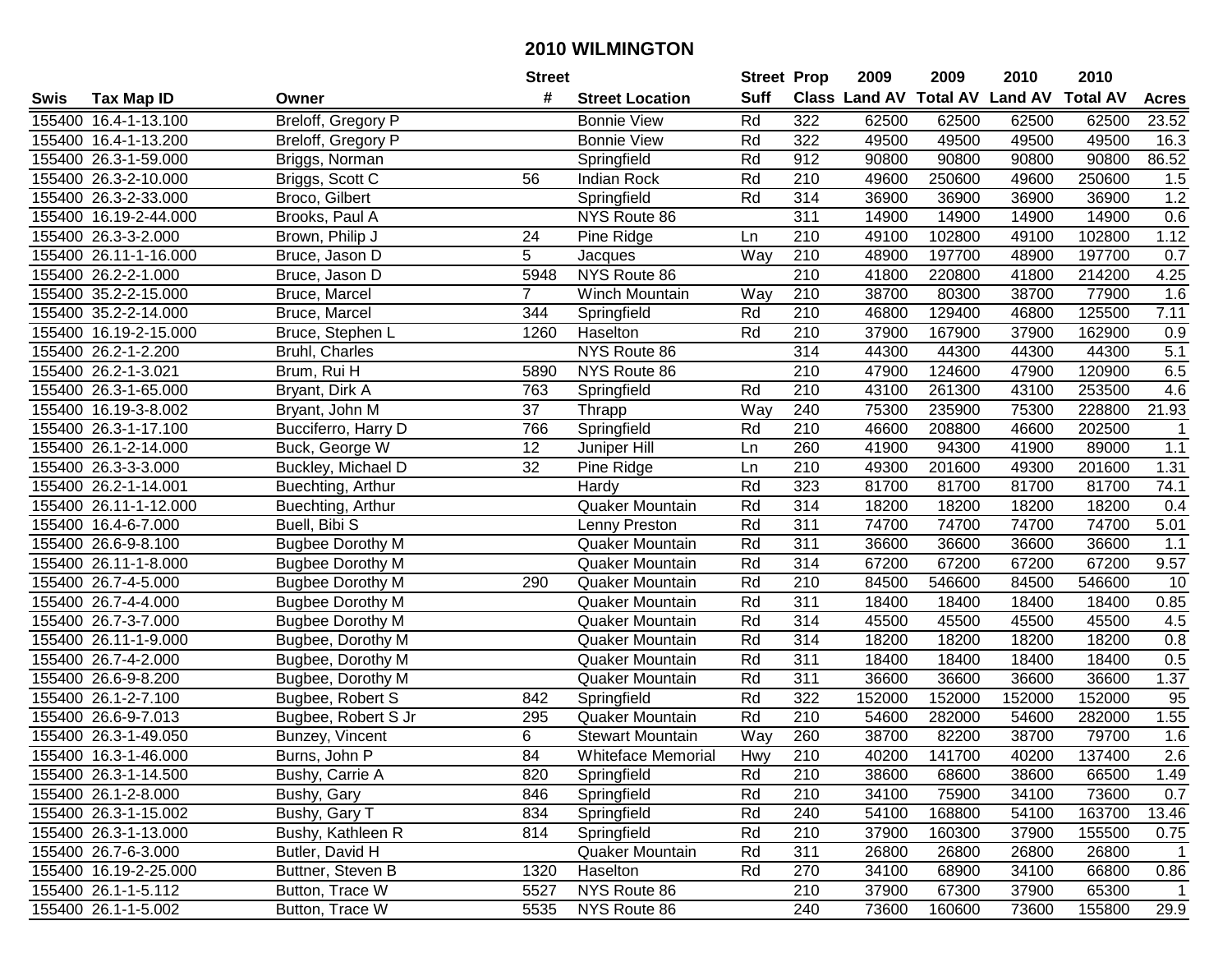|      |                       |                               | <b>Street</b>   |                        | <b>Street Prop</b> |                  | 2009                          | 2009    | 2010           | 2010            |                  |
|------|-----------------------|-------------------------------|-----------------|------------------------|--------------------|------------------|-------------------------------|---------|----------------|-----------------|------------------|
| Swis | <b>Tax Map ID</b>     | Owner                         | #               | <b>Street Location</b> | <b>Suff</b>        |                  | <b>Class Land AV Total AV</b> |         | <b>Land AV</b> | <b>Total AV</b> | <b>Acres</b>     |
|      | 155400 16.4-1-11.000  | Buysse, Jane E                |                 | <b>Bonnie View</b>     | Rd                 | 314              | 33800                         | 33800   | 33800          | 33800           | 3.4              |
|      | 155400 26.6-5-6.000   | Calhoun Judith D              |                 | NYS Route 86           |                    | 314              | 40800                         | 40800   | 40800          | 40800           | 4                |
|      | 155400 16.4-5-10.000  | Calvary Baptist Church        |                 | NYS Route 86           |                    | 612              | 218400                        | 1208600 | 218400         | 1208600         | 40.8             |
|      | 155400 16.4-5-7.000   | <b>Calvary Baptist Church</b> | 6065            | NYS Route 86           |                    | 620              | 93600                         | 1159200 | 93600          | 1159200         | 1.8              |
|      | 155400 16.19-4-8.000  | Camire, Bryan K               | 16              | <b>Bruce Hare</b>      | Way                | 270              | 37200                         | 75400   | 37200          | 73100           | 1.49             |
|      | 155400 26.6-5-2.000   | Candyman Adk Choc LLC         | 5680            | NYS Route 86           |                    | 484              | 88700                         | 260500  | 88700          | 260500          | 1.5              |
|      | 155400 16.3-2-2.000   | Cantwell, Jennifer L          | 1096            | <b>Bonnie View</b>     | Rd                 | 240              | 56100                         | 138300  | 56100          | 134200          | 18.4             |
|      | 155400 17.1-1-3.200   | Carlo, Charles M              | 2123            | Haselton               | Rd                 | $\overline{210}$ | 49400                         | 174200  | 49400          | 169000          | 9.63             |
|      | 155400 26.6-5-80.003  | Carmelitano James             | 5644            | NYS Route 86           |                    | 582              | 120400                        | 414300  | 120400         | 414300          | 9.6              |
|      | 155400 26.6-5-39.001  | Carmelitano, James            | 5646            | NYS Rte 86             |                    | 210              | 108200                        | 256900  | 108200         | 256900          | 1.5              |
|      | 155400 26.11-1-13.000 | Carr, James J                 |                 | <b>Quaker Mountain</b> | Rd                 | 314              | 18200                         | 18200   | 18200          | 18200           | 0.5              |
|      | 155400 26.6-8-19.200  | Carr, James J                 |                 | Springfield            | Rd                 | 314              | 34500                         | 34500   | 34500          | 34500           | 3.3              |
|      | 155400 26.6-8-22.000  | Carr, James J                 | 1006            | Springfield            | Rd                 | 260              | 37900                         | 94600   | 37900          | 91800           | 0.8              |
|      | 155400 26.6-8-20.200  | Carr, James J                 |                 | Springfield            | Rd                 | 314              | 23900                         | 23900   | 23900          | 23900           | 1.16             |
|      | 155400 26.1-1-11.100  | Carroll-Williams, Kathleen    | 5475            | NYS Route 86           |                    | 210              | 37900                         | 162100  | 37900          | 157200          | 1.01             |
|      | 155400 26.2-1-42.000  | Case, Robert                  |                 | Perkins                | Ln                 | 314              | 21300                         | 21300   | 21300          | 21300           | 1.1              |
|      | 155400 26.3-3-4.000   | Casey, Shawn                  |                 | Pine Ridge             | Ln                 | $\overline{210}$ | 50000                         | 512200  | 50000          | 512200          | 1.81             |
|      | 155400 26.4-1-7.019   | Casler, Kevin C               | 153             | Hardy                  | Rd                 | 240              | 45700                         | 372800  | 45700          | 372800          | 25.1             |
|      | 155400 17.1-1-4.000   | Catalano, James               | 1959            | Haselton               | Rd                 | 240              | 95300                         | 182100  | 95300          | 176600          | 64.6             |
|      | 155400 17.1-1-5.000   | Catalano, James               |                 | Haselton               | Rd                 | 321              | 37600                         | 37600   | 37600          | 37600           | 12.7             |
|      | 155400 26.6-8-28.000  | Cavallaro, Andrew J           | 1054            | Springfield            | Rd                 | 210              | 39400                         | 178000  | 39400          | 172700          | 2.1              |
|      | 155400 16.4-5-5.000   | <b>Cavalry Baptist Church</b> |                 | NYS Route 86           |                    | 311              | 17000                         | 17000   | 17000          | 17000           | 0.6              |
|      | 155400 16.4-5-3.300   | Ceng, Kathleen                |                 | Bilhuber               | Rd                 | 311              | 35500                         | 35500   | 35500          | 35500           | 2.08             |
|      | 155400 16.4-5-3.400   | Ceng, Tarkan T                |                 | <b>Bilhuber</b>        | Rd                 | 311              | 34100                         | 34100   | 34100          | 34100           | 1.67             |
|      | 155400 16.19-2-40.000 | Chalhoub, Elie M              | 5957            | NYS Route 86           |                    | 417              | 61800                         | 100400  | 61800          | 100400          | 6.8              |
|      | 155400 35.2-1-4.110   | Changelo, Rocco               |                 | Springfield            | Rd                 | 314              | 2600                          | 2600    | 2600           | 2600            | 1.6              |
|      | 155400 35.2-1-4.200   | Changelo, Rocco R             | 331             | Springfield            | Rd                 | 210              | 41900                         | 177400  | 41900          | 172100          | 3.8              |
|      | 155400 26.7-3-2.002   | Chant, William E              |                 | Quaker Mountain        | Rd                 | 311              | 36200                         | 36200   | 36200          | 36200           | 0.69             |
|      | 155400 26.7-3-11.100  | Chant, William E              | 84              | Quaker Mountain        | Rd                 | $\overline{210}$ | 54700                         | 223100  | 54700          | 223100          | $\overline{2.2}$ |
|      | 155400 26.3-1-62.003  | Chappars, Roberta S           | 43              | Cloud Spin             | Way                | 260              | 155100                        | 246200  | 155100         | 238800          | 122.6            |
|      | 155400 26.3-2-18.000  | Cheeseman, Craig C            | 108             | <b>Indian Rock</b>     | Rd                 | $\overline{210}$ | 48900                         | 263100  | 48900          | 263100          | $\mathbf 1$      |
|      | 155400 26.3-1-68.100  | Chester, Robert               | $\overline{74}$ | Fox Farm               | Rd                 | 314              | 32700                         | 32700   | 32700          | 32700           | 1.05             |
|      | 155400 16.3-2-22.000  | Chris, Aurel                  |                 | NYS Route 86           |                    | 311              | 58900                         | 58900   | 58900          | 58900           | 4.5              |
|      | 155400 16.3-2-23.000  | Chris, Aurel                  | 5707            | NYS Route 86           |                    | $\overline{210}$ | 39300                         | 209400  | 39300          | 203100          | $\overline{2}$   |
|      | 155400 16.19-2-6.000  | Church Of The Nazarene        | 1220            | Haselton               | Rd                 | 210              | 36800                         | 177400  | 36800          | 177400          | 1                |
|      | 155400 26.6-7-6.008   | Church Of The Nazarene        | 5784            | NYS Route 86           |                    | 620              | 52900                         | 586100  | 52900          | 586100          | 0.7              |
|      | 155400 26.3-3-8.000   | Church, Joseph F              | 58              | Pine Ridge             | Ln                 | 311              | 39700                         | 39700   | 39700          | 39700           | 1.97             |
|      | 155400 16.2-1-31.001  | Cioffi, Ralph A               | 1455            | <b>Bonnie View</b>     | Rd                 | 210              | 42700                         | 176300  | 42700          | 171000          | 4.9              |
|      | 155400 16.-1-5.000    | Cioffi, Ralph A               |                 | <b>Bonnie View</b>     | Rd                 | 321              | 89800                         | 89800   | 89800          | 89800           | 85.5             |
|      | 155400 16.2-1-39.100  | Cioffi, Ralph A               | 1453            | <b>Bonnie View</b>     | Rd                 | 240              | 74200                         | 149000  | 74200          | 144500          | 40.1             |
|      | 155400 26.2-1-15.000  | Ciok, Michael                 | 17              | Owls Fly               | Way                | 270              | 39900                         | 45400   | 39900          | 44000           | 2.4              |
|      | 155400 16.2-1-8.124   | Cissone, Ralph B              |                 | John Bliss             | Rd                 | 311              | 47400                         | 47400   | 47400          | 47400           | 9.2              |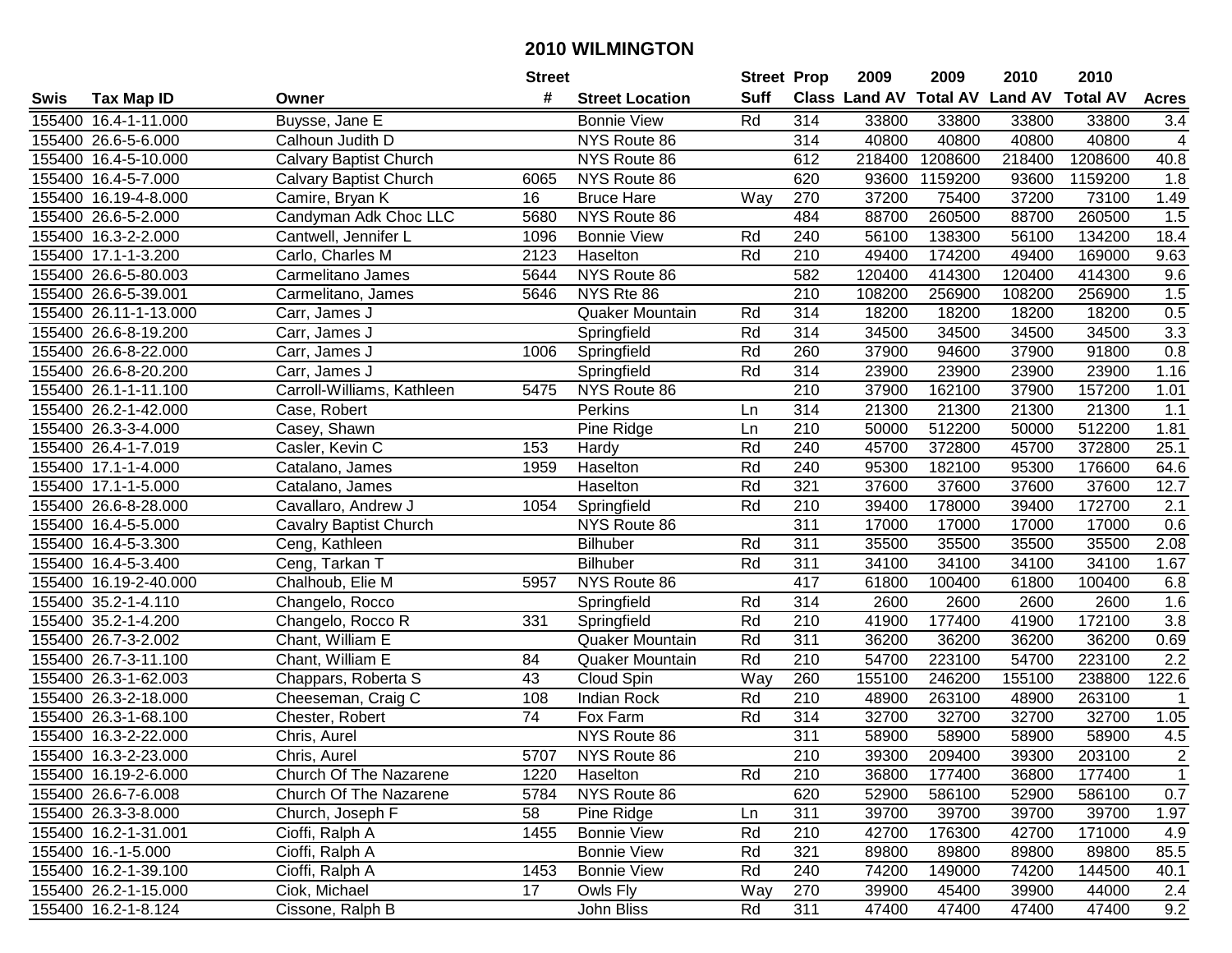|      |                        |                                | <b>Street</b> |                           | <b>Street Prop</b> |                  | 2009                          | 2009     | 2010           | 2010            |                |
|------|------------------------|--------------------------------|---------------|---------------------------|--------------------|------------------|-------------------------------|----------|----------------|-----------------|----------------|
| Swis | <b>Tax Map ID</b>      | Owner                          | #             | <b>Street Location</b>    | <b>Suff</b>        |                  | <b>Class Land AV Total AV</b> |          | <b>Land AV</b> | <b>Total AV</b> | <b>Acres</b>   |
|      | 155400 16.3-1-8.002    | Clark, John C                  |               | <b>Whiteface Memorial</b> | Hwy                | 311              | 50800                         | 50800    | 50800          | 50800           | 5.14           |
|      | 155400 26.1-1-10.000   | Clay Wal Inc                   | 5481          | NYS Route 86              |                    | 421              | 57400                         | 242000   | 57400          | 242000          | 2.9            |
|      | 155400 26.3-1-48.000   | Clayton, Gerald                | 611           | Springfield               | Rd                 | 260              | 42200                         | 64100    | 42200          | 62200           | 4.6            |
|      | 155400 26.6-7-16.000   | Coarding, Paul                 |               | Quaker Mountain           | Rd                 | 311              | 22700                         | 22700    | 22700          | 22700           | 0.5            |
|      | 155400 26.6-7-15.000   | Coarding, Paul                 | 65            | Quaker Mountain           | Rd                 | 210              | 36100                         | 155700   | 36100          | 155700          | 0.5            |
|      | 155400 26.1-2-5.160    | Congedo Michael                | 83            | Juniper Hill              | Ln                 | $\overline{210}$ | 52000                         | 400000   | 52000          | 400000          | 3.2            |
|      | 155400 16.3-2-3.000    | Connor, Philip J               |               | Lakeview Terrace          | Ln                 | 322              | 52800                         | 52800    | 52800          | 52800           | 15             |
|      | 155400 16.4-5-8.000    | Conrad, Michael S              | 6059          | NYS Route 86              |                    | 220              | 39300                         | 164100   | 39300          | 159200          | 2.5            |
|      | 155400 26.3-2-29.000   | Conrade, Kenneth J             |               | Springfield               | Rd                 | 314              | 36900                         | 36900    | 36900          | 36900           | 1.2            |
|      | 155400 999.54-1-21.000 | <b>Conservation Dept NYS</b>   |               | Rangers House Plus 2      |                    | 582              | 0                             | $\Omega$ | 0              | 0               | $\pmb{0}$      |
|      | 155400 17.3-1-1.000    | Conway, Philip                 |               | NYS Route 86              |                    | 910              | 135700                        | 135700   | 135700         | 135700          | 127.21         |
|      | 155400 16.4-1-18.100   | Conway, Philip                 | 1591          | Haselton                  | Rd                 | 240              | 123000                        | 232300   | 123000         | 232300          | 28.3           |
|      | 155400 16.4-1-22.000   | Conway, Philip                 | 1638          | Haselton                  | Rd                 | 260              | 129600                        | 246800   | 129600         | 246800          | 75.2           |
|      | 155400 16.4-1-23.000   | Conway, Philip                 |               | Haselton                  | Rd                 | 910              | 34100                         | 34100    | 34100          | 34100           | 10.9           |
|      | 155400 26.1-2-2.000    | Conway, Rarilee                |               | Springfield               | Rd                 | 311              | 24200                         | 24200    | 24200          | 24200           | 0.5            |
|      | 155400 16.3-1-69.000   | Conway, Thomas J               | 11            | Reservoir                 | Ln                 | 210              | 30300                         | 107600   | 30300          | 104400          | 0.47           |
|      | 155400 26.6-5-3.000    | Conway, Thomas J               | 5698          | NYS Route 86              |                    | 484              | 31700                         | 108900   | 31700          | 108900          | 0.3            |
|      | 155400 26.6-7-25.000   | Conway, Thomas J               | 1104          | Springfield               | Rd                 | 210              | 39900                         | 193200   | 39900          | 202900          | 2.4            |
|      | 155400 16.4-1-6.000    | Coolidge, Morris E             | 1321          | <b>Bonnie View</b>        | Rd                 | 270              | 37200                         | 59400    | 37200          | 57600           | $\mathbf{1}$   |
|      | 155400 26.6-6-3.001    | <b>Cooper Memorial Library</b> | 5751          | NYS Route 86              |                    | 611              | 22900                         | 102400   | 22900          | 102400          | 0.1            |
|      | 155400 26.1-1-24.000   | Cooper, Jayne B                | 897           | Springfield               | Rd                 | 210              | 40900                         | 103000   | 40900          | 99900           | 2.7            |
|      | 155400 26.7-1-1.000    | Cooper, Thomas A               | 5799          | NYS Route 86              |                    | 210              | 29300                         | 105000   | 29300          | 101900          | 0.54           |
|      | 155400 16.2-1-8.122    | Coppola, Margaret              | 1608          | <b>Bonnie View</b>        | Rd                 | 312              | 57000                         | 175300   | 57000          | 175300          | 14.97          |
|      | 155400 26.11-1-10.113  | Corbett, John                  |               | Quaker Mountain           | Rd                 | 311              | 36200                         | 36200    | 36200          | 36200           | 0.94           |
|      | 155400 16.19-3-2.001   | Corr, Thomas                   | 8             | Thrapp                    | Way                | 210              | 38100                         | 132300   | 38100          | 128300          | 2.04           |
|      | 155400 26.1-2-10.000   | Corvelli, Stephen J            | 858           | Springfield               | Rd                 | 210              | 39100                         | 222700   | 39100          | 216000          | 1.5            |
|      | 155400 26.3-1-68.500   | Crawbuck, Carlyle R            | 124           | Fox Farm                  | Rd                 | 210              | 36800                         | 212400   | 36800          | 206000          | $\mathbf{1}$   |
|      | 155400 16.2-1-34.000   | Crawford, Brittany L           | 1380          | <b>Bonnie View</b>        | Rd                 | 210              | 42800                         | 75400    | 42800          | 73100           | $\overline{5}$ |
|      | 155400 16.2-1-37.000   | Crawford, Courtney             | 1435          | <b>Bonnie View</b>        | Rd                 | $\overline{210}$ | 33400                         | 106000   | 33400          | 102800          | 0.5            |
|      | 155400 26.2-3-15.000   | Cressey, Robert J              | 128           | Outlook                   | Ln                 | $\overline{311}$ |                               |          | 69000          | 69000           | 1.3            |
|      | 155400 16.4-4-7.000    | Crispell, Herbert W Jr         | 13            | <b>AuSable Run</b>        | Ln                 | 210              | 60300                         | 416500   | 60300          | 416500          | 5.68           |
|      | 155400 26.2-1-54.110   | Crowe Suzanne                  | 417           | Hardy                     | Rd                 | $\overline{210}$ | 45700                         | 183900   | 45700          | 178400          | $\overline{7}$ |
|      | 155400 26.2-1-56.100   | Crowe, Suzanne                 |               | Deep Woods                | Ln                 | 322              | 53500                         | 53500    | 53500          | 53500           | 13.15          |
|      | 155400 16.4-6-14.000   | Cunningham, Thomas J Jr        | 8             | New Bridge Brook          | Way                | $\overline{210}$ | 121100                        | 300900   | 121100         | 300900          | 5.17           |
|      | 155400 16.19-3-15.000  | Curtis David M                 | 17            | Thrapp                    | Way                | 210              | 34100                         | 183600   | 34100          | 178100          | 0.78           |
|      | 155400 26.7-3-1.000    | D'Avignon, Karen F             | 73            | Quaker Mountain           | Rd                 | 210              | 48900                         | 200400   | 48900          | 200400          | 0.95           |
|      | 155400 26.3-2-39.000   | D'Uva, Mario                   | 29            | Indian Rock               | Rd                 | 210              | 49700                         | 394700   | 49700          | 394700          | 1.6            |
|      | 155400 26.2-1-48.000   | Daggett, Kathleen S            | 484           | Hardy                     | Rd                 | 210              | 71700                         | 284700   | 71700          | 284700          | 48.9           |
|      | 155400 16.19-2-39.000  | Dail, Jamie L                  | 5969          | NYS Route 86              |                    | 210              | 38200                         | 198800   | 38200          | 192800          | 1.2            |
|      | 155400 26.6-1-2.100    | Danielle, Michael              | 5659          | NYS Route 86              |                    | 483              | 52700                         | 167900   | 52700          | 167900          | 1.23           |
|      | 155400 26.6-1-2.300    | Danielle, Michael              | 5657          | NYS Route 86              |                    | 210              | 37600                         | 238300   | 41200          | 249200          | 1.54           |
|      | 155400 26.6-5-5.000    | Daniello, Michael              | 18            | <b>Nye</b>                | Way                | 210              | 39900                         | 155600   | 39900          | 150900          | 2.4            |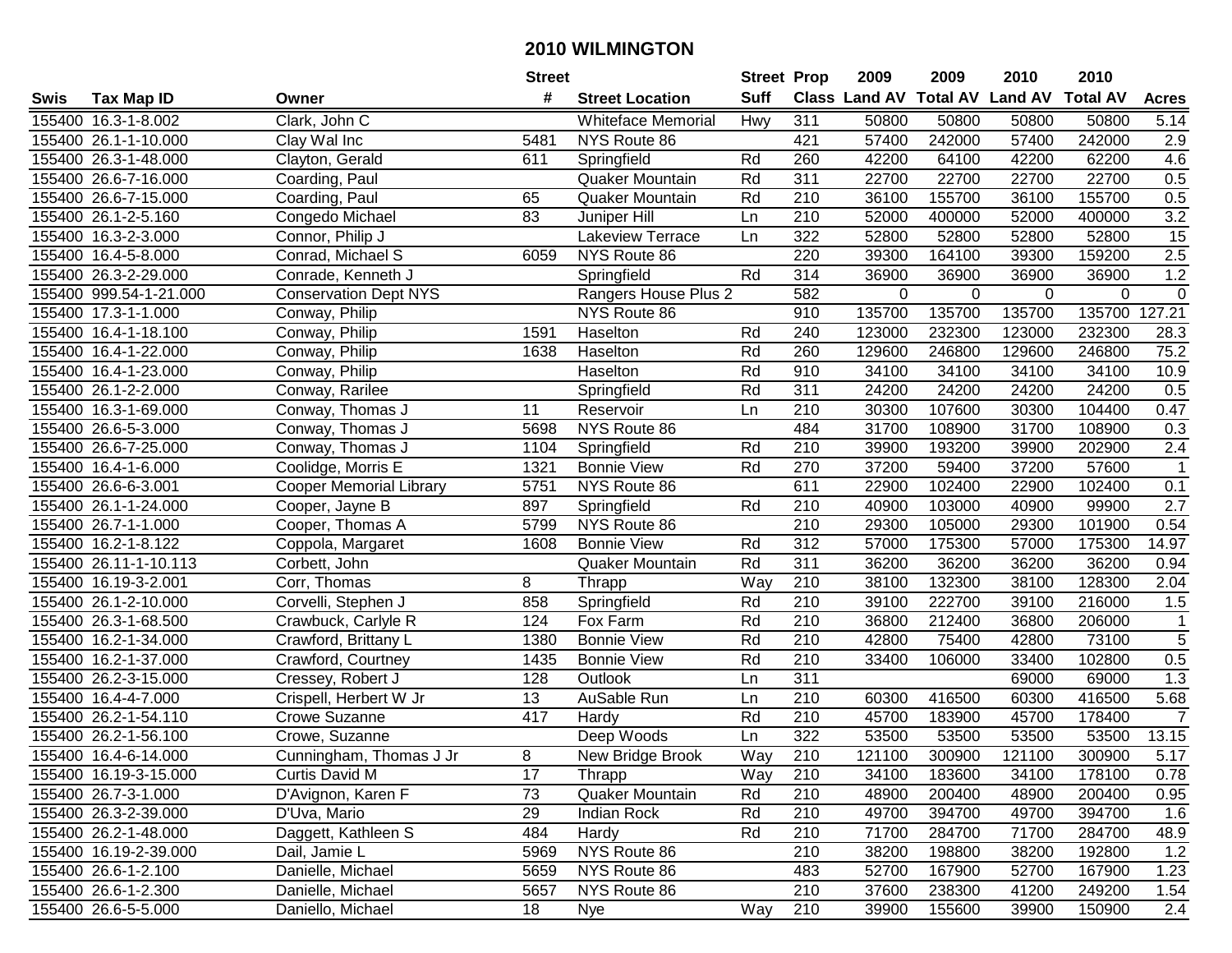|      |                       |                          | <b>Street</b> |                           |             | <b>Street Prop</b> | 2009                          | 2009   | 2010           | 2010            |                  |
|------|-----------------------|--------------------------|---------------|---------------------------|-------------|--------------------|-------------------------------|--------|----------------|-----------------|------------------|
| Swis | <b>Tax Map ID</b>     | Owner                    | #             | <b>Street Location</b>    | <b>Suff</b> |                    | <b>Class Land AV Total AV</b> |        | <b>Land AV</b> | <b>Total AV</b> | <b>Acres</b>     |
|      | 155400 26.6-5-8.000   | Daniello, Michael R      |               | NYS Route 86              |             | 311                | 3600                          | 3600   | 3600           | 3600            | 0.48             |
|      | 155400 16.2-1-27.200  | Danzis, Mitchell         |               | John Bliss                | Rd          | 311                | 78700                         | 78700  | 78700          | 78700           | 3.86             |
|      | 155400 26.3-1-23.002  | Darrah, June             | 626           | Springfield               | Rd          | 270                | 25900                         | 67900  | 25900          | 65900           | 0.39             |
|      | 155400 26.1-1-18.001  | Davignon, Joseph W       | 27            | Abbey                     | Way         | 210                | 39100                         | 154500 | 39100          | 149900          | 1.85             |
|      | 155400 26.3-2-34.000  | Davis, Jeffrey T         |               | Springfield               | Rd          | 314                | 36900                         | 36900  | 36900          | 36900           | 1.2              |
|      | 155400 16.2-1-41.200  | Davis, Mark S            |               | John Bliss                | Rd          | 311                | 40100                         | 40100  | 40100          | 40100           | 9.68             |
|      | 155400 16.2-1-44.001  | Davis, Mark S            | 227           | John Bliss                | Rd          | 240                | 55200                         | 364000 | 55200          | 364000          | 10.2             |
|      | 155400 26.1-2-1.000   | Deering, Edward          | 990           | Springfield               | Rd          | 210                | 38600                         | 101600 | 38600          | 98600           | 1.5              |
|      | 155400 26.3-1-68.400  | Deering, John            |               | Fox Farm                  | Rd          | 314                | 32700                         | 32700  | 32700          | 32700           | $\mathbf 1$      |
|      | 155400 26.2-3-10.000  | Delf, Robert M           |               | Outlook                   | Ln          | 311                |                               |        | 69000          | 69000           | 1.3              |
|      | 155400 26.1-2-16.072  | Delliere, Maurice J      | 28            | Juniper Hill              | Ln          | 210                | 48800                         | 134600 | 48800          | 134600          | 1.6              |
|      | 155400 26.1-2-5.200   | DeLuke, Linda A          |               | Juniper Hill              | Ln          | 311                | 36600                         | 36600  | 36600          | 36600           | 1.1              |
|      | 155400 26.3-1-12.002  | DeMacy, Grace M          | 833           | Springfield               | Rd          | 240                | 69100                         | 393500 | 69100          | 393500          | 26.2             |
|      | 155400 16.19-2-21.000 | Dempsey, Matthew A       | 1278          | Haselton                  | Rd          | 210                | 48000                         | 230600 | 48000          | 223700          | 8                |
|      | 155400 26.3-2-1.000   | Denison Richard A        |               | Springfield               | Rd          | 314                | 48400                         | 48400  | 48400          | 48400           | 2.8              |
|      | 155400 26.6-5-10.000  | Dennin, Gregory M        |               | NYS Route 86              |             | 314                | 30000                         | 30000  | 30000          | 30000           | 2.7              |
|      | 155400 16.19-1-5.000  | Denton, Florence         | 1229          | Haselton                  | Rd          | 210                | 41700                         | 123300 | 41700          | 119600          | 1.2              |
|      | 155400 26.2-1-28.000  | Depo, Danielle           | 541           | Hardy                     | Rd          | 210                | 37600                         | 124500 | 37600          | 120800          | 1.3              |
|      | 155400 16.19-4-2.000  | Devins-Joy, Wanda D      | 44            | <b>Bruce Hare</b>         | Way         | 210                | 38600                         | 170600 | 38600          | 165500          | 2.03             |
|      | 155400 16.19-4-15.000 | Devins-Rock, Patty L     | 53            | <b>Bruce Hare</b>         | Way         | 210                | 37600                         | 141600 | 37600          | 137400          | 1.28             |
|      | 155400 16.4-3-1.200   | Devins, Timothy          |               | NYS Route 86              |             | 314                | 3800                          | 3800   | 3800           | 3800            | $\mathbf 1$      |
|      | 155400 16.19-4-1.000  | Devins, Timothy J        |               | NYS Route 86              |             | 311                | 28800                         | 28800  | 28800          | 28800           | 1.3              |
|      | 155400 26.2-1-18.000  | Devins, Timothy J        | 6008          | NYS Route 86              |             | 210                | 38000                         | 142100 | 38000          | 137800          | $1.1$            |
|      | 155400 26.3-1-68.200  | Devlin, Michael H        | 82            | Fox Farm                  | Rd          | 311                | 32700                         | 32700  | 32700          | 32700           | 1.02             |
|      | 155400 16.19-1-21.100 | Devlin, Phyllis M        | 1361          | Haselton                  | Rd          | 210                | 38100                         | 134200 | 38100          | 130200          | 1.14             |
|      | 155400 16.19-2-50.000 | Didonato, Joseph R       | 5873          | NYS Route 86              |             | 210                | 44500                         | 64600  | 44500          | 127700          | 5.6              |
|      | 155400 26.3-1-60.000  | Dillenberger, James M    |               | Springfield               | Rd          | 311                | 15700                         | 15700  | 15700          | 15700           | $\boldsymbol{2}$ |
|      | 155400 16.3-2-4.000   | Dislevy, Donald D        | 16            | <b>Rocky River</b>        | Way         | 210                | 44300                         | 44300  | 44300          | 94300           | 11.7             |
|      | 155400 26.4-1-10.112  | Dlugolecki Linda         |               | Springfield               | Rd          | 314                | 65300                         | 65300  | 65300          | 65300           | 8.59             |
|      | 155400 26.6-8-15.002  | Dobbins, Terry A         | 64            | Manning                   | Rd          | $\overline{210}$   | 50900                         | 155000 | 50900          | 155000          | 2.44             |
|      | 155400 26.1-1-28.121  | Donnelly, Christine B    |               | Springfield               | Rd          | 314                | 27600                         | 27600  | 27600          | 27600           | 1.3              |
|      | 155400 16.3-1-14.200  | Doolittle, Susan C       |               | <b>Whiteface Memorial</b> | Hwy         | 311                | 38900                         | 38900  | 38900          | 38900           | 7.1              |
|      | 155400 16.19-2-9.000  | Dowd, Beatrice           | 1236          | Haselton                  | Rd          | $\overline{210}$   | 30300                         | 95800  | 30300          | 92900           | 0.3              |
|      | 155400 16.19-2-8.000  | Dowd, Beatrice P         | 1232          | Haselton                  | Rd          | 314                | 32900                         | 32900  | 32900          | 32900           | 0.5              |
|      | 155400 26.3-1-14.200  | Doyle, Ryan G            | 158           | Indian Rock               | Rd          | 210                | 49700                         | 200100 | 49700          | 200100          | 1.54             |
|      | 155400 16.3-1-21.121  | Drasye, Donald J         | 1181          | <b>Bonnie View</b>        | Rd          | 210                | 41000                         | 106100 | 41000          | 102900          | 3.11             |
|      | 155400 16.3-1-54.001  | Dreissigacher, John D    | 281           | <b>Whiteface Memorial</b> | Hwy         | 483                | 30300                         | 150700 | 30300          | 146200          | 0.3              |
|      | 155400 16.3-1-79.002  | Dreissigacher, John D    | 289           | <b>Whiteface Memorial</b> | Hwy         | 240                | 56100                         | 197900 | 56100          | 192000          | 20.7             |
|      | 155400 16.3-1-4.001   | Dreissigacher, John F    | 275           | <b>Whiteface Memorial</b> | Hwy         | 210                | 39300                         | 132000 | 39300          | 128000          | 2.1              |
|      | 155400 16.3-2-16.000  | Dreissigacker, Douglas J | 35            | Lakeview Terrace          | Ln          | 210                | 38200                         | 119900 | 38200          | 116300          | 1.2              |
|      | 155400 26.6-5-68.111  | Dubin, William S         | 55            | Riverbend                 | Way         | 280                | 129400                        | 344100 | 129400         | 344100          | 18.5             |
|      | 155400 26.6-5-15.000  | DuBois Scott A           | 5752          | NYS Route 86              |             | 210                | 29400                         | 91900  | 29400          | 89100           | 0.4              |
|      |                       |                          |               |                           |             |                    |                               |        |                |                 |                  |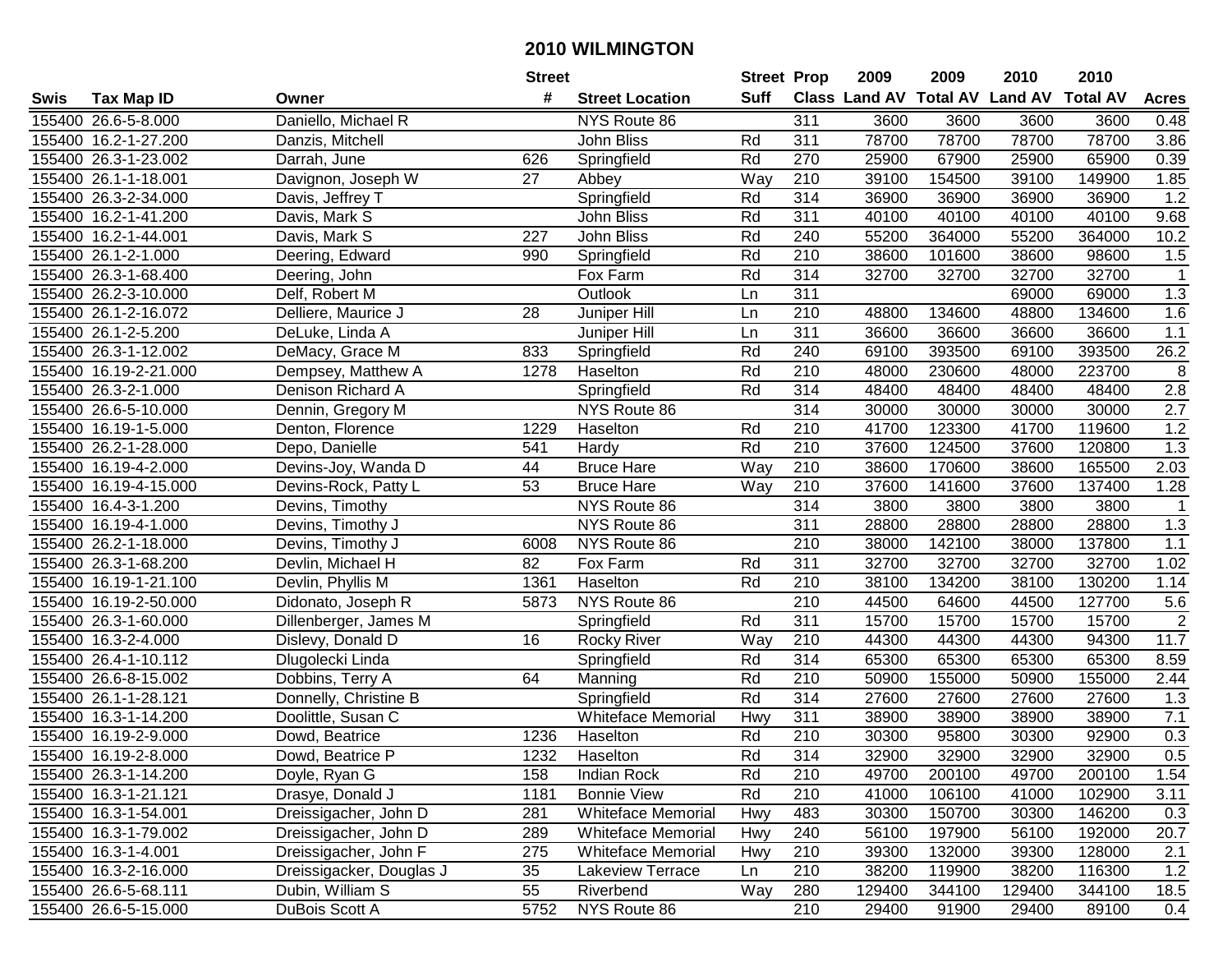|      |                       |                              | <b>Street</b>   |                        | <b>Street Prop</b> |                  | 2009          | 2009            | 2010           | 2010            |                |
|------|-----------------------|------------------------------|-----------------|------------------------|--------------------|------------------|---------------|-----------------|----------------|-----------------|----------------|
| Swis | <b>Tax Map ID</b>     | Owner                        | #               | <b>Street Location</b> | <b>Suff</b>        |                  | Class Land AV | <b>Total AV</b> | <b>Land AV</b> | <b>Total AV</b> | <b>Acres</b>   |
|      | 155400 16.4-4-16.000  | DuBois, Marc V               | 1142            | <b>Bonnie View</b>     | Rd                 | 240              | 68300         | 165000          | 68300          | 160100          | 28.8           |
|      | 155400 26.6-5-26.000  | Duensing, Hollis G           | 20              | Cunningham             | Ln                 | 210              | 109800        | 313600          | 109800         | 313600          | 1              |
|      | 155400 26.1-2-4.400   | Duffy, James                 |                 | Springfield            | Rd                 | 322              | 69100         | 69100           | 69100          | 69100           | 19.06          |
|      | 155400 26.2-2-4.000   | Dunmire, Dennis F            |                 | NYS Route 86           |                    | 322              | 49200         | 49200           | 49200          | 49200           | 11.84          |
|      | 155400 26.2-2-5.000   | Dunmire, Dennis F            | 5988            | NYS Route 86           |                    | 210              | 39400         | 203800          | 39400          | 197700          | 2.59           |
|      | 155400 26.6-8-18.100  | Dunmire, Karen P             |                 | Jacques                | Way                | 311              | 40300         | 40300           | 40300          | 40300           | 2.18           |
|      | 155400 16.19-1-30.000 | Duprey, Gary                 | 1426            | Haselton               | Rd                 | 240              | 57500         | 226500          | 57500          | 219700          | 15.2           |
|      | 155400 16.3-2-12.000  | Dyke, Gilbert E              | $\overline{22}$ | Lakeview Terrace       | Ln                 | 210              | 45100         | 218300          | 45100          | 211800          | 3.12           |
|      | 155400 26.7-3-6.000   | Dyslin, Nicholas A           | 130             | Quaker Mountain        | Rd                 | $\overline{312}$ | 57200         | 92500           | 57200          | 92500           | 6.9            |
|      | 155400 26.7-3-3.001   | Dyslin, Nicholas A           | 117             | Quaker Mountain        | Rd                 | 210              | 50300         | 357200          | 50300          | 357200          | 1.03           |
|      | 155400 26.1-1-6.200   | Eaton, Daniel J              | 5519            | NYS Route 86           |                    | 210              | 39100         | 90000           | 39100          | 87300           | 1.51           |
|      | 155400 26.1-1-6.100   | Eaton, William               | 5519            | NYS Route 86           |                    | 240              | 60900         | 174500          | 60900          | 169300          | 17.09          |
|      | 155400 26.6-7-26.000  | Essex Co ARC Facilities Inc  | 1114            | Springfield            | Rd                 | 210              | 38900         | 298900          | 38900          | 298900          | 1.56           |
|      | 155400 35.2-2-6.200   | <b>Farmer Trust</b>          | 248             | Springfield            | Rd                 | 210              | 49400         | 203400          | 49400          | 197300          | 8.98           |
|      | 155400 16.19-3-7.001  | Faugh, Jonathan              | $\overline{7}$  | Thrapp                 | Way                | 210              | 39300         | 164300          | 39300          | 159400          | 1.1            |
|      | 155400 16.4-4-3.000   | Fechete, Andras              | 71              | Lenny Preston          | Rd                 | 240              | 91300         | 392600          | 91300          | 392600          | 27.18          |
|      | 155400 16.19-2-45.000 | Fenlon, Frank J Jr           |                 | NYS Route 86           |                    | 322              | 66400         | 66400           | 66400          | 66400           | 15.44          |
|      | 155400 26.6-5-56.000  | Field, Suzanne               |                 | Springfield            | Rd                 | 311              | 30800         | 30800           | 30800          | 30800           | 3.3            |
|      | 155400 26.6-5-55.000  | Field, Suzanne U             |                 | Springfield            | Rd                 | 311              | 27600         | 27600           | 27600          | 27600           | 1.2            |
|      | 155400 26.6-5-54.200  | Field, Suzanne U             | 24              | <b>Bluebird</b>        | Way                | 260              | 108500        | 159400          | 108500         | 159400          | 1.6            |
|      | 155400 26.6-5-54.100  | Field, Suzanne U             | 18              | <b>Bluebird</b>        | Way                | 260              | 107900        | 174300          | 107900         | 174300          | 1.4            |
|      | 155400 26.6-5-57.200  | Field, Suzanne U             | 1035            | Springfield            | Rd                 | 260              | 116400        | 156700          | 116400         | 156700          | 4.05           |
|      | 155400 26.3-3-19.000  | Firlik, Joanne M             | 803             | Springfield            | Rd                 | 210              | 50300         | 220500          | 50300          | 220500          | $\mathbf 2$    |
|      | 155400 26.3-1-6.120   | First Columbia New Paltz LLC |                 | NYS Route 86           |                    | 322              | 96100         | 96100           | 96100          | 96100           | 14.88          |
|      | 155400 26.6-5-74.000  | First Columbia New Paltz LLC |                 | NYS Route 86           |                    | $\overline{311}$ | 78600         | 78600           | 78600          | 78600           | 8.2            |
|      | 155400 26.2-1-36.000  | Fitz-Gerald, Patricia L      |                 | NYS Route 86           |                    | 323              | 1830          | 1830            | 1830           | 1830            | 1.7            |
|      | 155400 35.2-2-12.000  | Fitzgerald, Patrick          | 316             | Springfield            | Rd                 | 210              | 46200         | 143800          | 46200          | 139500          | 6.81           |
|      | 155400 26.6-5-19.000  | Fitzgerald, Sharon J         | 5               | Everest                | Ln                 | 210              | 34100         | 128400          | 34100          | 124500          | 0.5            |
|      | 155400 26.6-5-50.000  | Fitzpatrick, John            | 21              | Cedar                  | Way                | 260              | 107600        | 153400          | 107600         | 153400          | 1.3            |
|      | 155400 26.3-2-16.000  | Flanigan, John P             | 92              | <b>Indian Rock</b>     | Rd                 | 314              | 38100         | 38100           | 38100          | 38100           | 1.1            |
|      | 155400 26.6-8-27.000  | Flesher, Alan R              | 1050            | Springfield            | Rd                 | $\overline{210}$ | 38200         | 138700          | 38200          | 134500          | 1.2            |
|      | 155400 16.2-1-18.110  | Fletcher, Maurice            | 1777            | Haselton               | Rd                 | 210              | 42600         | 171400          | 42600          | 166300          | 2.6            |
|      | 155400 16.2-1-18.130  | Fletcher, Maurice            |                 | Haselton               | Rd                 | $\overline{312}$ | 3800          | 4300            | 3800           | 4300            | 1.6            |
|      | 155400 16.2-1-18.120  | Fletcher, Maurice            |                 | Haselton               | Rd                 | 322              | 36000         | 36000           | 36000          | 36000           | 10.5           |
|      | 155400 26.6-5-73.121  | Follos, Gary R               | 45              | Riverbend              | Way                | 210              | 109800        | 264200          | 109800         | 264200          | 3.3            |
|      | 155400 26.6-8-36.100  | Fonseca, Francisco J         |                 | Springfield            | Rd                 | 311              | 4400          | 4400            | 4400           | 4400            | 0.07           |
|      | 155400 26.6-5-42.000  | Foote, Edward H              | 1081            | Springfield            | Rd                 | 411              | 42900         | 292200          | 42900          | 292200          | 1.7            |
|      | 155400 26.3-2-38.000  | Forbes, Darin A              | 35              | Indian Rock            | Rd                 | 210              | 49300         | 198000          | 49300          | 198000          | 1.3            |
|      | 155400 16.19-2-37.000 | Forbes, Leonard              | 5989            | NYS Route 86           |                    | 210              | 39100         | 176300          | 39100          | 171000          | 1.83           |
|      | 155400 26.6-7-37.036  | Forbes, Leonard A            | 1154            | Springfield            | Rd                 | 455              | 34900         | 133400          | 34900          | 133400          | 0.46           |
|      | 155400 17.1-1-8.000   | Forever Wild Water Co Inc    | 2140            | Haselton               | Rd                 | 312              | 50600         | 54300           | 50600          | 54300           | 10.6           |
|      | 155400 26.3-1-66.000  | Forgatch, Robert J           | 168             | Fox Farm               | Rd                 | 260              | 39300         | 115400          | 39300          | 111900          | $\overline{2}$ |
|      |                       |                              |                 |                        |                    |                  |               |                 |                |                 |                |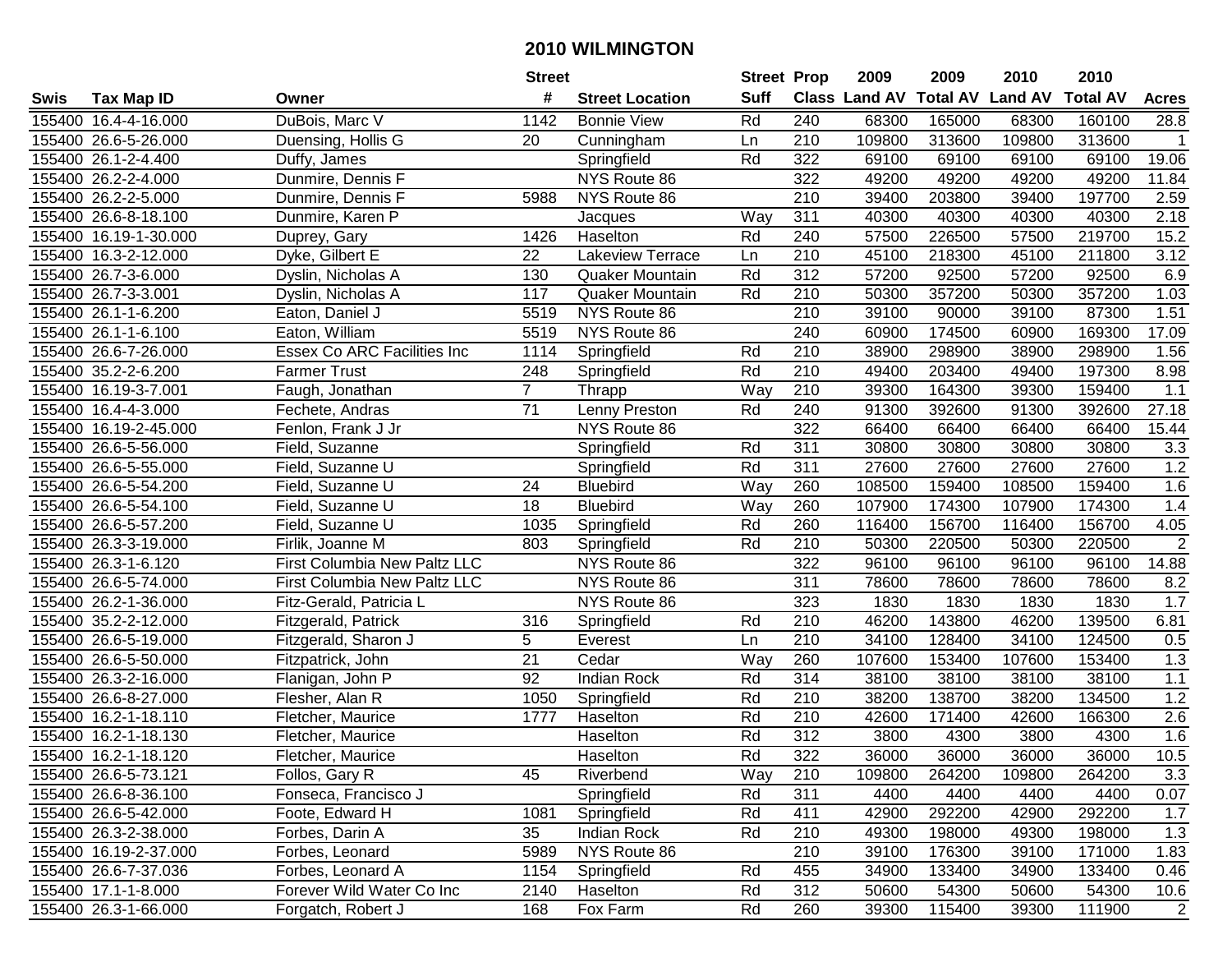|      |                       |                          | <b>Street</b>   |                           |                   | <b>Street Prop</b> | 2009                 | 2009            | 2010           | 2010            |                |
|------|-----------------------|--------------------------|-----------------|---------------------------|-------------------|--------------------|----------------------|-----------------|----------------|-----------------|----------------|
| Swis | <b>Tax Map ID</b>     | Owner                    | #               | <b>Street Location</b>    | <b>Suff</b>       |                    | <b>Class Land AV</b> | <b>Total AV</b> | <b>Land AV</b> | <b>Total AV</b> | <b>Acres</b>   |
|      | 155400 16.4-4-14.000  | Foucaud, James D         | 28              | Lenny Preston             | Rd                | 210                | 63800                | 494300          | 63800          | 494300          | 9.83           |
|      | 155400 35.2-1-11.003  | Foulk, Malcolm W         | 273             | Springfield               | Rd                | 240                | 39900                | 158800          | 39900          | 154000          | 21.67          |
|      | 155400 16.19-1-12.000 | Frances, Elizabeth       | 1295            | Haselton                  | Rd                | 210                | 31000                | 113600          | 31000          | 110200          | 0.61           |
|      | 155400 26.6-7-8.038   | Freer, Michael           | 1158            | Springfield               | Rd                | 230                | 36800                | 179600          | 36800          | 174200          | 0.8            |
|      | 155400 16.19-3-1.002  | Freer, Michael           | 9               | Wihuga                    | Way               | 210                | 38200                | 138500          | 38200          | 134300          | 1.23           |
|      | 155400 26.3-2-12.000  | Frei, Philipp            | 68              | <b>Indian Rock</b>        | Rd                | 210                | 50000                | 268200          | 50000          | 268200          | 1.8            |
|      | 155400 16.19-2-48.000 | Friedman, Jamison MS     |                 | NYS Route 86              |                   | 311                | 39900                | 39900           | 39900          | 39900           | 5.8            |
|      | 155400 16.2-1-23.000  | Friedman, Joan S         |                 | John Bliss                | Rd                | 910                | 76700                | 76700           | 76700          | 76700           | 62.5           |
|      | 155400 35.2-2-1.000   | Frost, Lauren J          | 420             | Springfield               | Rd                | $\overline{210}$   | 39300                | 232800          | 39300          | 225800          | $\overline{2}$ |
|      | 155400 26.6-9-12.000  | Fry, Allen L Jr          | 59              | Manning                   | Rd                | 210                | 49700                | 258700          | 49700          | 258700          | 1.6            |
|      | 155400 26.3-2-32.000  | Funk, Donald A           |                 | Springfield               | Rd                | 314                | 49000                | 49000           | 49000          | 49000           | 1.1            |
|      | 155400 26.3-2-31.000  | Funk, Donald A           | 97              | <b>Indian Rock</b>        | Rd                | 210                | 49500                | 357500          | 49500          | 357500          | 1.4            |
|      | 155400 16.2-1-8.121   | Furman, Douglas W        | 1612            | <b>Bonnie View</b>        | Rd                | 240                | 53400                | 216600          | 53400          | 210100          | 12.5           |
|      | 155400 26.3-3-28.000  | Gaaserud, Peter          | 25              | Hollow                    | Ln                | 314                | 56000                | 56000           | 41900          | 41900           | 3.48           |
|      | 155400 16.19-2-34.001 | Gables At Wilmington LLC | 5831            | NYS Route 86              |                   | 411                | 86900                | 308100          | 86900          | 308100          | 5              |
|      | 155400 26.7-1-2.000   | Gaffney, Bartholomew J   | 5801            | NYS Route 86              |                   | 210                | 34100                | 131300          | 34100          | 127400          | 0.5            |
|      | 155400 16.19-2-33.001 | Gallagher Susanne        | 5825            | NYS Route 86              |                   | 210                | 37900                | 133800          | 37900          | 129800          | $\mathbf 1$    |
|      | 155400 16.3-1-73.079  | Gallagher, Christopher B | 229             | <b>Whiteface Memorial</b> | Hwy               | 210                | 41700                | 272500          | 41700          | 264300          | 3.67           |
|      | 155400 16.19-2-32.001 | Gallagher, Daniel        |                 | NYS Route 86              |                   | 311                | 28400                | 28400           | 28400          | 28400           | 2.2            |
|      | 155400 26.6-5-31.085  | Galvin, Lance            | 5670            | NYS Route 86              |                   | 230                | 30300                | 120000          | 30300          | 116400          | 0.3            |
|      | 155400 16.19-3-4.000  | Garfield, Richard J      | 16              | Wihuga                    | Way               | 210                | 36900                | 132800          | 36900          | 128800          | 1.22           |
|      | 155400 26.2-1-43.000  | Garzon, Antonio          |                 | Perkins                   | Ln                | 910                | 156200               | 156200          | 156200         | 156200          | 170.3          |
|      | 155400 16.4-6-4.000   | Gasparini, John M        | 253             | Lenny Preston             | Rd                | 210                | 123900               | 398400          | 123900         | 398400          | 6.4            |
|      | 155400 26.4-1-15.111  | Gasparini, Paul M        | 78              | Hardy                     | Rd                | 240                | 72800                | 236400          | 72800          | 229300          | 29.6           |
|      | 155400 26.11-1-10.114 | Gates, John              |                 | Quaker Mountain           | Rd                | $\overline{311}$   | 34000                | 34000           | 34000          | 34000           | 3.54           |
|      | 155400 16.4-4-2.000   | Gates, John A            | 38              | Lenny Preston             | Rd                | 240                | 59800                | 144300          | 59800          | 144300          | 10.27          |
|      | 155400 16.3-1-21.122  | Gates, Thelma G          | 1213            | <b>Bonnie View</b>        | Rd                | 270                | 41000                | 63800           | 41000          | 61900           | 3.15           |
|      | 155400 26.3-2-35.000  | Gebel, Glenn B           | 63              | <b>Indian Rock</b>        | Rd                | 210                | 49000                | 259500          | 49000          | 259500          | 1.1            |
|      | 155400 16.19-1-10.200 | Geddis, James R III      | 1267            | Haselton                  | Rd                | 210                | 45300                | 376800          | 45300          | 376800          | 3.3            |
|      | 155400 26.6-5-34.002  | Gelfand, Jeffrey         | 1103            | Springfield               | Rd                | 280                | 108200               | 241000          | 108200         | 241000          | 1.52           |
|      | 155400 26.6-5-4.000   | George Arden Inc         | 5706            | NYS Route 86              |                   | 415                | 60900                | 273600          | 60900          | 273600          | 0.9            |
|      | 155400 26.4-1-13.300  | Gettens, Robert T        |                 | Hardy                     | Rd                | 314                | 36100                | 36100           | 36100          | 36100           | $\overline{4}$ |
|      | 155400 26.4-1-13.400  | Gettens, Robert T        | 45              | Hardy                     | Rd                | $\overline{210}$   | 46700                | 325300          | 46700          | 325300          | 4.4            |
|      | 155400 26.6-5-38.001  | Gibbons, Laurance R      | $\overline{37}$ | Riverbend                 | $\overline{W}$ ay | $\overline{210}$   | 38100                | 95100           | 38100          | 92200           | 1.15           |
|      | 155400 26.3-1-37.382  | Giddings, Bert H         | 503             | Springfield               | Rd                | 210                | 40900                | 106300          | 40900          | 153000          | 3.1            |
|      | 155400 16.4-3-1.110   | Girardin, Robert         | 6028            | NYS Route 86              |                   | 415                | 55000                | 222900          | 55000          | 216200          | 8.5            |
|      | 155400 26.2-1-19.000  | Girardin, Robert         |                 | Hardy                     | Rd                | 322                | 67900                | 67900           | 67900          | 67900           | 40.5           |
|      | 155400 26.3-1-38.120  | Godfrey, David T         | 493             | Springfield               | Rd                | 240                | 73700                | 152600          | 73700          | 148000          | 30.71          |
|      | 155400 26.6-8-2.000   | Golden, Philip           | 1084            | Springfield               | Rd                | 210                | 30300                | 141500          | 30300          | 137300          | 0.4            |
|      | 155400 26.1-1-20.000  | Goldthwaite, Jonathan J  | 995             | Springfield               | Rd                | 280                | 58500                | 224500          | 58500          | 217800          | 12.94          |
|      | 155400 26.11-1-10.115 | Gonyea, Nadine J         |                 | Quaker Mountain           | Rd                | 311                | 22600                | 22600           | 22600          | 22600           | 0.92           |
|      | 155400 26.7-4-3.000   | Gonyea, Wesley W         | 310             | Quaker Mountain           | Rd                | 210                | 54900                | 225900          | 54900          | 225900          | 1.31           |
|      |                       |                          |                 |                           |                   |                    |                      |                 |                |                 |                |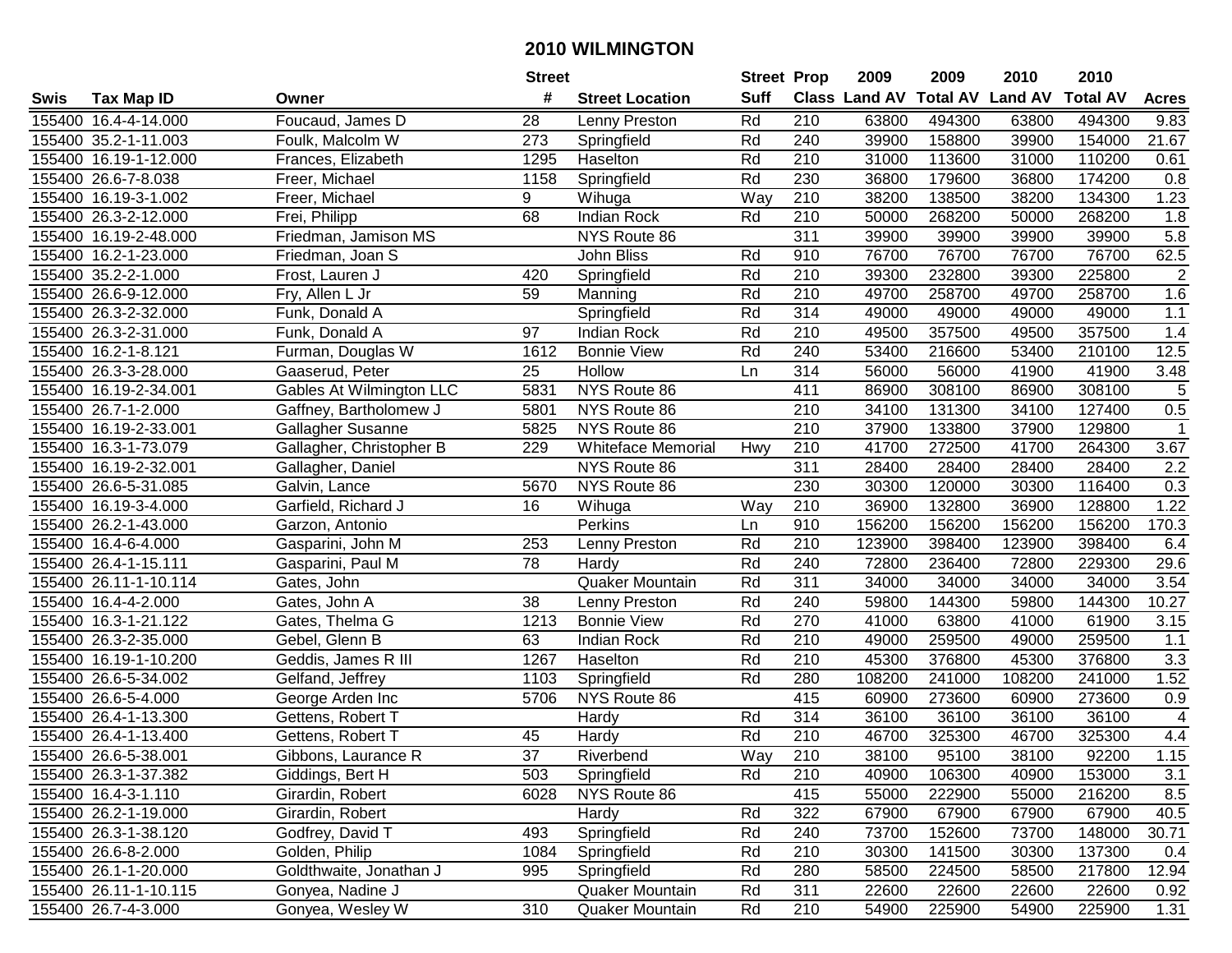|      |                       |                            | <b>Street</b> |                           | <b>Street Prop</b> |                  | 2009   | 2009   | 2010                                    | 2010   |                  |
|------|-----------------------|----------------------------|---------------|---------------------------|--------------------|------------------|--------|--------|-----------------------------------------|--------|------------------|
| Swis | <b>Tax Map ID</b>     | Owner                      | #             | <b>Street Location</b>    | <b>Suff</b>        |                  |        |        | Class Land AV Total AV Land AV Total AV |        | <b>Acres</b>     |
|      | 155400 16.19-3-14.000 | Gonzalez, James J          |               | Thrapp                    | Way                | 311              | 22800  | 22800  | 22800                                   | 22800  | 0.6              |
|      | 155400 16.19-3-13.000 | Gonzalez, James J          |               | Thrapp                    | Way                | 311              | 22800  | 22800  | 22800                                   | 22800  | 0.6              |
|      | 155400 16.19-3-12.000 | Gonzalez, James J          |               | Thrapp                    | Way                | 311              | 22800  | 22800  | 22800                                   | 22800  | 0.6              |
|      | 155400 16.19-3-11.000 | Gonzalez, James J          | 22            | Thrapp                    | Way                | 210              | 39000  | 77600  | 39000                                   | 75300  | 1.8              |
|      | 155400 16.19-3-10.000 | Gonzalez, James J          |               | Thrapp                    | Way                | 311              | 29600  | 29600  | 29600                                   | 29600  | 1.8              |
|      | 155400 16.19-3-9.000  | Gonzalez, James J          |               | Thrapp                    | Way                | 311              | 29600  | 29600  | 29600                                   | 29600  | 1.8              |
|      | 155400 26.3-1-14.400  | Gooditis, Stephen G        | 11            | Algonquin                 | Way                | 210              | 49800  | 327200 | 49800                                   | 327200 | 1.67             |
|      | 155400 16.2-1-4.000   | Goodrich, Stephen P        | 1629          | <b>Bonnie View</b>        | Rd                 | 210              | 37300  | 146000 | 37300                                   | 141600 | 1.08             |
|      | 155400 26.6-5-29.030  | Gordon, Lewis              | 1127          | Springfield               | Rd                 | $\overline{210}$ | 109800 | 314900 | 109800                                  | 314900 | 2.6              |
|      | 155400 26.2-1-52.000  | Gorman, Robert A           |               | Perkins                   | Ln                 | 321              | 57200  | 57200  | 57200                                   | 57200  | 52               |
|      | 155400 16.3-1-58.002  | Gosier, Daniel F           | 97            | <b>Whiteface Memorial</b> | Hwy                | 210              | 60000  | 266100 | 60000                                   | 258100 | 7.5              |
|      | 155400 16.4-3-4.000   | Gostic, Joseph Jr          | 6078          | NYS Route 86              |                    | 260              | 52700  | 108200 | 52700                                   | 105000 | $\overline{12}$  |
|      | 155400 17.3-1-5.000   | <b>Gould Family Trust</b>  | 68            | Whatavu                   | Way                | 240              | 80700  | 581800 | 80700                                   | 581800 | 22.4             |
|      | 155400 16.3-1-49.000  | Gowan, Bruce L             | 3             | Mason                     | Way                | 210              | 23100  | 63500  | 23100                                   | 61600  | 0.4              |
|      | 155400 16.19-2-3.000  | Grady, Cade R              | 1208          | Haselton                  | Rd                 | 210              | 34100  | 106200 | 34100                                   | 103000 | 0.5              |
|      | 155400 16.19-2-16.000 | Grady, Cameron             | 1264          | Haselton                  | Rd                 | 210              | 30300  | 127700 | 30300                                   | 123900 | 0.35             |
|      | 155400 16.19-2-17.100 | Grady, Gary R              | 1262          | Haselton                  | Rd                 | 210              | 30300  | 133700 | 30300                                   | 129700 | 0.5              |
|      | 155400 26.6-1-2.200   | Granger, Eric P            | 5653          | NYS Route 86              |                    | 422              | 21230  | 59540  | 21230                                   | 59540  | 0.23             |
|      | 155400 26.6-7-27.000  | Grant, Frederick N         | 1122          | Springfield               | Rd                 | 210              | 34900  | 115900 | 34900                                   | 112400 | 0.9              |
|      | 155400 26.6-5-47.000  | Gray, Robert J             | 1075          | Springfield               | Rd                 | 210              | 37900  | 191500 | 37900                                   | 185800 | 0.7              |
|      | 155400 16.3-1-53.200  | Green Mountain Lodging Inc | 5679          | NYS Route 86              |                    | 415              | 134600 | 576300 | 134600                                  | 576300 | 4                |
|      | 155400 26.1-2-18.000  | Greene, Debra M            | 42            | Juniper Hill              | Ln                 | 210              | 37900  | 105300 | 37900                                   | 102100 | 0.5              |
|      | 155400 26.3-1-52.000  | Griffin, David F Jr        | 21            | <b>Stewart Mountain</b>   | Way                | 312              | 32500  | 39000  | 32500                                   | 39000  | $\mathbf 1$      |
|      | 155400 16.4-5-9.000   | Griffin, Edward J          | 6047          | NYS Route 86              |                    | 210              | 40300  | 124500 | 40300                                   | 120800 | 1.8              |
|      | 155400 16.3-1-28.600  | Griggs Jeffrey J           |               | <b>Bonnie View</b>        | Rd                 | 311              | 61200  | 61200  | 61200                                   | 61200  | 4                |
|      | 155400 16.3-1-34.000  | Griggs, Jeffrey J          | 18            | <b>Whiteface Memorial</b> | Hwy                | 210              | 37900  | 201000 | 37900                                   | 195000 | 0.7              |
|      | 155400 26.2-1-45.000  | Gritz, Seymour             |               | Perkins                   | Ln                 | 910              | 47900  | 47900  | 47900                                   | 47900  | 48               |
|      | 155400 26.3-1-2.000   | Grossman, William Jr       |               | NYS Route 86              |                    | 910              | 38500  | 38500  | 38500                                   | 38500  | $\overline{2.1}$ |
|      | 155400 26.3-1-41.300  | Grossmann, Douglas J       | 5149          | NYS Route 86              |                    | 322              | 80100  | 80100  | 80100                                   | 80100  | 17.27            |
|      | 155400 26.3-1-41.200  | Grossmann, Eric            |               | NYS Route 86              |                    | 322              | 80100  | 80100  | 80100                                   | 80100  | 17.27            |
|      | 155400 26.3-1-41.100  | Grossmann, Wendy E         | 5149          | NYS Route 86              |                    | 240              | 65300  | 271500 | 65300                                   | 263400 | 10.08            |
|      | 155400 26.3-1-81.100  | Grossmann, William Jr      |               | <b>NYS Route 86</b>       |                    | 910              | 81600  | 81600  | 81600                                   | 81600  | 77.2             |
|      | 155400 26.3-1-82.000  | Grossmann, William Jr      |               | NYS Route 86              |                    | 323              | 50000  | 50000  | 50000                                   | 50000  | 21.4             |
|      | 155400 26.3-3-21.000  | Gruenberg, Dennis          |               | Springfield               | Rd                 | 311              | 39900  | 39900  | 39900                                   | 39900  | 1.32             |
|      | 155400 16.19-2-51.000 | Guille, William A Jr       | 5867          | NYS Route 86              |                    | 210              | 39900  | 213700 | 39900                                   | 207300 | 2.33             |
|      | 155400 16.19-2-55.000 | Guille, William A Jr       |               | NYS Route 86              |                    | 311              | 27400  | 27400  | 27400                                   | 27400  | 2.31             |
|      | 155400 16.19-2-35.001 | Guille, William A Jr       |               | NYS Route 86              |                    | 311              | 30400  | 30400  | 30400                                   | 30400  | 1.1              |
|      | 155400 16.4-3-1.120   | Guynup, Robert M           | 6052          | NYS Route 86              |                    | 210              | 37300  | 153200 | 37300                                   | 148600 | 1.09             |
|      | 155400 26.3-3-14.000  | Haas, Jennifer J           | 44            | Hollow                    | Ln                 | 210              | 37900  | 37900  | 37900                                   | 87900  | $\mathbf{1}$     |
|      | 155400 26.6-8-21.000  | Hall, Alfred W             | 1004          | Springfield               | Rd                 | 210              | 37900  | 163000 | 37900                                   | 158100 | 0.9              |
|      | 155400 35.2-2-8.000   | Hall, Scott D              |               | Springfield               | Rd                 | 314              | 31900  | 31900  | 31900                                   | 31900  | 4.6              |
|      | 155400 26.6-5-68.300  | Hall, Scott L              |               | NYS Route 86              |                    | 311              | 75700  | 75700  | 75700                                   | 75700  | 2.31             |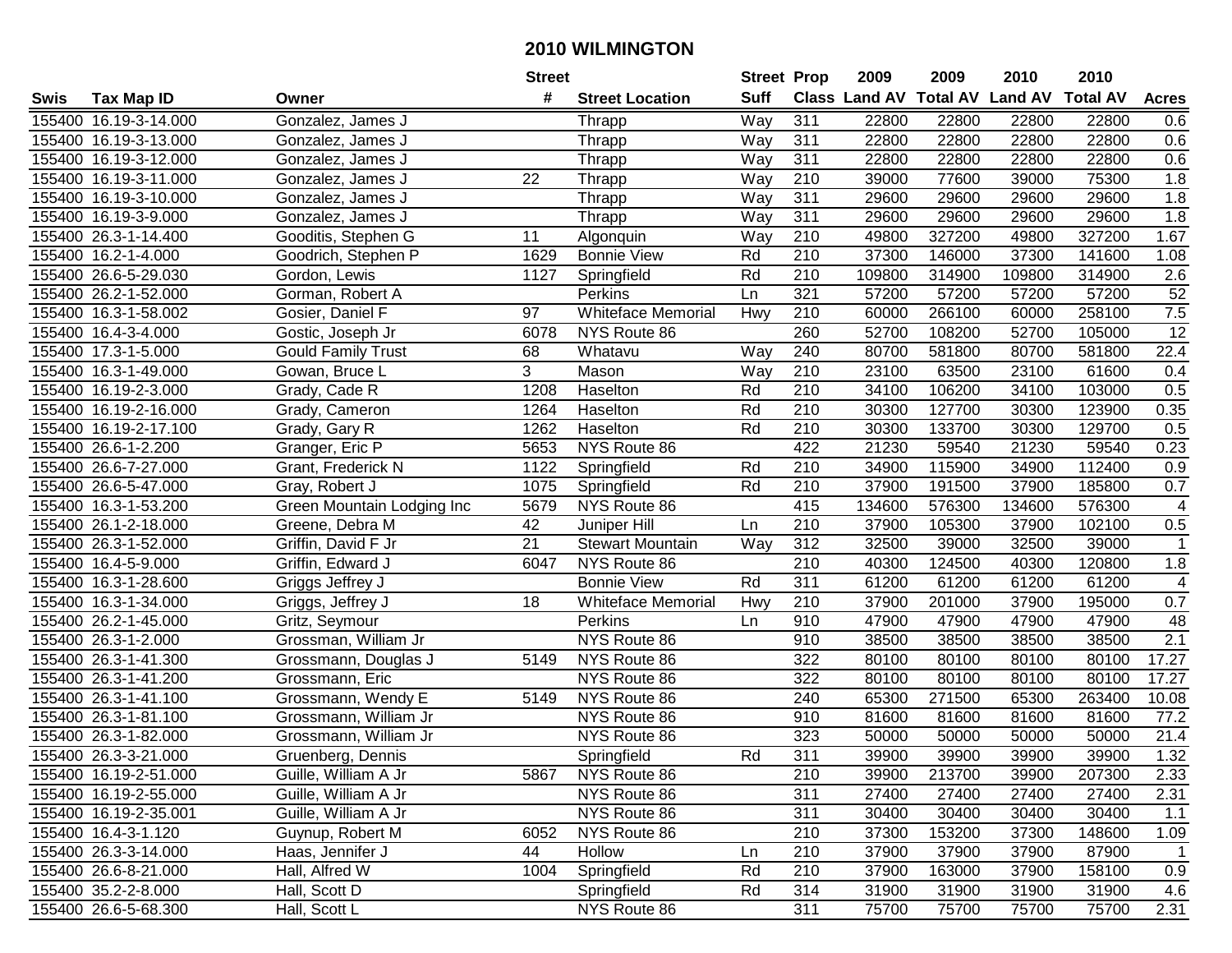|      |                       |                        | <b>Street</b>    |                           | <b>Street Prop</b> |                  | 2009                          | 2009   | 2010           | 2010            |                 |
|------|-----------------------|------------------------|------------------|---------------------------|--------------------|------------------|-------------------------------|--------|----------------|-----------------|-----------------|
| Swis | <b>Tax Map ID</b>     | Owner                  | #                | <b>Street Location</b>    | <b>Suff</b>        |                  | <b>Class Land AV Total AV</b> |        | <b>Land AV</b> | <b>Total AV</b> | <b>Acres</b>    |
|      | 155400 26.6-5-68.200  | Hall, Scott L          |                  | NYS Route 86              |                    | 311              | 56800                         | 56800  | 56800          | 56800           | 5.95            |
|      | 155400 26.1-1-19.200  | Hall, Stephen O        |                  | Springfield               | Rd                 | 314              | 18700                         | 18700  | 18700          | 18700           | 0.47            |
|      | 155400 26.6-8-29.000  | Hall, Stephen O        | 1056             | Springfield               | Rd                 | 260              | 38500                         | 138400 | 38500          | 134200          | 1.4             |
|      | 155400 26.6-8-30.000  | Hall, Stephen O        |                  | Springfield               | Rd                 | 311              | 29000                         | 29000  | 29000          | 29000           | 1.4             |
|      | 155400 26.1-1-21.000  | Hall, Stephen O        |                  | Springfield               | Rd                 | 314              | 18700                         | 18700  | 18700          | 18700           | 0.53            |
|      | 155400 26.1-1-19.110  | Hall, Stephen O        | $\overline{977}$ | Springfield               | Rd                 | 240              | 156200                        | 313900 | 156200         | 313900          | 50.18           |
|      | 155400 16.19-1-29.000 | Hallett, J Andrew      | 1440             | Haselton                  | Rd                 | 210              | 37900                         | 92900  | 37900          | 90100           | -1              |
|      | 155400 16.3-1-9.001   | Hamilton, Alexander    |                  | <b>Whiteface Memorial</b> | <b>Hwy</b>         | 322              | 59000                         | 59000  | 59000          | 59000           | 16              |
|      | 155400 17.3-1-7.000   | Hamilton, Dale C Jr    | 6271             | NYS Route 86              |                    | $\overline{210}$ | 50100                         | 313000 | 50100          | 303600          | 6.3             |
|      | 155400 26.6-5-63.001  | Hansen, Daniel J       | 23               | <b>Brook Wood</b>         | Way                | 210              | 39800                         | 191100 | 39800          | 185400          | 2.3             |
|      | 155400 16.19-4-16.000 | Hare, Bruce            |                  | NYS Route 86              |                    | $\overline{311}$ | 100                           | 100    | 100            | 100             | 2.08            |
|      | 155400 16.19-4-10.000 | Hare, Bruce            | 6025             | NYS Route 86              |                    | 210              | 39300                         | 132000 | 39300          | 128000          | 2.57            |
|      | 155400 16.19-4-6.000  | Hare, Bruce            |                  | NYS Route 86              |                    | 311              | 28300                         | 28300  | 28300          | 28300           | 1.3             |
|      | 155400 16.19-4-3.000  | Hare, Bruce            |                  | NYS Route 86              |                    | 311              | 27900                         | 27900  | 27900          | 27900           | 1.19            |
|      | 155400 16.19-4-5.000  | Hare, Bruce            |                  | NYS Route 86              |                    | 311              | 28300                         | 28300  | 28300          | 28300           | 1.39            |
|      | 155400 26.11-1-10.112 | Harrington, Sean       | 245              | Quaker Mountain           | Rd                 | 210              | 50700                         | 276700 | 50700          | 276700          | 2.3             |
|      | 155400 16.19-2-30.000 | Hartzel, Leta          |                  | NYS Route 86              |                    | 321              | 71800                         | 71800  | 71800          | 71800           | 31.04           |
|      | 155400 16.2-1-21.000  | Haselton Lumber Co Inc | 1763             | Haselton                  | Rd                 | 444              | 66100                         | 476000 | 66100          | 476000          | 7.1             |
|      | 155400 16.19-2-52.000 | Haselton Lumber Co Inc | 5861             | NYS Route 86              |                    | 483              | 30300                         | 118100 | 30300          | 118100          | 0.38            |
|      | 155400 16.19-1-4.000  | Haselton, Charles      |                  | Haselton                  | Rd                 | 312              | 41700                         | 62000  | 41700          | 62000           | $1.1$           |
|      | 155400 16.19-2-7.000  | Haselton, Charles      | 1226             | Haselton                  | Rd                 | 210              | 38200                         | 258500 | 38200          | 250700          | 1.2             |
|      | 155400 16.2-1-17.000  | Haselton, Halsey H     | 1792             | Haselton                  | Rd                 | 260              | 29400                         | 75800  | 29400          | 73500           | 0.44            |
|      | 155400 16.2-1-16.200  | Haselton, Halsey H     | 1802             | Haselton                  | Rd                 | 312              | 37200                         | 57700  | 37200          | 57700           | 1.01            |
|      | 155400 16.2-1-16.100  | Haselton, Halsey H     | 1803             | Haselton                  | Rd                 | 240              | 55900                         | 189600 | 55900          | 183900          | 17.45           |
|      | 155400 16.4-1-26.000  | Haselton, Hazel        | 6205             | NYS Route 86              |                    | 240              | 217800                        | 337300 | 217800         | 337300          | 127.5           |
|      | 155400 16.19-1-9.002  | Haselton, Samuel A     | 1247             | Haselton                  | Rd                 | 210              | 47300                         | 376100 | 47300          | 376100          | 4.5             |
|      | 155400 26.6-7-7.000   | Hathaway, Bryan K      | 5786             | NYS Route 86              |                    | 210              | 30300                         | 104400 | 30300          | 101300          | 0.2             |
|      | 155400 16.2-1-40.000  | Haygood, James W       | 1473             | <b>Bonnie View</b>        | Rd                 | 210              | 42800                         | 128900 | 42800          | 125000          | $\sqrt{5}$      |
|      | 155400 16.4-1-15.200  | Hays, Mark             | 171              | Lenny Preston             | Rd                 | 240              | 57800                         | 178100 | 57800          | 178100          | $\overline{11}$ |
|      | 155400 26.7-1-7.100   | Hearn, Robert          | 5810             | NYS Route 86              |                    | $\overline{210}$ | 38000                         | 91200  | 38000          | 88500           | 1.1             |
|      | 155400 26.6-5-78.000  | Hegele, Lawrence E     | 4                | Roses                     | Way                | 417              | 43700                         | 120500 | 43700          | 120500          | $\overline{5}$  |
|      | 155400 26.6-5-77.000  | Hegele, Lawrence E     | 41               | Roses                     | Way                | 280              | 97200                         | 231500 | 97200          | 231500          | 1.8             |
|      | 155400 16.19-1-19.000 | Heineman, Brett        | 1351             | Haselton                  | Rd                 | $\overline{210}$ | 45100                         | 171900 | 45100          | 166700          | 3.16            |
|      | 155400 16.4-6-12.000  | Heinz Brian J          |                  | Lenny Preston             | Rd                 | $\overline{210}$ | 124500                        | 324200 | 124500         | 324200          | 6.6             |
|      | 155400 26.3-2-20.000  | Herron, Ronnie W       | 126              | Indian Rock               | Rd                 | 210              | 47000                         | 348600 | 47000          | 605500          | 1.3             |
|      | 155400 26.2-1-46.000  | Herskovitch, Seymour   |                  | Perkins                   | Ln                 | 910              | 47900                         | 47900  | 47900          | 47900           | 48              |
|      | 155400 26.6-8-7.000   | Hess, Jacob            |                  | Quaker Mountain           | Rd                 | 311              | 28800                         | 28800  | 28800          | 28800           | 0.8             |
|      | 155400 16.3-1-59.000  | Hesseltine, Beth L     |                  | <b>Whiteface Memorial</b> | Hwy                | 910              | 76000                         | 76000  | 76000          | 76000           | 58.87           |
|      | 155400 26.1-1-31.000  | Hewitt, JH             |                  | NYS Route 86              |                    | 311              | 68600                         | 68600  | 68600          | 68600           | 2.8             |
|      | 155400 26.1-2-5.112   | Heyman, Anthony W      |                  | Juniper Hill              | Ln                 | 311              | 37300                         | 37300  | 37300          | 37300           | 0.96            |
|      | 155400 26.1-2-30.000  | Heyman, Ellen H        |                  | Juniper Hill              | Ln                 | 314              | 26310                         | 26310  | 26310          | 26310           | 0.8             |
|      | 155400 26.1-2-5.111   | Heyman, Richard H      |                  | Juniper Hill              | Ln                 | 311              | 37300                         | 37300  | 37300          | 37300           | $\mathbf{1}$    |
|      |                       |                        |                  |                           |                    |                  |                               |        |                |                 |                 |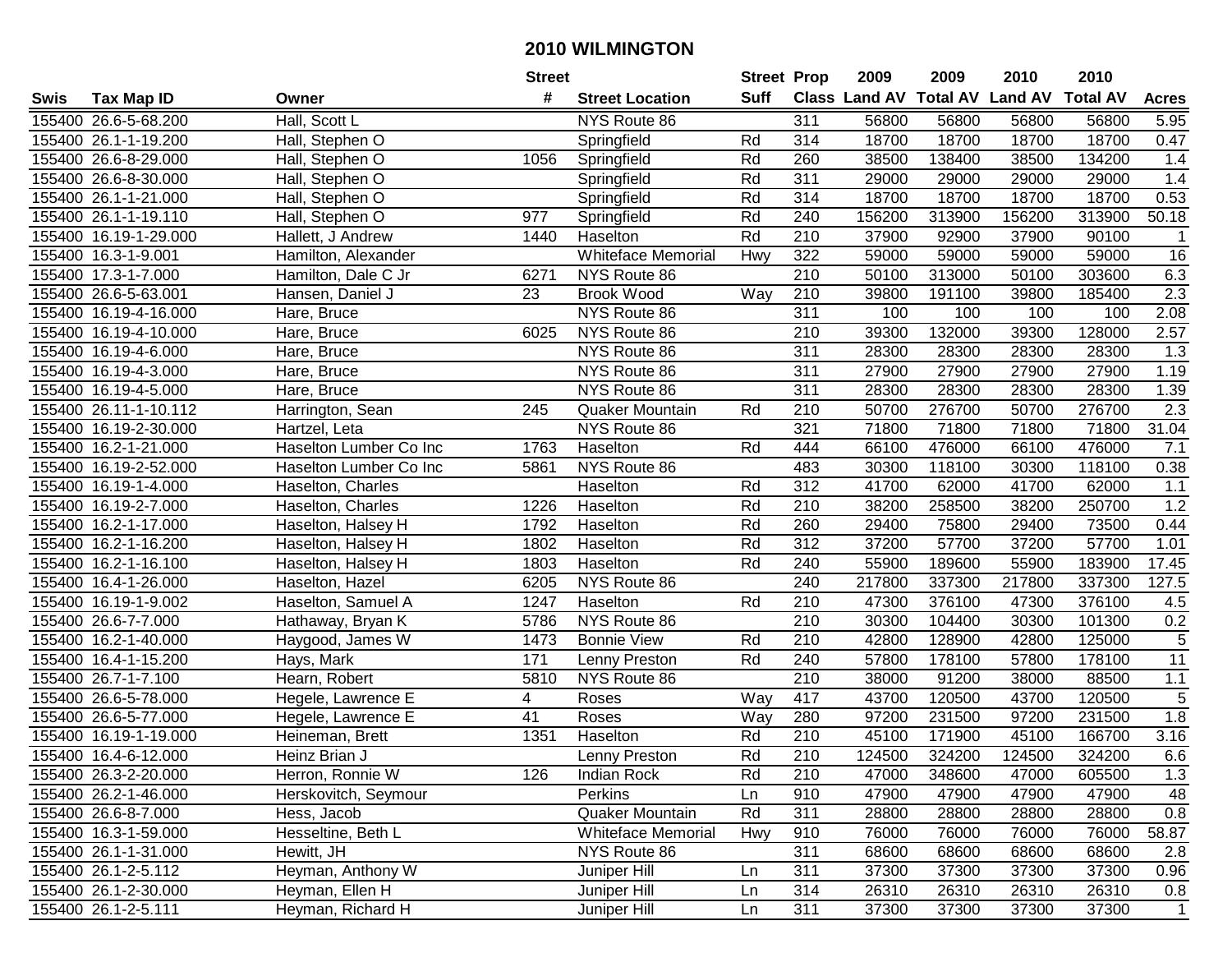|      |                       |                            | <b>Street</b>    |                           |             | <b>Street Prop</b> | 2009          | 2009            | 2010           | 2010            |                |
|------|-----------------------|----------------------------|------------------|---------------------------|-------------|--------------------|---------------|-----------------|----------------|-----------------|----------------|
| Swis | <b>Tax Map ID</b>     | Owner                      | #                | <b>Street Location</b>    | <b>Suff</b> |                    | Class Land AV | <b>Total AV</b> | <b>Land AV</b> | <b>Total AV</b> | <b>Acres</b>   |
|      | 155400 26.6-5-11.100  | Hinman, Thomas R           | 5724             | NYS Route 86              |             | 280                | 111600        | 419000          | 111600         | 426000          | 4.56           |
|      | 155400 26.1-1-33.000  | Hirsch, Michael A          | 5381             | NYS Route 86              |             | 260                | 38000         | 66000           | 38000          | 64000           | 1.1            |
|      | 155400 16.3-1-17.200  | Hobday, Benjamin           | 1267             | <b>Bonnie View</b>        | Rd          | 210                | 37500         | 103200          | 37500          | 100100          | 1.2            |
|      | 155400 16.4-1-14.000  | Hockert, Robert A          |                  | Lenny Preston             | Rd          | 311                | 3400          | 3400            | 3400           | 3400            | 0.23           |
|      | 155400 16.4-4-5.000   | Hockert, Robert A          |                  | Lenny Preston             | Rd          | 322                | 69900         | 69900           | 69900          | 69900           | 27.69          |
|      | 155400 16.4-4-6.100   | Hockert, Robert A          | 142              | Lenny Preston             | Rd          | 240                | 84300         | 513700          | 84300          | 513700          | 29.43          |
|      | 155400 26.6-5-9.100   | Hoffman, Janice LM         | 5716             | NYS Route 86              |             | 210                | 34100         | 168600          | 34100          | 163500          | 0.72           |
|      | 155400 26.11-1-20.001 | Hohman, Frank W            | $\overline{210}$ | Quaker Mountain           | Rd          | $\overline{210}$   | 39900         | 39900           | 50500          | 207100          | 2.16           |
|      | 155400 26.3-1-69.120  | Holmberg, Ronald E         |                  | Fox Farm                  | Rd          | 314                | 26900         | 26900           | 26900          | 26900           | 3.01           |
|      | 155400 16.19-2-27.000 | Holmes, Jaqueline T        | 1354             | Haselton                  | Rd          | 260                | 39200         | 98900           | 39200          | 95900           | 1.9            |
|      | 155400 16.19-2-28.000 | Holmes, Jaqueline T        |                  | Haselton                  | Rd          | 314                | 29100         | 29100           | 29100          | 29100           | 1.5            |
|      | 155400 26.6-7-32.000  | Holzer, Cliff F            | 1146             | Springfield               | Rd          | 220                | 34100         | 110900          | 34100          | 107600          | 0.5            |
|      | 155400 26.2-1-50.000  | Holzer, Cliff F            | 103              | Perkins                   | Ln          | 240                | 38300         | 165700          | 42600          | 227700          | 30.8           |
|      | 155400 26.6-7-31.000  | Holzer, Cliff F            | 1142             | Springfield               | Rd          | 230                | 34900         | 172500          | 34900          | 167300          | 0.8            |
|      | 155400 26.6-7-20.000  | Holzer, Lyle               |                  | Quaker Mountain           | Rd          | 311                | 14600         | 14600           | 14600          | 14600           | 0.4            |
|      | 155400 26.6-7-21.000  | Holzer, Lyle P             |                  | <b>Quaker Mountain</b>    | Rd          | 311                | 9500          | 9500            | 9500           | 9500            | 0.2            |
|      | 155400 26.6-7-14.000  | Holzer, Lyle P             | 17               | <b>Quaker Mountain</b>    | Rd          | 210                | 48900         | 188300          | 48900          | 188300          |                |
|      | 155400 16.19-2-54.000 | Holzer, Mark               | 5855             | NYS Route 86              |             | 210                | 34100         | 140700          | 34100          | 136500          | 0.8            |
|      | 155400 16.3-1-21.112  | Holzer, Roy C              | 1171             | <b>Bonnie View</b>        | Rd          | 210                | 41300         | 209300          | 41300          | 203000          | 3.35           |
|      | 155400 26.6-7-9.000   | Holzer, Roy C              | 5790             | NYS Route 86              |             | 210                | 34100         | 113200          | 34100          | 109800          | 0.38           |
|      | 155400 26.6-7-10.000  | Holzer, Roy C              | 5794             | NYS Route 86              |             | 484                | 38400         | 260600          | 38400          | 260600          | 0.3            |
|      | 155400 26.6-7-29.200  | Holzer, Roy C              | 5798             | NYS Route 86              |             | 484                | 42200         | 67200           | 42200          | 67200           | $\mathbf 1$    |
|      | 155400 26.1-1-28.122  | Holzer, Ted G              | 849              | Springfield               | Rd          | 210                | 38300         | 125700          | 38300          | 121900          | 1.3            |
|      | 155400 16.3-1-20.000  | Holzer, Travis L           | 1221             | <b>Bonnie View</b>        | Rd          | 210                | 39300         | 57900           | 39300          | 130400          | $\overline{c}$ |
|      | 155400 26.4-1-13.500  | Hood, David J              |                  | Springfield               | Rd          | 311                | 26900         | 26900           | 26900          | 26900           | 2.1            |
|      | 155400 26.3-3-6.000   | Hood, Edward J             | 45               | Pine Ridge                | Ln          | 210                | 49900         | 298100          | 49900          | 298100          | 1.73           |
|      | 155400 16.3-1-65.001  | Hooker, Laura D            | 159              | <b>Whiteface Memorial</b> | Hwy         | 210                | 40600         | 189400          | 40600          | 183700          | 2.86           |
|      | 155400 26.3-1-18.000  | Hoover, Donald A           | 734              | Springfield               | Rd          | 210                | 38300         | 92200           | 38300          | 89400           | 1.36           |
|      | 155400 26.3-2-44.000  | Horowitz, Howard           | 94               | Indian Rock               | Rd          | 280                | 55100         | 552700          | 55100          | 552700          | 5.4            |
|      | 155400 26.6-8-33.000  | Housing Assistance Program | 1060             | Springfield               | Rd          | $\overline{210}$   | 37900         | 146500          | 37900          | 131900          | 0.7            |
|      | 155400 26.3-3-25.000  | Howieson, Norma J          |                  | Hollow                    | Ln          | 311                | 37000         | 37000           | 37000          | 37000           | 1.19           |
|      | 155400 26.3-3-27.000  | Howieson, Norma J          |                  | Hollow                    | Ln          | 311                | 37000         | 37000           | 37000          | 37000           | 1.22           |
|      | 155400 16.3-1-23.000  | Hoyt, Clarence L           | 1141             | <b>Bonnie View</b>        | Rd          | $\overline{210}$   | 37900         | 95000           | 37900          | 92200           | $\mathbf{1}$   |
|      | 155400 16.2-1-25.000  | Hozley, Delbert F III      | 160              | John Bliss                | Rd          | 280                | 38600         | 140500          | 38600          | 136300          | $\overline{2}$ |
|      | 155400 16.19-2-20.000 | Hozley, Michael T          | 1276             | Haselton                  | Rd          | 270                | 30300         | 90300           | 30300          | 87600           | 0.35           |
|      | 155400 26.6-9-11.000  | Huber, William G           | 53               | Manning                   | Rd          | 210                | 38400         | 145500          | 38400          | 145500          | 0.6            |
|      | 155400 16.3-3-5.000   | Hughes, Robert             | 42               | Mountain View             | Ln          | 210                | 75200         | 395000          | 75200          | 395000          | 9.53           |
|      | 155400 16.3-1-43.000  | Hull, Dale                 | 13               | Lawrence                  | Way         | 210                | 38100         | 123700          | 38100          | 120000          | 1.9            |
|      | 155400 16.3-1-42.000  | Hull, Dale L               | 16               | Lawrence                  | Way         | 210                | 37900         | 113700          | 37900          | 110300          | $\mathbf{1}$   |
|      | 155400 26.6-5-43.000  | Humphreys, Robert E        | 12               | Mallory                   | Way         | 210                | 85300         | 179300          | 85300          | 179300          | 0.5            |
|      | 155400 26.6-8-1.000   | Humphreys, Theodore F      | 6                | Quaker Mountain           | Rd          | 210                | 30300         | 157300          | 30300          | 157300          | 0.4            |
|      | 155400 16.19-2-46.000 | Hunt, Maxwell E            | 5917             | NYS Route 86              |             | 220                | 40700         | 253600          | 40700          | 246000          | 2.9            |
|      |                       |                            |                  |                           |             |                    |               |                 |                |                 |                |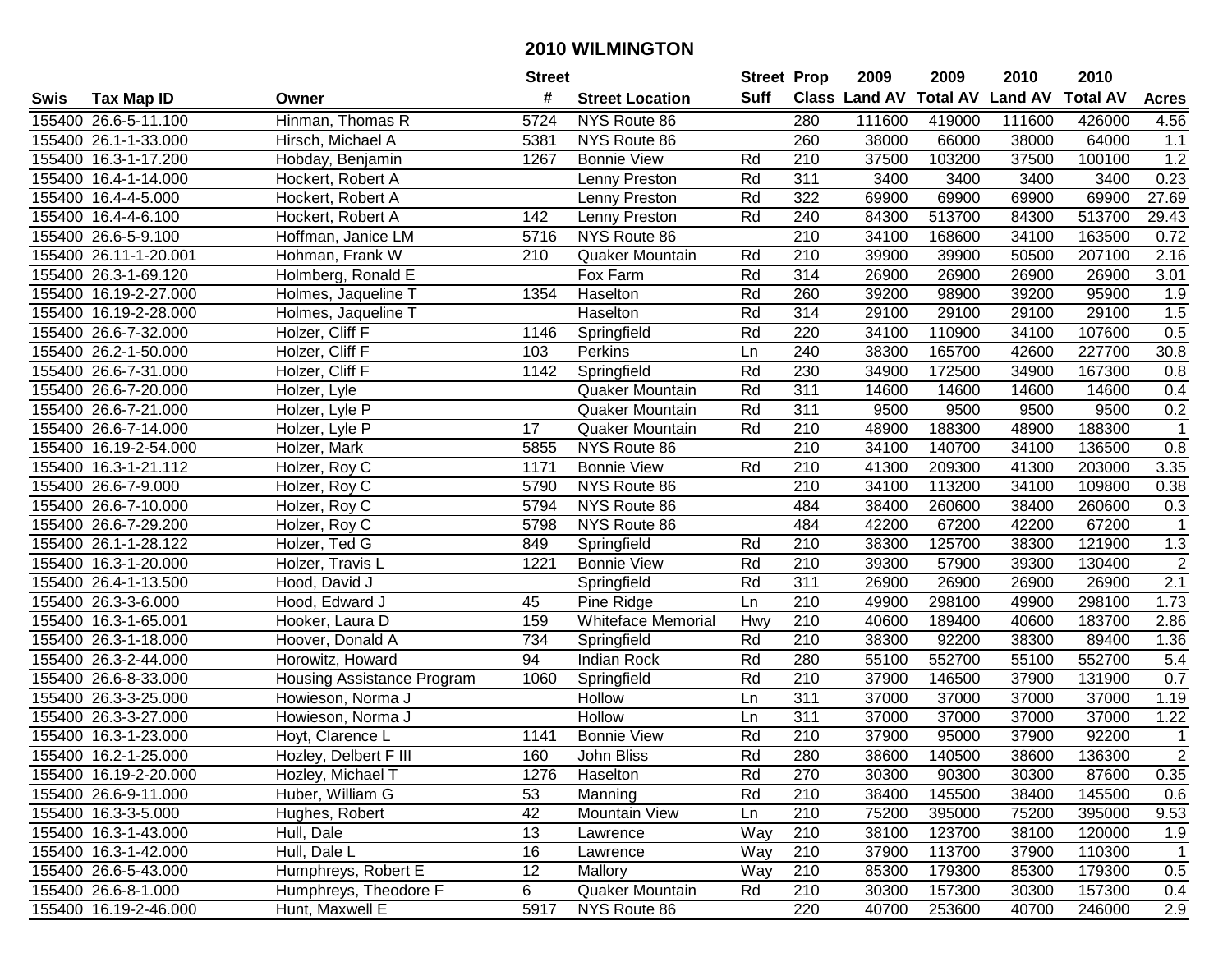| #<br><b>Suff</b><br><b>Class Land AV Total AV</b><br><b>Land AV</b><br><b>Total AV</b><br><b>Tax Map ID</b><br><b>Street Location</b><br><b>Acres</b><br>Swis<br>Owner<br>96300<br>155400 26.3-1-3.200<br>Huntington, Bruce<br>5223<br>NYS Route 86<br>210<br>39600<br>99300<br>39600<br>3<br>314<br>155400 26.3-1-3.100<br>NYS Route 86<br>52700<br>52700<br>52700<br>52700<br>6.4<br>Huntington, Jean T<br>155400 26.3-1-72.002<br>Huntington, Jean T<br>Fox Farm<br>126700<br>206500<br>126700<br>200300<br>78.5<br>46<br>Rd<br>240<br>Springfield<br>Rd<br>210<br>38200<br>122700<br>38200<br>119000<br>1.2<br>155400 26.6-8-26.000<br>Imielinski, Tomasz<br>1038<br>155400 26.6-5-64.110<br>NYS Route 86<br>210<br>113300<br>225900<br>113300<br>225900<br>5.17<br>Ingersoll, Michael C<br>5524<br><b>NYS Route 86</b><br>37600<br>37600<br>1.58<br>Ingersoll, Nancy S<br>311<br>37600<br>37600<br>155400 26.6-5-64.120<br>155400 26.7-2-10.000<br>Ingraham, Marcelle A<br>5872<br>NYS Route 86<br>210<br>38000<br>143600<br>38000<br>1.7<br>139300<br>Interdenominational Holiness C<br>704<br>Rd<br>620<br>76400<br>76400<br>180000<br>11.61<br>155400 16.4-3-6.002<br>180000<br>Hardy<br>$\overline{772}$<br>$\overline{210}$<br>155400 26.3-1-17.200<br>Springfield<br>Rd<br>33100<br>128100<br>33100<br>124300<br>0.65<br>Jackson, Ryan<br>220<br>37300<br>146200<br>155400 26.3-1-15.113<br>828<br>Rd<br>37300<br>150700<br>1.39<br>Springfield<br>Jacobs, Lorraine<br>240<br>155400 26.3-1-61.002<br>842<br>Springfield<br>Rd<br>65800<br>196200<br>65800<br>190300<br>20.39<br>Jacobs, Lorraine K<br>155400 16.19-2-24.000<br>1306<br>Haselton<br>Rd<br>270<br>41200<br>94800<br>41200<br>92000<br>3.27<br>Jahn, Edwin O<br>Rd<br>1.2<br>155400 26.3-2-21.000<br>314<br>38000<br>38000<br>38000<br>38000<br>Jarman, Roger D<br>Springfield<br>421<br>2.4<br>155400 26.3-1-4.000<br>5257<br>NYS Route 86<br>109100<br>340300<br>109100<br>340300<br>Jerilin Properties Inc<br>6.7<br>415<br>155400 26.3-1-5.000<br>5239<br>NYS Route 86<br>720300<br>166800<br>720300<br>Jerilin Properties Inc<br>166800<br>321<br>63300<br>63300<br>63300<br>63300<br>46<br>155400 26.4-1-9.000<br>Jerilin Properties Inc<br>Rd<br>Hardy<br>87.5<br>Rd<br>910<br>155400 26.4-1-13.100<br>120300<br>120300<br>120300<br>120300<br>Jerilin Properties Inc<br>Hardy<br>Rd<br>210<br>0.7<br>155400 26.1-2-9.000<br>852<br>34100<br>143900<br>34100<br>139600<br>Jesmer, Joseph<br>Springfield<br>9.7<br>155400 17.1-1-7.000<br><b>JLKN Acres LLC</b><br>Haselton<br>Rd<br>314<br>26200<br>26200<br>26200<br>26200<br>155400 17.3-1-2.000<br><b>JLKN Acres LLC</b><br>NYS Route 86<br>912<br>91600<br>91600<br>91600<br>91600<br>108.5<br>912<br>28400<br>28400<br>34.1<br>155400 17.1-1-13.000<br><b>JLKN Acres LLC</b><br>Haselton<br>Rd<br>28400<br>28400<br>912<br>155400 16.4-1-24.000<br><b>JLKN Acres LLC</b><br>Haselton<br>Rd<br>119900<br>119900<br>119900<br>119900<br>142<br>912<br>35.2<br>155400 17.1-1-12.000<br>Haselton<br>Rd<br>29500<br>29500<br>29500<br>29500<br>Johanson, Eric N<br>123.3<br>155400 17.1-1-11.000<br>Rd<br>912<br>181600<br>243800<br>181600<br>243800<br>Haselton<br>Johanson, Eric N<br>155400 17.1-1-16.200<br>Rd<br>910<br>48900<br>48900<br>30.51<br>Haselton<br>48900<br>48900<br>Johanson, Eric N<br>Rd<br>912<br>109200<br>155400 17.1-1-14.000<br>109200<br>109200<br>109200<br>130<br>Johanson, Eric N<br>Haselton<br>Rd<br>912<br>165200<br>80.22<br>155400 17.1-1-9.000<br>Haselton<br>122400<br>122400<br>165200<br>Johanson, N Eric<br>Rd<br>912<br>220600<br>175.03<br>155400 7.3-1-2.100<br>220600<br>220600<br>220600<br>Johanson, N Eric<br>Haselton<br>311<br>155400 16.3-1-7.000<br>Whiteface Memorial<br>33400<br>33400<br>33400<br>33400<br>Johnson Eric A<br>Hwy<br>2.8<br>314<br>37500<br>37500<br>37500<br>6.5<br>155400 26.1-1-5.200<br>Johnson, Bart<br>NYS Route 86<br>37500<br>155400 26.2-1-56.400<br>$\overline{38}$<br>Deep Woods<br>$\overline{210}$<br>274900<br>266700<br>3.28<br>50300<br>50300<br>Johnson, John R<br>Ln<br>270<br>155400 16.19-2-13.000<br>Haselton<br>38900<br>48700<br>38900<br>47200<br>1.7<br>1248<br>Rd<br>Johnson, Lauren B<br>155400 26.4-1-15.200<br>85<br>Rd<br>$\overline{210}$<br>8.2<br>38300<br>131400<br>38300<br>127500<br>Johnson, Loren E<br>Hardy<br>5783<br>NYS Route 86<br>483<br>0.4<br>155400 26.6-6-12.000<br>34100<br>155400<br>34100<br>155400<br>Johnston, James S<br>155400 26.1-2-27.000<br>Joseph, Steven<br>31<br>Juniper Hill<br>Ln<br>210<br>43200<br>89300<br>43200<br>89300<br>0.7<br>155400 26.6-8-31.300<br>Juh, Barbara J<br>Springfield<br>Rd<br>311<br>41500<br>41500<br>41500<br>41500<br>1.98<br>Rd<br>49300<br>265500<br>1.38<br>155400 26.6-9-2.100<br>Juravich, Robert<br>17<br>Manning<br>210<br>252500<br>49300<br>155400 26.3-2-3.001<br>Karpp, Aaron F<br>76<br><b>Indian Rock</b><br>Rd<br>240<br>62800<br>276200<br>62800<br>276200<br>10.9<br>Karwowski, Stanley J<br>68<br><b>Whiteface Memorial</b><br>220<br>84200<br>0.3<br>155400 16.3-1-38.000<br>Hwy<br>30300<br>86800<br>30300<br>Rd<br>311<br>4.3<br>155400 26.6-5-58.000<br>Katz, Susan W<br>Springfield<br>33200<br>33200<br>33200<br>33200<br>30<br>155400 26.6-5-59.000<br>Katz, Susan W<br>Trillium<br>Way<br>210<br>85300<br>250300<br>85300<br>250300<br>0.4<br>NYS Route 86<br>311<br>2.1<br>155400 26.6-5-73.113<br>Keasler, Andrew K<br>75200<br>75200<br>75200<br>75200 |  | <b>Street</b> | <b>Street Prop</b> | 2009 | 2009 | 2010 | 2010 |  |
|------------------------------------------------------------------------------------------------------------------------------------------------------------------------------------------------------------------------------------------------------------------------------------------------------------------------------------------------------------------------------------------------------------------------------------------------------------------------------------------------------------------------------------------------------------------------------------------------------------------------------------------------------------------------------------------------------------------------------------------------------------------------------------------------------------------------------------------------------------------------------------------------------------------------------------------------------------------------------------------------------------------------------------------------------------------------------------------------------------------------------------------------------------------------------------------------------------------------------------------------------------------------------------------------------------------------------------------------------------------------------------------------------------------------------------------------------------------------------------------------------------------------------------------------------------------------------------------------------------------------------------------------------------------------------------------------------------------------------------------------------------------------------------------------------------------------------------------------------------------------------------------------------------------------------------------------------------------------------------------------------------------------------------------------------------------------------------------------------------------------------------------------------------------------------------------------------------------------------------------------------------------------------------------------------------------------------------------------------------------------------------------------------------------------------------------------------------------------------------------------------------------------------------------------------------------------------------------------------------------------------------------------------------------------------------------------------------------------------------------------------------------------------------------------------------------------------------------------------------------------------------------------------------------------------------------------------------------------------------------------------------------------------------------------------------------------------------------------------------------------------------------------------------------------------------------------------------------------------------------------------------------------------------------------------------------------------------------------------------------------------------------------------------------------------------------------------------------------------------------------------------------------------------------------------------------------------------------------------------------------------------------------------------------------------------------------------------------------------------------------------------------------------------------------------------------------------------------------------------------------------------------------------------------------------------------------------------------------------------------------------------------------------------------------------------------------------------------------------------------------------------------------------------------------------------------------------------------------------------------------------------------------------------------------------------------------------------------------------------------------------------------------------------------------------------------------------------------------------------------------------------------------------------------------------------------------------------------------------------------------------------------------------------------------------------------------------------------------------------------------------------------------------------------------------------------------------------------------------------------------------------------------------------------------------------------------------------------------------------------------------------------------------------------------------------------------------------------------------------------------------------------------------------------------------------------------------------------------------------------------------------------------------------------------------------------------------------------------------------------------------------------------------------------------------------------------------------------------------------|--|---------------|--------------------|------|------|------|------|--|
|                                                                                                                                                                                                                                                                                                                                                                                                                                                                                                                                                                                                                                                                                                                                                                                                                                                                                                                                                                                                                                                                                                                                                                                                                                                                                                                                                                                                                                                                                                                                                                                                                                                                                                                                                                                                                                                                                                                                                                                                                                                                                                                                                                                                                                                                                                                                                                                                                                                                                                                                                                                                                                                                                                                                                                                                                                                                                                                                                                                                                                                                                                                                                                                                                                                                                                                                                                                                                                                                                                                                                                                                                                                                                                                                                                                                                                                                                                                                                                                                                                                                                                                                                                                                                                                                                                                                                                                                                                                                                                                                                                                                                                                                                                                                                                                                                                                                                                                                                                                                                                                                                                                                                                                                                                                                                                                                                                                                                                                                                    |  |               |                    |      |      |      |      |  |
|                                                                                                                                                                                                                                                                                                                                                                                                                                                                                                                                                                                                                                                                                                                                                                                                                                                                                                                                                                                                                                                                                                                                                                                                                                                                                                                                                                                                                                                                                                                                                                                                                                                                                                                                                                                                                                                                                                                                                                                                                                                                                                                                                                                                                                                                                                                                                                                                                                                                                                                                                                                                                                                                                                                                                                                                                                                                                                                                                                                                                                                                                                                                                                                                                                                                                                                                                                                                                                                                                                                                                                                                                                                                                                                                                                                                                                                                                                                                                                                                                                                                                                                                                                                                                                                                                                                                                                                                                                                                                                                                                                                                                                                                                                                                                                                                                                                                                                                                                                                                                                                                                                                                                                                                                                                                                                                                                                                                                                                                                    |  |               |                    |      |      |      |      |  |
|                                                                                                                                                                                                                                                                                                                                                                                                                                                                                                                                                                                                                                                                                                                                                                                                                                                                                                                                                                                                                                                                                                                                                                                                                                                                                                                                                                                                                                                                                                                                                                                                                                                                                                                                                                                                                                                                                                                                                                                                                                                                                                                                                                                                                                                                                                                                                                                                                                                                                                                                                                                                                                                                                                                                                                                                                                                                                                                                                                                                                                                                                                                                                                                                                                                                                                                                                                                                                                                                                                                                                                                                                                                                                                                                                                                                                                                                                                                                                                                                                                                                                                                                                                                                                                                                                                                                                                                                                                                                                                                                                                                                                                                                                                                                                                                                                                                                                                                                                                                                                                                                                                                                                                                                                                                                                                                                                                                                                                                                                    |  |               |                    |      |      |      |      |  |
|                                                                                                                                                                                                                                                                                                                                                                                                                                                                                                                                                                                                                                                                                                                                                                                                                                                                                                                                                                                                                                                                                                                                                                                                                                                                                                                                                                                                                                                                                                                                                                                                                                                                                                                                                                                                                                                                                                                                                                                                                                                                                                                                                                                                                                                                                                                                                                                                                                                                                                                                                                                                                                                                                                                                                                                                                                                                                                                                                                                                                                                                                                                                                                                                                                                                                                                                                                                                                                                                                                                                                                                                                                                                                                                                                                                                                                                                                                                                                                                                                                                                                                                                                                                                                                                                                                                                                                                                                                                                                                                                                                                                                                                                                                                                                                                                                                                                                                                                                                                                                                                                                                                                                                                                                                                                                                                                                                                                                                                                                    |  |               |                    |      |      |      |      |  |
|                                                                                                                                                                                                                                                                                                                                                                                                                                                                                                                                                                                                                                                                                                                                                                                                                                                                                                                                                                                                                                                                                                                                                                                                                                                                                                                                                                                                                                                                                                                                                                                                                                                                                                                                                                                                                                                                                                                                                                                                                                                                                                                                                                                                                                                                                                                                                                                                                                                                                                                                                                                                                                                                                                                                                                                                                                                                                                                                                                                                                                                                                                                                                                                                                                                                                                                                                                                                                                                                                                                                                                                                                                                                                                                                                                                                                                                                                                                                                                                                                                                                                                                                                                                                                                                                                                                                                                                                                                                                                                                                                                                                                                                                                                                                                                                                                                                                                                                                                                                                                                                                                                                                                                                                                                                                                                                                                                                                                                                                                    |  |               |                    |      |      |      |      |  |
|                                                                                                                                                                                                                                                                                                                                                                                                                                                                                                                                                                                                                                                                                                                                                                                                                                                                                                                                                                                                                                                                                                                                                                                                                                                                                                                                                                                                                                                                                                                                                                                                                                                                                                                                                                                                                                                                                                                                                                                                                                                                                                                                                                                                                                                                                                                                                                                                                                                                                                                                                                                                                                                                                                                                                                                                                                                                                                                                                                                                                                                                                                                                                                                                                                                                                                                                                                                                                                                                                                                                                                                                                                                                                                                                                                                                                                                                                                                                                                                                                                                                                                                                                                                                                                                                                                                                                                                                                                                                                                                                                                                                                                                                                                                                                                                                                                                                                                                                                                                                                                                                                                                                                                                                                                                                                                                                                                                                                                                                                    |  |               |                    |      |      |      |      |  |
|                                                                                                                                                                                                                                                                                                                                                                                                                                                                                                                                                                                                                                                                                                                                                                                                                                                                                                                                                                                                                                                                                                                                                                                                                                                                                                                                                                                                                                                                                                                                                                                                                                                                                                                                                                                                                                                                                                                                                                                                                                                                                                                                                                                                                                                                                                                                                                                                                                                                                                                                                                                                                                                                                                                                                                                                                                                                                                                                                                                                                                                                                                                                                                                                                                                                                                                                                                                                                                                                                                                                                                                                                                                                                                                                                                                                                                                                                                                                                                                                                                                                                                                                                                                                                                                                                                                                                                                                                                                                                                                                                                                                                                                                                                                                                                                                                                                                                                                                                                                                                                                                                                                                                                                                                                                                                                                                                                                                                                                                                    |  |               |                    |      |      |      |      |  |
|                                                                                                                                                                                                                                                                                                                                                                                                                                                                                                                                                                                                                                                                                                                                                                                                                                                                                                                                                                                                                                                                                                                                                                                                                                                                                                                                                                                                                                                                                                                                                                                                                                                                                                                                                                                                                                                                                                                                                                                                                                                                                                                                                                                                                                                                                                                                                                                                                                                                                                                                                                                                                                                                                                                                                                                                                                                                                                                                                                                                                                                                                                                                                                                                                                                                                                                                                                                                                                                                                                                                                                                                                                                                                                                                                                                                                                                                                                                                                                                                                                                                                                                                                                                                                                                                                                                                                                                                                                                                                                                                                                                                                                                                                                                                                                                                                                                                                                                                                                                                                                                                                                                                                                                                                                                                                                                                                                                                                                                                                    |  |               |                    |      |      |      |      |  |
|                                                                                                                                                                                                                                                                                                                                                                                                                                                                                                                                                                                                                                                                                                                                                                                                                                                                                                                                                                                                                                                                                                                                                                                                                                                                                                                                                                                                                                                                                                                                                                                                                                                                                                                                                                                                                                                                                                                                                                                                                                                                                                                                                                                                                                                                                                                                                                                                                                                                                                                                                                                                                                                                                                                                                                                                                                                                                                                                                                                                                                                                                                                                                                                                                                                                                                                                                                                                                                                                                                                                                                                                                                                                                                                                                                                                                                                                                                                                                                                                                                                                                                                                                                                                                                                                                                                                                                                                                                                                                                                                                                                                                                                                                                                                                                                                                                                                                                                                                                                                                                                                                                                                                                                                                                                                                                                                                                                                                                                                                    |  |               |                    |      |      |      |      |  |
|                                                                                                                                                                                                                                                                                                                                                                                                                                                                                                                                                                                                                                                                                                                                                                                                                                                                                                                                                                                                                                                                                                                                                                                                                                                                                                                                                                                                                                                                                                                                                                                                                                                                                                                                                                                                                                                                                                                                                                                                                                                                                                                                                                                                                                                                                                                                                                                                                                                                                                                                                                                                                                                                                                                                                                                                                                                                                                                                                                                                                                                                                                                                                                                                                                                                                                                                                                                                                                                                                                                                                                                                                                                                                                                                                                                                                                                                                                                                                                                                                                                                                                                                                                                                                                                                                                                                                                                                                                                                                                                                                                                                                                                                                                                                                                                                                                                                                                                                                                                                                                                                                                                                                                                                                                                                                                                                                                                                                                                                                    |  |               |                    |      |      |      |      |  |
|                                                                                                                                                                                                                                                                                                                                                                                                                                                                                                                                                                                                                                                                                                                                                                                                                                                                                                                                                                                                                                                                                                                                                                                                                                                                                                                                                                                                                                                                                                                                                                                                                                                                                                                                                                                                                                                                                                                                                                                                                                                                                                                                                                                                                                                                                                                                                                                                                                                                                                                                                                                                                                                                                                                                                                                                                                                                                                                                                                                                                                                                                                                                                                                                                                                                                                                                                                                                                                                                                                                                                                                                                                                                                                                                                                                                                                                                                                                                                                                                                                                                                                                                                                                                                                                                                                                                                                                                                                                                                                                                                                                                                                                                                                                                                                                                                                                                                                                                                                                                                                                                                                                                                                                                                                                                                                                                                                                                                                                                                    |  |               |                    |      |      |      |      |  |
|                                                                                                                                                                                                                                                                                                                                                                                                                                                                                                                                                                                                                                                                                                                                                                                                                                                                                                                                                                                                                                                                                                                                                                                                                                                                                                                                                                                                                                                                                                                                                                                                                                                                                                                                                                                                                                                                                                                                                                                                                                                                                                                                                                                                                                                                                                                                                                                                                                                                                                                                                                                                                                                                                                                                                                                                                                                                                                                                                                                                                                                                                                                                                                                                                                                                                                                                                                                                                                                                                                                                                                                                                                                                                                                                                                                                                                                                                                                                                                                                                                                                                                                                                                                                                                                                                                                                                                                                                                                                                                                                                                                                                                                                                                                                                                                                                                                                                                                                                                                                                                                                                                                                                                                                                                                                                                                                                                                                                                                                                    |  |               |                    |      |      |      |      |  |
|                                                                                                                                                                                                                                                                                                                                                                                                                                                                                                                                                                                                                                                                                                                                                                                                                                                                                                                                                                                                                                                                                                                                                                                                                                                                                                                                                                                                                                                                                                                                                                                                                                                                                                                                                                                                                                                                                                                                                                                                                                                                                                                                                                                                                                                                                                                                                                                                                                                                                                                                                                                                                                                                                                                                                                                                                                                                                                                                                                                                                                                                                                                                                                                                                                                                                                                                                                                                                                                                                                                                                                                                                                                                                                                                                                                                                                                                                                                                                                                                                                                                                                                                                                                                                                                                                                                                                                                                                                                                                                                                                                                                                                                                                                                                                                                                                                                                                                                                                                                                                                                                                                                                                                                                                                                                                                                                                                                                                                                                                    |  |               |                    |      |      |      |      |  |
|                                                                                                                                                                                                                                                                                                                                                                                                                                                                                                                                                                                                                                                                                                                                                                                                                                                                                                                                                                                                                                                                                                                                                                                                                                                                                                                                                                                                                                                                                                                                                                                                                                                                                                                                                                                                                                                                                                                                                                                                                                                                                                                                                                                                                                                                                                                                                                                                                                                                                                                                                                                                                                                                                                                                                                                                                                                                                                                                                                                                                                                                                                                                                                                                                                                                                                                                                                                                                                                                                                                                                                                                                                                                                                                                                                                                                                                                                                                                                                                                                                                                                                                                                                                                                                                                                                                                                                                                                                                                                                                                                                                                                                                                                                                                                                                                                                                                                                                                                                                                                                                                                                                                                                                                                                                                                                                                                                                                                                                                                    |  |               |                    |      |      |      |      |  |
|                                                                                                                                                                                                                                                                                                                                                                                                                                                                                                                                                                                                                                                                                                                                                                                                                                                                                                                                                                                                                                                                                                                                                                                                                                                                                                                                                                                                                                                                                                                                                                                                                                                                                                                                                                                                                                                                                                                                                                                                                                                                                                                                                                                                                                                                                                                                                                                                                                                                                                                                                                                                                                                                                                                                                                                                                                                                                                                                                                                                                                                                                                                                                                                                                                                                                                                                                                                                                                                                                                                                                                                                                                                                                                                                                                                                                                                                                                                                                                                                                                                                                                                                                                                                                                                                                                                                                                                                                                                                                                                                                                                                                                                                                                                                                                                                                                                                                                                                                                                                                                                                                                                                                                                                                                                                                                                                                                                                                                                                                    |  |               |                    |      |      |      |      |  |
|                                                                                                                                                                                                                                                                                                                                                                                                                                                                                                                                                                                                                                                                                                                                                                                                                                                                                                                                                                                                                                                                                                                                                                                                                                                                                                                                                                                                                                                                                                                                                                                                                                                                                                                                                                                                                                                                                                                                                                                                                                                                                                                                                                                                                                                                                                                                                                                                                                                                                                                                                                                                                                                                                                                                                                                                                                                                                                                                                                                                                                                                                                                                                                                                                                                                                                                                                                                                                                                                                                                                                                                                                                                                                                                                                                                                                                                                                                                                                                                                                                                                                                                                                                                                                                                                                                                                                                                                                                                                                                                                                                                                                                                                                                                                                                                                                                                                                                                                                                                                                                                                                                                                                                                                                                                                                                                                                                                                                                                                                    |  |               |                    |      |      |      |      |  |
|                                                                                                                                                                                                                                                                                                                                                                                                                                                                                                                                                                                                                                                                                                                                                                                                                                                                                                                                                                                                                                                                                                                                                                                                                                                                                                                                                                                                                                                                                                                                                                                                                                                                                                                                                                                                                                                                                                                                                                                                                                                                                                                                                                                                                                                                                                                                                                                                                                                                                                                                                                                                                                                                                                                                                                                                                                                                                                                                                                                                                                                                                                                                                                                                                                                                                                                                                                                                                                                                                                                                                                                                                                                                                                                                                                                                                                                                                                                                                                                                                                                                                                                                                                                                                                                                                                                                                                                                                                                                                                                                                                                                                                                                                                                                                                                                                                                                                                                                                                                                                                                                                                                                                                                                                                                                                                                                                                                                                                                                                    |  |               |                    |      |      |      |      |  |
|                                                                                                                                                                                                                                                                                                                                                                                                                                                                                                                                                                                                                                                                                                                                                                                                                                                                                                                                                                                                                                                                                                                                                                                                                                                                                                                                                                                                                                                                                                                                                                                                                                                                                                                                                                                                                                                                                                                                                                                                                                                                                                                                                                                                                                                                                                                                                                                                                                                                                                                                                                                                                                                                                                                                                                                                                                                                                                                                                                                                                                                                                                                                                                                                                                                                                                                                                                                                                                                                                                                                                                                                                                                                                                                                                                                                                                                                                                                                                                                                                                                                                                                                                                                                                                                                                                                                                                                                                                                                                                                                                                                                                                                                                                                                                                                                                                                                                                                                                                                                                                                                                                                                                                                                                                                                                                                                                                                                                                                                                    |  |               |                    |      |      |      |      |  |
|                                                                                                                                                                                                                                                                                                                                                                                                                                                                                                                                                                                                                                                                                                                                                                                                                                                                                                                                                                                                                                                                                                                                                                                                                                                                                                                                                                                                                                                                                                                                                                                                                                                                                                                                                                                                                                                                                                                                                                                                                                                                                                                                                                                                                                                                                                                                                                                                                                                                                                                                                                                                                                                                                                                                                                                                                                                                                                                                                                                                                                                                                                                                                                                                                                                                                                                                                                                                                                                                                                                                                                                                                                                                                                                                                                                                                                                                                                                                                                                                                                                                                                                                                                                                                                                                                                                                                                                                                                                                                                                                                                                                                                                                                                                                                                                                                                                                                                                                                                                                                                                                                                                                                                                                                                                                                                                                                                                                                                                                                    |  |               |                    |      |      |      |      |  |
|                                                                                                                                                                                                                                                                                                                                                                                                                                                                                                                                                                                                                                                                                                                                                                                                                                                                                                                                                                                                                                                                                                                                                                                                                                                                                                                                                                                                                                                                                                                                                                                                                                                                                                                                                                                                                                                                                                                                                                                                                                                                                                                                                                                                                                                                                                                                                                                                                                                                                                                                                                                                                                                                                                                                                                                                                                                                                                                                                                                                                                                                                                                                                                                                                                                                                                                                                                                                                                                                                                                                                                                                                                                                                                                                                                                                                                                                                                                                                                                                                                                                                                                                                                                                                                                                                                                                                                                                                                                                                                                                                                                                                                                                                                                                                                                                                                                                                                                                                                                                                                                                                                                                                                                                                                                                                                                                                                                                                                                                                    |  |               |                    |      |      |      |      |  |
|                                                                                                                                                                                                                                                                                                                                                                                                                                                                                                                                                                                                                                                                                                                                                                                                                                                                                                                                                                                                                                                                                                                                                                                                                                                                                                                                                                                                                                                                                                                                                                                                                                                                                                                                                                                                                                                                                                                                                                                                                                                                                                                                                                                                                                                                                                                                                                                                                                                                                                                                                                                                                                                                                                                                                                                                                                                                                                                                                                                                                                                                                                                                                                                                                                                                                                                                                                                                                                                                                                                                                                                                                                                                                                                                                                                                                                                                                                                                                                                                                                                                                                                                                                                                                                                                                                                                                                                                                                                                                                                                                                                                                                                                                                                                                                                                                                                                                                                                                                                                                                                                                                                                                                                                                                                                                                                                                                                                                                                                                    |  |               |                    |      |      |      |      |  |
|                                                                                                                                                                                                                                                                                                                                                                                                                                                                                                                                                                                                                                                                                                                                                                                                                                                                                                                                                                                                                                                                                                                                                                                                                                                                                                                                                                                                                                                                                                                                                                                                                                                                                                                                                                                                                                                                                                                                                                                                                                                                                                                                                                                                                                                                                                                                                                                                                                                                                                                                                                                                                                                                                                                                                                                                                                                                                                                                                                                                                                                                                                                                                                                                                                                                                                                                                                                                                                                                                                                                                                                                                                                                                                                                                                                                                                                                                                                                                                                                                                                                                                                                                                                                                                                                                                                                                                                                                                                                                                                                                                                                                                                                                                                                                                                                                                                                                                                                                                                                                                                                                                                                                                                                                                                                                                                                                                                                                                                                                    |  |               |                    |      |      |      |      |  |
|                                                                                                                                                                                                                                                                                                                                                                                                                                                                                                                                                                                                                                                                                                                                                                                                                                                                                                                                                                                                                                                                                                                                                                                                                                                                                                                                                                                                                                                                                                                                                                                                                                                                                                                                                                                                                                                                                                                                                                                                                                                                                                                                                                                                                                                                                                                                                                                                                                                                                                                                                                                                                                                                                                                                                                                                                                                                                                                                                                                                                                                                                                                                                                                                                                                                                                                                                                                                                                                                                                                                                                                                                                                                                                                                                                                                                                                                                                                                                                                                                                                                                                                                                                                                                                                                                                                                                                                                                                                                                                                                                                                                                                                                                                                                                                                                                                                                                                                                                                                                                                                                                                                                                                                                                                                                                                                                                                                                                                                                                    |  |               |                    |      |      |      |      |  |
|                                                                                                                                                                                                                                                                                                                                                                                                                                                                                                                                                                                                                                                                                                                                                                                                                                                                                                                                                                                                                                                                                                                                                                                                                                                                                                                                                                                                                                                                                                                                                                                                                                                                                                                                                                                                                                                                                                                                                                                                                                                                                                                                                                                                                                                                                                                                                                                                                                                                                                                                                                                                                                                                                                                                                                                                                                                                                                                                                                                                                                                                                                                                                                                                                                                                                                                                                                                                                                                                                                                                                                                                                                                                                                                                                                                                                                                                                                                                                                                                                                                                                                                                                                                                                                                                                                                                                                                                                                                                                                                                                                                                                                                                                                                                                                                                                                                                                                                                                                                                                                                                                                                                                                                                                                                                                                                                                                                                                                                                                    |  |               |                    |      |      |      |      |  |
|                                                                                                                                                                                                                                                                                                                                                                                                                                                                                                                                                                                                                                                                                                                                                                                                                                                                                                                                                                                                                                                                                                                                                                                                                                                                                                                                                                                                                                                                                                                                                                                                                                                                                                                                                                                                                                                                                                                                                                                                                                                                                                                                                                                                                                                                                                                                                                                                                                                                                                                                                                                                                                                                                                                                                                                                                                                                                                                                                                                                                                                                                                                                                                                                                                                                                                                                                                                                                                                                                                                                                                                                                                                                                                                                                                                                                                                                                                                                                                                                                                                                                                                                                                                                                                                                                                                                                                                                                                                                                                                                                                                                                                                                                                                                                                                                                                                                                                                                                                                                                                                                                                                                                                                                                                                                                                                                                                                                                                                                                    |  |               |                    |      |      |      |      |  |
|                                                                                                                                                                                                                                                                                                                                                                                                                                                                                                                                                                                                                                                                                                                                                                                                                                                                                                                                                                                                                                                                                                                                                                                                                                                                                                                                                                                                                                                                                                                                                                                                                                                                                                                                                                                                                                                                                                                                                                                                                                                                                                                                                                                                                                                                                                                                                                                                                                                                                                                                                                                                                                                                                                                                                                                                                                                                                                                                                                                                                                                                                                                                                                                                                                                                                                                                                                                                                                                                                                                                                                                                                                                                                                                                                                                                                                                                                                                                                                                                                                                                                                                                                                                                                                                                                                                                                                                                                                                                                                                                                                                                                                                                                                                                                                                                                                                                                                                                                                                                                                                                                                                                                                                                                                                                                                                                                                                                                                                                                    |  |               |                    |      |      |      |      |  |
|                                                                                                                                                                                                                                                                                                                                                                                                                                                                                                                                                                                                                                                                                                                                                                                                                                                                                                                                                                                                                                                                                                                                                                                                                                                                                                                                                                                                                                                                                                                                                                                                                                                                                                                                                                                                                                                                                                                                                                                                                                                                                                                                                                                                                                                                                                                                                                                                                                                                                                                                                                                                                                                                                                                                                                                                                                                                                                                                                                                                                                                                                                                                                                                                                                                                                                                                                                                                                                                                                                                                                                                                                                                                                                                                                                                                                                                                                                                                                                                                                                                                                                                                                                                                                                                                                                                                                                                                                                                                                                                                                                                                                                                                                                                                                                                                                                                                                                                                                                                                                                                                                                                                                                                                                                                                                                                                                                                                                                                                                    |  |               |                    |      |      |      |      |  |
|                                                                                                                                                                                                                                                                                                                                                                                                                                                                                                                                                                                                                                                                                                                                                                                                                                                                                                                                                                                                                                                                                                                                                                                                                                                                                                                                                                                                                                                                                                                                                                                                                                                                                                                                                                                                                                                                                                                                                                                                                                                                                                                                                                                                                                                                                                                                                                                                                                                                                                                                                                                                                                                                                                                                                                                                                                                                                                                                                                                                                                                                                                                                                                                                                                                                                                                                                                                                                                                                                                                                                                                                                                                                                                                                                                                                                                                                                                                                                                                                                                                                                                                                                                                                                                                                                                                                                                                                                                                                                                                                                                                                                                                                                                                                                                                                                                                                                                                                                                                                                                                                                                                                                                                                                                                                                                                                                                                                                                                                                    |  |               |                    |      |      |      |      |  |
|                                                                                                                                                                                                                                                                                                                                                                                                                                                                                                                                                                                                                                                                                                                                                                                                                                                                                                                                                                                                                                                                                                                                                                                                                                                                                                                                                                                                                                                                                                                                                                                                                                                                                                                                                                                                                                                                                                                                                                                                                                                                                                                                                                                                                                                                                                                                                                                                                                                                                                                                                                                                                                                                                                                                                                                                                                                                                                                                                                                                                                                                                                                                                                                                                                                                                                                                                                                                                                                                                                                                                                                                                                                                                                                                                                                                                                                                                                                                                                                                                                                                                                                                                                                                                                                                                                                                                                                                                                                                                                                                                                                                                                                                                                                                                                                                                                                                                                                                                                                                                                                                                                                                                                                                                                                                                                                                                                                                                                                                                    |  |               |                    |      |      |      |      |  |
|                                                                                                                                                                                                                                                                                                                                                                                                                                                                                                                                                                                                                                                                                                                                                                                                                                                                                                                                                                                                                                                                                                                                                                                                                                                                                                                                                                                                                                                                                                                                                                                                                                                                                                                                                                                                                                                                                                                                                                                                                                                                                                                                                                                                                                                                                                                                                                                                                                                                                                                                                                                                                                                                                                                                                                                                                                                                                                                                                                                                                                                                                                                                                                                                                                                                                                                                                                                                                                                                                                                                                                                                                                                                                                                                                                                                                                                                                                                                                                                                                                                                                                                                                                                                                                                                                                                                                                                                                                                                                                                                                                                                                                                                                                                                                                                                                                                                                                                                                                                                                                                                                                                                                                                                                                                                                                                                                                                                                                                                                    |  |               |                    |      |      |      |      |  |
|                                                                                                                                                                                                                                                                                                                                                                                                                                                                                                                                                                                                                                                                                                                                                                                                                                                                                                                                                                                                                                                                                                                                                                                                                                                                                                                                                                                                                                                                                                                                                                                                                                                                                                                                                                                                                                                                                                                                                                                                                                                                                                                                                                                                                                                                                                                                                                                                                                                                                                                                                                                                                                                                                                                                                                                                                                                                                                                                                                                                                                                                                                                                                                                                                                                                                                                                                                                                                                                                                                                                                                                                                                                                                                                                                                                                                                                                                                                                                                                                                                                                                                                                                                                                                                                                                                                                                                                                                                                                                                                                                                                                                                                                                                                                                                                                                                                                                                                                                                                                                                                                                                                                                                                                                                                                                                                                                                                                                                                                                    |  |               |                    |      |      |      |      |  |
|                                                                                                                                                                                                                                                                                                                                                                                                                                                                                                                                                                                                                                                                                                                                                                                                                                                                                                                                                                                                                                                                                                                                                                                                                                                                                                                                                                                                                                                                                                                                                                                                                                                                                                                                                                                                                                                                                                                                                                                                                                                                                                                                                                                                                                                                                                                                                                                                                                                                                                                                                                                                                                                                                                                                                                                                                                                                                                                                                                                                                                                                                                                                                                                                                                                                                                                                                                                                                                                                                                                                                                                                                                                                                                                                                                                                                                                                                                                                                                                                                                                                                                                                                                                                                                                                                                                                                                                                                                                                                                                                                                                                                                                                                                                                                                                                                                                                                                                                                                                                                                                                                                                                                                                                                                                                                                                                                                                                                                                                                    |  |               |                    |      |      |      |      |  |
|                                                                                                                                                                                                                                                                                                                                                                                                                                                                                                                                                                                                                                                                                                                                                                                                                                                                                                                                                                                                                                                                                                                                                                                                                                                                                                                                                                                                                                                                                                                                                                                                                                                                                                                                                                                                                                                                                                                                                                                                                                                                                                                                                                                                                                                                                                                                                                                                                                                                                                                                                                                                                                                                                                                                                                                                                                                                                                                                                                                                                                                                                                                                                                                                                                                                                                                                                                                                                                                                                                                                                                                                                                                                                                                                                                                                                                                                                                                                                                                                                                                                                                                                                                                                                                                                                                                                                                                                                                                                                                                                                                                                                                                                                                                                                                                                                                                                                                                                                                                                                                                                                                                                                                                                                                                                                                                                                                                                                                                                                    |  |               |                    |      |      |      |      |  |
|                                                                                                                                                                                                                                                                                                                                                                                                                                                                                                                                                                                                                                                                                                                                                                                                                                                                                                                                                                                                                                                                                                                                                                                                                                                                                                                                                                                                                                                                                                                                                                                                                                                                                                                                                                                                                                                                                                                                                                                                                                                                                                                                                                                                                                                                                                                                                                                                                                                                                                                                                                                                                                                                                                                                                                                                                                                                                                                                                                                                                                                                                                                                                                                                                                                                                                                                                                                                                                                                                                                                                                                                                                                                                                                                                                                                                                                                                                                                                                                                                                                                                                                                                                                                                                                                                                                                                                                                                                                                                                                                                                                                                                                                                                                                                                                                                                                                                                                                                                                                                                                                                                                                                                                                                                                                                                                                                                                                                                                                                    |  |               |                    |      |      |      |      |  |
|                                                                                                                                                                                                                                                                                                                                                                                                                                                                                                                                                                                                                                                                                                                                                                                                                                                                                                                                                                                                                                                                                                                                                                                                                                                                                                                                                                                                                                                                                                                                                                                                                                                                                                                                                                                                                                                                                                                                                                                                                                                                                                                                                                                                                                                                                                                                                                                                                                                                                                                                                                                                                                                                                                                                                                                                                                                                                                                                                                                                                                                                                                                                                                                                                                                                                                                                                                                                                                                                                                                                                                                                                                                                                                                                                                                                                                                                                                                                                                                                                                                                                                                                                                                                                                                                                                                                                                                                                                                                                                                                                                                                                                                                                                                                                                                                                                                                                                                                                                                                                                                                                                                                                                                                                                                                                                                                                                                                                                                                                    |  |               |                    |      |      |      |      |  |
|                                                                                                                                                                                                                                                                                                                                                                                                                                                                                                                                                                                                                                                                                                                                                                                                                                                                                                                                                                                                                                                                                                                                                                                                                                                                                                                                                                                                                                                                                                                                                                                                                                                                                                                                                                                                                                                                                                                                                                                                                                                                                                                                                                                                                                                                                                                                                                                                                                                                                                                                                                                                                                                                                                                                                                                                                                                                                                                                                                                                                                                                                                                                                                                                                                                                                                                                                                                                                                                                                                                                                                                                                                                                                                                                                                                                                                                                                                                                                                                                                                                                                                                                                                                                                                                                                                                                                                                                                                                                                                                                                                                                                                                                                                                                                                                                                                                                                                                                                                                                                                                                                                                                                                                                                                                                                                                                                                                                                                                                                    |  |               |                    |      |      |      |      |  |
|                                                                                                                                                                                                                                                                                                                                                                                                                                                                                                                                                                                                                                                                                                                                                                                                                                                                                                                                                                                                                                                                                                                                                                                                                                                                                                                                                                                                                                                                                                                                                                                                                                                                                                                                                                                                                                                                                                                                                                                                                                                                                                                                                                                                                                                                                                                                                                                                                                                                                                                                                                                                                                                                                                                                                                                                                                                                                                                                                                                                                                                                                                                                                                                                                                                                                                                                                                                                                                                                                                                                                                                                                                                                                                                                                                                                                                                                                                                                                                                                                                                                                                                                                                                                                                                                                                                                                                                                                                                                                                                                                                                                                                                                                                                                                                                                                                                                                                                                                                                                                                                                                                                                                                                                                                                                                                                                                                                                                                                                                    |  |               |                    |      |      |      |      |  |
|                                                                                                                                                                                                                                                                                                                                                                                                                                                                                                                                                                                                                                                                                                                                                                                                                                                                                                                                                                                                                                                                                                                                                                                                                                                                                                                                                                                                                                                                                                                                                                                                                                                                                                                                                                                                                                                                                                                                                                                                                                                                                                                                                                                                                                                                                                                                                                                                                                                                                                                                                                                                                                                                                                                                                                                                                                                                                                                                                                                                                                                                                                                                                                                                                                                                                                                                                                                                                                                                                                                                                                                                                                                                                                                                                                                                                                                                                                                                                                                                                                                                                                                                                                                                                                                                                                                                                                                                                                                                                                                                                                                                                                                                                                                                                                                                                                                                                                                                                                                                                                                                                                                                                                                                                                                                                                                                                                                                                                                                                    |  |               |                    |      |      |      |      |  |
|                                                                                                                                                                                                                                                                                                                                                                                                                                                                                                                                                                                                                                                                                                                                                                                                                                                                                                                                                                                                                                                                                                                                                                                                                                                                                                                                                                                                                                                                                                                                                                                                                                                                                                                                                                                                                                                                                                                                                                                                                                                                                                                                                                                                                                                                                                                                                                                                                                                                                                                                                                                                                                                                                                                                                                                                                                                                                                                                                                                                                                                                                                                                                                                                                                                                                                                                                                                                                                                                                                                                                                                                                                                                                                                                                                                                                                                                                                                                                                                                                                                                                                                                                                                                                                                                                                                                                                                                                                                                                                                                                                                                                                                                                                                                                                                                                                                                                                                                                                                                                                                                                                                                                                                                                                                                                                                                                                                                                                                                                    |  |               |                    |      |      |      |      |  |
|                                                                                                                                                                                                                                                                                                                                                                                                                                                                                                                                                                                                                                                                                                                                                                                                                                                                                                                                                                                                                                                                                                                                                                                                                                                                                                                                                                                                                                                                                                                                                                                                                                                                                                                                                                                                                                                                                                                                                                                                                                                                                                                                                                                                                                                                                                                                                                                                                                                                                                                                                                                                                                                                                                                                                                                                                                                                                                                                                                                                                                                                                                                                                                                                                                                                                                                                                                                                                                                                                                                                                                                                                                                                                                                                                                                                                                                                                                                                                                                                                                                                                                                                                                                                                                                                                                                                                                                                                                                                                                                                                                                                                                                                                                                                                                                                                                                                                                                                                                                                                                                                                                                                                                                                                                                                                                                                                                                                                                                                                    |  |               |                    |      |      |      |      |  |
|                                                                                                                                                                                                                                                                                                                                                                                                                                                                                                                                                                                                                                                                                                                                                                                                                                                                                                                                                                                                                                                                                                                                                                                                                                                                                                                                                                                                                                                                                                                                                                                                                                                                                                                                                                                                                                                                                                                                                                                                                                                                                                                                                                                                                                                                                                                                                                                                                                                                                                                                                                                                                                                                                                                                                                                                                                                                                                                                                                                                                                                                                                                                                                                                                                                                                                                                                                                                                                                                                                                                                                                                                                                                                                                                                                                                                                                                                                                                                                                                                                                                                                                                                                                                                                                                                                                                                                                                                                                                                                                                                                                                                                                                                                                                                                                                                                                                                                                                                                                                                                                                                                                                                                                                                                                                                                                                                                                                                                                                                    |  |               |                    |      |      |      |      |  |
|                                                                                                                                                                                                                                                                                                                                                                                                                                                                                                                                                                                                                                                                                                                                                                                                                                                                                                                                                                                                                                                                                                                                                                                                                                                                                                                                                                                                                                                                                                                                                                                                                                                                                                                                                                                                                                                                                                                                                                                                                                                                                                                                                                                                                                                                                                                                                                                                                                                                                                                                                                                                                                                                                                                                                                                                                                                                                                                                                                                                                                                                                                                                                                                                                                                                                                                                                                                                                                                                                                                                                                                                                                                                                                                                                                                                                                                                                                                                                                                                                                                                                                                                                                                                                                                                                                                                                                                                                                                                                                                                                                                                                                                                                                                                                                                                                                                                                                                                                                                                                                                                                                                                                                                                                                                                                                                                                                                                                                                                                    |  |               |                    |      |      |      |      |  |
|                                                                                                                                                                                                                                                                                                                                                                                                                                                                                                                                                                                                                                                                                                                                                                                                                                                                                                                                                                                                                                                                                                                                                                                                                                                                                                                                                                                                                                                                                                                                                                                                                                                                                                                                                                                                                                                                                                                                                                                                                                                                                                                                                                                                                                                                                                                                                                                                                                                                                                                                                                                                                                                                                                                                                                                                                                                                                                                                                                                                                                                                                                                                                                                                                                                                                                                                                                                                                                                                                                                                                                                                                                                                                                                                                                                                                                                                                                                                                                                                                                                                                                                                                                                                                                                                                                                                                                                                                                                                                                                                                                                                                                                                                                                                                                                                                                                                                                                                                                                                                                                                                                                                                                                                                                                                                                                                                                                                                                                                                    |  |               |                    |      |      |      |      |  |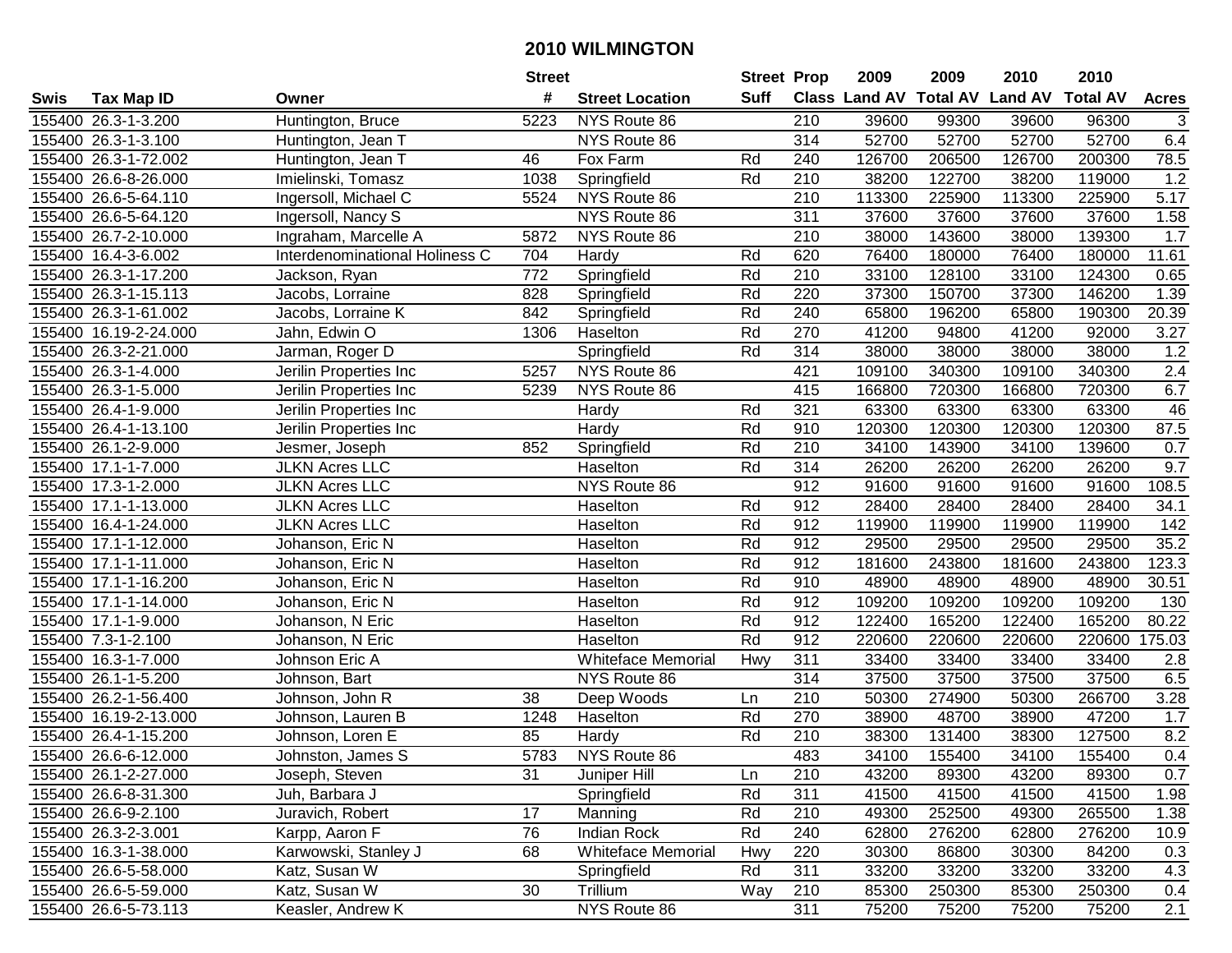|      |                       |                        | <b>Street</b> |                        | <b>Street Prop</b> |                  | 2009          | 2009            | 2010           | 2010            |                   |
|------|-----------------------|------------------------|---------------|------------------------|--------------------|------------------|---------------|-----------------|----------------|-----------------|-------------------|
| Swis | <b>Tax Map ID</b>     | Owner                  | #             | <b>Street Location</b> | <b>Suff</b>        |                  | Class Land AV | <b>Total AV</b> | <b>Land AV</b> | <b>Total AV</b> | <b>Acres</b>      |
|      | 155400 26.2-2-6.000   | Keegan, Ronald E       | 21            | Owls Fly               | Way                | 270              | 75600         | 126000          | 75600          | 122200          | 41.56             |
|      | 155400 35.4-2-5.000   | Keiffer, Lewis R       |               | <b>Bartlett</b>        | Rd                 | 321              | 26200         | 26200           | 26200          | 26200           | 25.9              |
|      | 155400 16.3-3-12.000  | Kelly, James F         | 137           | <b>Mountain View</b>   | Ln                 | 210              | 64800         | 258200          | 64800          | 258200          | $\overline{5.22}$ |
|      | 155400 26.1-2-31.000  | Kerigan, Joseph E III  | 932           | Springfield            | Rd                 | 240              | 52700         | 140500          | 52700          | 150800          | 17                |
|      | 155400 26.2-1-32.120  | Kertz, Timothy G       | 546           | Hardy                  | Rd                 | 240              | 69200         | 404500          | 69200          | 404500          | 39.48             |
|      | 155400 26.2-1-32.211  | Kertz, Timothy G       |               | Hardy                  | Rd                 | 311              | 400           | 400             | 400            | 400             | 2.39              |
|      | 155400 26.3-2-43.000  | Ketchell, Robert       | 96            | <b>Indian Rock</b>     | Rd                 | 250              | 69800         | 512900          | 69800          | 512900          | 15.9              |
|      | 155400 26.3-2-22.000  | Keysor Robin           | 136           | <b>Indian Rock</b>     | Rd                 | 210              | 48900         | 277600          | 48900          | 326600          | $\mathbf{1}$      |
|      | 155400 26.1-2-4.100   | Kieffer, Thomas A      |               | Springfield            | Rd                 | 322              | 64800         | 64800           | 64800          | 64800           | 17.5              |
|      | 155400 6.4-1-4.000    | Kilburn, Marvin W      | 1733          | <b>Bonnie View</b>     | Rd                 | 220              | 40000         | 96800           | 40000          | 93900           | 3                 |
|      | 155400 26.2-2-8.000   | Kirby, Kyle M          | 5950          | NYS Route 86           |                    | 240              | 68000         | 68000           | 76000          | 223400          | 29.54             |
|      | 155400 35.2-2-13.000  | Kirby, Robert L        | 324           | Springfield            | Rd                 | 240              | 71300         | 409100          | 71300          | 409100          | 37                |
|      | 155400 26.6-6-10.000  | Kirschman, Jeffrey     | 5793          | NYS Route 86           |                    | 210              | 34100         | 139400          | 34100          | 135200          | 0.3               |
|      | 155400 26.3-1-38.112  | Kissell, Michael       | 463           | Springfield            | Rd                 | 271              | 72900         | 180900          | 72900          | 175500          | 25.23             |
|      | 155400 35.4-2-2.000   | Kissling, Roger E      |               | <b>Bartlett</b>        | Rd                 | 910              | 88000         | 88000           | 88000          | 88000           | 96                |
|      | 155400 35.4-2-1.000   | Kissling, Roger E      |               | <b>Bartlett</b>        | Rd                 | 910              | 3300          | 3300            | 3300           | 3300            | $\overline{4}$    |
|      | 155400 35.4-2-3.000   | Kissling, Roger E      | 147           | Mellow                 | Way                | 260              | 132200        | 147800          | 132200         | 143400          | 102.7             |
|      | 155400 16.2-1-32.100  | Knodler, Robert W      | 1470          | <b>Bonnie View</b>     | Rd                 | 210              | 44500         | 216800          | 44500          | 210300          | 6.2               |
|      | 155400 26.3-3-17.000  | Kohler, Joseph D       |               | Hollow                 | Ln                 | 311              | 37300         | 37300           | 37300          | 37300           | 1.37              |
|      | 155400 16.2-1-2.000   | Kohn, Jonathan         | 1585          | <b>Bonnie View</b>     | Rd                 | 210              | 42100         | 364500          | 42100          | 364500          | 4.5               |
|      | 155400 16.4-6-1.000   | Kolpanen, Dennis       | 203           | Lenny Preston          | Rd                 | 210              | 125400        | 250400          | 125400         | 397600          | 6.77              |
|      | 155400 26.7-2-3.000   | Kondrat, Jaymie A      | 5826          | NYS Route 86           |                    | 210              | 38600         | 147300          | 38600          | 142900          | 1.5               |
|      | 155400 16.2-1-43.000  | Kostoss Joseph         | 1519          | <b>Bonnie View</b>     | Rd                 | 210              | 52500         | 164900          | 52500          | 160000          | 8.3               |
|      | 155400 26.2-1-4.200   | Kostoss, Christopher M | 5926          | NYS Route 86           |                    | 210              | 40600         | 40600           | 43100          | 234800          | 4.39              |
|      | 155400 16.4-1-7.000   | Kress, Gregory         | 1313          | <b>Bonnie View</b>     | Rd                 | 210              | 38200         | 94500           | 38200          | 91700           | 1.7               |
|      | 155400 26.3-2-15.000  | Kuczkowski, Joseph F   | 86            | <b>Indian Rock</b>     | Rd                 | 210              | 49000         | 380300          | 49000          | 380300          | $1.1$             |
|      | 155400 16.4-4-1.000   | Kupperman, David       | 1186          | <b>Bonnie View</b>     | Rd                 | 240              | 65700         | 353900          | 65700          | 353900          | 18.12             |
|      | 155400 26.7-1-5.000   | LaBombard, Robert      | 5809          | NYS Route 86           |                    | 210              | 42400         | 152900          | 42400          | 148300          | 1.67              |
|      | 155400 26.6-9-4.000   | LaBoy Jaime J Jr       | 325           | Quaker Mountain        | Rd                 | 210              | 49300         | 253900          | 49300          | 253900          | 1.4               |
|      | 155400 26.6-5-37.003  | Lafferty, John E       | 1093          | Springfield            | Rd                 | $\overline{210}$ | 107300        | 207100          | 107300         | 207100          | 1.22              |
|      | 155400 26.3-1-51.000  | LaFountain, James J    |               | Springfield            | Rd                 | 314              | 33200         | 33200           | 33200          | 33200           | 4.89              |
|      | 155400 26.6-5-27.000  | Laibach, Edmund C Jr   |               | Springfield            | Rd                 | 311              | 35300         | 35300           | 35300          | 35300           | 1.5               |
|      | 155400 26.1-1-17.002  | LaMarque, Kathy A      | 15            | Kellys                 | Way                | 271              | 91600         | 171500          | 91600          | 166400          | 2.41              |
|      | 155400 26.2-1-53.000  | Lamb Lumber Co Inc     |               | Hardy                  | Rd                 | 912              | 193100        | 193100          | 193100         | 193100          | 157.4             |
|      | 155400 26.6-8-12.100  | Landis, Timothy D      | 38            | Manning                | Rd                 | 210              | 50700         | 206200          | 50700          | 206200          | 2.27              |
|      | 155400 26.11-1-14.000 | Lando, John A          | 108           | Manning                | Rd                 | 270              | 48900         | 69900           | 48900          | 69900           | $\mathbf{1}$      |
|      | 155400 16.3-1-21.123  | Landole, Marjory L     | 1185          | <b>Bonnie View</b>     | Rd                 | 270              | 41000         | 61100           | 41000          | 59300           | 3.16              |
|      | 155400 26.6-6-6.000   | Langford, John M IV    | 1174          | Haselton               | Rd                 | 210              | 38000         | 197900          | 38000          | 192000          | 1.1               |
|      | 155400 16.4-6-21.000  | Langway, Paul W        | 41            | John Bliss             | Rd                 | 240              | 138200        | 355000          | 138200         | 355000          | 10.43             |
|      | 155400 16.3-1-18.120  | Lanzoni, Gary M        |               | <b>Bonnie View</b>     | Rd                 | 910              | 64600         | 64600           | 64600          | 64600           | 46.4              |
|      | 155400 16.3-1-15.100  | Lanzoni, Gary M        |               | <b>Bonnie View</b>     | Rd                 | 910              | 108900        | 108900          | 108900         | 108900          | 102               |
|      | 155400 26.3-2-11.000  | Larkin, Patrick        |               | Springfield            | Rd                 | 314              | 37400         | 37400           | 37400          | 37400           | 1.6               |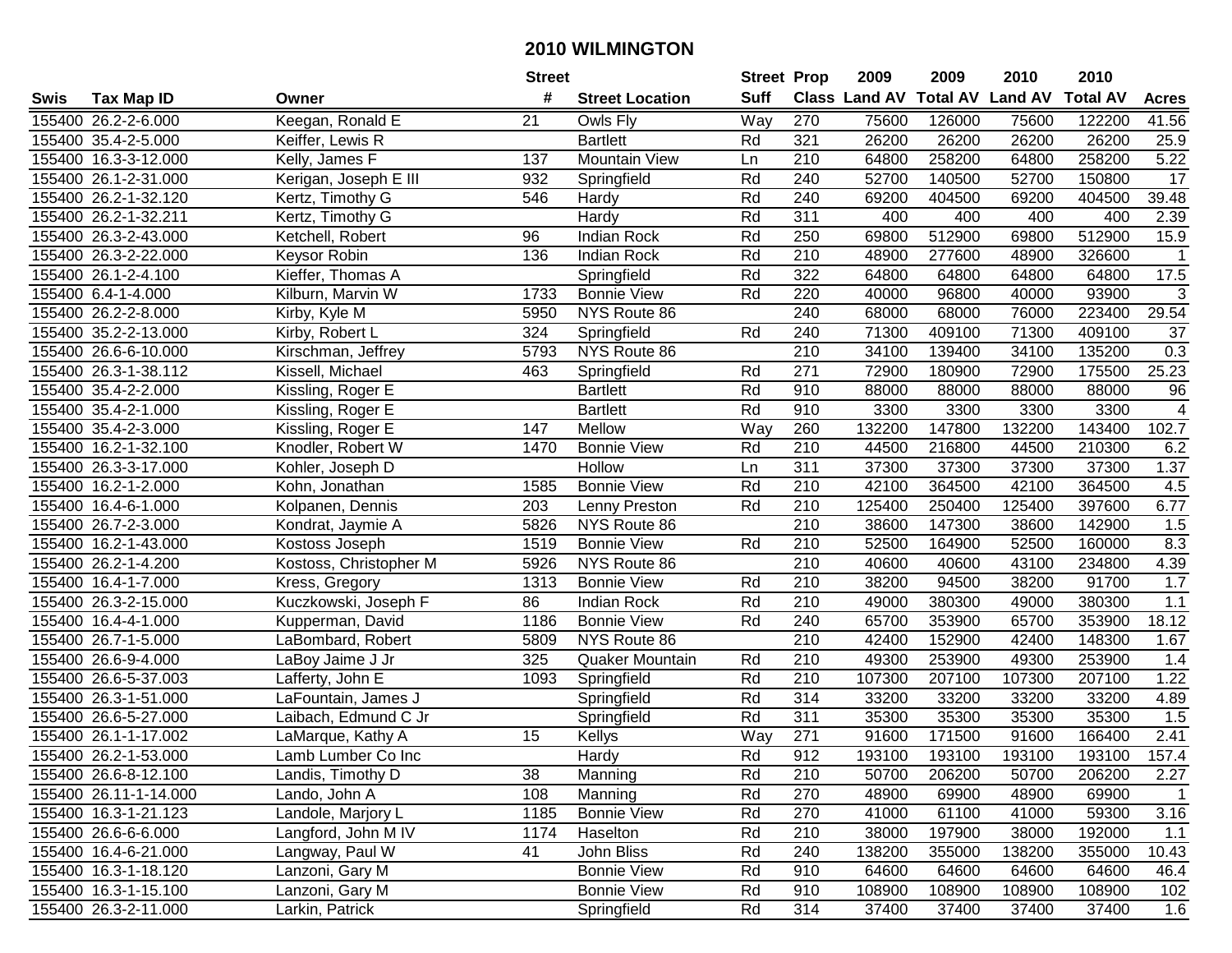|      |                       |                      | <b>Street</b> |                           | <b>Street Prop</b> |                  | 2009                          | 2009   | 2010           | 2010            |                |
|------|-----------------------|----------------------|---------------|---------------------------|--------------------|------------------|-------------------------------|--------|----------------|-----------------|----------------|
| Swis | <b>Tax Map ID</b>     | Owner                | #             | <b>Street Location</b>    | <b>Suff</b>        |                  | <b>Class Land AV Total AV</b> |        | <b>Land AV</b> | <b>Total AV</b> | <b>Acres</b>   |
|      | 155400 26.1-2-17.000  | Larson, Charles R Jr | 30            | Juniper Hill              | Ln                 | 210              | 37900                         | 112400 | 37900          | 112400          | 0.5            |
|      | 155400 26.6-6-8.100   | LaShomb, Carole      | 1198          | Haselton                  | Rd                 | 210              | 34100                         | 188200 | 34100          | 182600          | 0.31           |
|      | 155400 35.2-2-17.100  | Latone, Carol M      | 376           | Springfield               | Rd                 | 270              | 40200                         | 59300  | 40200          | 57500           | 2.6            |
|      | 155400 26.1-1-19.120  | Lavery, David P      | 57            | <b>Otter Chalet</b>       | Way                | 210              | 125800                        | 246300 | 125800         | 246300          | $\overline{7}$ |
|      | 155400 26.7-1-10.000  | Lawrence, Adrian P   | 5800          | NYS Route 86              |                    | 210              | 30300                         | 85400  | 30300          | 82800           | 0.38           |
|      | 155400 26.7-1-9.000   | Lawrence, Adrian P   |               | NYS Route 86              |                    | 311              | 1600                          | 1600   | 1600           | 1600            | 0.04           |
|      | 155400 26.6-7-24.000  | Lawrence, Adrian P   | 1096          | Springfield               | Rd                 | 210              | 37900                         | 129300 | 37900          | 125400          | -1             |
|      | 155400 17.1-1-15.000  | Lawrence, Bobby J    |               | Haselton                  | Rd                 | 314              | 3100                          | 3100   | 3100           | 3100            | $\overline{2}$ |
|      | 155400 17.1-1-16.100  | Lawrence, Bobby J    | 1913          | Haselton                  | Rd                 | 240              | 57900                         | 169700 | 57900          | 164600          | 15.72          |
|      | 155400 16.19-2-18.000 | Lawrence, Darren     | 1266          | Haselton                  | Rd                 | 210              | 34100                         | 121400 | 34100          | 117800          | 0.85           |
|      | 155400 16.19-2-42.000 | Lawrence, David      | 10            | <b>Grand View</b>         | Way                | 210              | 37200                         | 125100 | 37200          | 121300          | $\mathbf 1$    |
|      | 155400 26.7-2-2.000   | Lawrence, David I    | 5818          | NYS Route 86              |                    | 210              | 34100                         | 129900 | 34100          | 126000          | 0.5            |
|      | 155400 16.19-1-7.000  | Lawrence, Francis E  | 1237          | Haselton                  | Rd                 | 210              | 42000                         | 129900 | 42000          | 126000          | 1.2            |
|      | 155400 16.19-4-14.000 | Lawrence, Henry E Jr | 37            | <b>Bruce Hare</b>         | Way                | 270              | 39900                         | 62100  | 39900          | 60200           | 3              |
|      | 155400 26.6-7-34.000  | Lawrence, Judith E   | 4             | Park                      | Ln                 | 210              | 22500                         | 100500 | 22500          | 97500           | 0.2            |
|      | 155400 26.6-8-5.200   | Lawrence, Judith P   |               | <b>Quaker Mountain</b>    | Rd                 | 311              | 4300                          | 4300   | 4300           | 4300            | 0.23           |
|      | 155400 26.6-8-5.100   | Lawrence, Judith P   | 20            | <b>Quaker Mountain</b>    | Rd                 | 210              | 37900                         | 133700 | 37900          | 129700          | 0.91           |
|      | 155400 16.2-1-26.000  | Lawrence, Kurt I     | 172           | John Bliss                | Rd                 | 260              | 37200                         | 65400  | 37200          | 63400           | $\mathbf 1$    |
|      | 155400 16.3-2-15.000  | Lawrence, Royce      | 34            | Lakeview Terrace          | Ln                 | 210              | 26600                         | 73700  | 26600          | 71500           | 0.3            |
|      | 155400 26.7-2-1.000   | Lawrence, Scott A    | 5820          | NYS Route 86              |                    | 210              | 32600                         | 109800 | 32600          | 106500          | 0.4            |
|      | 155400 26.7-2-1.000/1 | Lawrence, Scott A    |               | NYS Route 86              |                    | 210              | $\Omega$                      | 58600  | 0              | 56800           | $\pmb{0}$      |
|      | 155400 16.3-1-40.003  | Lawrence, Shirley M  | 10            | Lawrence                  | Way                | 210              | 34100                         | 80900  | 34100          | 78500           | 0.75           |
|      | 155400 26.6-5-14.000  | Lawrence, Tracy      | 5750          | NYS Route 86              |                    | 210              | 32900                         | 103300 | 32900          | 103300          | 0.2            |
|      | 155400 26.3-1-24.001  | Lawrence, Wade E     |               | Springfield               | Rd                 | 311              | 21300                         | 21300  | 21300          | 21300           | 0.83           |
|      | 155400 16.19-3-18.000 | LeBarron, Paul J     | 1366          | Haselton                  | Rd                 | 210              | 30300                         | 92200  | 30300          | 89400           | 0.6            |
|      | 155400 26.3-1-14.300  | LeBlanc, Michael S   | 17            | Algonquin                 | Way                | 210              | 50600                         | 254400 | 50600          | 254400          | 2.19           |
|      | 155400 26.2-1-23.000  | LeBlanc, Nancy E     | 485           | Hardy                     | Rd                 | 240              | 98500                         | 290200 | 98500          | 281500          | 60.1           |
|      | 155400 26.1-1-7.000   | LeBreck, Kevin J     |               | NYS Route 86              |                    | 322              | 49500                         | 49500  | 49500          | 49500           | 13.5           |
|      | 155400 26.1-1-9.000   | LeBreck, Kevin J     | 36            | Wilderness                | Way                | 210              | 38700                         | 85800  | 38700          | 83200           | 1.6            |
|      | 155400 26.7-2-6.000   | LeClair, David       | 5846          | NYS Route 86              |                    | $\overline{311}$ | 22100                         | 22100  | 22100          | 22100           | 0.5            |
|      | 155400 26.7-2-7.000   | LeClair, David J     | 5848          | NYS Route 86              |                    | $\overline{210}$ | 37900                         | 106800 | 37900          | 103600          | 0.9            |
|      | 155400 26.11-1-2.000  | LeClair, James C     | 86            | Manning                   | Rd                 | 210              | 48900                         | 166000 | 48900          | 166000          | 0.7            |
|      | 155400 26.3-3-1.000   | Lee, Richard         |               | Pine Ridge                | Ln                 | 322              | 39800                         | 39800  | 39800          | 39800           | 2.28           |
|      | 155400 26.3-1-39.000  | Leland, Craig        |               | Springfield               | Rd                 | 260              | 17700                         | 24700  | 17700          | 24000           | $\mathbf{1}$   |
|      | 155400 26.3-1-38.111  | Leland, Rolf         | 463           | Springfield               | Rd                 | 322              | 48000                         | 48000  | 48000          | 48000           | 12.46          |
|      | 155400 16.3-2-14.000  | Lennon, Christine N  | 32            | Lakeview Terrace          | Ln                 | 260              | 30300                         | 69900  | 30300          | 67800           | 0.6            |
|      | 155400 26.1-2-28.000  | Lentze, Hugo F       | 21            | Juniper Hill              | Ln                 | 210              | 37900                         | 156700 | 37900          | 156700          | 0.5            |
|      | 155400 26.7-1-7.200   | Leonard, John J      | 5812          | NYS Route 86              |                    | 210              | 37900                         | 152500 | 37900          | 147900          | $\mathbf{1}$   |
|      | 155400 16.3-1-71.000  | Lester, Stephen B    | 183           | <b>Whiteface Memorial</b> | Hwy                | 210              | 40300                         | 195600 | 40300          | 189700          | 2.54           |
|      | 155400 16.3-1-72.000  | Lester, Stephen B    |               | <b>Whiteface Memorial</b> | Hwy                | 314              | 30200                         | 30200  | 30200          | 30200           | 1.43           |
|      | 155400 26.6-7-36.200  | Levasseur, Mark A    | 11            | Park                      | Ln                 | 260              | 22500                         | 49100  | 22500          | 47600           | 0.29           |
|      | 155400 26.3-1-68.700  | Levenson, Amy D      | 142           | Fox Farm                  | Rd                 | 210              | 46400                         | 423000 | 46400          | 423000          | $\overline{4}$ |
|      |                       |                      |               |                           |                    |                  |                               |        |                |                 |                |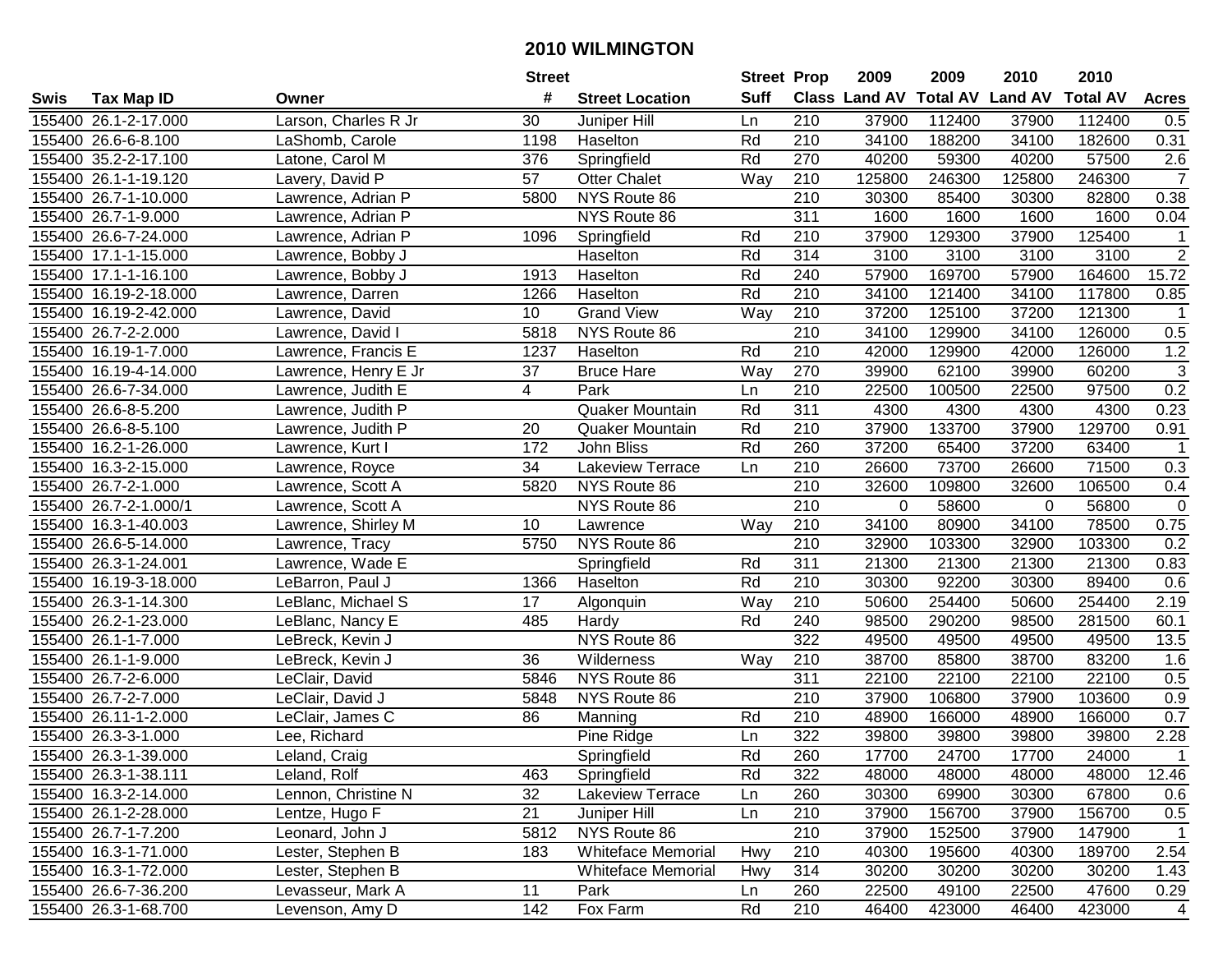|      |                       |                     | <b>Street</b>   |                           | <b>Street Prop</b> |                  | 2009                          | 2009   | 2010           | 2010            |                |
|------|-----------------------|---------------------|-----------------|---------------------------|--------------------|------------------|-------------------------------|--------|----------------|-----------------|----------------|
| Swis | <b>Tax Map ID</b>     | Owner               | #               | <b>Street Location</b>    | <b>Suff</b>        |                  | <b>Class Land AV Total AV</b> |        | <b>Land AV</b> | <b>Total AV</b> | <b>Acres</b>   |
|      | 155400 26.3-2-41.000  | Lever, Guy G        | 104             | <b>Indian Rock</b>        | Rd                 | 210              | 50300                         | 334700 | 50300          | 334700          | $\overline{2}$ |
|      | 155400 26.3-3-13.000  | Levitt, Jack L      | 45              | Hollow                    | Ln                 | 210              | 57800                         | 231600 | 56400          | 230200          | 2.41           |
|      | 155400 16.3-2-20.000  | Lewis, Robert       | 19              | Lakeview Terrace          | Ln                 | 210              | 30300                         | 62500  | 30300          | 60600           | 0.5            |
|      | 155400 26.6-5-23.000  | Libby, Charles H    | 9               | Everest                   | Ln                 | 210              | 30300                         | 262700 | 30300          | 262700          | 0.3            |
|      | 155400 26.1-2-22.000  | Libby, Charles H    | $\overline{72}$ | Juniper Hill              | Ln                 | 210              | 37900                         | 110400 | 37900          | 107100          | 0.5            |
|      | 155400 26.1-2-5.150   | Libby, Charles H    |                 | Juniper Hill              | Ln                 | 311              | 37300                         | 37300  | 37300          | 37300           | $\mathbf{1}$   |
|      | 155400 26.6-5-17.200  | Libby, Charles H    |                 | Everest                   | Ln                 | 311              | 44800                         | 44800  | 44800          | 44800           | 0.56           |
|      | 155400 26.1-2-5.140   | Libby, Charles H    |                 | Juniper Hill              | Ln                 | 311              | 37300                         | 37300  | 37300          | 37300           | $\mathbf 1$    |
|      | 155400 26.3-1-67.000  | Lindland, Harold    | 152             | Fox Farm                  | Rd                 | 260              | 43100                         | 128800 | 43100          | 124900          | 4.6            |
|      | 155400 26.1-2-24.000  | Lipnicky, Jeffrey   | 51              | Juniper Hill              | Ln                 | 210              | 32600                         | 89100  | 32600          | 86400           | 0.4            |
|      | 155400 26.4-1-2.021   | Loher, Colin M      | 166             | Hardy                     | Rd                 | 210              | 49300                         | 269700 | 49300          | 261600          | 9.6            |
|      | 155400 16.19-1-8.000  | Longfield, Alvin L  | 1241            | Haselton                  | Rd                 | 270              | 37500                         | 70100  | 37500          | 68000           | 0.71           |
|      | 155400 16.3-1-12.000  | Longo, Emerson J    | 100             | <b>Whiteface Memorial</b> | Hwy                | 240              | 55000                         | 84500  | 55000          | 82000           | 19.4           |
|      | 155400 16.19-2-1.000  | Loughran, Eugene W  | 1200            | Haselton                  | Rd                 | 210              | 30300                         | 128900 | 30300          | 125000          | 0.35           |
|      | 155400 16.19-1-22.000 | Lourie, Susan       | 1405            | Haselton                  | Rd                 | 240              | 69900                         | 304500 | 69900          | 295400          | 18.8           |
|      | 155400 16.4-6-5.000   | Ludovico, John F    |                 | Lenny Preston             | Rd                 | 311              | 94700                         | 94700  | 94700          | 94700           | 5.77           |
|      | 155400 16.4-6-8.000   | Lutjens, Gary       |                 | Lenny Preston             | Rd                 | 311              | 99900                         | 99900  | 99900          | 99900           | 9.73           |
|      | 155400 16.19-1-2.000  | Lyon, Charles       | 1217            | Haselton                  | Rd                 | 210              | 37900                         | 107400 | 37900          | 104200          | 0.92           |
|      | 155400 16.19-1-13.000 | Lyon, Charles       | 1311            | Haselton                  | Rd                 | 280              | 54100                         | 380100 | 54100          | 380100          | 8.81           |
|      | 155400 26.3-3-7.200   | Maalouf, Albert     | 33              | Hollow                    | Ln                 | 210              | 700                           | 700    | 56400          | 375100          | 2.49           |
|      | 155400 16.3-2-18.000  | Macario, Louis J    | 27              | Lakeview Terrace          | Ln                 | 210              | 30300                         | 117800 | 30300          | 114300          | 0.6            |
|      | 155400 26.3-1-45.000  | MacBride, Kevin A   | 581             | Springfield               | Rd                 | 210              | 41600                         | 64500  | 41600          | 62600           | 3.6            |
|      | 155400 26.7-6-4.000   | MacDonald, Joan C   |                 | <b>Quaker Mountain</b>    | Rd                 | 311              | 17900                         | 17900  | 17900          | 17900           | 0.5            |
|      | 155400 16.2-1-41.100  | MacDonald, Pamela D | 1491            | <b>Bonnie View</b>        | Rd                 | 912              | 206300                        | 372100 | 206300         | 372100          | 164.53         |
|      | 155400 16.2-1-10.003  | MacDonald, Pamela D |                 | John Bliss                | Rd                 | 322              | 45700                         | 45700  | 45700          | 45700           | 10.27          |
|      | 155400 35.2-1-7.000   | MacKenzie, Kevin B  | 309             | Springfield               | Rd                 | 260              | 41300                         | 156100 | 41300          | 151400          | 4.2            |
|      | 155400 26.6-5-64.210  | MacLean, Judith A   | 5532            | NYS Route 86              |                    | $\overline{210}$ | 106600                        | 217200 | 106600         | 217200          | 1.1            |
|      | 155400 26.7-3-9.000   | Maguire, Thea F     | 328             | Quaker Mountain           | Rd                 | 210              | 53600                         | 165800 | 53600          | 165800          | 1.5            |
|      | 155400 26.3-3-9.000   | Malaszuk, Stefan    | 133             | Fox Farm                  | Rd                 | 210              | 50100                         | 480500 | 50100          | 480500          | 1.86           |
|      | 155400 26.1-2-4.300   | Mammola, Richard A  |                 | Springfield               | Rd                 | 322              | 61800                         | 61800  | 61800          | 61800           | 16.46          |
|      | 155400 26.3-2-30.000  | Mangum, Thomas M    | 111             | <b>Indian Rock</b>        | Rd                 | $\overline{210}$ | 49500                         | 226600 | 49500          | 226600          | 1.4            |
|      | 155400 16.3-3-11.000  | Manning, Julia E    | 131             | Mountain View             | Ln                 | 210              | 64800                         | 268200 | 64800          | 268200          | 5.2            |
|      | 155400 16.4-4-8.000   | Margeson, James R   |                 | Lenny Preston             | Rd                 | 322              | 80100                         | 80100  | 80100          | 80100           | 14.44          |
|      | 155400 26.6-5-48.000  | Margolies, Maryann  | 1069            | Springfield               | Rd                 | $\overline{210}$ | 37900                         | 260600 | 37900          | 252800          | 0.8            |
|      | 155400 16.2-1-3.000   | Marinucci, Helen    |                 | <b>Bonnie View</b>        | Rd                 | 323              | 44200                         | 44200  | 44200          | 44200           | 9.7            |
|      | 155400 16.3-1-36.000  | Marshall, Jeffrey L | 56              | <b>Whiteface Memorial</b> | Hwy                | 260              | 30300                         | 90000  | 30300          | 87300           | 0.3            |
|      | 155400 35.2-1-6.000   | Martin, April A     | 313             | Springfield               | Rd                 | 210              | 37900                         | 153600 | 37900          | 149000          | 0.88           |
|      | 155400 35.2-1-5.000   | Martin, April A     |                 | Springfield               | Rd                 | 314              | 3000                          | 3000   | 3000           | 3000            | 1.9            |
|      | 155400 26.7-5-2.000   | Martin, James P     |                 | <b>Quaker Mountain</b>    | Rd                 | 311              | 57300                         | 57300  | 57300          | 57300           | 6.8            |
|      | 155400 26.1-2-20.000  | Martin, Jesse D     | 48              | Juniper Hill              | Ln                 | 210              | 37900                         | 117100 | 37900          | 117100          | 0.6            |
|      | 155400 26.7-6-2.001   | Martin, Peter J     |                 | <b>Quaker Mountain</b>    | Rd                 | 311              | 27300                         | 27300  | 27300          | 27300           | 1.2            |
|      | 155400 26.7-6-1.002   | Martin, Peter J     | 172             | Quaker Mountain           | Rd                 | 210              | 46900                         | 128300 | 46900          | 128300          | 3.3            |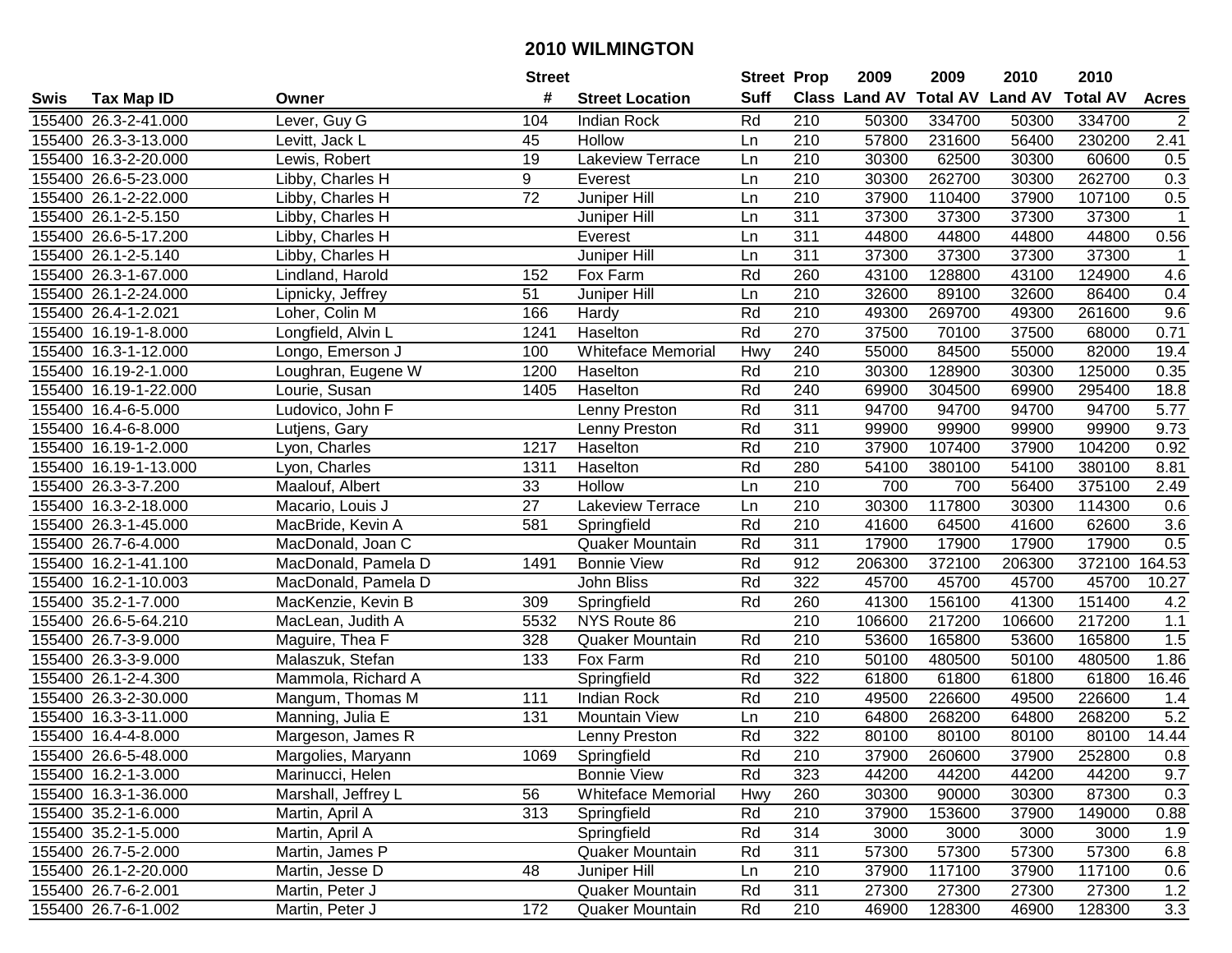|      |                       |                        | <b>Street</b> |                           |             | <b>Street Prop</b> | 2009                          | 2009   | 2010           | 2010            |                  |
|------|-----------------------|------------------------|---------------|---------------------------|-------------|--------------------|-------------------------------|--------|----------------|-----------------|------------------|
| Swis | <b>Tax Map ID</b>     | Owner                  | #             | <b>Street Location</b>    | <b>Suff</b> |                    | <b>Class Land AV Total AV</b> |        | <b>Land AV</b> | <b>Total AV</b> | <b>Acres</b>     |
|      | 155400 26.7-5-4.100   | Martin, Peter J        |               | Quaker Mountain           | Rd          | 311                | 27200                         | 27200  | 27200          | 27200           | 1.1              |
|      | 155400 26.3-2-4.000   | Marx, Karen            | 14            | <b>Indian Rock</b>        | Rd          | 210                | 49000                         | 172300 | 49000          | 186100          | $1.1$            |
|      | 155400 16.19-4-4.000  | Mason, Kelvin L        | 32            | <b>Bruce Hare</b>         | Way         | 270                | 37200                         | 41700  | 37200          | 40400           | 1.28             |
|      | 155400 26.6-6-9.000   | Matos, Leanne L        | 9             | Church                    | Dr          | 210                | 34100                         | 104200 | 34100          | 101100          | 0.5              |
|      | 155400 26.7-3-5.004   | Maxwell, Sidney L      | 89            | Quaker Mountain           | Rd          | 210                | 51000                         | 131600 | 51000          | 131600          | 2.51             |
|      | 155400 26.6-9-6.781   | Maxwell, Sidney L      | 309           | Quaker Mountain           | Rd          | 210                | 56700                         | 265600 | 56700          | 265600          | $\overline{2.9}$ |
|      | 155400 26.6-8-10.000  | Mayer, Roy             | 20            | Manning                   | Rd          | 260                | 38400                         | 107400 | 38400          | 107400          | 0.5              |
|      | 155400 26.6-8-9.000   | Mayer, Roy             |               | Manning                   | Rd          | 311                | 27600                         | 27600  | 27600          | 27600           | 0.9              |
|      | 155400 26.3-1-63.000  | McAvoy, Joseph         | 20            | Cloud Spin                | Way         | $\overline{210}$   | 42800                         | 338700 | 42800          | 328500          | 5.3              |
|      | 155400 26.6-7-11.000  | McCann, Carol A        | 5796          | NYS Route 86              |             | 220                | 22100                         | 90600  | 22100          | 87900           | 0.18             |
|      | 155400 26.6-5-62.002  | McConvey, William A IV | 5500          | NYS Route 86              |             | 240                | 124100                        | 230700 | 124100         | 230700          | 11.93            |
|      | 155400 16.3-1-60.000  | McConvey, William A Jr |               | <b>Whiteface Memorial</b> | Hwy         | 311                | 700                           | 700    | 700            | 700             | 0.2              |
|      | 155400 35.2-2-3.200   | McEwen, James D        | 394           | Springfield               | Rd          | 312                | 92200                         | 110300 | 92200          | 110300          | 51.9             |
|      | 155400 26.6-5-49.000  | McGahay, William H III | 25            | Cedar                     | Way         | 210                | 106600                        | 263100 | 106600         | 263100          | $\mathbf 1$      |
|      | 155400 35.2-1-14.112  | McGaughey, Michael W   |               | <b>Bartlett</b>           | Rd          | 322                | 1800                          | 1800   | 1800           | 1800            | 10.8             |
|      | 155400 6.4-1-1.000    | McGill, Christopher    | 55            | Little Tor                | Ln          | 240                | 52700                         | 215500 | 52700          | 209000          | 12.61            |
|      | 155400 26.2-1-32.110  | McGovern, Lauren E     | 588           | Hardy                     | Rd          | 240                | 47700                         | 231900 | 47700          | 224900          | 26.53            |
|      | 155400 26.1-2-12.000  | McGreevy, William R    | 882           | Springfield               | Rd          | 210                | 40500                         | 193700 | 40500          | 187900          | 2.5              |
|      | 155400 26.6-8-18.200  | McGuigan, George J     | 21            | Jacques                   | Way         | 210                | 49900                         | 280200 | 49900          | 280200          | 1.72             |
|      | 155400 16.4-4-17.000  | McIntyre, Patrick F    | 1154          | <b>Bonnie View</b>        | Rd          | 240                | 68300                         | 356300 | 68300          | 356300          | 28.7             |
|      | 155400 26.3-2-36.000  | McKenzie, Robert       | 49            | <b>Indian Rock</b>        | Rd          | 210                | 49700                         | 395800 | 49700          | 517900          | 1.7              |
|      | 155400 26.4-1-16.000  | Meier, Gerard          | 64            | Hardy                     | Rd          | 210                | 51200                         | 221700 | 51200          | 221700          | 6.93             |
|      | 155400 26.6-5-13.000  | Mendelsohn, Vivian     | 5748          | NYS Route 86              |             | 482                | 53300                         | 159500 | 53300          | 159500          | 0.3              |
|      | 155400 35.2-1-2.000   | Meunier, James         | 389           | Springfield               | Rd          | 910                | 118200                        | 118200 | 118200         | 118200          | 82.1             |
|      | 155400 35.2-1-1.000   | Meunier, James         |               | Springfield               | Rd          | 910                | 44100                         | 44100  | 44100          | 44100           | 46.2             |
|      | 155400 35.-1-5.000    | Meunier, James         |               | <b>Bartlett</b>           | Rd          | 240                | 187200                        | 257200 | 187200         | 249500          | 111.8            |
|      | 155400 35.2-1-10.001  | Meunier, James         |               | Springfield               | Rd          | 910                | 69000                         | 69000  | 69000          | 69000           | 64.3             |
|      | 155400 16.19-3-17.000 | Meyer Jeffrey R        |               | Thrapp                    | Way         | 311                | 29100                         | 29100  | 29100          | 29100           | 1.5              |
|      | 155400 16.19-3-19.000 | Meyer, Jeffrey         | 1374          | Haselton                  | Rd          | 210                | 39400                         | 166600 | 39400          | 161600          | 1.1              |
|      | 155400 16.19-1-21.200 | Meyer, William O III   |               | Haselton                  | Rd          | 240                | 58400                         | 186500 | 58400          | 180900          | 11.47            |
|      | 155400 26.6-7-23.000  | Michelson Howard G     | 3             | <b>Quaker Mountain</b>    | Rd          | $\overline{210}$   | 15500                         | 83900  | 15500          | 83900           | 0.1              |
|      | 155400 26.6-7-22.000  | Michelson Howard G     |               | <b>Quaker Mountain</b>    | Rd          | 311                | 10000                         | 10000  | 10000          | 10000           | 0.3              |
|      | 155400 16.3-1-13.000  | Mihill, David V        |               | <b>Whiteface Memorial</b> | Hwy         | 322                | 46000                         | 46000  | 46000          | 46000           | 34.24            |
|      | 155400 16.3-1-50.000  | Mihill, Paul E         | 63            | <b>Whiteface Memorial</b> | Hwy         | 210                | 34100                         | 49300  | 34100          | 47800           | $\mathbf{1}$     |
|      | 155400 16.3-1-47.000  | Mihill, Victor R       | 79            | <b>Whiteface Memorial</b> | Hwy         | 312                | 36200                         | 37000  | 36200          | 37000           | 1.2              |
|      | 155400 26.6-7-33.000  | Milan, Eric            | 10            | Park                      | Ln          | 210                | 22500                         | 102500 | 22500          | 99400           | 0.2              |
|      | 155400 26.1-1-11.200  | Miller Therese A       | 5471          | NYS Route 86              |             | 210                | 40800                         | 326100 | 40800          | 326100          | 3                |
|      | 155400 16.4-4-9.000   | Miller, Craig C        |               | Lenny Preston             | Rd          | 322                | 76000                         | 76000  | 76000          | 76000           | 13.21            |
|      | 155400 26.3-2-28.000  | Miller, David W        | 125           | <b>Indian Rock</b>        | Rd          | 210                | 49000                         | 277400 | 49000          | 277400          | 1.1              |
|      | 155400 16.3-2-21.000  | Miller, David W        | 11            | Lakeview Terrace          | Ln          | 210                | 38400                         | 194300 | 38400          | 188500          | 1.34             |
|      | 155400 16.19-3-3.000  | Miller, Sean           | 21            | Wihuga                    | Way         | 210                | 37900                         | 133900 | 37900          | 129900          | -1               |
|      | 155400 26.3-3-23.000  | Mills, Ryan            | 785           | Springfield               | Rd          | 210                | 49300                         | 204200 | 49300          | 204200          | 1.3              |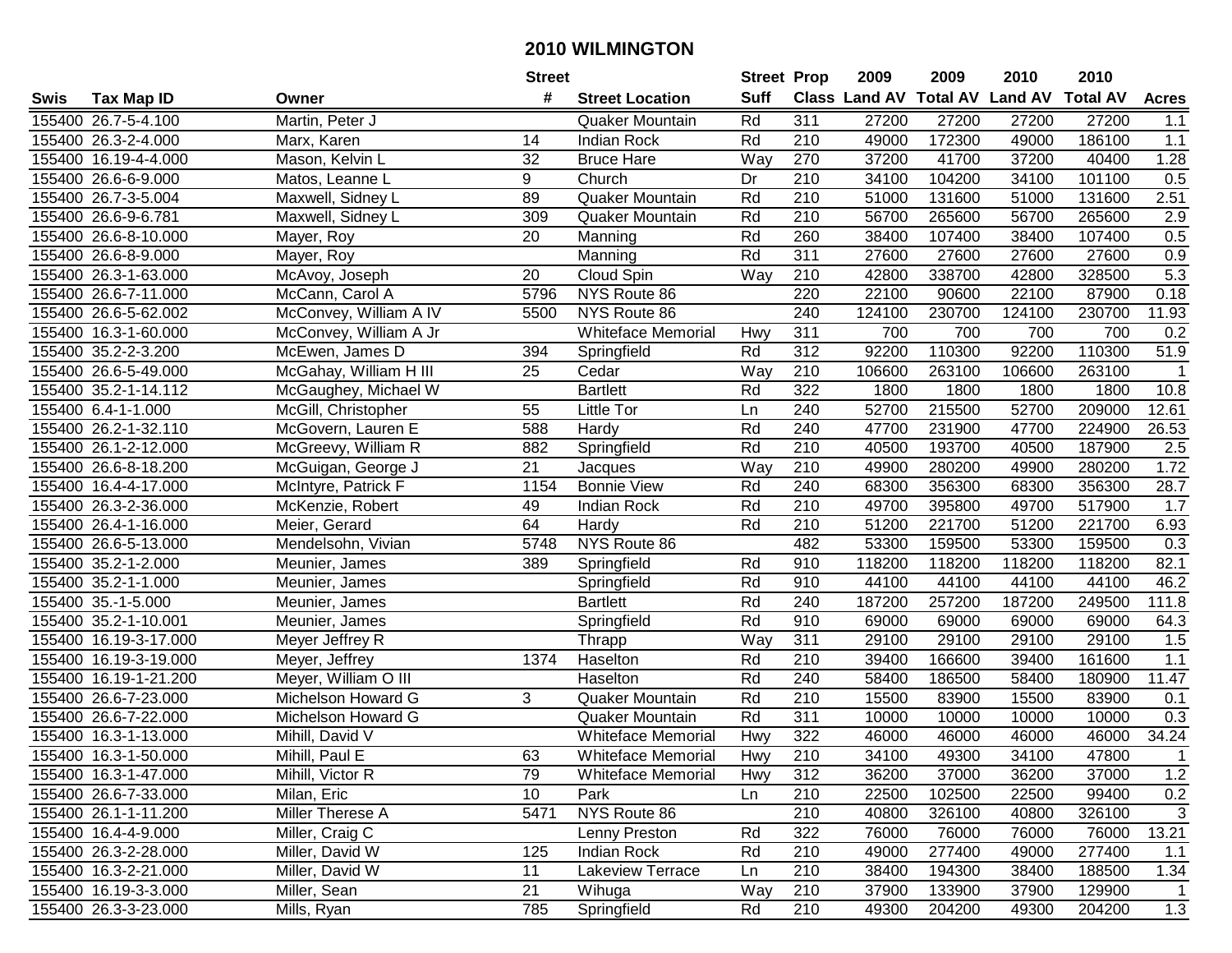|      |                       |                              | <b>Street</b>   |                           | <b>Street Prop</b> |                  | 2009                          | 2009    | 2010           | 2010            |                  |
|------|-----------------------|------------------------------|-----------------|---------------------------|--------------------|------------------|-------------------------------|---------|----------------|-----------------|------------------|
| Swis | <b>Tax Map ID</b>     | Owner                        | #               | <b>Street Location</b>    | Suff               |                  | <b>Class Land AV Total AV</b> |         | <b>Land AV</b> | <b>Total AV</b> | <b>Acres</b>     |
|      | 155400 26.1-1-36.000  | Miner John D                 | 5377            | NYS Route 86              |                    | 210              | 33100                         | 217000  | 33100          | 210500          | 0.7              |
|      | 155400 16.2-1-9.000   | Minogue, William             | 1584            | <b>Bonnie View</b>        | Rd                 | 280              | 37600                         | 133500  | 37600          | 129500          | 1.3              |
|      | 155400 16.4-4-12.000  | Minter, Anne M               | 16              | AuSable Run               | Ln                 | 210              | 59800                         | 350900  | 59800          | 350900          | 5.47             |
|      | 155400 26.6-8-19.100  | Miskovsky Emil F             |                 | Springfield               | Rd                 | 311              | 34500                         | 34500   | 34500          | 34500           | $\overline{3.3}$ |
|      | 155400 26.6-8-20.100  | Miskovsky Emil F             |                 | Springfield               | Rd                 | 314              | 33300                         | 33300   | 33300          | 33300           | 3.04             |
|      | 155400 26.6-8-23.000  | Miskovsky Emil F             | 1010            | Springfield               | Rd                 | 210              | 37900                         | 226600  | 37900          | 219800          | $\mathbf{1}$     |
|      | 155400 16.3-1-74.002  | Moncsko, Richard J Sr        | 214             | <b>Whiteface Memorial</b> | Hwy                | 240              | 68300                         | 309400  | 68300          | 309400          | 31.89            |
|      | 155400 26.2-1-44.000  | Monroe, Beatrice             |                 | Perkins                   | Ln                 | 311              | 29100                         | 29100   | 29100          | 29100           | $\overline{3.4}$ |
|      | 155400 26.6-8-17.000  | Moore, Mary L                | 78              | Manning                   | Rd                 | 270              | 38400                         | 79200   | 38400          | 76800           | 0.5              |
|      | 155400 26.11-1-1.000  | Moore, Mary L                |                 | Manning                   | Rd                 | 314              | 17900                         | 17900   | 17900          | 17900           | 0.5              |
|      | 155400 26.4-1-15.112  | Moran, Thomas K              | 57              | Hardy                     | Rd                 | 240              | 59700                         | 220200  | 59700          | 213600          | 27               |
|      | 155400 35.2-1-17.100  | Morgan, Heather              |                 | <b>Bartlett</b>           | Rd                 | 321              | 1600                          | 1600    | 1600           | 1600            | 0.8              |
|      | 155400 35.2-1-17.300  | Morgan, Heather              |                 | <b>Bartlett</b>           | Rd                 | 321              | 100                           | 100     | 100            | 100             | 0.02             |
|      | 155400 35.2-1-14.111  | Morgan, Heather              |                 | <b>Bartlett</b>           | Rd                 | 910              | 111100                        | 111100  | 111100         | 111100          | 77.37            |
|      | 155400 16.3-1-64.000  | Morrell, John                |                 | Reservoir                 | Ln                 | 311              | 7500                          | 7500    | 7500           | 7500            | 0.3              |
|      | 155400 26.2-1-8.001   | Morris, Michael              | 26              | Deep Woods                | Ln                 | 210              | 49900                         | 347600  | 49900          | 337200          | 3.05             |
|      | 155400 16.4-5-3.200   | Morris, Michael              |                 | <b>Bilhuber</b>           | Rd                 | 311              | 33900                         | 33900   | 33900          | 33900           | 1.61             |
|      | 155400 26.1-1-22.200  | Morrisroe, Rhoda D           | 933             | Springfield               | Rd                 | 240              | 124200                        | 451900  | 124200         | 451900          | 20.6             |
|      | 155400 35.2-2-2.000   | Muller, James E              | 412             | Springfield               | Rd                 | 210              | 40500                         | 110600  | 40500          | 107300          | 2.79             |
|      | 155400 16.3-1-67.002  | Mullin, William P Jr         | 33              | Reservoir                 | Ln                 | 260              | 38400                         | 105900  | 38400          | 102700          | 1.38             |
|      | 155400 26.6-7-5.000   | Mulvey, Barbara              | 5780            | NYS Route 86              |                    | 280              | 39000                         | 247800  | 39000          | 240400          | 1.8              |
|      | 155400 26.2-1-26.000  | Mulvey, Barbara              | 533             | Hardy                     | Rd                 | 210              | 37800                         | 122900  | 37800          | 119200          | 1.4              |
|      | 155400 16.4-3-7.000   | Mulvey, Barbara              |                 | NYS Route 86              |                    | 321              | 42000                         | 42000   | 42000          | 42000           | 38.04            |
|      | 155400 16.4-1-25.006  | Mulvey, Barbara L            | 55              | Mulvey                    | Rd                 | 280              | 217700                        | 388300  | 217700         | 376700          | 199.57           |
|      | 155400 16.4-1-29.120  | Mulvey, Russell B            | 45              | Mulvey                    | Rd                 | 240              | 99000                         | 229700  | 99000          | 222800          | 52               |
|      | 155400 35.2-1-9.000   | Munson, Jeffrey              | 289             | Springfield               | Rd                 | 260              | 40400                         | 163900  | 40400          | 159000          | 2.7              |
|      | 155400 26.2-1-56.500  | Murphy, John M               | 15              | Sunrise                   | Way                | 210              | 49000                         | 229900  | 49000          | 223000          | 3.12             |
|      | 155400 26.2-3-21.000  | Murphy, Joseph R             |                 | Outlook                   | Ln                 | 311              |                               |         | 73600          | 73600           | 1.14             |
|      | 155400 26.2-3-19.000  | Murphy, Joseph R             |                 | Outlook                   | Ln                 | 311              |                               |         | 73400          | 73400           |                  |
|      | 155400 26.2-1-17.000  | Murphy, Terence P            | 5998            | NYS Route 86              |                    | $\overline{210}$ | 38300                         | 146900  | 38300          | 142500          | 1.3              |
|      | 155400 17.3-1-6.100   | Murray, John D               | 16              | Meadows                   | Way                | 280              | 54400                         | 258800  | 54400          | 251000          | 8                |
|      | 155400 16.4-5-2.000   | Murray, John P               | $\overline{72}$ | <b>Bilhuber</b>           | Rd                 | 240              | 51000                         | 139100  | 51000          | 134900          | 10.1             |
|      | 155400 26.7-2-9.000   | Murray, Thomas D Sr          | 5856            | NYS Route 86              |                    | 210              | 40100                         | 151700  | 40100          | 147100          | $\overline{2.4}$ |
|      | 155400 26.6-5-32.000  | Mustelier, Sylvia            | 1113            | Springfield               | Rd                 | $\overline{210}$ | 107700                        | 303300  | 107700         | 303300          | 1.33             |
|      | 155400 16.3-3-6.000   | Nadel Corp                   | 34              | <b>Mountain View</b>      | Ln                 | 210              | 67100                         | 464600  | 67100          | 464600          | 6.47             |
|      | 155400 16.19-4-12.000 | Nadler, Elizabeth E          | 6011            | NYS Route 86              |                    | 210              | 29700                         | 125000  | 29700          | 121300          | 0.4              |
|      | 155400 26.3-1-6.110   | <b>Nagamine Family Trust</b> | 77              | Fox Farm                  | Rd                 | 582              | 217700                        | 1098500 | 217700         | 1098500         | 64.59            |
|      | 155400 17.3-1-6.200   | Najim, George P              | 6313            | NYS Route 86              |                    | 210              | 43200                         | 398100  | 43200          | 398100          | 2.4              |
|      | 155400 26.2-1-27.000  | Nash, Bonneviere             |                 | Hardy                     | Rd                 | 314              | 27600                         | 27600   | 27600          | 27600           | 1.1              |
|      | 155400 16.4-4-15.000  | Nash, Hannah H               | 104             | Lenny Preston             | Rd                 | 260              | 62600                         | 111900  | 62600          | 111900          | 5                |
|      | 155400 16.19-2-22.000 | Nedelka, William             | 1290            | Haselton                  | Rd                 | 210              | 39300                         | 150500  | 39300          | 146000          | 1.96             |
|      | 155400 26.1-2-4.200   | Nehmzow, William F Jr        |                 | Springfield               | Rd                 | 322              | 48400                         | 48400   | 48400          | 48400           | 11.64            |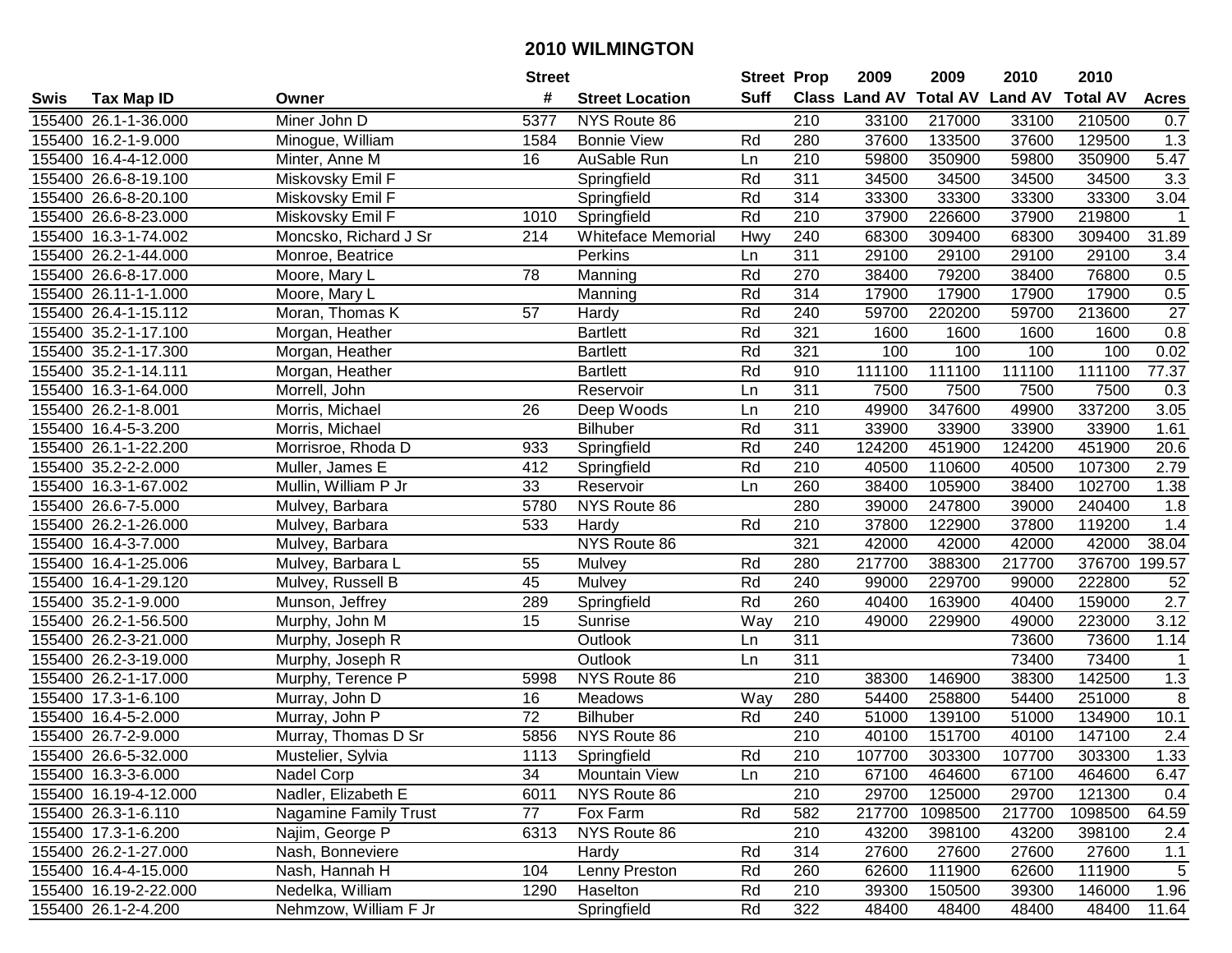|             |                       |                           | <b>Street</b> |                        | <b>Street Prop</b> |                  | 2009                          | 2009   | 2010           | 2010            |                 |
|-------------|-----------------------|---------------------------|---------------|------------------------|--------------------|------------------|-------------------------------|--------|----------------|-----------------|-----------------|
| <b>Swis</b> | Tax Map ID            | Owner                     | #             | <b>Street Location</b> | <b>Suff</b>        |                  | <b>Class Land AV Total AV</b> |        | <b>Land AV</b> | <b>Total AV</b> | <b>Acres</b>    |
|             | 155400 16.3-1-21.200  | Nemec, Douglas R          | 1201          | <b>Bonnie View</b>     | Rd                 | 210              | 37900                         | 95500  | 37900          | 92600           |                 |
|             | 155400 16.19-2-10.000 | Nemec, Veronica M         | 1240          | Haselton               | Rd                 | 210              | 30300                         | 110800 | 30300          | 107500          | 0.55            |
|             | 155400 16.19-2-11.000 | Nemec, Veronica M         |               | Haselton               | Rd                 | 311              | 27300                         | 27300  | 27300          | 27300           | 2.25            |
|             | 155400 26.6-7-4.000   | Neumann, David C          | 5774          | NYS Route 86           |                    | 220              | 34100                         | 179800 | 34100          | 174400          | 0.5             |
|             | 155400 16.4-5-1.000   | Nevard, Barrett N         | 134           | <b>Bilhuber</b>        | Rd                 | 240              | 150100                        | 210700 | 150100         | 204400          | 100             |
|             | 155400 16.19-2-2.000  | Nichols, Yvonne           | 1204          | Haselton               | Rd                 | 210              | 34100                         | 133700 | 34100          | 129700          | 0.6             |
|             | 155400 26.3-1-70.100  | Nickinello, Anthony P     |               | Fox Farm               | Rd                 | 260              | 115800                        | 155600 | 115800         | 150900          | 85.41           |
|             | 155400 26.3-1-71.000  | Nickinello, Anthony P III |               | Fox Farm               | Rd                 | 323              | 19200                         | 19200  | 19200          | 19200           | $\overline{20}$ |
|             | 155400 26.3-1-70.200  | Nickinello, Anthony P III | 104           | Fox Farm               | Rd                 | 280              | 47300                         | 287600 | 47300          | 279000          | 8.51            |
|             | 155400 35.2-1-8.000   | Niemi, Mark D             | 307           | Springfield            | Rd                 | 210              | 40900                         | 93900  | 40900          | 91100           | 3.1             |
|             | 155400 26.6-5-66.000  | North Four Inc            | 5576          | NYS Route 86           |                    | 418              | 84100                         | 384000 | 84100          | 384000          | 3.24            |
|             | 155400 26.6-5-67.300  | North Four Inc            |               | NYS Route 86           |                    | 312              | 81300                         | 91300  | 81300          | 91300           | 1.42            |
|             | 155400 16.4-1-28.001  | North Point Farm LLC      | 22            | Bilhuber               | Rd                 | 240              | 227400                        | 366900 | 227400         | 366900          | 165.3           |
|             | 155400 16.19-1-26.000 | North Point Farm LLC      |               | Haselton               | Rd                 | 311              | 49700                         | 49700  | 49700          | 49700           | 4.7             |
|             | 155400 26.2-3-1.000   | North Sky Inc             |               | Outlook                | Ln                 | 311              |                               |        | 47100          | 47100           | 1.56            |
|             | 155400 26.2-3-22.000  | North Sky Inc             |               | Outlook                | Ln                 | 311              |                               |        | 73600          | 73600           | 1.24            |
|             | 155400 26.2-3-20.000  | North Sky Inc             |               | Outlook                | Ln                 | $\overline{311}$ |                               |        | 53900          | 53900           | 4.54            |
|             | 155400 26.2-3-18.000  | North Sky Inc             |               | Outlook                | Ln                 | 311              |                               |        | 74900          | 74900           | 1.79            |
|             | 155400 26.2-3-30.000  | North Sky Inc             |               | NYS Route 86           |                    | 322              |                               |        | 148500         | 148500          | 50.65           |
|             | 155400 26.2-3-7.000   | North Sky Inc             |               | Outlook                | Ln                 | 311              |                               |        | 46800          | 46800           | 1.26            |
|             | 155400 26.2-3-14.000  | North Sky Inc             |               | NYS Route 86           | Ln                 | $\overline{311}$ |                               |        | 47700          | 47700           | 1.96            |
|             | 155400 26.2-3-4.000   | North Sky Inc             |               | Outlook                | Ln                 | 311              |                               |        | 47100          | 47100           | 1.54            |
|             | 155400 26.2-3-5.000   | North Sky Inc             |               | Outlook                | Ln                 | 311              |                               |        | 44500          | 44500           | 1.37            |
|             | 155400 26.2-3-6.000   | North Sky Inc             |               | Outlook                | Ln                 | 311              |                               |        | 53300          | 53300           | 2.3             |
|             | 155400 26.2-3-13.000  | North Sky Inc             |               | Outlook                | Ln                 | $\overline{311}$ |                               |        | 44700          | 44700           | 1.59            |
|             | 155400 26.2-3-12.000  | North Sky Inc             |               | Outlook                | Ln                 | $\overline{311}$ |                               |        | 54400          | 54400           | 1.41            |
|             | 155400 26.2-3-11.000  | North Sky Inc             |               | Outlook                | Ln                 | 311              |                               |        | 54600          | 54600           | 1.55            |
|             | 155400 26.2-3-9.000   | North Sky Inc             |               | Outlook                | Ln                 | 311              |                               |        | 63900          | 63900           | 1.22            |
|             | 155400 26.2-3-8.000   | North Sky Inc             |               | Outlook                | Ln                 | 311              |                               |        | 54200          | 54200           | 1.31            |
|             | 155400 26.2-3-17.000  | North Sky Inc             |               | Outlook                | Ln                 | 311              |                               |        | 53500          | 53500           | 4.29            |
|             | 155400 26.2-3-23.000  | North Sky Inc             |               | Outlook                | Ln                 | 311              |                               |        | 74200          | 74200           | 1.4             |
|             | 155400 26.2-3-3.000   | North Sky Inc             |               | Outlook                | Ln                 | 311              |                               |        | 46900          | 46900           | 1.34            |
|             | 155400 26.2-3-25.000  | North Sky Inc             |               | Outlook                | Ln                 | 311              |                               |        | 69300          | 69300           | 1.43            |
|             | 155400 26.3-3-18.000  | North Sky Inc             | 26            | <b>Hollow</b>          | Ln                 | $\overline{210}$ | 49100                         | 397300 | 49100          | 347300          | 1.11            |
|             | 155400 26.2-3-26.000  | North Sky Inc             |               | Outlook                | Ln                 | 311              |                               |        | 64500          | 64500           | 1.49            |
|             | 155400 26.2-3-2.000   | North Sky Inc             |               | Outlook                | Ln                 | 311              |                               |        | 46900          | 46900           | 1.33            |
|             | 155400 26.2-3-27.000  | North Sky Inc             |               | Outlook                | Ln                 | 311              |                               |        | 54500          | 54500           | 1.5             |
|             | 155400 26.2-3-24.000  | North Sky Inc             |               | Outlook                | Ln                 | 311              |                               |        | 68800          | 68800           | 1.15            |
|             | 155400 26.2-3-28.000  | North Sky Inc             |               | Outlook                | Ln                 | 311              |                               |        | 54600          | 54600           | 1.5             |
|             | 155400 26.2-3-29.000  | North Sky Inc             |               | Outlook                | Ln                 | 311              |                               |        | 54500          | 54500           | 1.5             |
|             | 155400 26.6-7-3.000   | Northern Highlights Inc   | 5768          | NYS Route 86           |                    | 433              | 47300                         | 136400 | 47300          | 136400          | 0.9             |
|             | 155400 26.6-5-67.200  | Northrup, David D         | 5552          | NYS Route 86           |                    | 411              | 109700                        | 332200 | 109700         | 332200          | 1.97            |
|             |                       |                           |               |                        |                    |                  |                               |        |                |                 |                 |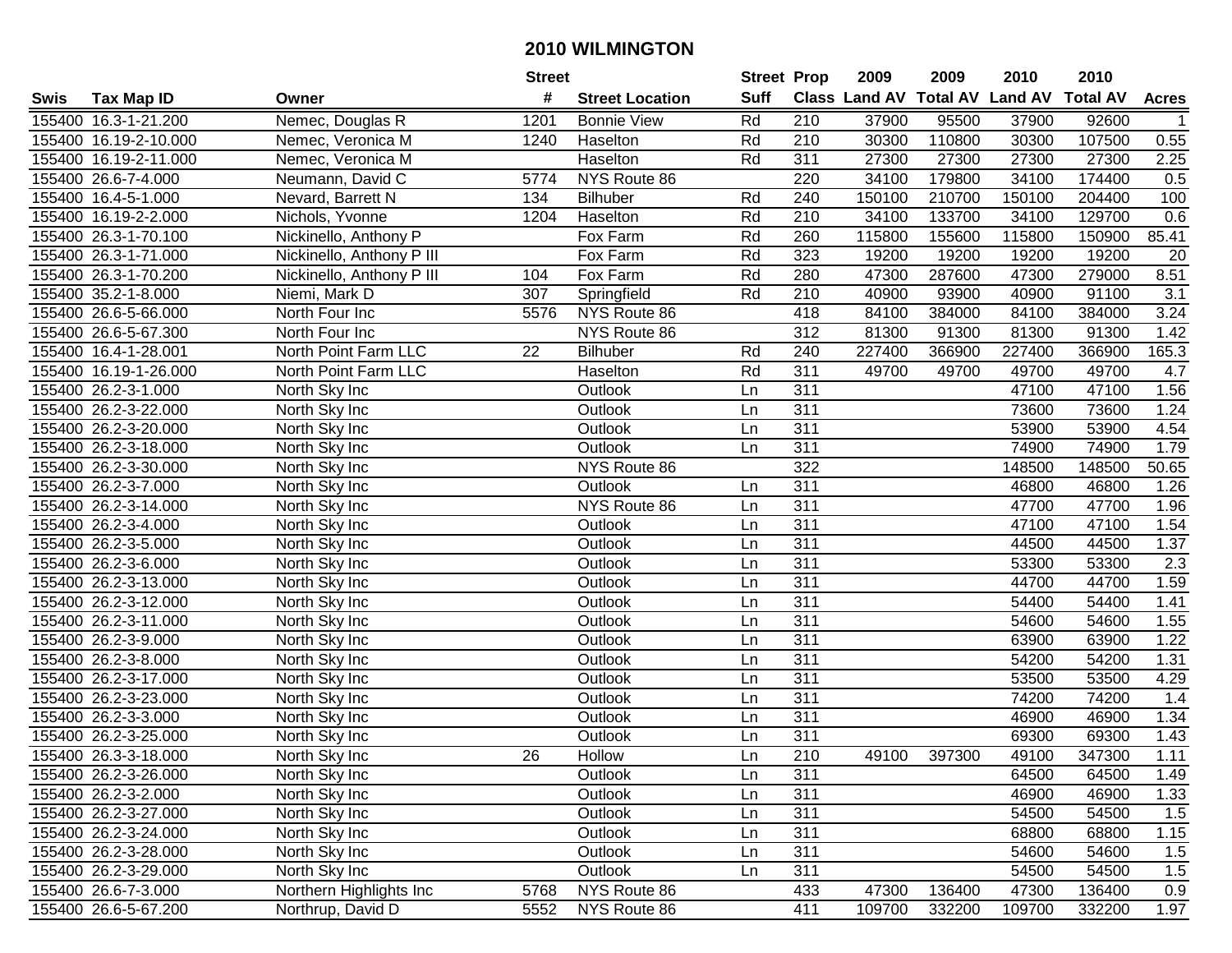|      |                               |                     | <b>Street</b> |                           | <b>Street Prop</b> |                  | 2009                          | 2009   | 2010           | 2010            |                  |
|------|-------------------------------|---------------------|---------------|---------------------------|--------------------|------------------|-------------------------------|--------|----------------|-----------------|------------------|
| Swis | Tax Map ID                    | Owner               | #             | <b>Street Location</b>    | Suff               |                  | <b>Class Land AV Total AV</b> |        | <b>Land AV</b> | <b>Total AV</b> | <b>Acres</b>     |
|      | 155400 26.1-1-4.000           | NPC Wilmington Inc  | 5593          | NYS Route 86              |                    | 582              | 158700                        | 360900 | 158700         | 360900          | 106.5            |
|      | 155400 26.6-5-79.100          | NPC Wilmington Inc  | 5636          | NYS Route 86              |                    | 415              | 83700                         | 437300 | 83700          | 437300          | 3.63             |
|      | 155400 26.3-2-23.000          | Nusko, Boris        |               | Springfield               | Rd                 | 314              | 36900                         | 36900  | 36900          | 36900           | 1.2              |
|      | 155400 26.3-3-16.000          | Nye, Ann G          |               | Springfield               | Rd                 | 311              | 38000                         | 38000  | 38000          | 38000           | $\overline{2}$   |
|      | 155400 26.3-3-15.000          | Nye, Ann G          | 817           | Springfield               | Rd                 | 210              | 50700                         | 228300 | 50700          | 228300          | 2.3              |
|      | 155400 654.-9999-131.600/1881 | <b>NYSEG Corp</b>   |               | <b>Outside Plant</b>      |                    | 884              | 0                             | 631153 | $\mathbf 0$    | 746276          | $\boldsymbol{0}$ |
|      | 155400 654.-9999-131.600/1882 | <b>NYSEG Corp</b>   |               | <b>Outside Plant</b>      |                    | 884              | 0                             | 776101 | $\mathbf 0$    | 917662          | $\overline{0}$   |
|      | 155400 25.-1-10.100           | <b>NYSEG Corp</b>   |               | NYS Route 86              |                    | 877              | 20300                         | 20300  | 20300          | 20300           | 6.3              |
|      | 155400 26.3-1-75.000          | <b>NYSEG Corp</b>   |               | Fox Farm                  | Rd                 | 872              | 46300                         | 46300  | 46300          | 46300           | 6                |
|      | 155400 26.1-1-27.001          | Obst, RL            | 5385          | NYS Route 86              |                    | 240              | 258700                        | 340100 | 258700         | 329900          | 167.1            |
|      | 155400 26.1-1-25.001          | Obst, RL            | 5413          | NYS Route 86              |                    | 210              | 38600                         | 117900 | 38600          | 114400          | 1.5              |
|      | 155400 16.4-6-3.000           | Ochildiyeva Mafrat  |               | Lenny Preston             | Rd                 | 311              | 91900                         | 91900  | 91900          | 91900           | 8.22             |
|      | 155400 26.6-1-1.000           | OConnor, Edward J   |               | NYS Route 86              |                    | 311              | 37100                         | 37100  | 37100          | 37100           | 6.3              |
|      | 155400 16.3-1-53.100          | OConnor, Richard    | 43            | <b>Whiteface Memorial</b> | Hwy                | 449              | 69700                         | 88000  | 69700          | 88000           | 12.44            |
|      | 155400 16.3-1-55.200          | OConnor, Richard B  |               | NYS Route 86              |                    | 321              | 77700                         | 77700  | 77700          | 77700           | 61.3             |
|      | 155400 26.3-1-12.300          | OConnor, Stephen R  |               | Springfield               | Rd                 | 321              | 56800                         | 56800  | 56800          | 56800           | 10.2             |
|      | 155400 16.4-4-4.000           | Oppenheim, Alan C   | 85            | Lenny Preston             | Rd                 | $\overline{210}$ | 60000                         | 248300 | 60000          | 248300          | 8.48             |
|      | 155400 26.3-3-10.000          | OReilly, Kevin      | 123           | Fox Farm                  | Rd                 | 210              | 49700                         | 133900 | 49700          | 133900          | 1.56             |
|      | 155400 26.3-1-46.000          | Orloski, Nancy A    | 583           | Springfield               | Rd                 | 210              | 39700                         | 111800 | 39700          | 108400          | 2.2              |
|      | 155400 16.19-2-4.000          | Orsi, Edward V II   | 1212          | Haselton                  | Rd                 | 210              | 30300                         | 120500 | 30300          | 116900          | 0.3              |
|      | 155400 26.2-1-49.000          | Orsi, Ernest V      | 442           | Hardy                     | Rd                 | 240              | 72500                         | 357800 | 72500          | 347100          | 51.3             |
|      | 155400 16.4-1-12.000          | Oswald, Richard C   | 1368          | <b>Bonnie View</b>        | Rd                 | 260              | 130700                        | 210900 | 130700         | 204600          | 134.2            |
|      | 155400 16.2-1-8.110           | OToole Judith B     | 327           | John Bliss                | Rd                 | 210              | 42800                         | 257500 | 42800          | 249800          | 5.02             |
|      | 155400 26.3-2-26.000          | Ott, Theresa M      | 135           | <b>Indian Rock</b>        | Rd                 | 210              | 51900                         | 252100 | 51900          | 252100          | 3.11             |
|      | 155400 26.3-3-29.000          | Ottavinia, Gary     | 111           | Fox Farm                  | Rd                 | 210              | 35500                         | 139300 | 35500          | 139300          | 0.5              |
|      | 155400 26.3-1-73.000          | Ottenstein, Todd I  | 66            | Fox Farm                  | Rd                 | 210              | 41900                         | 189700 | 41900          | 184000          | 0.6              |
|      | 155400 26.6-5-65.000          | Palmateer, George A | 5534          | NYS Route 86              |                    | $\overline{210}$ | 108800                        | 199900 | 108800         | 199900          | 1.7              |
|      | 155400 26.3-3-22.000          | Palmieri, Nicholas  | 14            | Hollow                    | Ln                 | 210              | 49500                         | 357300 | 49500          | 357300          | 1.44             |
|      | 155400 26.3-3-20.000          | Palmieri, Nicholas  |               | Hollow                    | Ln                 | 311              | 37300                         | 37300  | 37300          | 37300           | 1.49             |
|      | 155400 26.3-3-12.000          | Palmiotto, John M   |               | Hollow                    | Ln                 | 311              | 33900                         | 33900  | 33900          | 33900           | 4.49             |
|      | 155400 26.3-3-7.100           | Palmiotto, John M   | 62            | Pine Ridge                | Ln                 | 210              | 52700                         | 212800 | 52700          | 212800          | 3.74             |
|      | 155400 26.3-3-11.000          | Panik, Stephen      | 115           | Fox Farm                  | Rd                 | 210              | 51700                         | 196600 | 51700          | 196600          | $\sqrt{3}$       |
|      | 155400 26.1-1-30.000          | Paolini, Robert P   | 5348          | NYS Route 86              |                    | 210              | 108800                        | 206300 | 108800         | 200100          | 7.7              |
|      | 155400 16.3-1-48.000          | Papineau, Paul A    | 53            | <b>Whiteface Memorial</b> | Hwy                | $\overline{210}$ | 34100                         | 92100  | 34100          | 89300           | 0.5              |
|      | 155400 26.6-5-25.000          | Papke, Janey L      | 16            | Cunningham                | Ln                 | 210              | 64000                         | 159900 | 64000          | 159900          | 0.6              |
|      | 155400 26.3-1-14.100          | Parillo, Jennifer F | 820           | Springfield               | Rd                 | 311              | 47600                         | 47600  | 47600          | 47600           | 6.17             |
|      | 155400 16.19-1-11.000         | Parish, William W   | 1279          | Haselton                  | Rd                 | 260              | 55400                         | 210100 | 55400          | 203800          | 6.1              |
|      | 155400 26.6-6-2.000           | Parker, Megan       | 1179          | Haselton                  | Rd                 | 210              | 40900                         | 147800 | 40900          | 140400          | 1.3              |
|      | 155400 26.6-7-19.000          | Pascarelli, Anthony | 33            | Quaker Mountain           | Rd                 | 210              | 49300                         | 181200 | 49300          | 181200          | 1.3              |
|      | 155400 26.3-1-54.000          | Passno, Kevin M     | 649           | Springfield               | Rd                 | 210              | 18900                         | 62400  | 18900          | 60500           | 0.2              |
|      | 155400 26.1-2-26.000          | Patterson, Randy A  | 37            | Juniper Hill              | Ln                 | 210              | 37900                         | 119700 | 37900          | 37900           | 0.6              |
|      | 155400 35.2-1-4.130           | Paye, Victoria      | 355           | Springfield               | Rd                 | 210              | 38300                         | 97700  | 38300          | 94800           | 1.3              |
|      |                               |                     |               |                           |                    |                  |                               |        |                |                 |                  |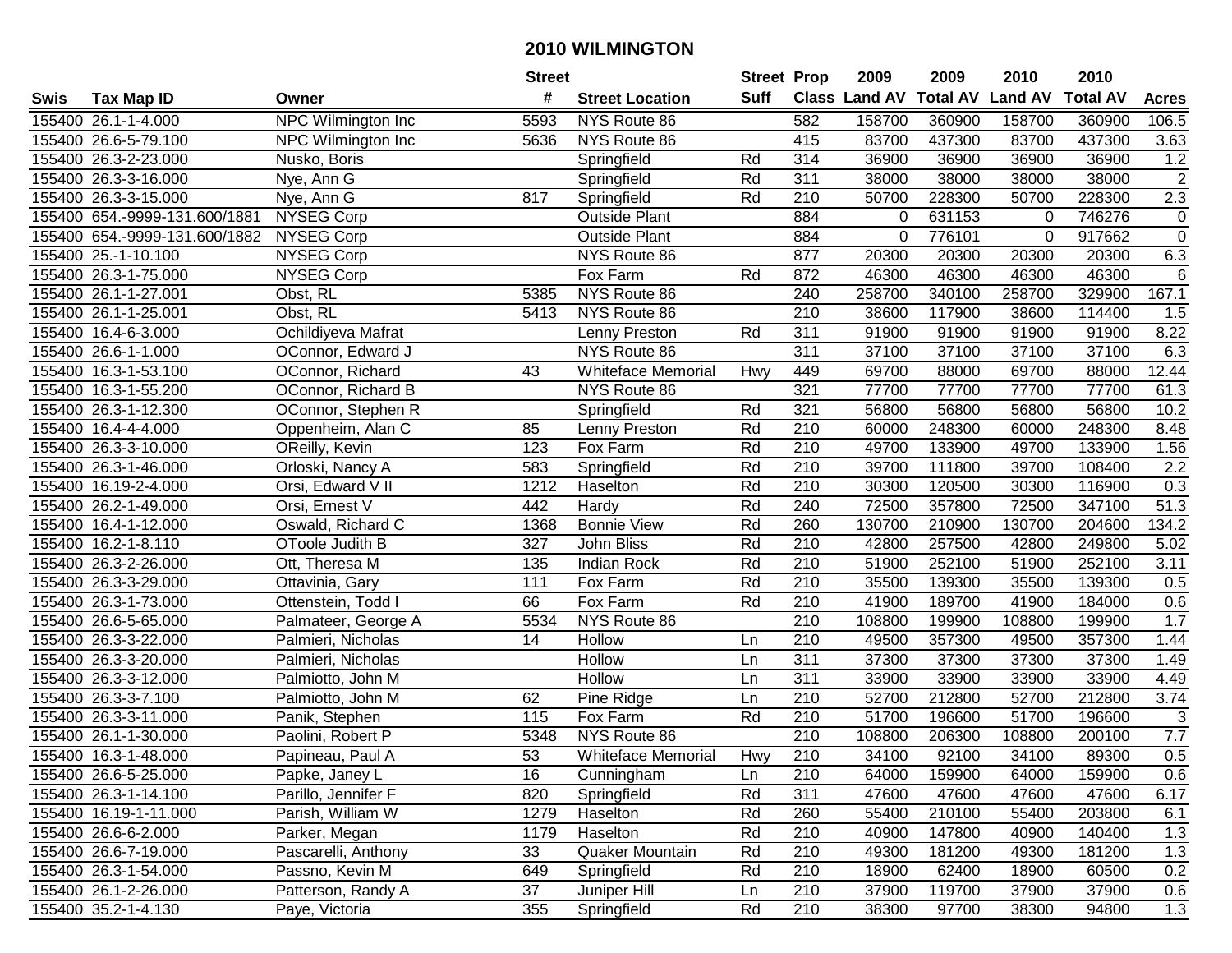|      |                       |                               | <b>Street</b> |                           |             | <b>Street Prop</b> | 2009                          | 2009   | 2010           | 2010            |                  |
|------|-----------------------|-------------------------------|---------------|---------------------------|-------------|--------------------|-------------------------------|--------|----------------|-----------------|------------------|
| Swis | <b>Tax Map ID</b>     | Owner                         | #             | <b>Street Location</b>    | <b>Suff</b> |                    | <b>Class Land AV Total AV</b> |        | <b>Land AV</b> | <b>Total AV</b> | <b>Acres</b>     |
|      | 155400 26.3-2-14.000  | Peabody, William F            | 80            | <b>Indian Rock</b>        | Rd          | 210                | 49300                         | 278000 | 49300          | 278000          | 1.3              |
|      | 155400 16.3-1-11.000  | Peake, Kristin H              | 126           | <b>Whiteface Memorial</b> | Hwy         | 260                | 40400                         | 68900  | 40400          | 66800           | 2.69             |
|      | 155400 16.4-1-1.000   | Peck, Beatrice                | 1357          | <b>Bonnie View</b>        | Rd          | 210                | 38500                         | 72300  | 38500          | 70100           | 1.9              |
|      | 155400 26.6-5-69.001  | Peck, Blanche A               | 10            | Nye                       | Way         | 210                | 33100                         | 90200  | 33100          | 87500           | 0.61             |
|      | 155400 16.3-1-44.000  | Peck, Blanche A               | 64            | <b>Whiteface Memorial</b> | Hwy         | 280                | 60400                         | 132300 | 60400          | 207100          | 25.2             |
|      | 155400 16.-1-6.120    | Peck, Donald H                | 1381          | <b>Bonnie View</b>        | Rd          | 240                | 59000                         | 150300 | 59000          | 145800          | $\overline{25}$  |
|      | 155400 16.4-3-5.100   | Peck, Gregory J               | 723           | Hardy                     | Rd          | 240                | 61200                         | 182300 | 61200          | 176800          | 18.65            |
|      | 155400 16.19-4-11.000 | Peck, Harold L Jr             | 6015          | NYS Route 86              |             | 270                | 38200                         | 58400  | 38200          | 56600           | $\overline{1.7}$ |
|      | 155400 16.4-5-6.000   | Peck, Harold L Jr             | 6081          | NYS Route 86              |             | 270                | 33400                         | 91600  | 33400          | 88900           | 0.54             |
|      | 155400 26.2-1-37.102  | Peck, Joseph A                | 6288          | NYS Route 86              |             | 280                | 84800                         | 377000 | 84800          | 365700          | 95.9             |
|      | 155400 26.6-5-30.100  | Peck, Merit J                 | 4             | Nye                       | Way         | 210                | 30300                         | 135100 | 30300          | 131000          | 0.3              |
|      | 155400 16.4-1-2.100   | Peck, Theodore Jr             | 1345          | <b>Bonnie View</b>        | Rd          | 210                | 42100                         | 94100  | 42100          | 91300           | 3.65             |
|      | 155400 16.2-1-42.002  | Peck, William                 | 1509          | <b>Bonnie View</b>        | Rd          | 270                | 39000                         | 64100  | 39000          | 62200           | 2.25             |
|      | 155400 16.3-1-16.300  | Pelkey, Carol H               |               | <b>Bonnie View</b>        | Rd          | 321                | 26100                         | 26100  | 26100          | 26100           | $\overline{2}$   |
|      | 155400 16.4-6-13.000  | Pennifill Roger A             |               | Lenny Preston             | Rd          | 311                | 94400                         | 94400  | 94400          | 94400           | 5.6              |
|      | 155400 16.4-1-20.001  | Perpetua, Dennis A Jr         | 59            | <b>Bilhuber</b>           | Rd          | 312                | 68000                         | 88900  | 68000          | 88900           | 13.53            |
|      | 155400 26.4-1-12.018  | <b>Peters Family Trust</b>    | 143           | Hardy                     | Rd          | 240                | 57000                         | 334300 | 57000          | 334300          | 24               |
|      | 155400 26.6-8-31.100  | Peterson, Forest              |               | Springfield               | Rd          | 322                | 65400                         | 65400  | 65400          | 65400           | 28.75            |
|      | 155400 26.11-1-19.000 | Piccione, William             |               | Quaker Mountain           | Rd          | 311                | 36200                         | 36200  | 36200          | 36200           | 1.25             |
|      | 155400 26.6-8-8.000   | Pierson, Kristina J           | 10            | Manning                   | Rd          | 210                | 44000                         | 207200 | 44000          | 207200          | 0.9              |
|      | 155400 16.4-5-3.100   | Pilmanis Erik                 | 94            | <b>Bilhuber</b>           | Rd          | 311                | 35900                         | 35900  | 35900          | 35900           | 2.25             |
|      | 155400 26.4-1-8.000   | Plante, Pierre                | 156           | Hardy                     | Rd          | 910                | 54400                         | 54400  | 69400          | 95000           | 39.7             |
|      | 155400 16.19-2-29.000 | Planty, Kenneth W Jr          | 1362          | Haselton                  | Rd          | 260                | 55800                         | 56300  | 55800          | 56300           | 13.42            |
|      | 155400 16.3-1-31.000  | <b>Pleasant View Cemetery</b> | 1017          | <b>Bonnie View</b>        | Rd          | 695                | 45500                         | 45500  | 45500          | 45500           | 2.9              |
|      | 155400 16.4-1-15.120  | Politi, Nicole Y              |               | Lenny Preston             | Rd          | 322                | 130800                        | 130800 | 130800         | 130800          | 30.5             |
|      | 155400 16.4-1-17.000  | Politi, Nicole Y              |               | Lenny Preston             | Rd          | 322                | 79600                         | 79600  | 79600          | 79600           | 15               |
|      | 155400 26.11-1-15.000 | Poole Daniel                  | 104           | Manning                   | Rd          | 270                | 44300                         | 80200  | 44300          | 80200           | 0.7              |
|      | 155400 16.3-2-9.000   | Potter, Jeffrey M             |               | Haselton                  | Rd          | 311                | 28100                         | 28100  | 28100          | 28100           | 0.8              |
|      | 155400 16.3-2-10.000  | Potter, Jeffrey M             | 1183          | Haselton                  | Rd          | 210                | 41700                         | 146100 | 41700          | 138800          | $\overline{1}$   |
|      | 155400 26.2-1-22.000  | Poulin, Rory M                | 517           | Hardy                     | Rd          | 321                | 64100                         | 64100  | 64100          | 64100           | 39.9             |
|      | 155400 16.19-2-14.000 | Preston, Adrian               | 1256          | Haselton                  | Rd          | $\overline{210}$   | 37900                         | 90500  | 37900          | 87800           | 0.9              |
|      | 155400 26.1-2-3.200   | Preston, Alan                 | 968           | Springfield               | Rd          | 210                | 39300                         | 118000 | 39300          | 114500          | $\overline{2}$   |
|      | 155400 16.19-2-53.000 | Preston, Jason                | 5859          | NYS Route 86              |             | $\overline{210}$   | 30300                         | 84900  | 30300          | 82400           | 0.38             |
|      | 155400 26.11-1-3.000  | Preston, Jason A              | 90            | Manning                   | Rd          | 270                | 48900                         | 81100  | 48900          | 81100           | 0.9              |
|      | 155400 26.6-5-24.000  | Preston, Melinda              | 12            | Cunningham                | Ln          | 260                | 54900                         | 153400 | 54900          | 153400          | 0.5              |
|      | 155400 16.19-2-19.000 | Preston, Randy S              | 1268          | Haselton                  | Rd          | 270                | 37900                         | 100400 | 37900          | 97400           | $\mathbf 1$      |
|      | 155400 26.1-2-6.000   | Preston, Randy S              | 24            | Stoney Birch              | Way         | 210                | 49600                         | 289000 | 49600          | 280300          | $\overline{7}$   |
|      | 155400 16.19-4-7.000  | Preston, Richard              |               | NYS Route 86              |             | 311                | 28300                         | 28300  | 28300          | 28300           | 1.26             |
|      | 155400 26.6-9-5.000   | Preston, Timothy A            |               | Manning                   | Rd          | 311                | 36600                         | 36600  | 36600          | 36600           | 0.8              |
|      | 155400 26.6-5-64.220  | Preston, Timothy A            | 5530          | NYS Route 86              |             | 210                | 108200                        | 240300 | 108200         | 240300          | 1.5              |
|      | 155400 26.6-9-9.000   | Preston, Timothy A            | 39            | Manning                   | Rd          | 210                | 43200                         | 100000 | 43200          | 100000          | 0.8              |
|      | 155400 26.6-5-61.100  | Prickett, Kevin G             | 31            | Trillium                  | Way         | 210                | 38100                         | 168800 | 38100          | 168800          | 1.12             |
|      |                       |                               |               |                           |             |                    |                               |        |                |                 |                  |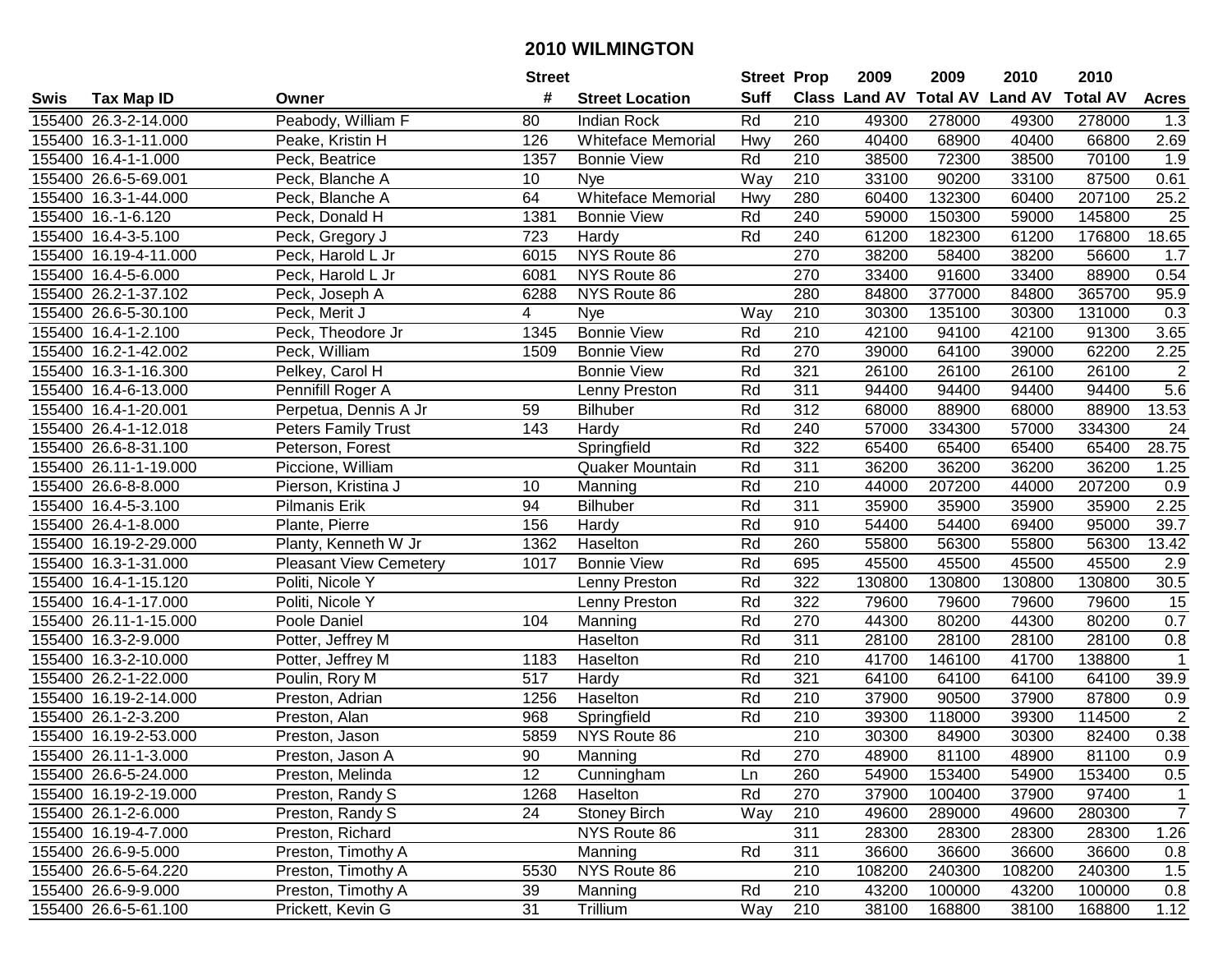| #<br><b>Suff</b><br><b>Class Land AV Total AV</b><br><b>Land AV</b><br><b>Total AV</b><br><b>Tax Map ID</b><br><b>Street Location</b><br><b>Acres</b><br>Swis<br>Owner<br>876<br>260<br>155400 26.1-2-11.000<br>Prince, Julia A<br>Springfield<br>Rd<br>38400<br>93500<br>38400<br>90700<br>1.1<br>314<br>7700<br>7700<br>155400 26.3-1-43.000<br>Springfield<br>Rd<br>7700<br>7700<br>Prusak, Jane<br>$\mathbf{1}$<br>1.22<br>155400 26.3-2-17.200<br>Puk, Jacek<br><b>Indian Rock</b><br>Rd<br>210<br>49200<br>226000<br>49200<br>226000<br>102<br>Rd<br>323<br>12200<br>12200<br>12200<br>12200<br>9.3<br>155400 35.2-2-18.000<br>Pulsifer, John F<br>Springfield<br>0.5<br>155400 26.1-2-29.000<br>15<br>210<br>37900<br>93300<br>37900<br>93300<br>Pytlak, Stephen<br>Juniper Hill<br>Ln<br>0.5<br>483<br>155400 26.7-2-4.000<br>Quilla, Thomas<br>NYS Route 86<br>45100<br>171500<br>45100<br>171500<br>5830<br>155400 16.3-3-10.000<br>210<br>67800<br>260300<br>67800<br>260300<br>5.18<br>Ragozzine, Kenneth<br>127<br><b>Mountain View</b><br>Ln<br>210<br>107800<br>Rd<br>31000<br>111100<br>31000<br>0.69<br>155400 26.6-8-36.200<br>1074<br>Randa, Douglas<br>Springfield<br>Randall, Stephen<br>Rd<br>$\overline{210}$<br>114700<br>0.5<br>155400 16.3-1-29.000<br><b>Bonnie View</b><br>34100<br>118200<br>34100<br>1047<br>$\overline{311}$<br>Rd<br>5.26<br>155400 16.3-1-28.300<br>Randall, Stephen<br><b>Bonnie View</b><br>63800<br>63800<br>63800<br>63800<br>Rd<br>270<br>67500<br>155400 35.2-1-13.200<br>Read, Helen L<br>271<br>Springfield<br>48900<br>69600<br>48900<br>8.63<br>155400 26.3-1-44.003<br>Reed, Barbara J<br>70<br><b>Stewart Mountain</b><br>240<br>64400<br>238000<br>64400<br>230900<br>31.67<br>Way<br>Rd<br>210<br>$\overline{2}$<br>155400 26.1-1-28.200<br>873<br>39300<br>145200<br>39300<br>140800<br>Reed, Brian<br>Springfield<br>Rd<br>311<br>0.67<br>155400 26.6-8-32.000<br>22100<br>22100<br>22100<br>22100<br>Reed, Karen M<br>Springfield<br>Rd<br>311<br>155400 26.6-8-13.039<br>22200<br>22200<br>22200<br>22200<br>0.69<br>Reed, Karen M<br>Springfield<br>Rd<br>311<br>4400<br>4400<br>4400<br>4400<br>0.16<br>155400 26.6-8-35.000<br>Springfield<br>Reed, Leonard<br>322<br>54200<br>54200<br>54200<br>15.97<br>155400 16.3-1-41.002<br><b>Whiteface Memorial</b><br>Hwy<br>54200<br>Reiss, Robert R<br>Way<br>311<br>Renegade Investments LLC<br>5<br>Mason<br>4200<br>4200<br>4200<br>4200<br>155400 16.3-1-51.100<br>0.1<br>6<br>0.5<br>155400 16.3-1-51.200<br>Renegade Investments LLC<br>Mason<br>Way<br>270<br>18900<br>19400<br>18900<br>19400<br>39<br>155400 26.3-3-5.000<br>Rice, Rene M<br>Pine Ridge<br>210<br>50300<br>190500<br>50300<br>190500<br>1.98<br>Ln<br>Rd<br>2.3<br>56<br>210<br>50700<br>182900<br>50700<br>182900<br>155400 26.6-9-1.000<br>Riepe, Tatiana N<br>Quaker Mountain<br>9<br>0.82<br>155400 26.1-1-15.100<br>Kellys<br>Way<br>270<br>34100<br>56900<br>34100<br>55200<br>Riley, Kelly E<br>NYS Route 86<br>210<br>0.4<br>155400 26.7-1-3.000<br>Riley, Randall<br>5805<br>30300<br>82700<br>30300<br>80200<br>NYS Route 86<br>874<br>21.09<br>155400 25.-1-11.000<br>4761<br>175800<br>520900<br>175800<br>520900<br>Roanka Attractions Corp<br>$\overline{210}$<br>91<br>35800<br>88900<br>0.7<br>155400 16.3-1-56.000<br><b>Whiteface Memorial</b><br>Hwy<br>91600<br>35800<br>Robbins, Cecil Jr<br>322<br>24.37<br>155400 16.3-3-8.000<br><b>Mountain View</b><br>76600<br>76600<br>76600<br>76600<br>Roca, Michael B<br>Ln<br>Rd<br>210<br>29700<br>29700<br>76300<br>155400 16.4-1-27.001<br>Rock, Herbert A<br>1361<br><b>Bonnie View</b><br>78700<br>0.36<br>Rd<br>311<br>155400 26.7-3-8.000<br>Rodbell, Donald S<br>18600<br>18600<br>18600<br>18600<br>0.5<br>Quaker Mountain<br>Rd<br>311<br>155400 26.7-3-10.000<br>Roe, David C<br>49900<br>49900<br>49900<br>4.8<br>Quaker Mountain<br>49900<br>Roginski, Thomas M<br>Rd<br>240<br>59800<br>138700<br>17<br>155400 17.1-1-6.000<br>Haselton<br>59800<br>143000<br>2086<br>$\overline{5}$<br>155400 16.4-6-22.000<br>Rd<br>311<br>74600<br>74600<br>74600<br>74600<br>Rokhmanoff, Alex<br>Haselton<br>$\mathbf{1}$<br>155400 26.1-2-23.000<br>59<br>210<br>47900<br>172600<br>47900<br>172600<br>Rose, Ernest K<br>Juniper Hill<br>Ln<br>$\overline{210}$<br>344200<br>5.04<br>155400 16.3-3-9.000<br>107<br><b>Mountain View</b><br>Ln<br>64600<br>344200<br>64600<br>Roth, John P<br>Rd<br>$\overline{210}$<br>2.5<br>155400 16.2-1-5.000<br>1633<br>40300<br>79900<br>40300<br>77500<br>Rothman, Barbara<br><b>Bonnie View</b><br>155400 26.4-1-11.100<br>Rozell, Thomas P<br>Springfield<br>Rd<br>322<br>52400<br>52400<br>52400<br>52400<br>16.81<br>155400 26.3-1-36.002<br>Rozell, Thomas P<br>508<br>Springfield<br>Rd<br>210<br>40700<br>203100<br>40700<br>197000<br>3.77<br>45700<br>45700<br>155400 16.3-2-26.000<br>Rozwadowski, Andrzej<br><b>Bonnie View</b><br>Rd<br>311<br>45700<br>45700<br>1.6<br>155400 16.3-2-25.000<br><b>Bonnie View</b><br>Rd<br>311<br>22900<br>22900<br>22900<br>Rozwadowski, Andrzej<br>22900<br>0.4<br>155400 35.4-2-6.000<br>Rd<br>323<br>Ruff, Gary A<br><b>Bartlett</b><br>1200<br>1200<br>1200<br>1200<br>$\mathbf{1}$<br>22<br>Rd<br>210<br>49000<br>292300<br>$1.1$<br>155400 26.3-2-5.000<br>Runyon, Charles B<br>Indian Rock<br>292300<br>49000<br>155400 16.4-1-2.200<br><b>Bonnie View</b><br>Rd<br>314<br>39200<br>39200<br>39200<br>39200<br>7.27<br>Ruscica, Richard<br>155400 16.-1-7.000<br>Ruscica, Richard J<br><b>Bonnie View</b><br>Rd<br>910<br>36000<br>36000<br>36000<br>34.41<br>36000 |  | <b>Street</b> |  | <b>Street Prop</b> | 2009 | 2009 | 2010 | 2010 |  |
|------------------------------------------------------------------------------------------------------------------------------------------------------------------------------------------------------------------------------------------------------------------------------------------------------------------------------------------------------------------------------------------------------------------------------------------------------------------------------------------------------------------------------------------------------------------------------------------------------------------------------------------------------------------------------------------------------------------------------------------------------------------------------------------------------------------------------------------------------------------------------------------------------------------------------------------------------------------------------------------------------------------------------------------------------------------------------------------------------------------------------------------------------------------------------------------------------------------------------------------------------------------------------------------------------------------------------------------------------------------------------------------------------------------------------------------------------------------------------------------------------------------------------------------------------------------------------------------------------------------------------------------------------------------------------------------------------------------------------------------------------------------------------------------------------------------------------------------------------------------------------------------------------------------------------------------------------------------------------------------------------------------------------------------------------------------------------------------------------------------------------------------------------------------------------------------------------------------------------------------------------------------------------------------------------------------------------------------------------------------------------------------------------------------------------------------------------------------------------------------------------------------------------------------------------------------------------------------------------------------------------------------------------------------------------------------------------------------------------------------------------------------------------------------------------------------------------------------------------------------------------------------------------------------------------------------------------------------------------------------------------------------------------------------------------------------------------------------------------------------------------------------------------------------------------------------------------------------------------------------------------------------------------------------------------------------------------------------------------------------------------------------------------------------------------------------------------------------------------------------------------------------------------------------------------------------------------------------------------------------------------------------------------------------------------------------------------------------------------------------------------------------------------------------------------------------------------------------------------------------------------------------------------------------------------------------------------------------------------------------------------------------------------------------------------------------------------------------------------------------------------------------------------------------------------------------------------------------------------------------------------------------------------------------------------------------------------------------------------------------------------------------------------------------------------------------------------------------------------------------------------------------------------------------------------------------------------------------------------------------------------------------------------------------------------------------------------------------------------------------------------------------------------------------------------------------------------------------------------------------------------------------------------------------------------------------------------------------------------------------------------------------------------------------------------------------------------------------------------------------------------------------------------------------------------------------------------------------------------------------------------------------------------------------------------------------------------------------------------------------------------------------------------------------------------------------------------------------------------------------------------------------------------------------------------------------------------------------------------------------------------|--|---------------|--|--------------------|------|------|------|------|--|
|                                                                                                                                                                                                                                                                                                                                                                                                                                                                                                                                                                                                                                                                                                                                                                                                                                                                                                                                                                                                                                                                                                                                                                                                                                                                                                                                                                                                                                                                                                                                                                                                                                                                                                                                                                                                                                                                                                                                                                                                                                                                                                                                                                                                                                                                                                                                                                                                                                                                                                                                                                                                                                                                                                                                                                                                                                                                                                                                                                                                                                                                                                                                                                                                                                                                                                                                                                                                                                                                                                                                                                                                                                                                                                                                                                                                                                                                                                                                                                                                                                                                                                                                                                                                                                                                                                                                                                                                                                                                                                                                                                                                                                                                                                                                                                                                                                                                                                                                                                                                                                                                                                                                                                                                                                                                                                                                                                                                                                                                                                                                                                                                                              |  |               |  |                    |      |      |      |      |  |
|                                                                                                                                                                                                                                                                                                                                                                                                                                                                                                                                                                                                                                                                                                                                                                                                                                                                                                                                                                                                                                                                                                                                                                                                                                                                                                                                                                                                                                                                                                                                                                                                                                                                                                                                                                                                                                                                                                                                                                                                                                                                                                                                                                                                                                                                                                                                                                                                                                                                                                                                                                                                                                                                                                                                                                                                                                                                                                                                                                                                                                                                                                                                                                                                                                                                                                                                                                                                                                                                                                                                                                                                                                                                                                                                                                                                                                                                                                                                                                                                                                                                                                                                                                                                                                                                                                                                                                                                                                                                                                                                                                                                                                                                                                                                                                                                                                                                                                                                                                                                                                                                                                                                                                                                                                                                                                                                                                                                                                                                                                                                                                                                                              |  |               |  |                    |      |      |      |      |  |
|                                                                                                                                                                                                                                                                                                                                                                                                                                                                                                                                                                                                                                                                                                                                                                                                                                                                                                                                                                                                                                                                                                                                                                                                                                                                                                                                                                                                                                                                                                                                                                                                                                                                                                                                                                                                                                                                                                                                                                                                                                                                                                                                                                                                                                                                                                                                                                                                                                                                                                                                                                                                                                                                                                                                                                                                                                                                                                                                                                                                                                                                                                                                                                                                                                                                                                                                                                                                                                                                                                                                                                                                                                                                                                                                                                                                                                                                                                                                                                                                                                                                                                                                                                                                                                                                                                                                                                                                                                                                                                                                                                                                                                                                                                                                                                                                                                                                                                                                                                                                                                                                                                                                                                                                                                                                                                                                                                                                                                                                                                                                                                                                                              |  |               |  |                    |      |      |      |      |  |
|                                                                                                                                                                                                                                                                                                                                                                                                                                                                                                                                                                                                                                                                                                                                                                                                                                                                                                                                                                                                                                                                                                                                                                                                                                                                                                                                                                                                                                                                                                                                                                                                                                                                                                                                                                                                                                                                                                                                                                                                                                                                                                                                                                                                                                                                                                                                                                                                                                                                                                                                                                                                                                                                                                                                                                                                                                                                                                                                                                                                                                                                                                                                                                                                                                                                                                                                                                                                                                                                                                                                                                                                                                                                                                                                                                                                                                                                                                                                                                                                                                                                                                                                                                                                                                                                                                                                                                                                                                                                                                                                                                                                                                                                                                                                                                                                                                                                                                                                                                                                                                                                                                                                                                                                                                                                                                                                                                                                                                                                                                                                                                                                                              |  |               |  |                    |      |      |      |      |  |
|                                                                                                                                                                                                                                                                                                                                                                                                                                                                                                                                                                                                                                                                                                                                                                                                                                                                                                                                                                                                                                                                                                                                                                                                                                                                                                                                                                                                                                                                                                                                                                                                                                                                                                                                                                                                                                                                                                                                                                                                                                                                                                                                                                                                                                                                                                                                                                                                                                                                                                                                                                                                                                                                                                                                                                                                                                                                                                                                                                                                                                                                                                                                                                                                                                                                                                                                                                                                                                                                                                                                                                                                                                                                                                                                                                                                                                                                                                                                                                                                                                                                                                                                                                                                                                                                                                                                                                                                                                                                                                                                                                                                                                                                                                                                                                                                                                                                                                                                                                                                                                                                                                                                                                                                                                                                                                                                                                                                                                                                                                                                                                                                                              |  |               |  |                    |      |      |      |      |  |
|                                                                                                                                                                                                                                                                                                                                                                                                                                                                                                                                                                                                                                                                                                                                                                                                                                                                                                                                                                                                                                                                                                                                                                                                                                                                                                                                                                                                                                                                                                                                                                                                                                                                                                                                                                                                                                                                                                                                                                                                                                                                                                                                                                                                                                                                                                                                                                                                                                                                                                                                                                                                                                                                                                                                                                                                                                                                                                                                                                                                                                                                                                                                                                                                                                                                                                                                                                                                                                                                                                                                                                                                                                                                                                                                                                                                                                                                                                                                                                                                                                                                                                                                                                                                                                                                                                                                                                                                                                                                                                                                                                                                                                                                                                                                                                                                                                                                                                                                                                                                                                                                                                                                                                                                                                                                                                                                                                                                                                                                                                                                                                                                                              |  |               |  |                    |      |      |      |      |  |
|                                                                                                                                                                                                                                                                                                                                                                                                                                                                                                                                                                                                                                                                                                                                                                                                                                                                                                                                                                                                                                                                                                                                                                                                                                                                                                                                                                                                                                                                                                                                                                                                                                                                                                                                                                                                                                                                                                                                                                                                                                                                                                                                                                                                                                                                                                                                                                                                                                                                                                                                                                                                                                                                                                                                                                                                                                                                                                                                                                                                                                                                                                                                                                                                                                                                                                                                                                                                                                                                                                                                                                                                                                                                                                                                                                                                                                                                                                                                                                                                                                                                                                                                                                                                                                                                                                                                                                                                                                                                                                                                                                                                                                                                                                                                                                                                                                                                                                                                                                                                                                                                                                                                                                                                                                                                                                                                                                                                                                                                                                                                                                                                                              |  |               |  |                    |      |      |      |      |  |
|                                                                                                                                                                                                                                                                                                                                                                                                                                                                                                                                                                                                                                                                                                                                                                                                                                                                                                                                                                                                                                                                                                                                                                                                                                                                                                                                                                                                                                                                                                                                                                                                                                                                                                                                                                                                                                                                                                                                                                                                                                                                                                                                                                                                                                                                                                                                                                                                                                                                                                                                                                                                                                                                                                                                                                                                                                                                                                                                                                                                                                                                                                                                                                                                                                                                                                                                                                                                                                                                                                                                                                                                                                                                                                                                                                                                                                                                                                                                                                                                                                                                                                                                                                                                                                                                                                                                                                                                                                                                                                                                                                                                                                                                                                                                                                                                                                                                                                                                                                                                                                                                                                                                                                                                                                                                                                                                                                                                                                                                                                                                                                                                                              |  |               |  |                    |      |      |      |      |  |
|                                                                                                                                                                                                                                                                                                                                                                                                                                                                                                                                                                                                                                                                                                                                                                                                                                                                                                                                                                                                                                                                                                                                                                                                                                                                                                                                                                                                                                                                                                                                                                                                                                                                                                                                                                                                                                                                                                                                                                                                                                                                                                                                                                                                                                                                                                                                                                                                                                                                                                                                                                                                                                                                                                                                                                                                                                                                                                                                                                                                                                                                                                                                                                                                                                                                                                                                                                                                                                                                                                                                                                                                                                                                                                                                                                                                                                                                                                                                                                                                                                                                                                                                                                                                                                                                                                                                                                                                                                                                                                                                                                                                                                                                                                                                                                                                                                                                                                                                                                                                                                                                                                                                                                                                                                                                                                                                                                                                                                                                                                                                                                                                                              |  |               |  |                    |      |      |      |      |  |
|                                                                                                                                                                                                                                                                                                                                                                                                                                                                                                                                                                                                                                                                                                                                                                                                                                                                                                                                                                                                                                                                                                                                                                                                                                                                                                                                                                                                                                                                                                                                                                                                                                                                                                                                                                                                                                                                                                                                                                                                                                                                                                                                                                                                                                                                                                                                                                                                                                                                                                                                                                                                                                                                                                                                                                                                                                                                                                                                                                                                                                                                                                                                                                                                                                                                                                                                                                                                                                                                                                                                                                                                                                                                                                                                                                                                                                                                                                                                                                                                                                                                                                                                                                                                                                                                                                                                                                                                                                                                                                                                                                                                                                                                                                                                                                                                                                                                                                                                                                                                                                                                                                                                                                                                                                                                                                                                                                                                                                                                                                                                                                                                                              |  |               |  |                    |      |      |      |      |  |
|                                                                                                                                                                                                                                                                                                                                                                                                                                                                                                                                                                                                                                                                                                                                                                                                                                                                                                                                                                                                                                                                                                                                                                                                                                                                                                                                                                                                                                                                                                                                                                                                                                                                                                                                                                                                                                                                                                                                                                                                                                                                                                                                                                                                                                                                                                                                                                                                                                                                                                                                                                                                                                                                                                                                                                                                                                                                                                                                                                                                                                                                                                                                                                                                                                                                                                                                                                                                                                                                                                                                                                                                                                                                                                                                                                                                                                                                                                                                                                                                                                                                                                                                                                                                                                                                                                                                                                                                                                                                                                                                                                                                                                                                                                                                                                                                                                                                                                                                                                                                                                                                                                                                                                                                                                                                                                                                                                                                                                                                                                                                                                                                                              |  |               |  |                    |      |      |      |      |  |
|                                                                                                                                                                                                                                                                                                                                                                                                                                                                                                                                                                                                                                                                                                                                                                                                                                                                                                                                                                                                                                                                                                                                                                                                                                                                                                                                                                                                                                                                                                                                                                                                                                                                                                                                                                                                                                                                                                                                                                                                                                                                                                                                                                                                                                                                                                                                                                                                                                                                                                                                                                                                                                                                                                                                                                                                                                                                                                                                                                                                                                                                                                                                                                                                                                                                                                                                                                                                                                                                                                                                                                                                                                                                                                                                                                                                                                                                                                                                                                                                                                                                                                                                                                                                                                                                                                                                                                                                                                                                                                                                                                                                                                                                                                                                                                                                                                                                                                                                                                                                                                                                                                                                                                                                                                                                                                                                                                                                                                                                                                                                                                                                                              |  |               |  |                    |      |      |      |      |  |
|                                                                                                                                                                                                                                                                                                                                                                                                                                                                                                                                                                                                                                                                                                                                                                                                                                                                                                                                                                                                                                                                                                                                                                                                                                                                                                                                                                                                                                                                                                                                                                                                                                                                                                                                                                                                                                                                                                                                                                                                                                                                                                                                                                                                                                                                                                                                                                                                                                                                                                                                                                                                                                                                                                                                                                                                                                                                                                                                                                                                                                                                                                                                                                                                                                                                                                                                                                                                                                                                                                                                                                                                                                                                                                                                                                                                                                                                                                                                                                                                                                                                                                                                                                                                                                                                                                                                                                                                                                                                                                                                                                                                                                                                                                                                                                                                                                                                                                                                                                                                                                                                                                                                                                                                                                                                                                                                                                                                                                                                                                                                                                                                                              |  |               |  |                    |      |      |      |      |  |
|                                                                                                                                                                                                                                                                                                                                                                                                                                                                                                                                                                                                                                                                                                                                                                                                                                                                                                                                                                                                                                                                                                                                                                                                                                                                                                                                                                                                                                                                                                                                                                                                                                                                                                                                                                                                                                                                                                                                                                                                                                                                                                                                                                                                                                                                                                                                                                                                                                                                                                                                                                                                                                                                                                                                                                                                                                                                                                                                                                                                                                                                                                                                                                                                                                                                                                                                                                                                                                                                                                                                                                                                                                                                                                                                                                                                                                                                                                                                                                                                                                                                                                                                                                                                                                                                                                                                                                                                                                                                                                                                                                                                                                                                                                                                                                                                                                                                                                                                                                                                                                                                                                                                                                                                                                                                                                                                                                                                                                                                                                                                                                                                                              |  |               |  |                    |      |      |      |      |  |
|                                                                                                                                                                                                                                                                                                                                                                                                                                                                                                                                                                                                                                                                                                                                                                                                                                                                                                                                                                                                                                                                                                                                                                                                                                                                                                                                                                                                                                                                                                                                                                                                                                                                                                                                                                                                                                                                                                                                                                                                                                                                                                                                                                                                                                                                                                                                                                                                                                                                                                                                                                                                                                                                                                                                                                                                                                                                                                                                                                                                                                                                                                                                                                                                                                                                                                                                                                                                                                                                                                                                                                                                                                                                                                                                                                                                                                                                                                                                                                                                                                                                                                                                                                                                                                                                                                                                                                                                                                                                                                                                                                                                                                                                                                                                                                                                                                                                                                                                                                                                                                                                                                                                                                                                                                                                                                                                                                                                                                                                                                                                                                                                                              |  |               |  |                    |      |      |      |      |  |
|                                                                                                                                                                                                                                                                                                                                                                                                                                                                                                                                                                                                                                                                                                                                                                                                                                                                                                                                                                                                                                                                                                                                                                                                                                                                                                                                                                                                                                                                                                                                                                                                                                                                                                                                                                                                                                                                                                                                                                                                                                                                                                                                                                                                                                                                                                                                                                                                                                                                                                                                                                                                                                                                                                                                                                                                                                                                                                                                                                                                                                                                                                                                                                                                                                                                                                                                                                                                                                                                                                                                                                                                                                                                                                                                                                                                                                                                                                                                                                                                                                                                                                                                                                                                                                                                                                                                                                                                                                                                                                                                                                                                                                                                                                                                                                                                                                                                                                                                                                                                                                                                                                                                                                                                                                                                                                                                                                                                                                                                                                                                                                                                                              |  |               |  |                    |      |      |      |      |  |
|                                                                                                                                                                                                                                                                                                                                                                                                                                                                                                                                                                                                                                                                                                                                                                                                                                                                                                                                                                                                                                                                                                                                                                                                                                                                                                                                                                                                                                                                                                                                                                                                                                                                                                                                                                                                                                                                                                                                                                                                                                                                                                                                                                                                                                                                                                                                                                                                                                                                                                                                                                                                                                                                                                                                                                                                                                                                                                                                                                                                                                                                                                                                                                                                                                                                                                                                                                                                                                                                                                                                                                                                                                                                                                                                                                                                                                                                                                                                                                                                                                                                                                                                                                                                                                                                                                                                                                                                                                                                                                                                                                                                                                                                                                                                                                                                                                                                                                                                                                                                                                                                                                                                                                                                                                                                                                                                                                                                                                                                                                                                                                                                                              |  |               |  |                    |      |      |      |      |  |
|                                                                                                                                                                                                                                                                                                                                                                                                                                                                                                                                                                                                                                                                                                                                                                                                                                                                                                                                                                                                                                                                                                                                                                                                                                                                                                                                                                                                                                                                                                                                                                                                                                                                                                                                                                                                                                                                                                                                                                                                                                                                                                                                                                                                                                                                                                                                                                                                                                                                                                                                                                                                                                                                                                                                                                                                                                                                                                                                                                                                                                                                                                                                                                                                                                                                                                                                                                                                                                                                                                                                                                                                                                                                                                                                                                                                                                                                                                                                                                                                                                                                                                                                                                                                                                                                                                                                                                                                                                                                                                                                                                                                                                                                                                                                                                                                                                                                                                                                                                                                                                                                                                                                                                                                                                                                                                                                                                                                                                                                                                                                                                                                                              |  |               |  |                    |      |      |      |      |  |
|                                                                                                                                                                                                                                                                                                                                                                                                                                                                                                                                                                                                                                                                                                                                                                                                                                                                                                                                                                                                                                                                                                                                                                                                                                                                                                                                                                                                                                                                                                                                                                                                                                                                                                                                                                                                                                                                                                                                                                                                                                                                                                                                                                                                                                                                                                                                                                                                                                                                                                                                                                                                                                                                                                                                                                                                                                                                                                                                                                                                                                                                                                                                                                                                                                                                                                                                                                                                                                                                                                                                                                                                                                                                                                                                                                                                                                                                                                                                                                                                                                                                                                                                                                                                                                                                                                                                                                                                                                                                                                                                                                                                                                                                                                                                                                                                                                                                                                                                                                                                                                                                                                                                                                                                                                                                                                                                                                                                                                                                                                                                                                                                                              |  |               |  |                    |      |      |      |      |  |
|                                                                                                                                                                                                                                                                                                                                                                                                                                                                                                                                                                                                                                                                                                                                                                                                                                                                                                                                                                                                                                                                                                                                                                                                                                                                                                                                                                                                                                                                                                                                                                                                                                                                                                                                                                                                                                                                                                                                                                                                                                                                                                                                                                                                                                                                                                                                                                                                                                                                                                                                                                                                                                                                                                                                                                                                                                                                                                                                                                                                                                                                                                                                                                                                                                                                                                                                                                                                                                                                                                                                                                                                                                                                                                                                                                                                                                                                                                                                                                                                                                                                                                                                                                                                                                                                                                                                                                                                                                                                                                                                                                                                                                                                                                                                                                                                                                                                                                                                                                                                                                                                                                                                                                                                                                                                                                                                                                                                                                                                                                                                                                                                                              |  |               |  |                    |      |      |      |      |  |
|                                                                                                                                                                                                                                                                                                                                                                                                                                                                                                                                                                                                                                                                                                                                                                                                                                                                                                                                                                                                                                                                                                                                                                                                                                                                                                                                                                                                                                                                                                                                                                                                                                                                                                                                                                                                                                                                                                                                                                                                                                                                                                                                                                                                                                                                                                                                                                                                                                                                                                                                                                                                                                                                                                                                                                                                                                                                                                                                                                                                                                                                                                                                                                                                                                                                                                                                                                                                                                                                                                                                                                                                                                                                                                                                                                                                                                                                                                                                                                                                                                                                                                                                                                                                                                                                                                                                                                                                                                                                                                                                                                                                                                                                                                                                                                                                                                                                                                                                                                                                                                                                                                                                                                                                                                                                                                                                                                                                                                                                                                                                                                                                                              |  |               |  |                    |      |      |      |      |  |
|                                                                                                                                                                                                                                                                                                                                                                                                                                                                                                                                                                                                                                                                                                                                                                                                                                                                                                                                                                                                                                                                                                                                                                                                                                                                                                                                                                                                                                                                                                                                                                                                                                                                                                                                                                                                                                                                                                                                                                                                                                                                                                                                                                                                                                                                                                                                                                                                                                                                                                                                                                                                                                                                                                                                                                                                                                                                                                                                                                                                                                                                                                                                                                                                                                                                                                                                                                                                                                                                                                                                                                                                                                                                                                                                                                                                                                                                                                                                                                                                                                                                                                                                                                                                                                                                                                                                                                                                                                                                                                                                                                                                                                                                                                                                                                                                                                                                                                                                                                                                                                                                                                                                                                                                                                                                                                                                                                                                                                                                                                                                                                                                                              |  |               |  |                    |      |      |      |      |  |
|                                                                                                                                                                                                                                                                                                                                                                                                                                                                                                                                                                                                                                                                                                                                                                                                                                                                                                                                                                                                                                                                                                                                                                                                                                                                                                                                                                                                                                                                                                                                                                                                                                                                                                                                                                                                                                                                                                                                                                                                                                                                                                                                                                                                                                                                                                                                                                                                                                                                                                                                                                                                                                                                                                                                                                                                                                                                                                                                                                                                                                                                                                                                                                                                                                                                                                                                                                                                                                                                                                                                                                                                                                                                                                                                                                                                                                                                                                                                                                                                                                                                                                                                                                                                                                                                                                                                                                                                                                                                                                                                                                                                                                                                                                                                                                                                                                                                                                                                                                                                                                                                                                                                                                                                                                                                                                                                                                                                                                                                                                                                                                                                                              |  |               |  |                    |      |      |      |      |  |
|                                                                                                                                                                                                                                                                                                                                                                                                                                                                                                                                                                                                                                                                                                                                                                                                                                                                                                                                                                                                                                                                                                                                                                                                                                                                                                                                                                                                                                                                                                                                                                                                                                                                                                                                                                                                                                                                                                                                                                                                                                                                                                                                                                                                                                                                                                                                                                                                                                                                                                                                                                                                                                                                                                                                                                                                                                                                                                                                                                                                                                                                                                                                                                                                                                                                                                                                                                                                                                                                                                                                                                                                                                                                                                                                                                                                                                                                                                                                                                                                                                                                                                                                                                                                                                                                                                                                                                                                                                                                                                                                                                                                                                                                                                                                                                                                                                                                                                                                                                                                                                                                                                                                                                                                                                                                                                                                                                                                                                                                                                                                                                                                                              |  |               |  |                    |      |      |      |      |  |
|                                                                                                                                                                                                                                                                                                                                                                                                                                                                                                                                                                                                                                                                                                                                                                                                                                                                                                                                                                                                                                                                                                                                                                                                                                                                                                                                                                                                                                                                                                                                                                                                                                                                                                                                                                                                                                                                                                                                                                                                                                                                                                                                                                                                                                                                                                                                                                                                                                                                                                                                                                                                                                                                                                                                                                                                                                                                                                                                                                                                                                                                                                                                                                                                                                                                                                                                                                                                                                                                                                                                                                                                                                                                                                                                                                                                                                                                                                                                                                                                                                                                                                                                                                                                                                                                                                                                                                                                                                                                                                                                                                                                                                                                                                                                                                                                                                                                                                                                                                                                                                                                                                                                                                                                                                                                                                                                                                                                                                                                                                                                                                                                                              |  |               |  |                    |      |      |      |      |  |
|                                                                                                                                                                                                                                                                                                                                                                                                                                                                                                                                                                                                                                                                                                                                                                                                                                                                                                                                                                                                                                                                                                                                                                                                                                                                                                                                                                                                                                                                                                                                                                                                                                                                                                                                                                                                                                                                                                                                                                                                                                                                                                                                                                                                                                                                                                                                                                                                                                                                                                                                                                                                                                                                                                                                                                                                                                                                                                                                                                                                                                                                                                                                                                                                                                                                                                                                                                                                                                                                                                                                                                                                                                                                                                                                                                                                                                                                                                                                                                                                                                                                                                                                                                                                                                                                                                                                                                                                                                                                                                                                                                                                                                                                                                                                                                                                                                                                                                                                                                                                                                                                                                                                                                                                                                                                                                                                                                                                                                                                                                                                                                                                                              |  |               |  |                    |      |      |      |      |  |
|                                                                                                                                                                                                                                                                                                                                                                                                                                                                                                                                                                                                                                                                                                                                                                                                                                                                                                                                                                                                                                                                                                                                                                                                                                                                                                                                                                                                                                                                                                                                                                                                                                                                                                                                                                                                                                                                                                                                                                                                                                                                                                                                                                                                                                                                                                                                                                                                                                                                                                                                                                                                                                                                                                                                                                                                                                                                                                                                                                                                                                                                                                                                                                                                                                                                                                                                                                                                                                                                                                                                                                                                                                                                                                                                                                                                                                                                                                                                                                                                                                                                                                                                                                                                                                                                                                                                                                                                                                                                                                                                                                                                                                                                                                                                                                                                                                                                                                                                                                                                                                                                                                                                                                                                                                                                                                                                                                                                                                                                                                                                                                                                                              |  |               |  |                    |      |      |      |      |  |
|                                                                                                                                                                                                                                                                                                                                                                                                                                                                                                                                                                                                                                                                                                                                                                                                                                                                                                                                                                                                                                                                                                                                                                                                                                                                                                                                                                                                                                                                                                                                                                                                                                                                                                                                                                                                                                                                                                                                                                                                                                                                                                                                                                                                                                                                                                                                                                                                                                                                                                                                                                                                                                                                                                                                                                                                                                                                                                                                                                                                                                                                                                                                                                                                                                                                                                                                                                                                                                                                                                                                                                                                                                                                                                                                                                                                                                                                                                                                                                                                                                                                                                                                                                                                                                                                                                                                                                                                                                                                                                                                                                                                                                                                                                                                                                                                                                                                                                                                                                                                                                                                                                                                                                                                                                                                                                                                                                                                                                                                                                                                                                                                                              |  |               |  |                    |      |      |      |      |  |
|                                                                                                                                                                                                                                                                                                                                                                                                                                                                                                                                                                                                                                                                                                                                                                                                                                                                                                                                                                                                                                                                                                                                                                                                                                                                                                                                                                                                                                                                                                                                                                                                                                                                                                                                                                                                                                                                                                                                                                                                                                                                                                                                                                                                                                                                                                                                                                                                                                                                                                                                                                                                                                                                                                                                                                                                                                                                                                                                                                                                                                                                                                                                                                                                                                                                                                                                                                                                                                                                                                                                                                                                                                                                                                                                                                                                                                                                                                                                                                                                                                                                                                                                                                                                                                                                                                                                                                                                                                                                                                                                                                                                                                                                                                                                                                                                                                                                                                                                                                                                                                                                                                                                                                                                                                                                                                                                                                                                                                                                                                                                                                                                                              |  |               |  |                    |      |      |      |      |  |
|                                                                                                                                                                                                                                                                                                                                                                                                                                                                                                                                                                                                                                                                                                                                                                                                                                                                                                                                                                                                                                                                                                                                                                                                                                                                                                                                                                                                                                                                                                                                                                                                                                                                                                                                                                                                                                                                                                                                                                                                                                                                                                                                                                                                                                                                                                                                                                                                                                                                                                                                                                                                                                                                                                                                                                                                                                                                                                                                                                                                                                                                                                                                                                                                                                                                                                                                                                                                                                                                                                                                                                                                                                                                                                                                                                                                                                                                                                                                                                                                                                                                                                                                                                                                                                                                                                                                                                                                                                                                                                                                                                                                                                                                                                                                                                                                                                                                                                                                                                                                                                                                                                                                                                                                                                                                                                                                                                                                                                                                                                                                                                                                                              |  |               |  |                    |      |      |      |      |  |
|                                                                                                                                                                                                                                                                                                                                                                                                                                                                                                                                                                                                                                                                                                                                                                                                                                                                                                                                                                                                                                                                                                                                                                                                                                                                                                                                                                                                                                                                                                                                                                                                                                                                                                                                                                                                                                                                                                                                                                                                                                                                                                                                                                                                                                                                                                                                                                                                                                                                                                                                                                                                                                                                                                                                                                                                                                                                                                                                                                                                                                                                                                                                                                                                                                                                                                                                                                                                                                                                                                                                                                                                                                                                                                                                                                                                                                                                                                                                                                                                                                                                                                                                                                                                                                                                                                                                                                                                                                                                                                                                                                                                                                                                                                                                                                                                                                                                                                                                                                                                                                                                                                                                                                                                                                                                                                                                                                                                                                                                                                                                                                                                                              |  |               |  |                    |      |      |      |      |  |
|                                                                                                                                                                                                                                                                                                                                                                                                                                                                                                                                                                                                                                                                                                                                                                                                                                                                                                                                                                                                                                                                                                                                                                                                                                                                                                                                                                                                                                                                                                                                                                                                                                                                                                                                                                                                                                                                                                                                                                                                                                                                                                                                                                                                                                                                                                                                                                                                                                                                                                                                                                                                                                                                                                                                                                                                                                                                                                                                                                                                                                                                                                                                                                                                                                                                                                                                                                                                                                                                                                                                                                                                                                                                                                                                                                                                                                                                                                                                                                                                                                                                                                                                                                                                                                                                                                                                                                                                                                                                                                                                                                                                                                                                                                                                                                                                                                                                                                                                                                                                                                                                                                                                                                                                                                                                                                                                                                                                                                                                                                                                                                                                                              |  |               |  |                    |      |      |      |      |  |
|                                                                                                                                                                                                                                                                                                                                                                                                                                                                                                                                                                                                                                                                                                                                                                                                                                                                                                                                                                                                                                                                                                                                                                                                                                                                                                                                                                                                                                                                                                                                                                                                                                                                                                                                                                                                                                                                                                                                                                                                                                                                                                                                                                                                                                                                                                                                                                                                                                                                                                                                                                                                                                                                                                                                                                                                                                                                                                                                                                                                                                                                                                                                                                                                                                                                                                                                                                                                                                                                                                                                                                                                                                                                                                                                                                                                                                                                                                                                                                                                                                                                                                                                                                                                                                                                                                                                                                                                                                                                                                                                                                                                                                                                                                                                                                                                                                                                                                                                                                                                                                                                                                                                                                                                                                                                                                                                                                                                                                                                                                                                                                                                                              |  |               |  |                    |      |      |      |      |  |
|                                                                                                                                                                                                                                                                                                                                                                                                                                                                                                                                                                                                                                                                                                                                                                                                                                                                                                                                                                                                                                                                                                                                                                                                                                                                                                                                                                                                                                                                                                                                                                                                                                                                                                                                                                                                                                                                                                                                                                                                                                                                                                                                                                                                                                                                                                                                                                                                                                                                                                                                                                                                                                                                                                                                                                                                                                                                                                                                                                                                                                                                                                                                                                                                                                                                                                                                                                                                                                                                                                                                                                                                                                                                                                                                                                                                                                                                                                                                                                                                                                                                                                                                                                                                                                                                                                                                                                                                                                                                                                                                                                                                                                                                                                                                                                                                                                                                                                                                                                                                                                                                                                                                                                                                                                                                                                                                                                                                                                                                                                                                                                                                                              |  |               |  |                    |      |      |      |      |  |
|                                                                                                                                                                                                                                                                                                                                                                                                                                                                                                                                                                                                                                                                                                                                                                                                                                                                                                                                                                                                                                                                                                                                                                                                                                                                                                                                                                                                                                                                                                                                                                                                                                                                                                                                                                                                                                                                                                                                                                                                                                                                                                                                                                                                                                                                                                                                                                                                                                                                                                                                                                                                                                                                                                                                                                                                                                                                                                                                                                                                                                                                                                                                                                                                                                                                                                                                                                                                                                                                                                                                                                                                                                                                                                                                                                                                                                                                                                                                                                                                                                                                                                                                                                                                                                                                                                                                                                                                                                                                                                                                                                                                                                                                                                                                                                                                                                                                                                                                                                                                                                                                                                                                                                                                                                                                                                                                                                                                                                                                                                                                                                                                                              |  |               |  |                    |      |      |      |      |  |
|                                                                                                                                                                                                                                                                                                                                                                                                                                                                                                                                                                                                                                                                                                                                                                                                                                                                                                                                                                                                                                                                                                                                                                                                                                                                                                                                                                                                                                                                                                                                                                                                                                                                                                                                                                                                                                                                                                                                                                                                                                                                                                                                                                                                                                                                                                                                                                                                                                                                                                                                                                                                                                                                                                                                                                                                                                                                                                                                                                                                                                                                                                                                                                                                                                                                                                                                                                                                                                                                                                                                                                                                                                                                                                                                                                                                                                                                                                                                                                                                                                                                                                                                                                                                                                                                                                                                                                                                                                                                                                                                                                                                                                                                                                                                                                                                                                                                                                                                                                                                                                                                                                                                                                                                                                                                                                                                                                                                                                                                                                                                                                                                                              |  |               |  |                    |      |      |      |      |  |
|                                                                                                                                                                                                                                                                                                                                                                                                                                                                                                                                                                                                                                                                                                                                                                                                                                                                                                                                                                                                                                                                                                                                                                                                                                                                                                                                                                                                                                                                                                                                                                                                                                                                                                                                                                                                                                                                                                                                                                                                                                                                                                                                                                                                                                                                                                                                                                                                                                                                                                                                                                                                                                                                                                                                                                                                                                                                                                                                                                                                                                                                                                                                                                                                                                                                                                                                                                                                                                                                                                                                                                                                                                                                                                                                                                                                                                                                                                                                                                                                                                                                                                                                                                                                                                                                                                                                                                                                                                                                                                                                                                                                                                                                                                                                                                                                                                                                                                                                                                                                                                                                                                                                                                                                                                                                                                                                                                                                                                                                                                                                                                                                                              |  |               |  |                    |      |      |      |      |  |
|                                                                                                                                                                                                                                                                                                                                                                                                                                                                                                                                                                                                                                                                                                                                                                                                                                                                                                                                                                                                                                                                                                                                                                                                                                                                                                                                                                                                                                                                                                                                                                                                                                                                                                                                                                                                                                                                                                                                                                                                                                                                                                                                                                                                                                                                                                                                                                                                                                                                                                                                                                                                                                                                                                                                                                                                                                                                                                                                                                                                                                                                                                                                                                                                                                                                                                                                                                                                                                                                                                                                                                                                                                                                                                                                                                                                                                                                                                                                                                                                                                                                                                                                                                                                                                                                                                                                                                                                                                                                                                                                                                                                                                                                                                                                                                                                                                                                                                                                                                                                                                                                                                                                                                                                                                                                                                                                                                                                                                                                                                                                                                                                                              |  |               |  |                    |      |      |      |      |  |
|                                                                                                                                                                                                                                                                                                                                                                                                                                                                                                                                                                                                                                                                                                                                                                                                                                                                                                                                                                                                                                                                                                                                                                                                                                                                                                                                                                                                                                                                                                                                                                                                                                                                                                                                                                                                                                                                                                                                                                                                                                                                                                                                                                                                                                                                                                                                                                                                                                                                                                                                                                                                                                                                                                                                                                                                                                                                                                                                                                                                                                                                                                                                                                                                                                                                                                                                                                                                                                                                                                                                                                                                                                                                                                                                                                                                                                                                                                                                                                                                                                                                                                                                                                                                                                                                                                                                                                                                                                                                                                                                                                                                                                                                                                                                                                                                                                                                                                                                                                                                                                                                                                                                                                                                                                                                                                                                                                                                                                                                                                                                                                                                                              |  |               |  |                    |      |      |      |      |  |
|                                                                                                                                                                                                                                                                                                                                                                                                                                                                                                                                                                                                                                                                                                                                                                                                                                                                                                                                                                                                                                                                                                                                                                                                                                                                                                                                                                                                                                                                                                                                                                                                                                                                                                                                                                                                                                                                                                                                                                                                                                                                                                                                                                                                                                                                                                                                                                                                                                                                                                                                                                                                                                                                                                                                                                                                                                                                                                                                                                                                                                                                                                                                                                                                                                                                                                                                                                                                                                                                                                                                                                                                                                                                                                                                                                                                                                                                                                                                                                                                                                                                                                                                                                                                                                                                                                                                                                                                                                                                                                                                                                                                                                                                                                                                                                                                                                                                                                                                                                                                                                                                                                                                                                                                                                                                                                                                                                                                                                                                                                                                                                                                                              |  |               |  |                    |      |      |      |      |  |
|                                                                                                                                                                                                                                                                                                                                                                                                                                                                                                                                                                                                                                                                                                                                                                                                                                                                                                                                                                                                                                                                                                                                                                                                                                                                                                                                                                                                                                                                                                                                                                                                                                                                                                                                                                                                                                                                                                                                                                                                                                                                                                                                                                                                                                                                                                                                                                                                                                                                                                                                                                                                                                                                                                                                                                                                                                                                                                                                                                                                                                                                                                                                                                                                                                                                                                                                                                                                                                                                                                                                                                                                                                                                                                                                                                                                                                                                                                                                                                                                                                                                                                                                                                                                                                                                                                                                                                                                                                                                                                                                                                                                                                                                                                                                                                                                                                                                                                                                                                                                                                                                                                                                                                                                                                                                                                                                                                                                                                                                                                                                                                                                                              |  |               |  |                    |      |      |      |      |  |
|                                                                                                                                                                                                                                                                                                                                                                                                                                                                                                                                                                                                                                                                                                                                                                                                                                                                                                                                                                                                                                                                                                                                                                                                                                                                                                                                                                                                                                                                                                                                                                                                                                                                                                                                                                                                                                                                                                                                                                                                                                                                                                                                                                                                                                                                                                                                                                                                                                                                                                                                                                                                                                                                                                                                                                                                                                                                                                                                                                                                                                                                                                                                                                                                                                                                                                                                                                                                                                                                                                                                                                                                                                                                                                                                                                                                                                                                                                                                                                                                                                                                                                                                                                                                                                                                                                                                                                                                                                                                                                                                                                                                                                                                                                                                                                                                                                                                                                                                                                                                                                                                                                                                                                                                                                                                                                                                                                                                                                                                                                                                                                                                                              |  |               |  |                    |      |      |      |      |  |
|                                                                                                                                                                                                                                                                                                                                                                                                                                                                                                                                                                                                                                                                                                                                                                                                                                                                                                                                                                                                                                                                                                                                                                                                                                                                                                                                                                                                                                                                                                                                                                                                                                                                                                                                                                                                                                                                                                                                                                                                                                                                                                                                                                                                                                                                                                                                                                                                                                                                                                                                                                                                                                                                                                                                                                                                                                                                                                                                                                                                                                                                                                                                                                                                                                                                                                                                                                                                                                                                                                                                                                                                                                                                                                                                                                                                                                                                                                                                                                                                                                                                                                                                                                                                                                                                                                                                                                                                                                                                                                                                                                                                                                                                                                                                                                                                                                                                                                                                                                                                                                                                                                                                                                                                                                                                                                                                                                                                                                                                                                                                                                                                                              |  |               |  |                    |      |      |      |      |  |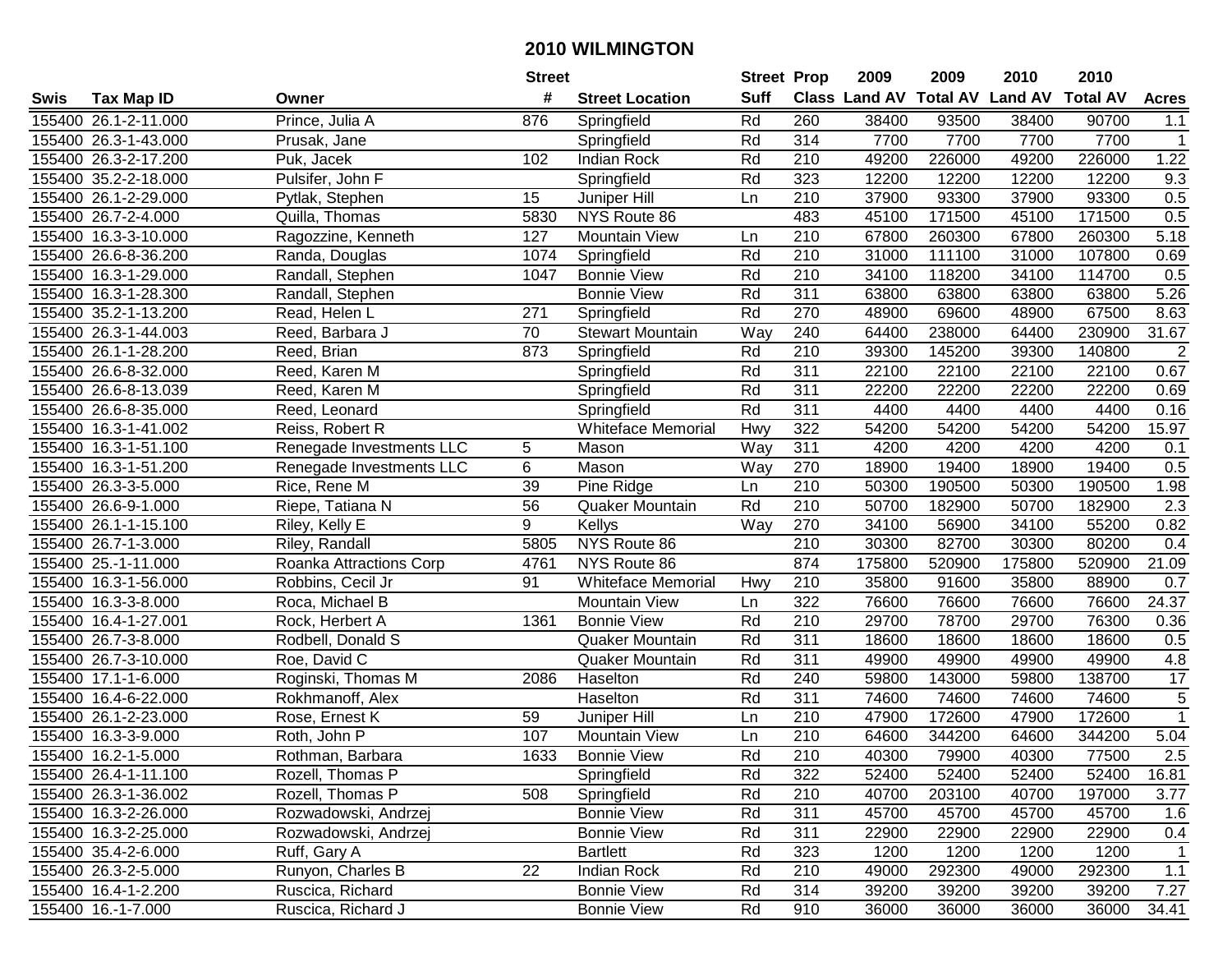| #<br><b>Suff</b><br><b>Class Land AV Total AV</b><br><b>Land AV</b><br><b>Total AV</b><br><b>Tax Map ID</b><br><b>Street Location</b><br><b>Acres</b><br>Swis<br>Owner<br>155400 16.-1-8.000<br>Ruscica, Richard J<br><b>Bonnie View</b><br>Rd<br>910<br>84500<br>84500<br>84500<br>84500<br>100<br>2.69<br>1337<br><b>Bonnie View</b><br>Rd<br>270<br>38200<br>54600<br>38200<br>53000<br>155400 16.4-1-3.000<br>Ruscica, Richard J<br>155400 26.6-5-76.000<br>NYS Route 86<br>311<br>74900<br>74900<br>74900<br>74900<br>1.6<br>Russell, Deborah<br>NYS Route 86<br>210<br>37200<br>37200<br>71600<br>1.05<br>155400 16.4-3-3.002<br>Saltmarsh, Cheryl<br>6064<br>73800<br>23.5<br>155400 6.4-1-3.000<br>Little Tor<br>240<br>60800<br>230600<br>60800<br>223700<br>Sampson, Richard<br>39<br>Ln<br>NYS Route 86<br>230<br>0.84<br>155400 16.3-2-6.001<br>Sampson, Robert<br>5727<br>37900<br>274400<br>37900<br>266200<br>314<br>33600<br>33600<br>33600<br>4.8<br>155400 26.3-1-35.000<br>Sanders, Herbert G<br>Springfield<br>Rd<br>33600<br>210<br>1.52<br>155400 26.1-2-21.000<br>50<br>48700<br>131600<br>48700<br>Sanson, Robert J<br>Juniper Hill<br>Ln<br>131600<br>NYS Route 86<br>432<br>32000<br>64200<br>0.3<br>155400 16.3-2-24.000<br>Santa Maria, Craig<br>5697<br>64200<br>32000<br>910<br>32.65<br>155400 16.3-1-78.000<br><b>Whiteface Memorial</b><br>34500<br>34500<br>34500<br>34500<br>Santas Workshop Inc<br>Hwy<br>314<br>4470<br>155400 16.3-1-1.001<br><b>Whiteface Memorial</b><br>4470<br>4470<br>4470<br>0.3<br>Santas Workshop Inc<br>Hwy<br>65.2<br>155400 16.3-1-75.000<br>Hwy<br>910<br>70800<br>70800<br>70800<br>70800<br>Santas Workshop Inc<br><b>Whiteface Memorial</b><br>352<br>Hwy<br>822<br>19800<br>19800<br>19800<br>19800<br>10<br>155400 16.3-1-2.000<br>Santas Workshop Inc<br><b>Whiteface Memorial</b><br>532<br>16.3-1-3.000<br><b>Whiteface Memorial</b><br>Hwy<br>295500<br>759200<br>295500<br>759200<br>14.8<br>155400<br>Santas Workshop Inc<br>324<br>Hwy<br>82.53<br><b>Whiteface Memorial</b><br>910<br>58100<br>58100<br>58100<br>58100<br>155400 16.3-1-6.000<br>Santas Workshop Inc<br><b>Whiteface Memorial</b><br>Hwy<br>322<br>50700<br>50700<br>50700<br>50700<br>14.7<br>155400 16.3-1-70.110<br>Santas Workshop Inc<br>7300<br>7300<br>7300<br>155400 16.3-1-32.200<br>Hwy<br>474<br>7300<br>0.03<br><b>Whiteface Memorial</b><br>Santas Workshop Inc<br>Rd<br>210<br>3.19<br>155400 35.2-2-20.001<br>202<br>41100<br>139900<br>135700<br>Santo, John H<br>Springfield<br>41100<br>155400 26.1-1-26.003<br>Saunderson, David<br>Rd<br>210<br>43300<br>162400<br>43300<br>157500<br>4.7<br>861<br>Springfield<br>43<br>Trillium<br>Way<br>210<br>96000<br>372700<br>96000<br>372700<br>1.02<br>155400 26.6-5-60.002<br>Schaffer, Benjamin M<br>$\overline{2}$<br>147<br>Fox Farm<br>Rd<br>210<br>50300<br>293700<br>293700<br>155400 26.3-3-26.000<br>50300<br>Scheer, Michael R<br>$\overline{5}$<br>311<br>155400 16.3-3-13.000<br><b>Mountain View</b><br>44700<br>44700<br>44700<br>44700<br>Schlogl, John J<br>Ln<br>1.9<br>Rd<br>210<br>123600<br>155400 26.4-1-17.000<br>Schneider, Robert C<br>89<br>Hardy<br>39200<br>127400<br>39200<br>311<br>6.81<br>16.3-3-7.000<br>Mountain View<br>51600<br>51600<br>51600<br>155400<br>Schreiber, Doris A<br>Ln<br>51600<br>314<br>39300<br>39300<br>39300<br>3.28<br>155400 26.2-1-56.600<br>Schwab, Susan<br>Ln<br>39300<br>Deep Woods<br>Perkins<br>912<br>Schwalbaum, Martin B<br>Ln<br>165600<br>189000<br>165600<br>189000<br>105.7<br>155400 26.4-1-3.000<br>910<br>65100<br>65100<br>155400 26.2-1-5.000<br>Scovotti, Ross<br>NYS Route 86<br>65100<br>65100<br>50.8<br>56300<br>56300<br>155400 26.7-5-3.002<br>Rd<br>311<br>56300<br>56300<br>6.56<br>Scovotti, Ross<br>Quaker Mountain<br>NYS Route 86<br>423<br>39500<br>129300<br>39500<br>129300<br>155400 16.3-1-57.200<br>Scsigulinsky, Frank S<br>5629<br>0.59<br>$\overline{210}$<br>155400 16.3-1-57.100<br>5627<br>NYS Route 86<br>35800<br>326600<br>35800<br>316800<br>0.71<br>Scsigulinsky, Frank S<br>NYS Route 86<br>$\overline{210}$<br>26600<br>137100<br>133000<br>155400 26.2-2-2.000<br>Sec of Housing & Urban Dev<br>5952<br>26600<br>0.4<br>27600<br>155400 26.6-5-51.000<br>Rd<br>311<br>27600<br>27600<br>27600<br>0.9<br>Sedgwick, Charlotte C<br>Springfield<br>$\overline{210}$<br>189700<br>155400 26.6-5-46.000<br>27<br>Way<br>106600<br>189700<br>106600<br>Sedgwick, Charlotte C<br>Cedar<br>$\mathbf 1$<br>Rd<br>311<br>0.8<br>Springfield<br>64000<br>64000<br>64000<br>64000<br>155400 26.6-5-45.000<br>Sedgwick, Charlotte C<br>155400 16.-1-6.110<br>Seguin Elisha M<br>1375<br><b>Bonnie View</b><br>Rd<br>210<br>42800<br>43300<br>42800<br>151500<br>5<br>103<br>155400 16.2-1-13.000<br>Shannon, Michael J<br>Haselton<br>Rd<br>910<br>97900<br>97900<br>97900<br>97900<br>281<br>341500<br>155400 16.4-6-6.000<br>Sharak, Peter P<br>Lenny Preston<br>Rd<br>210<br>120300<br>341500<br>120300<br>5.29<br>155400 26.3-1-19.000<br>726<br>Rd<br>210<br>42300<br>212500<br>42300<br>219000<br>4.12<br>Shaw, James D<br>Springfield<br>155400 26.3-2-2.002<br>Rd<br>314<br>Shaw, James D<br>Springfield<br>44500<br>44500<br>44500<br>44500<br>2.47<br>Rd<br>314<br>155400 26.3-1-20.000<br>Shaw, James D<br>Springfield<br>24900<br>24900<br>24900<br>24900<br>1.21<br>155400 26.3-1-47.000<br>593<br>Rd<br>210<br>37200<br>189800<br>37200<br>184100<br><b>Short Marcia</b><br>Springfield<br>155400 26.3-1-69.111<br>105600 100.13 |  |                | <b>Street</b> |          | <b>Street Prop</b> |     | 2009   | 2009   | 2010   | 2010 |  |
|------------------------------------------------------------------------------------------------------------------------------------------------------------------------------------------------------------------------------------------------------------------------------------------------------------------------------------------------------------------------------------------------------------------------------------------------------------------------------------------------------------------------------------------------------------------------------------------------------------------------------------------------------------------------------------------------------------------------------------------------------------------------------------------------------------------------------------------------------------------------------------------------------------------------------------------------------------------------------------------------------------------------------------------------------------------------------------------------------------------------------------------------------------------------------------------------------------------------------------------------------------------------------------------------------------------------------------------------------------------------------------------------------------------------------------------------------------------------------------------------------------------------------------------------------------------------------------------------------------------------------------------------------------------------------------------------------------------------------------------------------------------------------------------------------------------------------------------------------------------------------------------------------------------------------------------------------------------------------------------------------------------------------------------------------------------------------------------------------------------------------------------------------------------------------------------------------------------------------------------------------------------------------------------------------------------------------------------------------------------------------------------------------------------------------------------------------------------------------------------------------------------------------------------------------------------------------------------------------------------------------------------------------------------------------------------------------------------------------------------------------------------------------------------------------------------------------------------------------------------------------------------------------------------------------------------------------------------------------------------------------------------------------------------------------------------------------------------------------------------------------------------------------------------------------------------------------------------------------------------------------------------------------------------------------------------------------------------------------------------------------------------------------------------------------------------------------------------------------------------------------------------------------------------------------------------------------------------------------------------------------------------------------------------------------------------------------------------------------------------------------------------------------------------------------------------------------------------------------------------------------------------------------------------------------------------------------------------------------------------------------------------------------------------------------------------------------------------------------------------------------------------------------------------------------------------------------------------------------------------------------------------------------------------------------------------------------------------------------------------------------------------------------------------------------------------------------------------------------------------------------------------------------------------------------------------------------------------------------------------------------------------------------------------------------------------------------------------------------------------------------------------------------------------------------------------------------------------------------------------------------------------------------------------------------------------------------------------------------------------------------------------------------------------------------------------------------------------------------------------------------------------------------------------------------------------------------------------------------------------------------------------------------------------------------------------------------------------------------------------------------------------------------------------------------------------------------------------------------------------------------------------------------------------------------------|--|----------------|---------------|----------|--------------------|-----|--------|--------|--------|------|--|
|                                                                                                                                                                                                                                                                                                                                                                                                                                                                                                                                                                                                                                                                                                                                                                                                                                                                                                                                                                                                                                                                                                                                                                                                                                                                                                                                                                                                                                                                                                                                                                                                                                                                                                                                                                                                                                                                                                                                                                                                                                                                                                                                                                                                                                                                                                                                                                                                                                                                                                                                                                                                                                                                                                                                                                                                                                                                                                                                                                                                                                                                                                                                                                                                                                                                                                                                                                                                                                                                                                                                                                                                                                                                                                                                                                                                                                                                                                                                                                                                                                                                                                                                                                                                                                                                                                                                                                                                                                                                                                                                                                                                                                                                                                                                                                                                                                                                                                                                                                                                                                                                                                                                                                                                                                                                                                                                                                                                                                                                                                                                                            |  |                |               |          |                    |     |        |        |        |      |  |
|                                                                                                                                                                                                                                                                                                                                                                                                                                                                                                                                                                                                                                                                                                                                                                                                                                                                                                                                                                                                                                                                                                                                                                                                                                                                                                                                                                                                                                                                                                                                                                                                                                                                                                                                                                                                                                                                                                                                                                                                                                                                                                                                                                                                                                                                                                                                                                                                                                                                                                                                                                                                                                                                                                                                                                                                                                                                                                                                                                                                                                                                                                                                                                                                                                                                                                                                                                                                                                                                                                                                                                                                                                                                                                                                                                                                                                                                                                                                                                                                                                                                                                                                                                                                                                                                                                                                                                                                                                                                                                                                                                                                                                                                                                                                                                                                                                                                                                                                                                                                                                                                                                                                                                                                                                                                                                                                                                                                                                                                                                                                                            |  |                |               |          |                    |     |        |        |        |      |  |
|                                                                                                                                                                                                                                                                                                                                                                                                                                                                                                                                                                                                                                                                                                                                                                                                                                                                                                                                                                                                                                                                                                                                                                                                                                                                                                                                                                                                                                                                                                                                                                                                                                                                                                                                                                                                                                                                                                                                                                                                                                                                                                                                                                                                                                                                                                                                                                                                                                                                                                                                                                                                                                                                                                                                                                                                                                                                                                                                                                                                                                                                                                                                                                                                                                                                                                                                                                                                                                                                                                                                                                                                                                                                                                                                                                                                                                                                                                                                                                                                                                                                                                                                                                                                                                                                                                                                                                                                                                                                                                                                                                                                                                                                                                                                                                                                                                                                                                                                                                                                                                                                                                                                                                                                                                                                                                                                                                                                                                                                                                                                                            |  |                |               |          |                    |     |        |        |        |      |  |
|                                                                                                                                                                                                                                                                                                                                                                                                                                                                                                                                                                                                                                                                                                                                                                                                                                                                                                                                                                                                                                                                                                                                                                                                                                                                                                                                                                                                                                                                                                                                                                                                                                                                                                                                                                                                                                                                                                                                                                                                                                                                                                                                                                                                                                                                                                                                                                                                                                                                                                                                                                                                                                                                                                                                                                                                                                                                                                                                                                                                                                                                                                                                                                                                                                                                                                                                                                                                                                                                                                                                                                                                                                                                                                                                                                                                                                                                                                                                                                                                                                                                                                                                                                                                                                                                                                                                                                                                                                                                                                                                                                                                                                                                                                                                                                                                                                                                                                                                                                                                                                                                                                                                                                                                                                                                                                                                                                                                                                                                                                                                                            |  |                |               |          |                    |     |        |        |        |      |  |
|                                                                                                                                                                                                                                                                                                                                                                                                                                                                                                                                                                                                                                                                                                                                                                                                                                                                                                                                                                                                                                                                                                                                                                                                                                                                                                                                                                                                                                                                                                                                                                                                                                                                                                                                                                                                                                                                                                                                                                                                                                                                                                                                                                                                                                                                                                                                                                                                                                                                                                                                                                                                                                                                                                                                                                                                                                                                                                                                                                                                                                                                                                                                                                                                                                                                                                                                                                                                                                                                                                                                                                                                                                                                                                                                                                                                                                                                                                                                                                                                                                                                                                                                                                                                                                                                                                                                                                                                                                                                                                                                                                                                                                                                                                                                                                                                                                                                                                                                                                                                                                                                                                                                                                                                                                                                                                                                                                                                                                                                                                                                                            |  |                |               |          |                    |     |        |        |        |      |  |
|                                                                                                                                                                                                                                                                                                                                                                                                                                                                                                                                                                                                                                                                                                                                                                                                                                                                                                                                                                                                                                                                                                                                                                                                                                                                                                                                                                                                                                                                                                                                                                                                                                                                                                                                                                                                                                                                                                                                                                                                                                                                                                                                                                                                                                                                                                                                                                                                                                                                                                                                                                                                                                                                                                                                                                                                                                                                                                                                                                                                                                                                                                                                                                                                                                                                                                                                                                                                                                                                                                                                                                                                                                                                                                                                                                                                                                                                                                                                                                                                                                                                                                                                                                                                                                                                                                                                                                                                                                                                                                                                                                                                                                                                                                                                                                                                                                                                                                                                                                                                                                                                                                                                                                                                                                                                                                                                                                                                                                                                                                                                                            |  |                |               |          |                    |     |        |        |        |      |  |
|                                                                                                                                                                                                                                                                                                                                                                                                                                                                                                                                                                                                                                                                                                                                                                                                                                                                                                                                                                                                                                                                                                                                                                                                                                                                                                                                                                                                                                                                                                                                                                                                                                                                                                                                                                                                                                                                                                                                                                                                                                                                                                                                                                                                                                                                                                                                                                                                                                                                                                                                                                                                                                                                                                                                                                                                                                                                                                                                                                                                                                                                                                                                                                                                                                                                                                                                                                                                                                                                                                                                                                                                                                                                                                                                                                                                                                                                                                                                                                                                                                                                                                                                                                                                                                                                                                                                                                                                                                                                                                                                                                                                                                                                                                                                                                                                                                                                                                                                                                                                                                                                                                                                                                                                                                                                                                                                                                                                                                                                                                                                                            |  |                |               |          |                    |     |        |        |        |      |  |
|                                                                                                                                                                                                                                                                                                                                                                                                                                                                                                                                                                                                                                                                                                                                                                                                                                                                                                                                                                                                                                                                                                                                                                                                                                                                                                                                                                                                                                                                                                                                                                                                                                                                                                                                                                                                                                                                                                                                                                                                                                                                                                                                                                                                                                                                                                                                                                                                                                                                                                                                                                                                                                                                                                                                                                                                                                                                                                                                                                                                                                                                                                                                                                                                                                                                                                                                                                                                                                                                                                                                                                                                                                                                                                                                                                                                                                                                                                                                                                                                                                                                                                                                                                                                                                                                                                                                                                                                                                                                                                                                                                                                                                                                                                                                                                                                                                                                                                                                                                                                                                                                                                                                                                                                                                                                                                                                                                                                                                                                                                                                                            |  |                |               |          |                    |     |        |        |        |      |  |
|                                                                                                                                                                                                                                                                                                                                                                                                                                                                                                                                                                                                                                                                                                                                                                                                                                                                                                                                                                                                                                                                                                                                                                                                                                                                                                                                                                                                                                                                                                                                                                                                                                                                                                                                                                                                                                                                                                                                                                                                                                                                                                                                                                                                                                                                                                                                                                                                                                                                                                                                                                                                                                                                                                                                                                                                                                                                                                                                                                                                                                                                                                                                                                                                                                                                                                                                                                                                                                                                                                                                                                                                                                                                                                                                                                                                                                                                                                                                                                                                                                                                                                                                                                                                                                                                                                                                                                                                                                                                                                                                                                                                                                                                                                                                                                                                                                                                                                                                                                                                                                                                                                                                                                                                                                                                                                                                                                                                                                                                                                                                                            |  |                |               |          |                    |     |        |        |        |      |  |
|                                                                                                                                                                                                                                                                                                                                                                                                                                                                                                                                                                                                                                                                                                                                                                                                                                                                                                                                                                                                                                                                                                                                                                                                                                                                                                                                                                                                                                                                                                                                                                                                                                                                                                                                                                                                                                                                                                                                                                                                                                                                                                                                                                                                                                                                                                                                                                                                                                                                                                                                                                                                                                                                                                                                                                                                                                                                                                                                                                                                                                                                                                                                                                                                                                                                                                                                                                                                                                                                                                                                                                                                                                                                                                                                                                                                                                                                                                                                                                                                                                                                                                                                                                                                                                                                                                                                                                                                                                                                                                                                                                                                                                                                                                                                                                                                                                                                                                                                                                                                                                                                                                                                                                                                                                                                                                                                                                                                                                                                                                                                                            |  |                |               |          |                    |     |        |        |        |      |  |
|                                                                                                                                                                                                                                                                                                                                                                                                                                                                                                                                                                                                                                                                                                                                                                                                                                                                                                                                                                                                                                                                                                                                                                                                                                                                                                                                                                                                                                                                                                                                                                                                                                                                                                                                                                                                                                                                                                                                                                                                                                                                                                                                                                                                                                                                                                                                                                                                                                                                                                                                                                                                                                                                                                                                                                                                                                                                                                                                                                                                                                                                                                                                                                                                                                                                                                                                                                                                                                                                                                                                                                                                                                                                                                                                                                                                                                                                                                                                                                                                                                                                                                                                                                                                                                                                                                                                                                                                                                                                                                                                                                                                                                                                                                                                                                                                                                                                                                                                                                                                                                                                                                                                                                                                                                                                                                                                                                                                                                                                                                                                                            |  |                |               |          |                    |     |        |        |        |      |  |
|                                                                                                                                                                                                                                                                                                                                                                                                                                                                                                                                                                                                                                                                                                                                                                                                                                                                                                                                                                                                                                                                                                                                                                                                                                                                                                                                                                                                                                                                                                                                                                                                                                                                                                                                                                                                                                                                                                                                                                                                                                                                                                                                                                                                                                                                                                                                                                                                                                                                                                                                                                                                                                                                                                                                                                                                                                                                                                                                                                                                                                                                                                                                                                                                                                                                                                                                                                                                                                                                                                                                                                                                                                                                                                                                                                                                                                                                                                                                                                                                                                                                                                                                                                                                                                                                                                                                                                                                                                                                                                                                                                                                                                                                                                                                                                                                                                                                                                                                                                                                                                                                                                                                                                                                                                                                                                                                                                                                                                                                                                                                                            |  |                |               |          |                    |     |        |        |        |      |  |
|                                                                                                                                                                                                                                                                                                                                                                                                                                                                                                                                                                                                                                                                                                                                                                                                                                                                                                                                                                                                                                                                                                                                                                                                                                                                                                                                                                                                                                                                                                                                                                                                                                                                                                                                                                                                                                                                                                                                                                                                                                                                                                                                                                                                                                                                                                                                                                                                                                                                                                                                                                                                                                                                                                                                                                                                                                                                                                                                                                                                                                                                                                                                                                                                                                                                                                                                                                                                                                                                                                                                                                                                                                                                                                                                                                                                                                                                                                                                                                                                                                                                                                                                                                                                                                                                                                                                                                                                                                                                                                                                                                                                                                                                                                                                                                                                                                                                                                                                                                                                                                                                                                                                                                                                                                                                                                                                                                                                                                                                                                                                                            |  |                |               |          |                    |     |        |        |        |      |  |
|                                                                                                                                                                                                                                                                                                                                                                                                                                                                                                                                                                                                                                                                                                                                                                                                                                                                                                                                                                                                                                                                                                                                                                                                                                                                                                                                                                                                                                                                                                                                                                                                                                                                                                                                                                                                                                                                                                                                                                                                                                                                                                                                                                                                                                                                                                                                                                                                                                                                                                                                                                                                                                                                                                                                                                                                                                                                                                                                                                                                                                                                                                                                                                                                                                                                                                                                                                                                                                                                                                                                                                                                                                                                                                                                                                                                                                                                                                                                                                                                                                                                                                                                                                                                                                                                                                                                                                                                                                                                                                                                                                                                                                                                                                                                                                                                                                                                                                                                                                                                                                                                                                                                                                                                                                                                                                                                                                                                                                                                                                                                                            |  |                |               |          |                    |     |        |        |        |      |  |
|                                                                                                                                                                                                                                                                                                                                                                                                                                                                                                                                                                                                                                                                                                                                                                                                                                                                                                                                                                                                                                                                                                                                                                                                                                                                                                                                                                                                                                                                                                                                                                                                                                                                                                                                                                                                                                                                                                                                                                                                                                                                                                                                                                                                                                                                                                                                                                                                                                                                                                                                                                                                                                                                                                                                                                                                                                                                                                                                                                                                                                                                                                                                                                                                                                                                                                                                                                                                                                                                                                                                                                                                                                                                                                                                                                                                                                                                                                                                                                                                                                                                                                                                                                                                                                                                                                                                                                                                                                                                                                                                                                                                                                                                                                                                                                                                                                                                                                                                                                                                                                                                                                                                                                                                                                                                                                                                                                                                                                                                                                                                                            |  |                |               |          |                    |     |        |        |        |      |  |
|                                                                                                                                                                                                                                                                                                                                                                                                                                                                                                                                                                                                                                                                                                                                                                                                                                                                                                                                                                                                                                                                                                                                                                                                                                                                                                                                                                                                                                                                                                                                                                                                                                                                                                                                                                                                                                                                                                                                                                                                                                                                                                                                                                                                                                                                                                                                                                                                                                                                                                                                                                                                                                                                                                                                                                                                                                                                                                                                                                                                                                                                                                                                                                                                                                                                                                                                                                                                                                                                                                                                                                                                                                                                                                                                                                                                                                                                                                                                                                                                                                                                                                                                                                                                                                                                                                                                                                                                                                                                                                                                                                                                                                                                                                                                                                                                                                                                                                                                                                                                                                                                                                                                                                                                                                                                                                                                                                                                                                                                                                                                                            |  |                |               |          |                    |     |        |        |        |      |  |
|                                                                                                                                                                                                                                                                                                                                                                                                                                                                                                                                                                                                                                                                                                                                                                                                                                                                                                                                                                                                                                                                                                                                                                                                                                                                                                                                                                                                                                                                                                                                                                                                                                                                                                                                                                                                                                                                                                                                                                                                                                                                                                                                                                                                                                                                                                                                                                                                                                                                                                                                                                                                                                                                                                                                                                                                                                                                                                                                                                                                                                                                                                                                                                                                                                                                                                                                                                                                                                                                                                                                                                                                                                                                                                                                                                                                                                                                                                                                                                                                                                                                                                                                                                                                                                                                                                                                                                                                                                                                                                                                                                                                                                                                                                                                                                                                                                                                                                                                                                                                                                                                                                                                                                                                                                                                                                                                                                                                                                                                                                                                                            |  |                |               |          |                    |     |        |        |        |      |  |
|                                                                                                                                                                                                                                                                                                                                                                                                                                                                                                                                                                                                                                                                                                                                                                                                                                                                                                                                                                                                                                                                                                                                                                                                                                                                                                                                                                                                                                                                                                                                                                                                                                                                                                                                                                                                                                                                                                                                                                                                                                                                                                                                                                                                                                                                                                                                                                                                                                                                                                                                                                                                                                                                                                                                                                                                                                                                                                                                                                                                                                                                                                                                                                                                                                                                                                                                                                                                                                                                                                                                                                                                                                                                                                                                                                                                                                                                                                                                                                                                                                                                                                                                                                                                                                                                                                                                                                                                                                                                                                                                                                                                                                                                                                                                                                                                                                                                                                                                                                                                                                                                                                                                                                                                                                                                                                                                                                                                                                                                                                                                                            |  |                |               |          |                    |     |        |        |        |      |  |
|                                                                                                                                                                                                                                                                                                                                                                                                                                                                                                                                                                                                                                                                                                                                                                                                                                                                                                                                                                                                                                                                                                                                                                                                                                                                                                                                                                                                                                                                                                                                                                                                                                                                                                                                                                                                                                                                                                                                                                                                                                                                                                                                                                                                                                                                                                                                                                                                                                                                                                                                                                                                                                                                                                                                                                                                                                                                                                                                                                                                                                                                                                                                                                                                                                                                                                                                                                                                                                                                                                                                                                                                                                                                                                                                                                                                                                                                                                                                                                                                                                                                                                                                                                                                                                                                                                                                                                                                                                                                                                                                                                                                                                                                                                                                                                                                                                                                                                                                                                                                                                                                                                                                                                                                                                                                                                                                                                                                                                                                                                                                                            |  |                |               |          |                    |     |        |        |        |      |  |
|                                                                                                                                                                                                                                                                                                                                                                                                                                                                                                                                                                                                                                                                                                                                                                                                                                                                                                                                                                                                                                                                                                                                                                                                                                                                                                                                                                                                                                                                                                                                                                                                                                                                                                                                                                                                                                                                                                                                                                                                                                                                                                                                                                                                                                                                                                                                                                                                                                                                                                                                                                                                                                                                                                                                                                                                                                                                                                                                                                                                                                                                                                                                                                                                                                                                                                                                                                                                                                                                                                                                                                                                                                                                                                                                                                                                                                                                                                                                                                                                                                                                                                                                                                                                                                                                                                                                                                                                                                                                                                                                                                                                                                                                                                                                                                                                                                                                                                                                                                                                                                                                                                                                                                                                                                                                                                                                                                                                                                                                                                                                                            |  |                |               |          |                    |     |        |        |        |      |  |
|                                                                                                                                                                                                                                                                                                                                                                                                                                                                                                                                                                                                                                                                                                                                                                                                                                                                                                                                                                                                                                                                                                                                                                                                                                                                                                                                                                                                                                                                                                                                                                                                                                                                                                                                                                                                                                                                                                                                                                                                                                                                                                                                                                                                                                                                                                                                                                                                                                                                                                                                                                                                                                                                                                                                                                                                                                                                                                                                                                                                                                                                                                                                                                                                                                                                                                                                                                                                                                                                                                                                                                                                                                                                                                                                                                                                                                                                                                                                                                                                                                                                                                                                                                                                                                                                                                                                                                                                                                                                                                                                                                                                                                                                                                                                                                                                                                                                                                                                                                                                                                                                                                                                                                                                                                                                                                                                                                                                                                                                                                                                                            |  |                |               |          |                    |     |        |        |        |      |  |
|                                                                                                                                                                                                                                                                                                                                                                                                                                                                                                                                                                                                                                                                                                                                                                                                                                                                                                                                                                                                                                                                                                                                                                                                                                                                                                                                                                                                                                                                                                                                                                                                                                                                                                                                                                                                                                                                                                                                                                                                                                                                                                                                                                                                                                                                                                                                                                                                                                                                                                                                                                                                                                                                                                                                                                                                                                                                                                                                                                                                                                                                                                                                                                                                                                                                                                                                                                                                                                                                                                                                                                                                                                                                                                                                                                                                                                                                                                                                                                                                                                                                                                                                                                                                                                                                                                                                                                                                                                                                                                                                                                                                                                                                                                                                                                                                                                                                                                                                                                                                                                                                                                                                                                                                                                                                                                                                                                                                                                                                                                                                                            |  |                |               |          |                    |     |        |        |        |      |  |
|                                                                                                                                                                                                                                                                                                                                                                                                                                                                                                                                                                                                                                                                                                                                                                                                                                                                                                                                                                                                                                                                                                                                                                                                                                                                                                                                                                                                                                                                                                                                                                                                                                                                                                                                                                                                                                                                                                                                                                                                                                                                                                                                                                                                                                                                                                                                                                                                                                                                                                                                                                                                                                                                                                                                                                                                                                                                                                                                                                                                                                                                                                                                                                                                                                                                                                                                                                                                                                                                                                                                                                                                                                                                                                                                                                                                                                                                                                                                                                                                                                                                                                                                                                                                                                                                                                                                                                                                                                                                                                                                                                                                                                                                                                                                                                                                                                                                                                                                                                                                                                                                                                                                                                                                                                                                                                                                                                                                                                                                                                                                                            |  |                |               |          |                    |     |        |        |        |      |  |
|                                                                                                                                                                                                                                                                                                                                                                                                                                                                                                                                                                                                                                                                                                                                                                                                                                                                                                                                                                                                                                                                                                                                                                                                                                                                                                                                                                                                                                                                                                                                                                                                                                                                                                                                                                                                                                                                                                                                                                                                                                                                                                                                                                                                                                                                                                                                                                                                                                                                                                                                                                                                                                                                                                                                                                                                                                                                                                                                                                                                                                                                                                                                                                                                                                                                                                                                                                                                                                                                                                                                                                                                                                                                                                                                                                                                                                                                                                                                                                                                                                                                                                                                                                                                                                                                                                                                                                                                                                                                                                                                                                                                                                                                                                                                                                                                                                                                                                                                                                                                                                                                                                                                                                                                                                                                                                                                                                                                                                                                                                                                                            |  |                |               |          |                    |     |        |        |        |      |  |
|                                                                                                                                                                                                                                                                                                                                                                                                                                                                                                                                                                                                                                                                                                                                                                                                                                                                                                                                                                                                                                                                                                                                                                                                                                                                                                                                                                                                                                                                                                                                                                                                                                                                                                                                                                                                                                                                                                                                                                                                                                                                                                                                                                                                                                                                                                                                                                                                                                                                                                                                                                                                                                                                                                                                                                                                                                                                                                                                                                                                                                                                                                                                                                                                                                                                                                                                                                                                                                                                                                                                                                                                                                                                                                                                                                                                                                                                                                                                                                                                                                                                                                                                                                                                                                                                                                                                                                                                                                                                                                                                                                                                                                                                                                                                                                                                                                                                                                                                                                                                                                                                                                                                                                                                                                                                                                                                                                                                                                                                                                                                                            |  |                |               |          |                    |     |        |        |        |      |  |
|                                                                                                                                                                                                                                                                                                                                                                                                                                                                                                                                                                                                                                                                                                                                                                                                                                                                                                                                                                                                                                                                                                                                                                                                                                                                                                                                                                                                                                                                                                                                                                                                                                                                                                                                                                                                                                                                                                                                                                                                                                                                                                                                                                                                                                                                                                                                                                                                                                                                                                                                                                                                                                                                                                                                                                                                                                                                                                                                                                                                                                                                                                                                                                                                                                                                                                                                                                                                                                                                                                                                                                                                                                                                                                                                                                                                                                                                                                                                                                                                                                                                                                                                                                                                                                                                                                                                                                                                                                                                                                                                                                                                                                                                                                                                                                                                                                                                                                                                                                                                                                                                                                                                                                                                                                                                                                                                                                                                                                                                                                                                                            |  |                |               |          |                    |     |        |        |        |      |  |
|                                                                                                                                                                                                                                                                                                                                                                                                                                                                                                                                                                                                                                                                                                                                                                                                                                                                                                                                                                                                                                                                                                                                                                                                                                                                                                                                                                                                                                                                                                                                                                                                                                                                                                                                                                                                                                                                                                                                                                                                                                                                                                                                                                                                                                                                                                                                                                                                                                                                                                                                                                                                                                                                                                                                                                                                                                                                                                                                                                                                                                                                                                                                                                                                                                                                                                                                                                                                                                                                                                                                                                                                                                                                                                                                                                                                                                                                                                                                                                                                                                                                                                                                                                                                                                                                                                                                                                                                                                                                                                                                                                                                                                                                                                                                                                                                                                                                                                                                                                                                                                                                                                                                                                                                                                                                                                                                                                                                                                                                                                                                                            |  |                |               |          |                    |     |        |        |        |      |  |
|                                                                                                                                                                                                                                                                                                                                                                                                                                                                                                                                                                                                                                                                                                                                                                                                                                                                                                                                                                                                                                                                                                                                                                                                                                                                                                                                                                                                                                                                                                                                                                                                                                                                                                                                                                                                                                                                                                                                                                                                                                                                                                                                                                                                                                                                                                                                                                                                                                                                                                                                                                                                                                                                                                                                                                                                                                                                                                                                                                                                                                                                                                                                                                                                                                                                                                                                                                                                                                                                                                                                                                                                                                                                                                                                                                                                                                                                                                                                                                                                                                                                                                                                                                                                                                                                                                                                                                                                                                                                                                                                                                                                                                                                                                                                                                                                                                                                                                                                                                                                                                                                                                                                                                                                                                                                                                                                                                                                                                                                                                                                                            |  |                |               |          |                    |     |        |        |        |      |  |
|                                                                                                                                                                                                                                                                                                                                                                                                                                                                                                                                                                                                                                                                                                                                                                                                                                                                                                                                                                                                                                                                                                                                                                                                                                                                                                                                                                                                                                                                                                                                                                                                                                                                                                                                                                                                                                                                                                                                                                                                                                                                                                                                                                                                                                                                                                                                                                                                                                                                                                                                                                                                                                                                                                                                                                                                                                                                                                                                                                                                                                                                                                                                                                                                                                                                                                                                                                                                                                                                                                                                                                                                                                                                                                                                                                                                                                                                                                                                                                                                                                                                                                                                                                                                                                                                                                                                                                                                                                                                                                                                                                                                                                                                                                                                                                                                                                                                                                                                                                                                                                                                                                                                                                                                                                                                                                                                                                                                                                                                                                                                                            |  |                |               |          |                    |     |        |        |        |      |  |
|                                                                                                                                                                                                                                                                                                                                                                                                                                                                                                                                                                                                                                                                                                                                                                                                                                                                                                                                                                                                                                                                                                                                                                                                                                                                                                                                                                                                                                                                                                                                                                                                                                                                                                                                                                                                                                                                                                                                                                                                                                                                                                                                                                                                                                                                                                                                                                                                                                                                                                                                                                                                                                                                                                                                                                                                                                                                                                                                                                                                                                                                                                                                                                                                                                                                                                                                                                                                                                                                                                                                                                                                                                                                                                                                                                                                                                                                                                                                                                                                                                                                                                                                                                                                                                                                                                                                                                                                                                                                                                                                                                                                                                                                                                                                                                                                                                                                                                                                                                                                                                                                                                                                                                                                                                                                                                                                                                                                                                                                                                                                                            |  |                |               |          |                    |     |        |        |        |      |  |
|                                                                                                                                                                                                                                                                                                                                                                                                                                                                                                                                                                                                                                                                                                                                                                                                                                                                                                                                                                                                                                                                                                                                                                                                                                                                                                                                                                                                                                                                                                                                                                                                                                                                                                                                                                                                                                                                                                                                                                                                                                                                                                                                                                                                                                                                                                                                                                                                                                                                                                                                                                                                                                                                                                                                                                                                                                                                                                                                                                                                                                                                                                                                                                                                                                                                                                                                                                                                                                                                                                                                                                                                                                                                                                                                                                                                                                                                                                                                                                                                                                                                                                                                                                                                                                                                                                                                                                                                                                                                                                                                                                                                                                                                                                                                                                                                                                                                                                                                                                                                                                                                                                                                                                                                                                                                                                                                                                                                                                                                                                                                                            |  |                |               |          |                    |     |        |        |        |      |  |
|                                                                                                                                                                                                                                                                                                                                                                                                                                                                                                                                                                                                                                                                                                                                                                                                                                                                                                                                                                                                                                                                                                                                                                                                                                                                                                                                                                                                                                                                                                                                                                                                                                                                                                                                                                                                                                                                                                                                                                                                                                                                                                                                                                                                                                                                                                                                                                                                                                                                                                                                                                                                                                                                                                                                                                                                                                                                                                                                                                                                                                                                                                                                                                                                                                                                                                                                                                                                                                                                                                                                                                                                                                                                                                                                                                                                                                                                                                                                                                                                                                                                                                                                                                                                                                                                                                                                                                                                                                                                                                                                                                                                                                                                                                                                                                                                                                                                                                                                                                                                                                                                                                                                                                                                                                                                                                                                                                                                                                                                                                                                                            |  |                |               |          |                    |     |        |        |        |      |  |
|                                                                                                                                                                                                                                                                                                                                                                                                                                                                                                                                                                                                                                                                                                                                                                                                                                                                                                                                                                                                                                                                                                                                                                                                                                                                                                                                                                                                                                                                                                                                                                                                                                                                                                                                                                                                                                                                                                                                                                                                                                                                                                                                                                                                                                                                                                                                                                                                                                                                                                                                                                                                                                                                                                                                                                                                                                                                                                                                                                                                                                                                                                                                                                                                                                                                                                                                                                                                                                                                                                                                                                                                                                                                                                                                                                                                                                                                                                                                                                                                                                                                                                                                                                                                                                                                                                                                                                                                                                                                                                                                                                                                                                                                                                                                                                                                                                                                                                                                                                                                                                                                                                                                                                                                                                                                                                                                                                                                                                                                                                                                                            |  |                |               |          |                    |     |        |        |        |      |  |
|                                                                                                                                                                                                                                                                                                                                                                                                                                                                                                                                                                                                                                                                                                                                                                                                                                                                                                                                                                                                                                                                                                                                                                                                                                                                                                                                                                                                                                                                                                                                                                                                                                                                                                                                                                                                                                                                                                                                                                                                                                                                                                                                                                                                                                                                                                                                                                                                                                                                                                                                                                                                                                                                                                                                                                                                                                                                                                                                                                                                                                                                                                                                                                                                                                                                                                                                                                                                                                                                                                                                                                                                                                                                                                                                                                                                                                                                                                                                                                                                                                                                                                                                                                                                                                                                                                                                                                                                                                                                                                                                                                                                                                                                                                                                                                                                                                                                                                                                                                                                                                                                                                                                                                                                                                                                                                                                                                                                                                                                                                                                                            |  |                |               |          |                    |     |        |        |        |      |  |
|                                                                                                                                                                                                                                                                                                                                                                                                                                                                                                                                                                                                                                                                                                                                                                                                                                                                                                                                                                                                                                                                                                                                                                                                                                                                                                                                                                                                                                                                                                                                                                                                                                                                                                                                                                                                                                                                                                                                                                                                                                                                                                                                                                                                                                                                                                                                                                                                                                                                                                                                                                                                                                                                                                                                                                                                                                                                                                                                                                                                                                                                                                                                                                                                                                                                                                                                                                                                                                                                                                                                                                                                                                                                                                                                                                                                                                                                                                                                                                                                                                                                                                                                                                                                                                                                                                                                                                                                                                                                                                                                                                                                                                                                                                                                                                                                                                                                                                                                                                                                                                                                                                                                                                                                                                                                                                                                                                                                                                                                                                                                                            |  |                |               |          |                    |     |        |        |        |      |  |
|                                                                                                                                                                                                                                                                                                                                                                                                                                                                                                                                                                                                                                                                                                                                                                                                                                                                                                                                                                                                                                                                                                                                                                                                                                                                                                                                                                                                                                                                                                                                                                                                                                                                                                                                                                                                                                                                                                                                                                                                                                                                                                                                                                                                                                                                                                                                                                                                                                                                                                                                                                                                                                                                                                                                                                                                                                                                                                                                                                                                                                                                                                                                                                                                                                                                                                                                                                                                                                                                                                                                                                                                                                                                                                                                                                                                                                                                                                                                                                                                                                                                                                                                                                                                                                                                                                                                                                                                                                                                                                                                                                                                                                                                                                                                                                                                                                                                                                                                                                                                                                                                                                                                                                                                                                                                                                                                                                                                                                                                                                                                                            |  |                |               |          |                    |     |        |        |        |      |  |
|                                                                                                                                                                                                                                                                                                                                                                                                                                                                                                                                                                                                                                                                                                                                                                                                                                                                                                                                                                                                                                                                                                                                                                                                                                                                                                                                                                                                                                                                                                                                                                                                                                                                                                                                                                                                                                                                                                                                                                                                                                                                                                                                                                                                                                                                                                                                                                                                                                                                                                                                                                                                                                                                                                                                                                                                                                                                                                                                                                                                                                                                                                                                                                                                                                                                                                                                                                                                                                                                                                                                                                                                                                                                                                                                                                                                                                                                                                                                                                                                                                                                                                                                                                                                                                                                                                                                                                                                                                                                                                                                                                                                                                                                                                                                                                                                                                                                                                                                                                                                                                                                                                                                                                                                                                                                                                                                                                                                                                                                                                                                                            |  |                |               |          |                    |     |        |        |        |      |  |
|                                                                                                                                                                                                                                                                                                                                                                                                                                                                                                                                                                                                                                                                                                                                                                                                                                                                                                                                                                                                                                                                                                                                                                                                                                                                                                                                                                                                                                                                                                                                                                                                                                                                                                                                                                                                                                                                                                                                                                                                                                                                                                                                                                                                                                                                                                                                                                                                                                                                                                                                                                                                                                                                                                                                                                                                                                                                                                                                                                                                                                                                                                                                                                                                                                                                                                                                                                                                                                                                                                                                                                                                                                                                                                                                                                                                                                                                                                                                                                                                                                                                                                                                                                                                                                                                                                                                                                                                                                                                                                                                                                                                                                                                                                                                                                                                                                                                                                                                                                                                                                                                                                                                                                                                                                                                                                                                                                                                                                                                                                                                                            |  |                |               |          |                    |     |        |        |        |      |  |
|                                                                                                                                                                                                                                                                                                                                                                                                                                                                                                                                                                                                                                                                                                                                                                                                                                                                                                                                                                                                                                                                                                                                                                                                                                                                                                                                                                                                                                                                                                                                                                                                                                                                                                                                                                                                                                                                                                                                                                                                                                                                                                                                                                                                                                                                                                                                                                                                                                                                                                                                                                                                                                                                                                                                                                                                                                                                                                                                                                                                                                                                                                                                                                                                                                                                                                                                                                                                                                                                                                                                                                                                                                                                                                                                                                                                                                                                                                                                                                                                                                                                                                                                                                                                                                                                                                                                                                                                                                                                                                                                                                                                                                                                                                                                                                                                                                                                                                                                                                                                                                                                                                                                                                                                                                                                                                                                                                                                                                                                                                                                                            |  |                |               |          |                    |     |        |        |        |      |  |
|                                                                                                                                                                                                                                                                                                                                                                                                                                                                                                                                                                                                                                                                                                                                                                                                                                                                                                                                                                                                                                                                                                                                                                                                                                                                                                                                                                                                                                                                                                                                                                                                                                                                                                                                                                                                                                                                                                                                                                                                                                                                                                                                                                                                                                                                                                                                                                                                                                                                                                                                                                                                                                                                                                                                                                                                                                                                                                                                                                                                                                                                                                                                                                                                                                                                                                                                                                                                                                                                                                                                                                                                                                                                                                                                                                                                                                                                                                                                                                                                                                                                                                                                                                                                                                                                                                                                                                                                                                                                                                                                                                                                                                                                                                                                                                                                                                                                                                                                                                                                                                                                                                                                                                                                                                                                                                                                                                                                                                                                                                                                                            |  |                |               |          |                    |     |        |        |        |      |  |
|                                                                                                                                                                                                                                                                                                                                                                                                                                                                                                                                                                                                                                                                                                                                                                                                                                                                                                                                                                                                                                                                                                                                                                                                                                                                                                                                                                                                                                                                                                                                                                                                                                                                                                                                                                                                                                                                                                                                                                                                                                                                                                                                                                                                                                                                                                                                                                                                                                                                                                                                                                                                                                                                                                                                                                                                                                                                                                                                                                                                                                                                                                                                                                                                                                                                                                                                                                                                                                                                                                                                                                                                                                                                                                                                                                                                                                                                                                                                                                                                                                                                                                                                                                                                                                                                                                                                                                                                                                                                                                                                                                                                                                                                                                                                                                                                                                                                                                                                                                                                                                                                                                                                                                                                                                                                                                                                                                                                                                                                                                                                                            |  |                |               |          |                    |     |        |        |        |      |  |
|                                                                                                                                                                                                                                                                                                                                                                                                                                                                                                                                                                                                                                                                                                                                                                                                                                                                                                                                                                                                                                                                                                                                                                                                                                                                                                                                                                                                                                                                                                                                                                                                                                                                                                                                                                                                                                                                                                                                                                                                                                                                                                                                                                                                                                                                                                                                                                                                                                                                                                                                                                                                                                                                                                                                                                                                                                                                                                                                                                                                                                                                                                                                                                                                                                                                                                                                                                                                                                                                                                                                                                                                                                                                                                                                                                                                                                                                                                                                                                                                                                                                                                                                                                                                                                                                                                                                                                                                                                                                                                                                                                                                                                                                                                                                                                                                                                                                                                                                                                                                                                                                                                                                                                                                                                                                                                                                                                                                                                                                                                                                                            |  |                |               |          |                    |     |        |        |        |      |  |
|                                                                                                                                                                                                                                                                                                                                                                                                                                                                                                                                                                                                                                                                                                                                                                                                                                                                                                                                                                                                                                                                                                                                                                                                                                                                                                                                                                                                                                                                                                                                                                                                                                                                                                                                                                                                                                                                                                                                                                                                                                                                                                                                                                                                                                                                                                                                                                                                                                                                                                                                                                                                                                                                                                                                                                                                                                                                                                                                                                                                                                                                                                                                                                                                                                                                                                                                                                                                                                                                                                                                                                                                                                                                                                                                                                                                                                                                                                                                                                                                                                                                                                                                                                                                                                                                                                                                                                                                                                                                                                                                                                                                                                                                                                                                                                                                                                                                                                                                                                                                                                                                                                                                                                                                                                                                                                                                                                                                                                                                                                                                                            |  | Short, Patrick |               | Fox Farm | Rd                 | 910 | 105600 | 105600 | 105600 |      |  |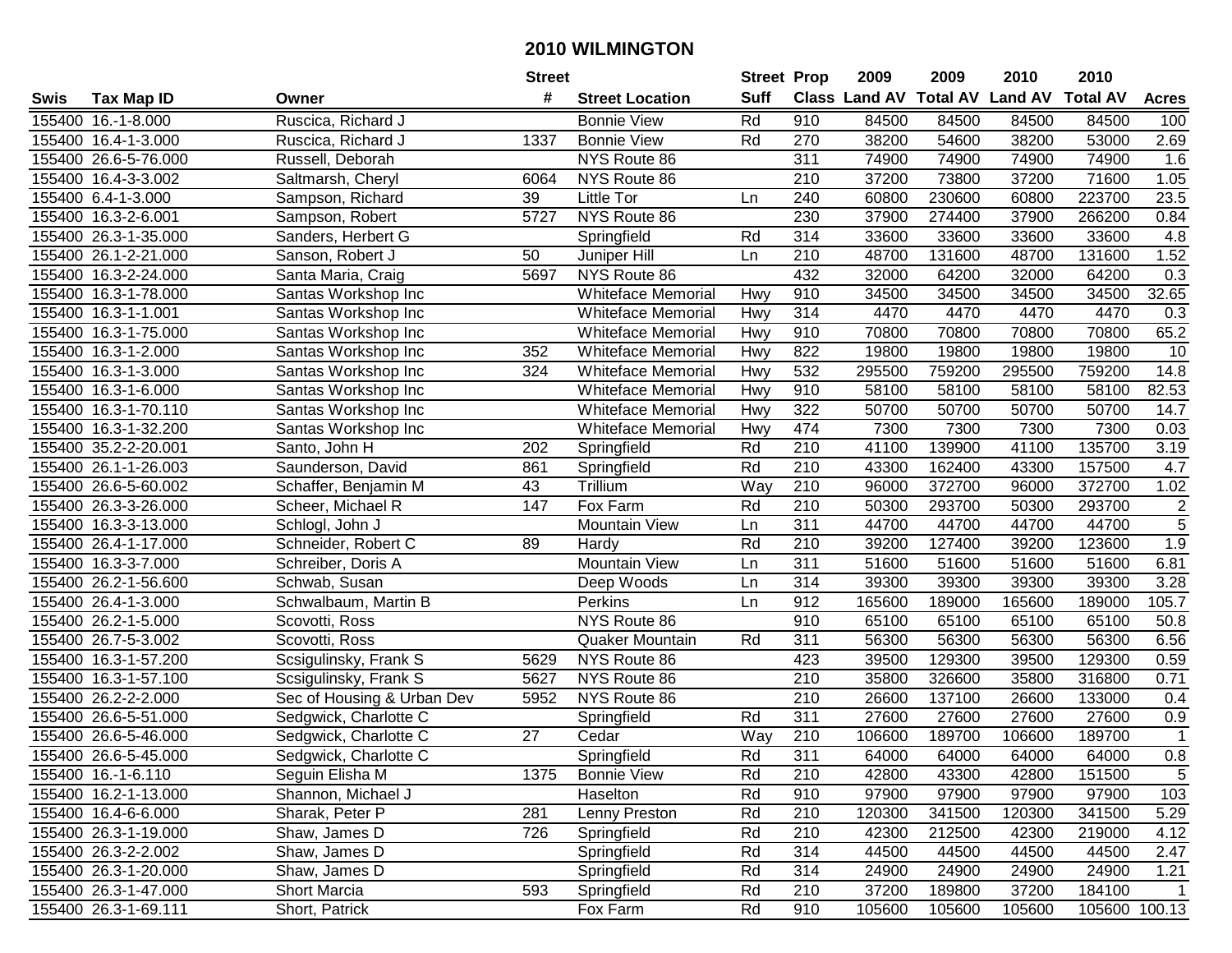|      |                       |                          | <b>Street</b>   |                           | <b>Street Prop</b> |                  | 2009          | 2009            | 2010           | 2010            |                           |
|------|-----------------------|--------------------------|-----------------|---------------------------|--------------------|------------------|---------------|-----------------|----------------|-----------------|---------------------------|
| Swis | <b>Tax Map ID</b>     | Owner                    | #               | <b>Street Location</b>    | <b>Suff</b>        |                  | Class Land AV | <b>Total AV</b> | <b>Land AV</b> | <b>Total AV</b> | <b>Acres</b>              |
|      | 155400 26.6-5-70.001  | Sibalski, Richard M      | 13              | <b>Brook Wood</b>         | Way                | 210              | 38900         | 148600          | 38900          | 144100          | 1.72                      |
|      | 155400 26.6-5-33.001  | Sibalski, Richard M      | 41              | <b>Brook Wood</b>         | Way                | 210              | 110800        | 222300          | 110800         | 222300          | 2.3                       |
|      | 155400 16.2-1-45.000  | Sibalski, Thomas W       |                 | <b>Bonnie View</b>        | Rd                 | 910              | 34900         | 34900           | 34900          | 34900           | 32.7                      |
|      | 155400 16.19-1-20.000 | Sibalski, Thomas W       | 1333            | Haselton                  | Rd                 | 210              | 50800         | 257200          | 50800          | 249500          | 6.7                       |
|      | 155400 26.6-5-83.000  | Simms, Jonathan A        | 5491            | NYS Route 86              |                    | 210              | 38300         | 141300          | 38300          | 137100          | 1.3                       |
|      | 155400 26.3-2-9.000   | Skufca, William J Jr     |                 | Springfield               | Rd                 | 314              | 37400         | 37400           | 37400          | 37400           | 1.6                       |
|      | 155400 26.3-2-8.000   | Skufca, William J Jr     | 42              | Indian Rock               | Rd                 | 210              | 49600         | 276500          | 49600          | 276500          | 1.5                       |
|      | 155400 16.4-6-9.000   | Slack, Andrew            | $\overline{24}$ | <b>Winding Pine</b>       | Way                | 210              | 125100        | 348600          | 125100         | 348600          | 6.41                      |
|      | 155400 26.1-2-5.130   | Slahetka, Walter         | $\overline{77}$ | Juniper Hill              | Ln                 | $\overline{210}$ | 49000         | 154800          | 49000          | 154800          | 1.1                       |
|      | 155400 16.2-1-8.210   | Smith, Alphonso          | 298             | John Bliss                | Rd                 | 210              | 41500         | 207000          | 41500          | 207000          | 4.07                      |
|      | 155400 26.1-1-8.520   | Smith, April D           | 26              | Look Out                  | Way                | 210              | 38700         | 206200          | 38700          | 200000          | 1.6                       |
|      | 155400 16.2-1-24.000  | Smith, Brian             | 146             | John Bliss                | Rd                 | 210              | 38500         | 96500           | 38500          | 93600           | 1.95                      |
|      | 155400 16.2-1-36.000  | Smith, Charles J Jr      | 1407            | <b>Bonnie View</b>        | Rd                 | 240              | 50600         | 131600          | 50600          | 127700          | 10.5                      |
|      | 155400 16.4-1-9.000   | Smith, Dale K            | 1332            | <b>Bonnie View</b>        | Rd                 | 270              | 39300         | 67100           | 39300          | 65100           | 2.4                       |
|      | 155400 16.3-1-52.000  | Smith, Douglas C         | 47              | <b>Whiteface Memorial</b> | Hwy                | 270              | 11300         | 38110           | 11300          | 37000           | 0.2                       |
|      | 155400 26.2-2-3.000   | Smith, Elizabeth M       | 5960            | NYS Route 86              |                    | 210              | 44700         | 225700          | 44700          | 218900          | 3.75                      |
|      | 155400 16.3-2-27.200  | Smith, Hope E            | 1032            | <b>Bonnie View</b>        | Rd                 | 210              | 37900         | 37900           | 37900          | 102700          |                           |
|      | 155400 16.4-4-10.000  | Smith, Judson W          |                 | Lenny Preston             | Rd                 | 322              | 75200         | 75200           | 75200          | 75200           | 13.02                     |
|      | 155400 26.1-1-12.100  | Smith, Margaret          |                 | NYS Route 86              |                    | 330              | 35400         | 35400           | 35400          | 35400           | 3.1                       |
|      | 155400 16.2-1-8.131   | Smith, Marie A           |                 | John Bliss                | Rd                 | 311              | 52100         | 52100           | 52100          | 52100           | 13.01                     |
|      | 155400 16.2-1-8.132   | Smith, Stephanie         | 356             | John Bliss                | Rd                 | 240              | 70600         | 460300          | 70600          | 460300          | 13.12                     |
|      | 155400 26.4-1-10.111  | Smith, Susan M           | 442             | Springfield               | Rd                 | 260              | 90700         | 150800          | 90700          | 146300          | 58                        |
|      | 155400 16.19-1-25.000 | Smith, William P         | 1447            | Haselton                  | Rd                 | 210              | 38900         | 307400          | 38900          | 298200          | 1.7                       |
|      | 155400 16.4-3-2.003   | Snyder, Mark D           | 6060            | NYS Route 86              |                    | 210              | 41400         | 257600          | 41400          | 249900          | 4.01                      |
|      | 155400 26.3-2-13.000  | Spooner, David F         |                 | Springfield               | Rd                 | 314              | 37600         | 37600           | 37600          | 37600           | 1.7                       |
|      | 155400 16.4-6-10.000  | Sporko, Joseph G         |                 | Lenny Preston             | Rd                 | 311              | 74800         | 74800           | 74800          | 74800           | 5.04                      |
|      | 155400 26.2-2-7.000   | Sprague, William         | 113             | Owls Fly                  | Way                | 270              | 35600         | 47500           | 35600          | 46100           | $\ensuremath{\mathsf{3}}$ |
|      | 155400 26.2-1-31.000  | Spring, Albert L         | 591             | Hardy                     | Rd                 | 210              | 43700         | 212900          | 43700          | 206500          | $\overline{5}$            |
|      | 155400 16.4-6-11.000  | Spring, Peter G          | $\overline{21}$ | New Bridge Brook          | Way                | 210              | 119900        | 378200          | 119900         | 378200          | 5.15                      |
|      | 155400 16.3-3-16.000  | Squier, Thomas G         |                 | <b>Mountain View</b>      | Ln                 | $\overline{322}$ | 92300         | 92300           | 92300          | 92300           | 32.33                     |
|      | 155400 26.6-6-11.000  | St Margarets Chapel      | 5789            | NYS Route 86              |                    | 620              | 61100         | 361400          | 61100          | 361400          | 0.88                      |
|      | 155400 26.6-5-22.000  | Stahl, William H         | $\overline{7}$  | Everest                   | Ln                 | 210              | 30300         | 158400          | 30300          | 153600          | 0.3                       |
|      | 155400 26.6-7-18.000  | Stark, Donald            | 45              | Quaker Mountain           | Rd                 | $\overline{210}$ | 48900         | 90500           | 48900          | 90500           | $\mathbf{1}$              |
|      | 155400 26.6-7-17.000  | Stark, Donald            |                 | <b>Quaker Mountain</b>    | Rd                 | 311              | 22700         | 22700           | 22700          | 22700           | 0.5                       |
|      | 155400 26.3-1-64.001  | State Of New York        |                 | NYS Route 86              |                    | 931              | 161300        | 161300          | 161300         | 161300          | 8.9                       |
|      | 155400 26.3-1-57.088  | State Of New York        |                 | NYS Route 86              |                    | 931              | 221800        | 221800          | 221800         | 221800          | 32.4                      |
|      | 155400 26.3-1-50.089  | <b>State Of New York</b> |                 | NYS Route 86              |                    | 931              | 98100         | 98100           | 98100          | 98100           | 6.9                       |
|      | 155400 25.-1-10.200   | State Of New York        |                 | NYS Route 86              |                    | 551              | 106300        | 527600          | 106300         | 527600          | 2.7                       |
|      | 155400 16.3-1-10.000  | Stephenson, Guy          |                 | <b>Whiteface Memorial</b> | Hwy                | 311              | 18900         | 18900           | 18900          | 18900           | 0.8                       |
|      | 155400 16.3-1-16.003  | Stephenson, Guy R        | 1301            | <b>Bonnie View</b>        | Rd                 | 280              | 81300         | 207400          | 81300          | 201200          | 49.55                     |
|      | 155400 26.6-5-72.000  | Stephenson, Guy R Jr     | 5582            | NYS Route 86              |                    | 210              | 39300         | 99700           | 39300          | 96700           | 2                         |
|      | 155400 26.7-1-8.000   | Stephenson, Paul         | 5804            | NYS Route 86              |                    | 210              | 34100         | 128700          | 34100          | 115800          | 0.84                      |
|      |                       |                          |                 |                           |                    |                  |               |                 |                |                 |                           |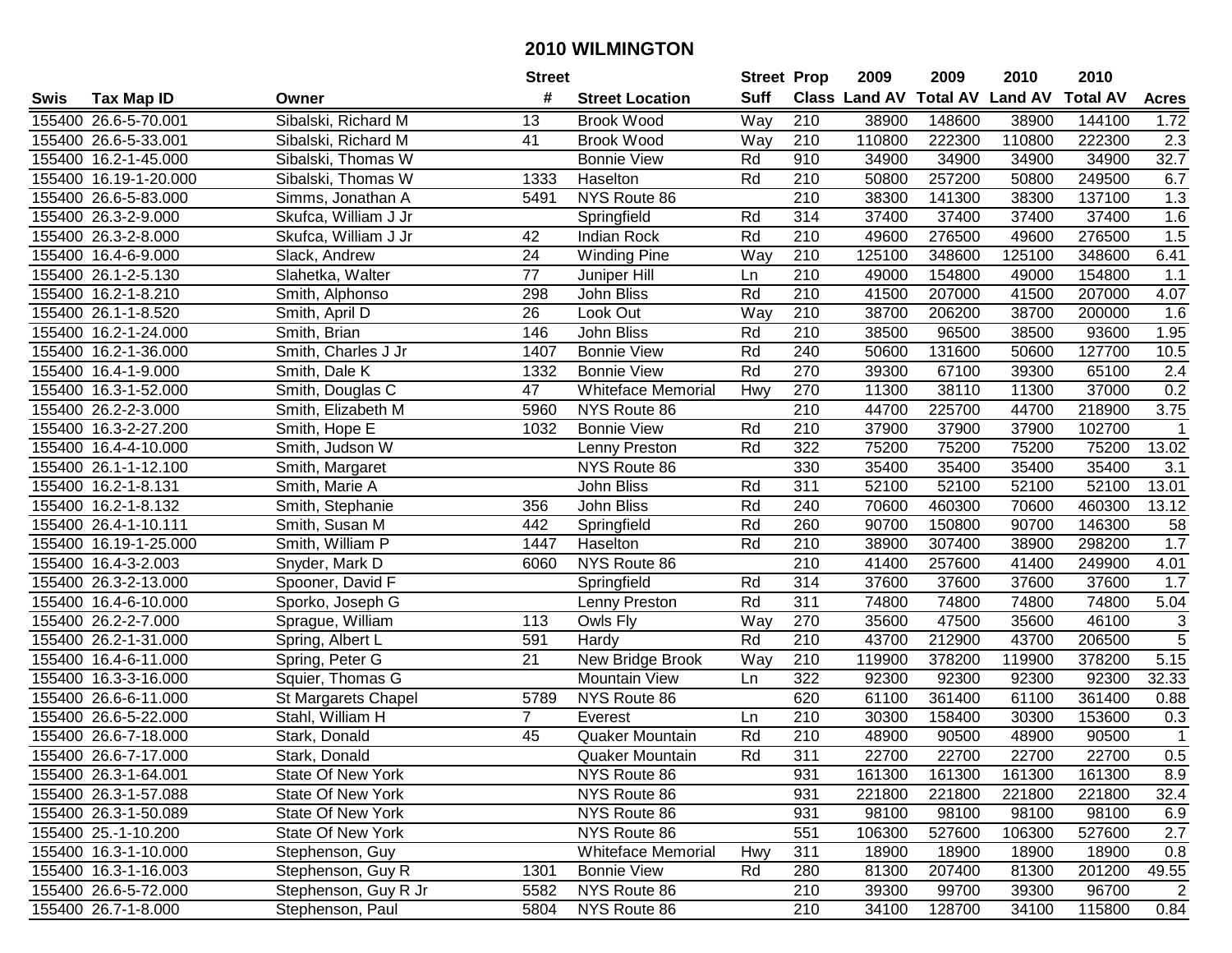|      |                       |                               | <b>Street</b>   |                        | <b>Street Prop</b> |                  | 2009                          | 2009   | 2010           | 2010            |                  |
|------|-----------------------|-------------------------------|-----------------|------------------------|--------------------|------------------|-------------------------------|--------|----------------|-----------------|------------------|
| Swis | <b>Tax Map ID</b>     | Owner                         | #               | <b>Street Location</b> | <b>Suff</b>        |                  | <b>Class Land AV Total AV</b> |        | <b>Land AV</b> | <b>Total AV</b> | <b>Acres</b>     |
|      | 155400 16.3-1-19.000  | Stevens, Calvin D             | 1239            | <b>Bonnie View</b>     | Rd                 | 210              | 37900                         | 101400 | 37900          | 98400           | 1.2              |
|      | 155400 16.4-1-8.000   | Stevens, Calvin D II          | 1312            | <b>Bonnie View</b>     | Rd                 | 270              | 40200                         | 83100  | 40200          | 80600           | 2.6              |
|      | 155400 16.2-1-38.000  | Stevens, Glen M               | 1443            | <b>Bonnie View</b>     | Rd                 | 210              | 38600                         | 106700 | 38600          | 103500          | $\overline{c}$   |
|      | 155400 16.3-1-15.200  | Stevens, John R               |                 | <b>Bonnie View</b>     | Rd                 | 311              | 16300                         | 16300  | 16300          | 16300           | $\overline{2}$   |
|      | 155400 16.3-1-18.200  | Stevens, John R               | 1231            | <b>Bonnie View</b>     | Rd                 | 210              | 41200                         | 131600 | 41200          | 127700          | $\overline{3.2}$ |
|      | 155400 16.2-1-35.000  | Stewart, Jean M               | 1392            | <b>Bonnie View</b>     | Rd                 | 270              | 37200                         | 69000  | 37200          | 66900           | $\mathbf{1}$     |
|      | 155400 26.6-5-36.000  | Stewart, W Douglas            | 1101            | Springfield            | Rd                 | 210              | 75700                         | 217500 | 75700          | 217500          | 0.71             |
|      | 155400 17.1-1-3.100   | Stone, Lawrence H             | 2103            | Haselton               | Rd                 | 240              | 84300                         | 282200 | 84300          | 282200          | 57.26            |
|      | 155400 26.1-2-5.172   | Stoner, Douglas E             | $\overline{82}$ | Juniper Hill           | Ln                 | $\overline{210}$ | 49000                         | 546300 | 49000          | 546300          | 1.07             |
|      | 155400 26.1-2-5.171   | Stoner, Douglas E             |                 | Juniper Hill           | Ln                 | 910              | 188800                        | 188800 | 188800         | 188800          | 93.4             |
|      | 155400 35.4-2-8.009   | Straight, John E              | 523             | <b>Bartlett</b>        | Rd                 | 312              | 33800                         | 42200  | 33800          | 42200           | 4.1              |
|      | 155400 26.3-1-68.600  | Straz, Henry                  |                 | Fox Farm               | Rd                 | 314              | 31700                         | 31700  | 31700          | 31700           | 1                |
|      | 155400 26.2-1-34.000  | Strong, David E               | 659             | Hardy                  | Rd                 | 240              | 98900                         | 242200 | 98900          | 234900          | 70               |
|      | 155400 26.11-1-11.000 | Stuart, Lynn F                |                 | Quaker Mountain        | Rd                 | 314              | 18200                         | 18200  | 18200          | 18200           | 0.5              |
|      | 155400 16.4-6-16.000  | Sturges, Carl E               | 349             | Lenny Preston          | Rd                 | 210              | 125300                        | 653200 | 125300         | 653200          | 6.83             |
|      | 155400 16.4-6-2.000   | Subach, Frances A             |                 | Lenny Preston          | Rd                 | 311              | 99900                         | 99900  | 99900          | 99900           | 9.75             |
|      | 155400 26.6-5-18.000  | <b>Sugar Creek Stores LLC</b> | 5762            | NYS Route 86           |                    | 486              | 40400                         | 284000 | 40400          | 284000          | 0.3              |
|      | 155400 16.19-1-6.000  | Supowit, Henry E              |                 | Haselton               | Rd                 | 311              | 28100                         | 28100  | 28100          | 28100           | 0.7              |
|      | 155400 26.3-2-24.000  | Suttmeier, Bonnie             | 147             | Indian Rock            | Rd                 | 210              | 48900                         | 249700 | 48900          | 249700          | $\mathbf 1$      |
|      | 155400 26.2-1-11.001  | Suzanne, Carolyn L            |                 | Hardy                  | Rd                 | 323              | 35900                         | 35900  | 35900          | 35900           | 19.1             |
|      | 155400 26.6-8-6.000   | Swartout, Peggy S             | 38              | Quaker Mountain        | Rd                 | 210              | 50700                         | 160100 | 50700          | 160100          | $\overline{2.3}$ |
|      | 155400 26.4-1-13.200  | Swayze, Daniel                | 32              | Hardy                  | Rd                 | 210              | 40400                         | 101600 | 40400          | 98600           | 3.3              |
|      | 155400 26.2-1-20.000  | Sypko, Ihor J                 | 617             | Hardy                  | Rd                 | 240              | 82600                         | 168500 | 82600          | 163400          | 38.5             |
|      | 155400 26.6-8-34.000  | Syrup, Susan D                | 1066            | Springfield            | Rd                 | 260              | 30300                         | 91200  | 30300          | 88500           | 0.4              |
|      | 155400 16.19-2-47.000 | Szotyori, Levente I           |                 | NYS Route 86           |                    | 322              | 66500                         | 66500  | 66500          | 66500           | 15.41            |
|      | 155400 26.3-1-55.000  | Taylor, Daniel C              | 689             | Springfield            | Rd                 | 240              | 59900                         | 170200 | 59900          | 165100          | 16.3             |
|      | 155400 26.2-1-56.300  | Taylor, James W               | 13              | Deep Woods             | Ln                 | 210              | 49900                         | 313400 | 49900          | 304000          | 3.08             |
|      | 155400 26.2-1-25.000  | Taylor, Jesse M               | 527             | Hardy                  | Rd                 | 270              | 37900                         | 64300  | 37900          | 67500           |                  |
|      | 155400 16.19-2-12.000 | Terry, Charles R Jr           | 1242            | Haselton               | Rd                 | 210              | 30300                         | 109000 | 30300          | 105700          | 0.5              |
|      | 155400 26.3-1-56.057  | Tetreault, Laurie A           | 701             | Springfield            | Rd                 | $\overline{210}$ | 43100                         | 215600 | 43100          | 209100          | 4.6              |
|      | 155400 16.3-3-14.000  | Thomsen, James P              |                 | <b>Mountain View</b>   | Ln                 | 311              | 52200                         | 52200  | 52200          | 52200           | 5.11             |
|      | 155400 26.3-1-34.100  | Thornton Darlene R            | 543             | Springfield            | Rd                 | 210              | 50500                         | 161600 | 50500          | 161600          | 9.7              |
|      | 155400 26.3-1-34.200  | Thornton, Darlene             | 537             | Springfield            | Rd                 | $\overline{210}$ | 36800                         | 170700 | 36800          | 157300          | $\overline{1}$   |
|      | 155400 26.2-1-24.000  | Thurman, Frank                |                 | Hardy                  | Rd                 | 314              | 17700                         | 17700  | 17700          | 17700           | 0.5              |
|      | 155400 6.4-1-9.000    | Town Dump & Gravelpit         | 51              | Evergreen              | Ln                 | 852              | 57400                         | 57400  | 57400          | 57400           | 10               |
|      | 155400 6.4-1-7.000    | Town Garage & Storage         | 45              | Evergreen              | Ln                 | 651              | 97900                         | 439600 | 97900          | 439600          | 24.2             |
|      | 155400 26.6-6-4.001   | Town Of Wilmington            | 5753            | NYS Route 86           |                    | 484              | 24800                         | 118800 | 24800          | 118800          | 0.1              |
|      | 155400 26.6-5-73.200  | Town Of Wilmington            |                 | NYS Route 86           |                    | 311              | 108300                        | 108300 | 108300         | 108300          | 2.5              |
|      | 155400 16.3-1-70.200  | Town Of Wilmington            | 63              | Reservoir              | Ln                 | 822              | 46700                         | 46700  | 46700          | 46700           | 7.24             |
|      | 155400 6.4-1-8.000    | Town Of Wilmington            |                 | Evergreen              | Ln                 | 852              | 57400                         | 57400  | 57400          | 57400           | 10.1             |
|      | 155400 26.6-5-75.000  | Town Of Wilmington            | 46              | Bowman                 | Ln                 | 560              | 184300                        | 239300 | 184300         | 239300          | 3.3              |
|      | 155400 16.3-1-61.000  | Town Of Wilmington            | 56              | Reservoir              | Ln                 | 822              | 3500                          | 3500   | 3500           | 3500            | 0.1              |
|      |                       |                               |                 |                        |                    |                  |                               |        |                |                 |                  |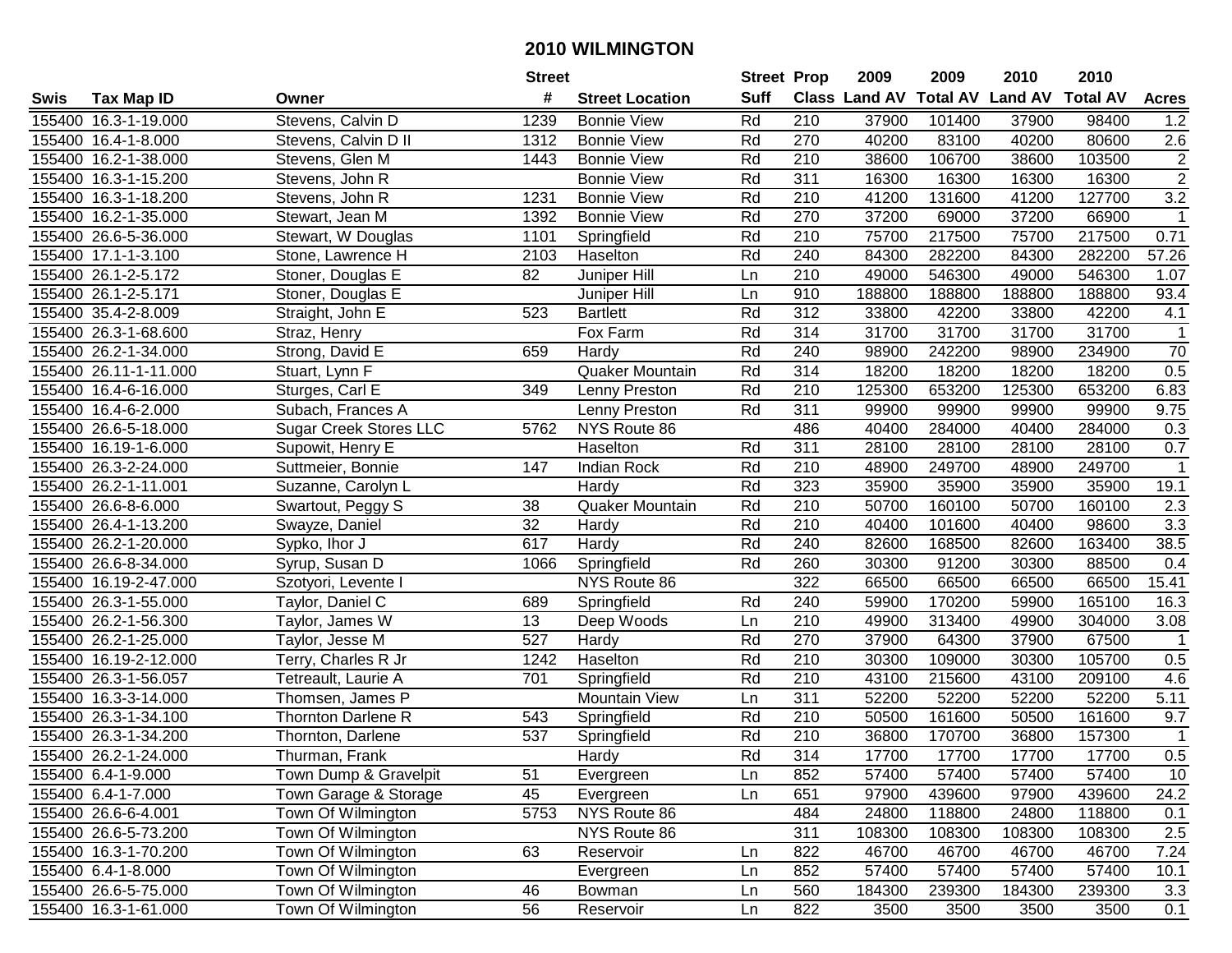|      |                       |                                 | <b>Street</b>    |                           |                   | <b>Street Prop</b> | 2009                          | 2009      | 2010           | 2010            |                  |
|------|-----------------------|---------------------------------|------------------|---------------------------|-------------------|--------------------|-------------------------------|-----------|----------------|-----------------|------------------|
| Swis | <b>Tax Map ID</b>     | Owner                           | #                | <b>Street Location</b>    | <b>Suff</b>       |                    | <b>Class Land AV Total AV</b> |           | <b>Land AV</b> | <b>Total AV</b> | <b>Acres</b>     |
|      | 155400 26.6-6-16.000  | Town Of Wilmington              |                  | NYS Route 86              |                   | 438                | 28200                         | 28200     | 28200          | 28200           | 0.2              |
|      | 155400 16.4-4-6.200   | Town Of Wilmington              |                  | Lenny Preston             | Rd                | 330                | 26400                         | 26400     | 26400          | 26400           | 0.58             |
|      | 155400 16.3-1-62.000  | Town Of Wilmington              |                  | Reservoir                 | Ln                | 822                | 39000                         | 39000     | 39000          | 39000           | 1.09             |
|      | 155400 16.4-1-19.003  | Town Of Wilmington              | 1655             | Haselton                  | Rd                | 695                | 46500                         | 46500     | 46500          | 46500           | 7.1              |
|      | 155400 16.3-2-8.000   | Town Of Wilmington              | 1197             | Haselton                  | Rd                | 653                | 27200                         | 37000     | 27200          | 37000           | 0.7              |
|      | 155400 26.6-6-1.100   | Town Of Wilmington              |                  | NYS Route 86              |                   | $\overline{972}$   | 24900                         | 24900     | 24900          | 24900           | 0.16             |
|      | 155400 26.6-6-1.200   | Town Of Wilmington              |                  | NYS Route 86              |                   | 972                | 11100                         | 11100     | 11100          | 11100           | $\overline{2.6}$ |
|      | 155400 16.3-1-63.000  | Town Of Wilmington              |                  | Reservoir                 | Ln                | 822                | 26900                         | 26900     | 26900          | 26900           | 2.02             |
|      | 155400 26.6-7-29.100  | Town of Wilmington              | $\overline{7}$   | Community                 | $\overline{C}$ ir | 652                | 309600                        | 617100    | 309600         | 617100          | 14.48            |
|      | 155400 25.-1-8.000/2  | Town of Wilmington              |                  | NYS Route 86              |                   | 822                |                               | 0 2000000 | 0              | 2000000         | $\boldsymbol{0}$ |
|      | 155400 26.6-8-12.200  | Town of Wilmington              | 46               | Manning                   | Rd                | 822                | 8000                          | 8000      | 8000           | 8000            | 0.03             |
|      | 155400 16.19-2-36.000 | Trocki, Jerome T                | 6003             | NYS Route 86              |                   | 260                | 40100                         | 54500     | 40100          | 52900           | 2.5              |
|      | 155400 26.6-9-10.000  | Turek, Frank J                  | 45               | Manning                   | Rd                | 210                | 49000                         | 95800     | 49000          | 95800           | 1.1              |
|      | 155400 16.2-1-6.000   | Twin Brook Hunting Camp         | 1641             | <b>Bonnie View</b>        | Rd                | 314                | 39300                         | 39300     | 39300          | 39300           | 1.9              |
|      | 155400 26.6-5-57.100  | Underwood, Charlotte M          |                  | Springfield               | Rd                | 311                | 88000                         | 88000     | 88000          | 88000           | 3.51             |
|      | 155400 35.2-1-3.000   | Unger, John                     |                  | Springfield               | Rd                | 314                | 3100                          | 3100      | 3100           | 3100            | $\overline{2}$   |
|      | 155400 35.2-1-17.200  | <b>Upper Jay Water District</b> |                  | <b>Bartlett</b>           | Rd                | 822                | 1400                          | 1400      | 1400           | 1400            | 0.1              |
|      | 155400 35.2-1-19.100  | <b>Upper Jay Water District</b> |                  | <b>Bartlett</b>           | Rd                | 822                | 40800                         | 40800     | 40800          | 40800           | 1.7              |
|      | 155400 35.2-1-14.120  | <b>Upper Jay Water District</b> |                  | <b>Bartlett</b>           | Rd                | 822                | 1700                          | 1700      | 1700           | 1700            | 0.1              |
|      | 155400 35.2-1-18.200  | <b>Upper Jay Water District</b> |                  | <b>Bartlett</b>           | Rd                | 822                | 1400                          | 1400      | 1400           | 1400            | 0.1              |
|      | 155400 16.3-2-5.000   | Urban, Mark                     | 1205             | Haselton                  | Rd                | 210                | 34100                         | 51500     | 34100          | 50000           | 0.5              |
|      | 155400 26.3-2-6.000   | Vaccaro, Paul                   | 28               | <b>Indian Rock</b>        | Rd                | 210                | 49000                         | 185500    | 49000          | 185500          | $1.1$            |
|      | 155400 6.4-1-5.000    | Valade, James M                 |                  | <b>Bonnie View</b>        | Rd                | 314                | 43800                         | 43800     | 43800          | 43800           | 2.9              |
|      | 155400 26.6-5-16.000  | Valent, Sylvia                  | 5754             | NYS Route 86              |                   | 210                | 29400                         | 99600     | 29400          | 96600           | 0.3              |
|      | 155400 35.2-2-3.100   | Valley, Mary C                  | 9                | Ashers                    | Way               | 240                | 79200                         | 154500    | 79200          | 149900          | 45.5             |
|      | 155400 26.1-1-32.000  | VanHoesen, David K              |                  | NYS Route 86              |                   | 910                | 77700                         | 77700     | 77700          | 77700           | 56.6             |
|      | 155400 26.1-1-34.000  | VanHoesen, David K              | 5379             | NYS Route 86              |                   | 260                | 40400                         | 113000    | 40400          | 109600          | 2.7              |
|      | 155400 35.2-2-19.000  | Varveri, Andrea M               | 164              | Springfield               | Rd                | 314                | 100                           | 100       | 100            | 100             | 0.1              |
|      | 155400 26.3-2-7.000   | Villani Fiorenzo                | 34               | <b>Indian Rock</b>        | Rd                | 210                | 49300                         | 221600    | 49300          | 221600          | 1.3              |
|      | 155400 26.6-8-31.200  | Vincent, Jeremy J               | 1072             | Springfield               | Rd                | 210                | 45500                         | 357900    | 45500          | 357900          | 6.29             |
|      | 155400 16.19-4-9.000  | Vincent, Lawrence L             | 6                | <b>Bruce Hare</b>         | Way               | 210                | 37500                         | 349400    | 37500          | 338900          | 1.52             |
|      | 155400 16.3-1-39.002  | VonEntress, Karl                | $\overline{272}$ | <b>Whiteface Memorial</b> | Hwy               | 322                | 54200                         | 54200     | 54200          | 54200           | 15.91            |
|      | 155400 16.2-1-8.220   | Wainwright, David R             | 310              | John Bliss                | Rd                | 210                | 42500                         | 192400    | 42500          | 192400          | 4.81             |
|      | 155400 26.6-1-3.000   | Waldy, William                  | 5655             | NYS Route 86              |                   | 415                | 77500                         | 280900    | 77500          | 280900          | 1.8              |
|      | 155400 26.6-5-28.000  | Walker, Darlene M               | 1131             | Springfield               | Rd                | 210                | 30300                         | 130900    | 30300          | 130900          | 0.35             |
|      | 155400 26.1-1-16.000  | Walton, Frances                 | 5490             | NYS Route 86              |                   | 210                | 91600                         | 179100    | 91600          | 179100          | 3.47             |
|      | 155400 26.1-1-13.003  | Walton, Frances                 |                  | NYS Route 86              |                   | 311                | 113900                        | 113900    | 113900         | 113900          | 11.6             |
|      | 155400 16.19-2-5.000  | Warren, George T                | 1216             | Haselton                  | Rd                | 210                | 30300                         | 74400     | 30300          | 72200           | 0.4              |
|      | 155400 16.19-2-26.000 | Warren, George T                | 1332             | Haselton                  | Rd                | 210                | 41100                         | 98700     | 41100          | 95700           | 3.2              |
|      | 155400 17.1-1-2.000   | Watson, Donald                  |                  | Haselton                  | Rd                | 910                | 43800                         | 43800     | 43800          | 43800           | 31.5             |
|      | 155400 16.3-1-68.000  | Watson, Gary B                  | 109              | <b>Whiteface Memorial</b> | Hwy               | 210                | 38200                         | 149400    | 38200          | 144900          | 1.2              |
|      | 155400 35.2-1-4.120   | Way, Reginald                   | 349              | Springfield               | Rd                | 210                | 37900                         | 79300     | 37900          | 76900           | 1.1              |
|      |                       |                                 |                  |                           |                   |                    |                               |           |                |                 |                  |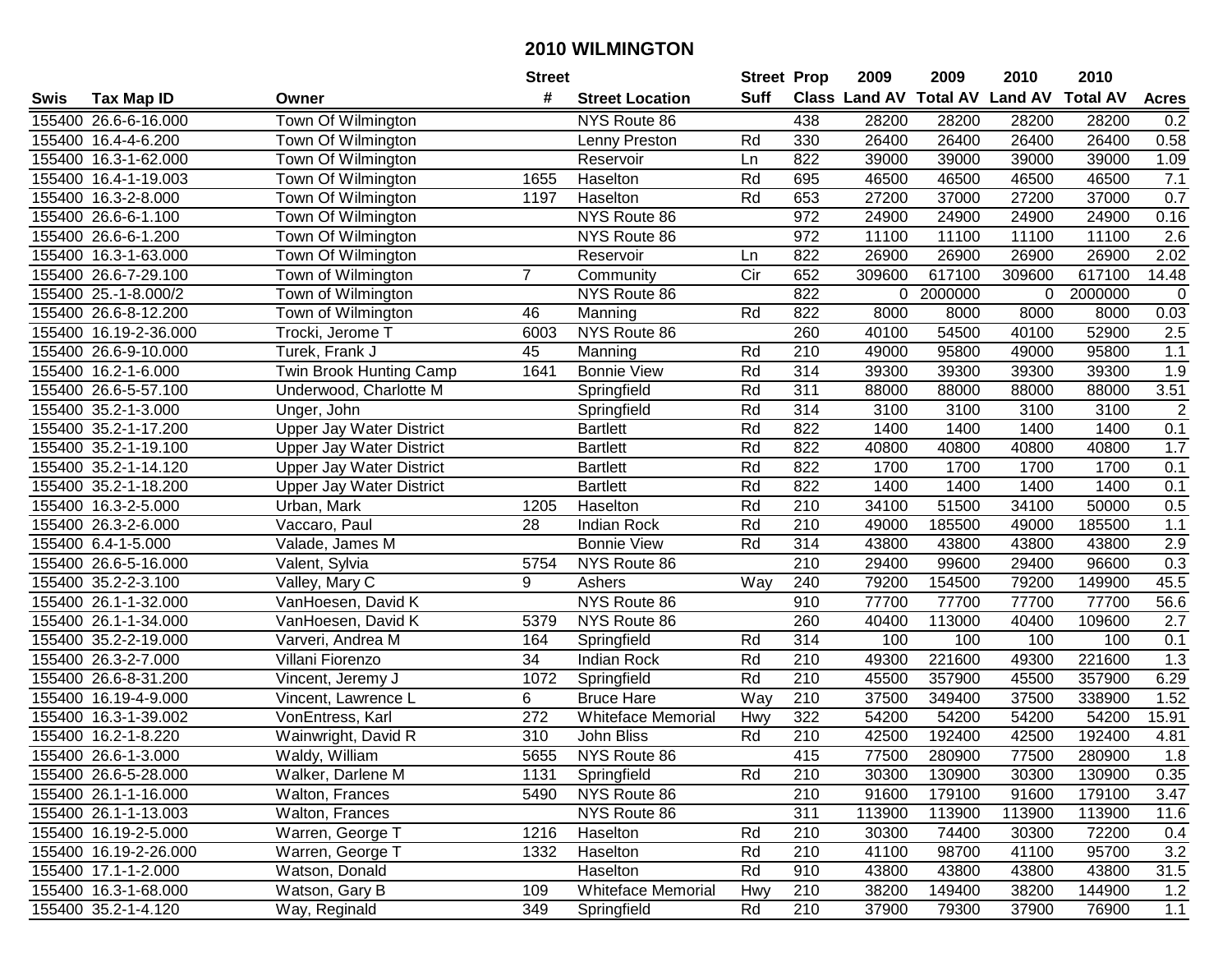|      |                       |                                 | <b>Street</b> |                           | <b>Street Prop</b> |                  | 2009                 | 2009            | 2010           | 2010            |                  |
|------|-----------------------|---------------------------------|---------------|---------------------------|--------------------|------------------|----------------------|-----------------|----------------|-----------------|------------------|
| Swis | <b>Tax Map ID</b>     | Owner                           | #             | <b>Street Location</b>    | <b>Suff</b>        |                  | <b>Class Land AV</b> | <b>Total AV</b> | <b>Land AV</b> | <b>Total AV</b> | <b>Acres</b>     |
|      | 155400 26.3-1-29.000  | Webb, Thomas H Jr               | 604           | Springfield               | Rd                 | 210              | 38200                | 133400          | 38200          | 129400          | $\overline{2}$   |
|      | 155400 26.1-2-15.000  | Weber, Sabine W                 | 18            | Juniper Hill              | Ln                 | 210              | 38400                | 123700          | 38400          | 123700          | 0.5              |
|      | 155400 26.7-2-5.000   | Weeks, Patricia A               | 5840          | NYS Route 86              |                    | 210              | 39200                | 201300          | 39200          | 195300          | 1.9              |
|      | 155400 26.6-9-2.200   | Weick, David F                  | 339           | Quaker Mountain           | Rd                 | 210              | 49300                | 229500          | 49300          | 229500          | 1.38             |
|      | 155400 35.2-2-5.000   | Wellscroft Ice House LLC        |               | Springfield               | Rd                 | 912              | 110900               | 110900          | 110900         | 110900          | $\overline{132}$ |
|      | 155400 35.2-2-4.000   | Wellscroft Ice House LLC        |               | Springfield               | Rd                 | 912              | 74800                | 74800           | 74800          | 74800           | 89               |
|      | 155400 26.4-1-5.000   | <b>Wellscroft Ice House LLC</b> |               | Hardy                     | Rd                 | 912              | 35100                | 35100           | 35100          | 35100           | 41.8             |
|      | 155400 26.4-1-6.000   | <b>Wellscroft Ice House LLC</b> |               | Hardy                     | Rd                 | 912              | 91300                | 91300           | 91300          | 91300           | 108.6            |
|      | 155400 26.4-1-4.000   | Wellscroft Ice House LLC        |               | Perkins                   | Ln                 | 912              | 46800                | 46800           | 46800          | 46800           | 55.8             |
|      | 155400 16.3-2-11.100  | Werner, Mary L                  | 12            | Lakeview Terrace          | Ln                 | 210              | 37900                | 151700          | 37900          | 147100          | 0.92             |
|      | 155400 16.19-4-13.000 | Whalley, Paul A                 | 25            | <b>Bruce Hare</b>         | Way                | 220              | 40200                | 174600          | 40200          | 169400          | 3.14             |
|      | 155400 26.6-5-71.001  | White Brook Dairy Bar Inc       | 5660          | NYS Route 86              |                    | 423              | 45600                | 89000           | 45600          | 89000           |                  |
|      | 155400 16.3-1-77.000  | Whiteface Authority             |               | <b>Whiteface Memorial</b> | Hwy                | 932              | 184400               | 856400          | 184400         | 856400          | 92               |
|      | 155400 15.-2-7.000    | Whiteface Authority             | 110           | Marble Mountain           | Ln                 | 932              | 198200               | 198200          | 198200         | 198200          | 143.4            |
|      | 155400 26.6-6-5.000   | <b>Whiteface Community</b>      | 1171          | Haselton                  | Rd                 | 534              | 13200                | 54600           | 13200          | 54600           | 0.1              |
|      | 155400 26.3-1-16.111  | <b>Whiteface LLC</b>            | 788           | Springfield               | Rd                 | 418              | 88700                | 554800          | 88700          | 554800          | 6.96             |
|      | 155400 16.4-6-23.000  | Whiteface Meadows HO Assoc Inc  |               | Lenny Preston             | Rd                 | $\overline{311}$ | 3700                 | 3700            | 3700           | 3700            | 4.75             |
|      | 155400 16.4-6-24.000  | Whiteface Meadows HO Assoc Inc  |               | Lenny Preston             | Rd                 | 910              | 126800               | 126800          | 126800         | 126800          | 210.57           |
|      | 155400 16.4-6-17.000  | <b>Whiteface Meadows LLC</b>    |               | Lenny Preston             | Rd                 | 311              | 90300                | 90300           | 90300          | 90300           | 7.93             |
|      | 155400 16.4-6-20.000  | <b>Whiteface Meadows LLC</b>    |               | John Bliss                | Rd                 | 311              | 80100                | 80100           | 80100          | 80100           | 6                |
|      | 155400 16.4-6-18.000  | <b>Whiteface Meadows LLC</b>    |               | John Bliss                | Rd                 | 311              | 78900                | 78900           | 78900          | 78900           | 5.79             |
|      | 155400 16.4-6-15.000  | <b>Whiteface Meadows LLC</b>    |               | Lenny Preston             | Rd                 | 311              | 73900                | 73900           | 73900          | 73900           | $\sqrt{5}$       |
|      | 155400 26.6-6-15.000  | Whiteface Methodist Church      |               | NYS Route 86              |                    | 330              | 10800                | 10800           | 10800          | 10800           | 0.2              |
|      | 155400 26.6-6-14.002  | Whiteface Methodist Church      | 1169          | Haselton                  | Rd                 | 620              | 63300                | 518400          | 63300          | 518400          | 0.85             |
|      | 155400 26.3-1-83.000  | Whiteface Mountain Authority    |               | NYS Route 86              |                    | 932              | 351300               | 351300          | 351300         | 351300          | 12               |
|      | 155400 25.-1-9.000    | Whiteface Mt Ski Center         | 5021          | NYS Route 86              |                    | 551              | 578400               | $1.5E + 07$     | 578400         | 14753800        | 7.5              |
|      | 155400 15.-2-8.000/1  | Whiteface Mt Ski Center         |               | No Land Improvements      |                    | 961              | 0                    | 390000          | 0              | 390000          | $\pmb{0}$        |
|      | 155400 15.-2-11.000/1 | Whiteface Mt Ski Center         |               | No Land Improvements      |                    | 961              | $\overline{0}$       | 20000           | $\Omega$       | 20000           | $\pmb{0}$        |
|      | 155400 25.-1-12.000/1 | Whiteface Mt Ski Center         |               | No Land Improvements      |                    | 961              |                      | 0 4736000       | 0              | 4736000         | $\overline{0}$   |
|      | 155400 25.-1-14.000/1 | Whiteface Mt Ski Center         |               | No Land Improvements      |                    | 961              | 0                    | 2350000         | 0              | 2350000         | $\mathbf 0$      |
|      | 155400 25.-1-16.000/1 | Whiteface Mt Ski Center         |               | No Land Improvements      |                    | 961              | 0                    | 585000          | $\Omega$       | 585000          | $\overline{0}$   |
|      | 155400 25.-1-8.000/1  | Whiteface Mt Ski Cnter          |               | No Land Improvements      |                    | 961              | 0                    | $3.5E+07$       |                | 0 34507750      | $\mathbf 0$      |
|      | 155400 26.3-1-78.000  | Whiteface Mt Village Inc        | 5196          | NYS Route 86              |                    | 417              | 31600                | 53600           | 31600          | 53600           | 0.9              |
|      | 155400 26.3-1-79.000  | Whiteface Mtn Village Inc       | 5178          | NYS Route 86              |                    | 280              | 141100               | 367600          | 141100         | 367600          | 84.5             |
|      | 155400 26.3-1-76.000  | Whiteface Mtn Village Inc       |               | Fox Farm                  | Rd                 | 314              | 35200                | 35200           | 35200          | 35200           | 2.2              |
|      | 155400 26.3-1-80.000  | Whiteface Overlook LLC Inc      | 5098          | NYS Route 86              |                    | 418              | 123900               | 234700          | 123900         | 234700          | 5.4              |
|      | 155400 16.3-1-32.100  | <b>Whiteface View LLC</b>       | 8             | <b>Whiteface Memorial</b> | Hwy                | 415              | 86700                | 424600          | 86700          | 424600          | 2.9              |
|      | 155400 16.3-1-33.000  | Whiteface View LLC              |               | <b>Whiteface Memorial</b> | Hwy                | 330              | 6800                 | 6800            | 6800           | 6800            | 0.1              |
|      | 155400 26.3-1-53.113  | Whitney, Douglas                |               | Springfield               | Rd                 | 910              | 41300                | 41300           | 41300          | 41300           | 30.63            |
|      | 155400 26.3-1-16.120  | Wichtowski, Joseph M            | 159           | Indian Rock               | Rd                 | 210              | 48900                | 173400          | 48900          | 173400          | 0.94             |
|      | 155400 26.3-1-16.112  | Wichtowski, Joseph M            |               | Springfield               | Rd                 | 311              | 34700                | 34700           | 34700          | 34700           | 1.95             |
|      | 155400 26.6-8-14.000  | Wiebe, Carolyn                  | 54            | Manning                   | Rd                 | 260              | 50300                | 97100           | 50300          | 97100           | 1.1              |
|      |                       |                                 |               |                           |                    |                  |                      |                 |                |                 |                  |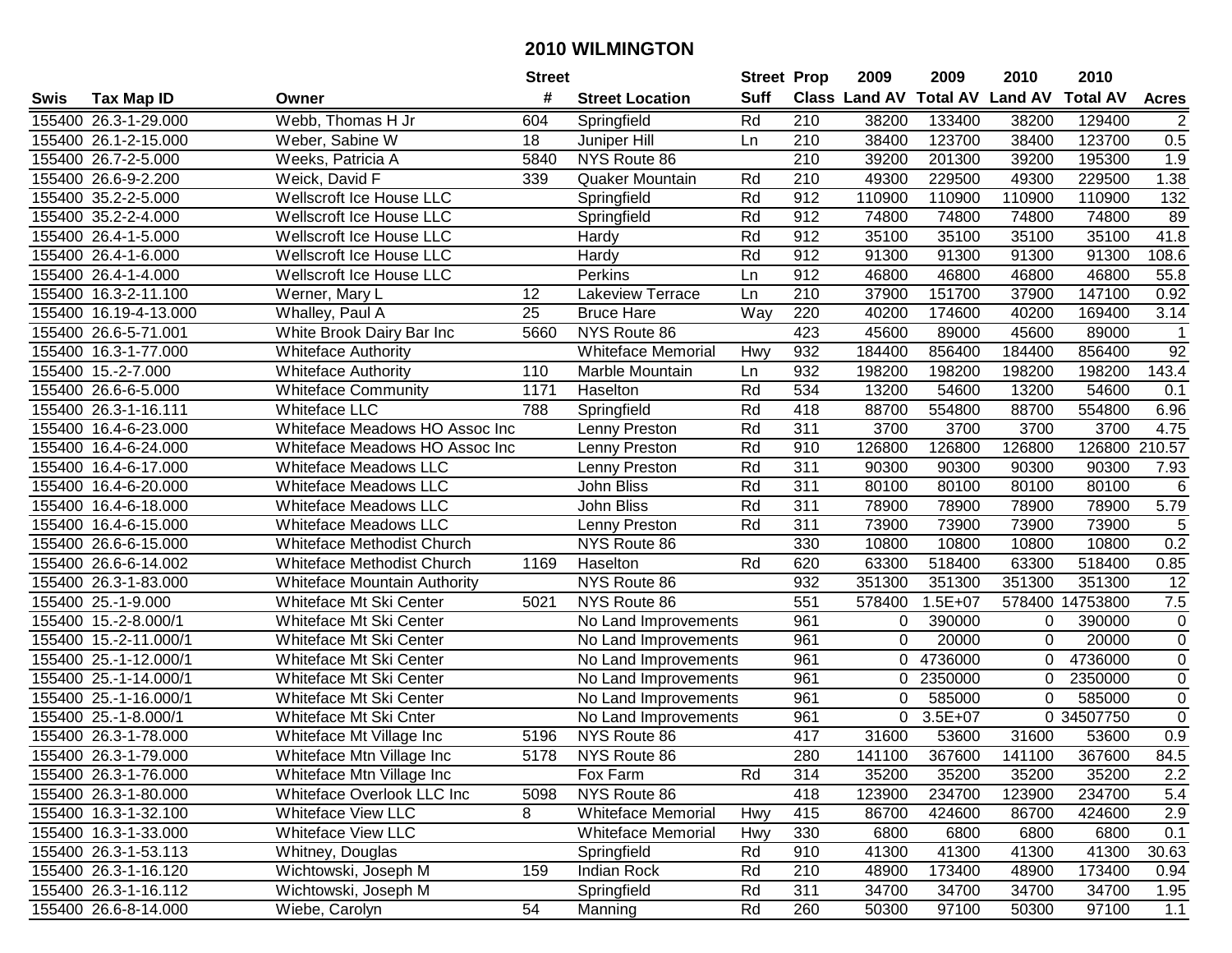|      |                       |                                  | <b>Street</b> |                        | <b>Street Prop</b> |                  | 2009          | 2009            | 2010           | 2010            |                  |
|------|-----------------------|----------------------------------|---------------|------------------------|--------------------|------------------|---------------|-----------------|----------------|-----------------|------------------|
| Swis | <b>Tax Map ID</b>     | Owner                            | #             | <b>Street Location</b> | <b>Suff</b>        |                  | Class Land AV | <b>Total AV</b> | <b>Land AV</b> | <b>Total AV</b> | <b>Acres</b>     |
|      | 155400 26.6-8-25.000  | Wiebe, Paul A                    | 1034          | Springfield            | Rd                 | 210              | 34100         | 103800          | 34100          | 100700          | 0.8              |
|      | 155400 26.7-5-1.000   | Wiebe, Wendy                     |               | Quaker Mountain        | Rd                 | 311              | 50700         | 50700           | 50700          | 50700           | 5.18             |
|      | 155400 26.4-1-14.000  | Wilkins, Judith L                | 126           | Hardy                  | Rd                 | 240              | 73000         | 172800          | 73000          | 167600          | 38.9             |
|      | 155400 26.1-1-8.300   | Williams, Gary R                 | 49            | Look Out               | Way                | 210              | 41600         | 196600          | 41600          | 190700          | 3.55             |
|      | 155400 26.6-5-84.000  | Williams, Gary R                 |               | NYS Route 86           |                    | 280              | 38600         | 125000          | 38600          | 121300          | 1.5              |
|      | 155400 26.1-1-8.100   | Williams, Gregory C              |               | NYS Route 86           |                    | 314              | 30700         | 30700           | 30700          | 30700           | $\overline{3.7}$ |
|      | 155400 26.1-1-8.200   | Williams, Gregory C              | 60            | Look Out               | Way                | 210              | 38500         | 195600          | 38500          | 189700          | 1.4              |
|      | 155400 16.3-1-22.002  | Williams, Harland G              | 1147          | <b>Bonnie View</b>     | Rd                 | 270              | 41500         | 59400           | 41500          | 57600           | 3.42             |
|      | 155400 35.2-2-10.000  | Williams, Jesse                  | 296           | Springfield            | Rd                 | 312              | 38400         | 46900           | 38400          | 46900           | $\,6$            |
|      | 155400 26.6-5-52.000  | Williams, Leonard J Jr           | 1061          | Springfield            | Rd                 | 210              | 37900         | 118500          | 37900          | 114900          | 0.9              |
|      | 155400 16.3-2-7.002   | <b>Wilmington Fire Dept</b>      |               | Haselton               | Rd                 | 662              | 81200         | 584300          | 81200          | 584300          | 0.86             |
|      | 155400 6.4-1-10.000   | Wilmington Fish & Game Club      | 40            | Evergreen              | Ln                 | 720              | 77600         | 77600           | 77600          | 77600           | 10               |
|      | 155400 16.3-2-27.120  | Wilmington Housing Redev         | 1038          | <b>Bonnie View</b>     | Rd                 | 411              | 182800        | 448400          | 182800         | 448400          | 12.5             |
|      | 155400 26.6-5-9.200   | <b>Wilmington Post Assoc</b>     | 5720          | NYS Route 86           |                    | 464              | 33900         | 219000          | 33900          | 219000          | 0.52             |
|      | 155400 16.3-1-70.120  | <b>Wilmington Water District</b> | 48            | Reservoir              | Ln                 | 822              | 205700        | 4528000         | 205700         | 4528000         | 2.8              |
|      | 155400 26.3-1-53.111  | Winch, Forrest Jr                |               | Springfield            | Rd                 | 910              | 41300         | 41300           | 41300          | 41300           | 30.64            |
|      | 155400 35.2-2-16.017  | Winch, Gregory                   |               | Springfield            | Rd                 | 270              | 43400         | 68400           | 43400          | 66300           | 4.08             |
|      | 155400 16.4-1-10.000  | Winch, Gregory P Jr              | 1338          | <b>Bonnie View</b>     | Rd                 | 210              | 37300         | 105300          | 37300          | 102100          | 1.1              |
|      | 155400 26.2-1-54.202  | Winch, Gregory P Sr              | 439           | Hardy                  | Rd                 | 270              | 38600         | 78600           | 38600          | 76200           | 1.89             |
|      | 155400 26.3-1-27.100  | Winch, James                     | 622           | Springfield            | Rd                 | 210              | 36900         | 131100          | 36900          | 127200          | 1.1              |
|      | 155400 26.3-1-28.000  | Winch, James                     | 616           | Springfield            | Rd                 | 210              | 48800         | 110700          | 48800          | 107400          | 9.37             |
|      | 155400 26.3-1-40.100  | Winch, James C                   |               | Springfield            | Rd                 | 910              | 39500         | 39500           | 39500          | 39500           | 27.39            |
|      | 155400 26.3-3-24.000  | Winch, Jason P                   |               | Hollow                 | Ln                 | 311              | 37000         | 37000           | 37000          | 37000           | 1.27             |
|      | 155400 26.3-1-22.000  | Winch, Jeffrey R                 | 642           | Springfield            | Rd                 | 210              | 38200         | 128900          | 38200          | 125000          | 1.7              |
|      | 155400 26.3-1-32.000  | Winch, Jody                      | 11            | Hardy                  | Rd                 | 270              | 37500         | 70900           | 37500          | 68800           | 1.5              |
|      | 155400 26.3-1-53.160  | Winch, Jody C                    |               | Springfield            | Rd                 | 314              | 9400          | 9400            | 9400           | 9400            | 4.12             |
|      | 155400 26.3-1-31.000  | Winch, Jody C                    |               | Hardy                  | Rd                 | 314              | 30700         | 30700           | 30700          | 30700           | 2.5              |
|      | 155400 26.3-1-53.200  | Winch, Lawrence                  | 630           | Springfield            | Rd                 | 270              | 33100         | 85600           | 33100          | 83000           | $\overline{1}$   |
|      | 155400 26.3-1-53.112  | Winch, Rebecca L                 | 643           | Springfield            | Rd                 | 210              | 33100         | 58500           | 33100          | 56700           | 0.87             |
|      | 155400 26.3-1-53.132  | Winch, Robert E Jr               |               | Springfield            | Rd                 | 314              | 31800         | 31800           | 31800          | 31800           | 5.06             |
|      | 155400 26.3-1-30.000  | Winch, Robert E Jr               | 582           | Springfield            | Rd                 | $\overline{210}$ | 38900         | 159100          | 38900          | 154300          | 1.72             |
|      | 155400 26.3-1-74.001  | Winch, Ronald C                  |               | Fox Farm               | Rd                 | 270              | 56200         | 64100           | 56200          | 62200           | 24.13            |
|      | 155400 16.3-1-17.110  | Wise, Anne M                     | 1279          | <b>Bonnie View</b>     | Rd                 | 240              | 84300         | 142600          | 84300          | 138300          | 52.89            |
|      | 155400 16.2-1-20.000  | Wojcieszak Gregory S             | 1749          | Haselton               | Rd                 | $\overline{210}$ | 56500         | 536900          | 56500          | 536900          | 8.7              |
|      | 155400 16.3-1-24.120  | Wolfe, Douglas                   | 1135          | <b>Bonnie View</b>     | Rd                 | 280              | 58700         | 231100          | 58700          | 224200          | 24.04            |
|      | 155400 16.3-1-24.111  | Wolfe, Douglas A                 |               | <b>Bonnie View</b>     | Rd                 | 417              | 61700         | 243100          | 61700          | 243100          | 30.44            |
|      | 155400 16.3-1-25.000  | Wolfe, Jack P                    | 1123          | <b>Bonnie View</b>     | Rd                 | 260              | 48800         | 90500           | 48800          | 87800           | 6                |
|      | 155400 16.3-1-26.000  | Wolfe, Jack P                    |               | <b>Bonnie View</b>     | Rd                 | 912              | 44100         | 44100           | 44100          | 44100           | 34.9             |
|      | 155400 16.3-2-1.000   | Wolfe, Jack P                    |               | <b>Bonnie View</b>     | Rd                 | 912              | 24800         | 24800           | 24800          | 24800           | 19               |
|      | 155400 26.6-8-24.000  | Wolfrom, William                 | 1022          | Springfield            | Rd                 | 260              | 37900         | 122200          | 37900          | 118500          | $\mathbf{1}$     |
|      | 155400 26.11-1-17.000 | Wolkoff, Fred                    |               | Jacques                | Way                | 314              | 36200         | 36200           | 36200          | 36200           | 0.7              |
|      | 155400 26.2-1-56.200  | Wonderlin, William F             |               | Hardy                  | Rd                 | 314              | 38400         | 38400           | 38400          | 38400           | 3.11             |
|      |                       |                                  |               |                        |                    |                  |               |                 |                |                 |                  |